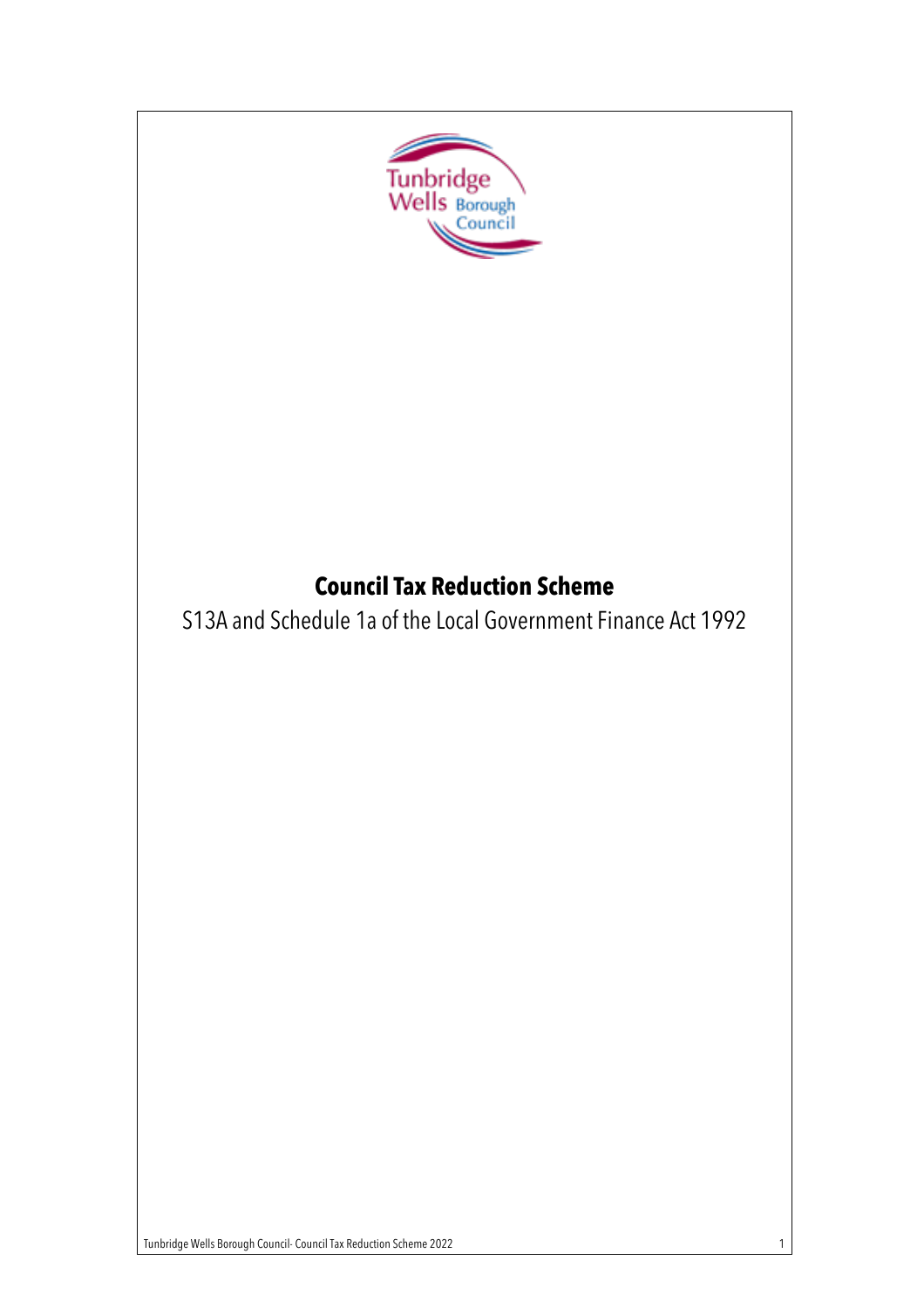| 1.0  |                                                                                                                   |                |
|------|-------------------------------------------------------------------------------------------------------------------|----------------|
| 2.0  |                                                                                                                   |                |
| 3.0  |                                                                                                                   |                |
| 4.0  |                                                                                                                   |                |
| 5.0  |                                                                                                                   |                |
| 6.0  |                                                                                                                   |                |
| 7.0  | Persons treated as not being in Great Britain and Persons Subject to Immigration Control  21                      |                |
| 8.0  |                                                                                                                   |                |
| 9.0  |                                                                                                                   |                |
| 10.0 | Circumstances in which a person is to be treated as responsible (or not responsible) for a child or young person. |                |
| 11.0 | Circumstances in which a child or young person is to be treated as being or not being a member of the             |                |
| 12.0 | Calculation of income and capital of members of applicant's family and of a polygamous marriage 31                |                |
| 13.0 | Circumstances in which capital and income of non-dependant is to be treated as applicant's  31                    |                |
| 14.0 |                                                                                                                   |                |
| 15.0 |                                                                                                                   |                |
| 16.0 |                                                                                                                   |                |
| 17.0 |                                                                                                                   |                |
| 18.0 |                                                                                                                   |                |
| 19.0 |                                                                                                                   |                |
| 20.0 |                                                                                                                   |                |
| 21.0 |                                                                                                                   |                |
| 22.0 |                                                                                                                   |                |
| 23.0 |                                                                                                                   |                |
| 24.0 |                                                                                                                   |                |
| 25.0 |                                                                                                                   |                |
| 26.0 |                                                                                                                   |                |
| 27.0 |                                                                                                                   |                |
| 28.0 |                                                                                                                   |                |
| 29.0 |                                                                                                                   |                |
| 30.0 |                                                                                                                   |                |
| 31.0 |                                                                                                                   |                |
| 32.0 |                                                                                                                   |                |
| 33.0 |                                                                                                                   |                |
|      |                                                                                                                   |                |
|      | Tunbridge Wells Borough Council- Council Tax Reduction Scheme 2022                                                | $\overline{2}$ |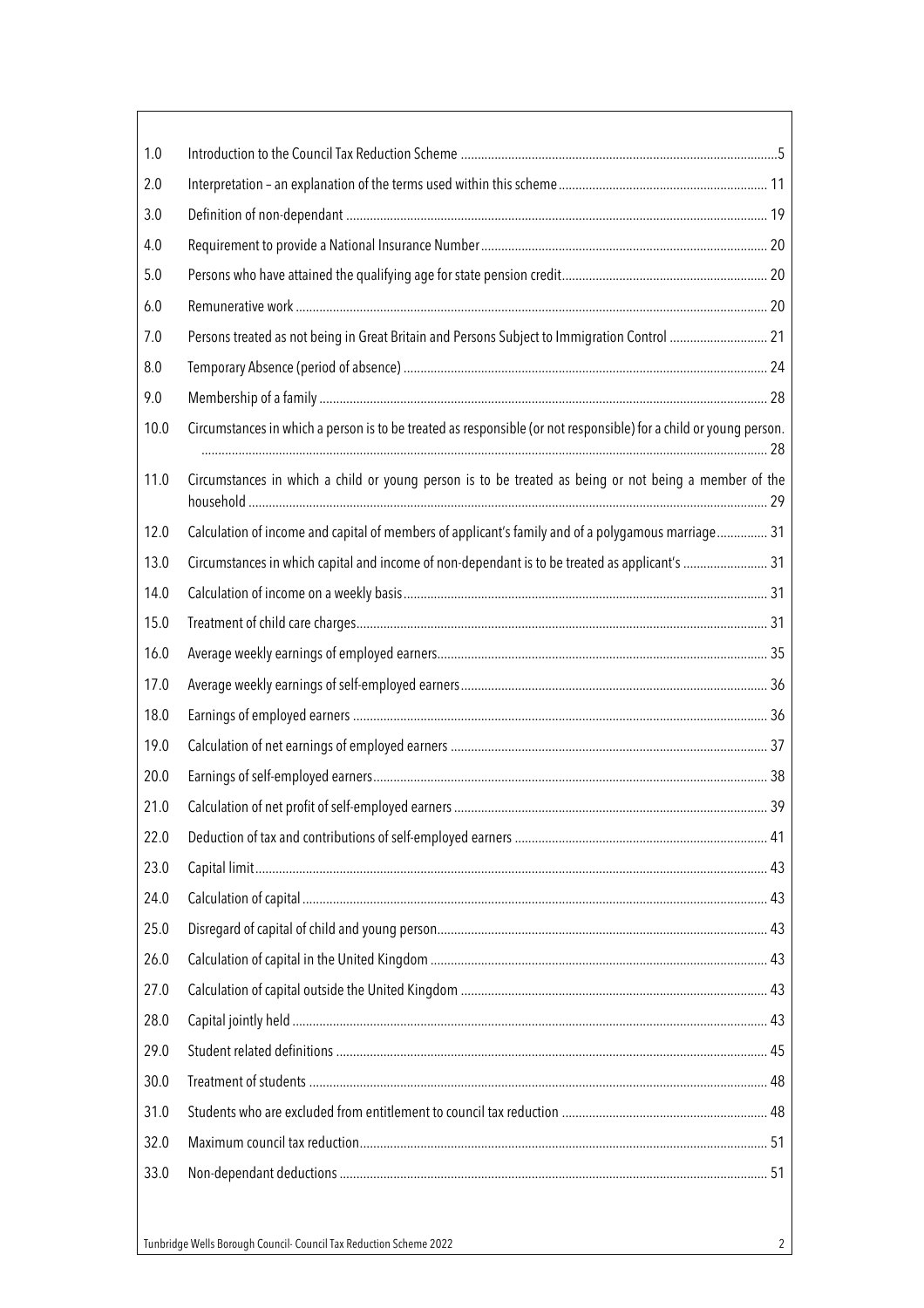| 34.0         |                                                                                                         |  |
|--------------|---------------------------------------------------------------------------------------------------------|--|
| 35.0         |                                                                                                         |  |
| 36.0         |                                                                                                         |  |
| 37.0         |                                                                                                         |  |
| 39.0         |                                                                                                         |  |
| 40.0         |                                                                                                         |  |
| 41.0<br>42.0 |                                                                                                         |  |
|              |                                                                                                         |  |
| 43.0         |                                                                                                         |  |
| 44.0         |                                                                                                         |  |
| 45.0         |                                                                                                         |  |
| 46.0         |                                                                                                         |  |
| 47.0         |                                                                                                         |  |
| 48.0         |                                                                                                         |  |
| 49.0         |                                                                                                         |  |
| 50.0         |                                                                                                         |  |
| 51.0         |                                                                                                         |  |
| 52.0         | Use of information from and to the Department of Work and Pensions (DWP) and Her Majesty's Revenues and |  |
| 53.0         |                                                                                                         |  |
| 54.0         |                                                                                                         |  |
| 55.0         |                                                                                                         |  |
| 56.0         |                                                                                                         |  |
| 57.0         |                                                                                                         |  |
| 58.0         |                                                                                                         |  |
| 59.0         |                                                                                                         |  |
| 60.0         |                                                                                                         |  |
| 61.0<br>62.0 | Procedure for an application to the authority for a reduction under section 13A(1)(c) of the 1992 Act74 |  |
| 63.0         |                                                                                                         |  |
| 64.0         |                                                                                                         |  |
| 65.0         |                                                                                                         |  |
| 66.0         |                                                                                                         |  |
|              |                                                                                                         |  |
| 67.0         |                                                                                                         |  |
| 68.0         |                                                                                                         |  |
| 69.0         |                                                                                                         |  |
|              |                                                                                                         |  |
|              |                                                                                                         |  |
|              |                                                                                                         |  |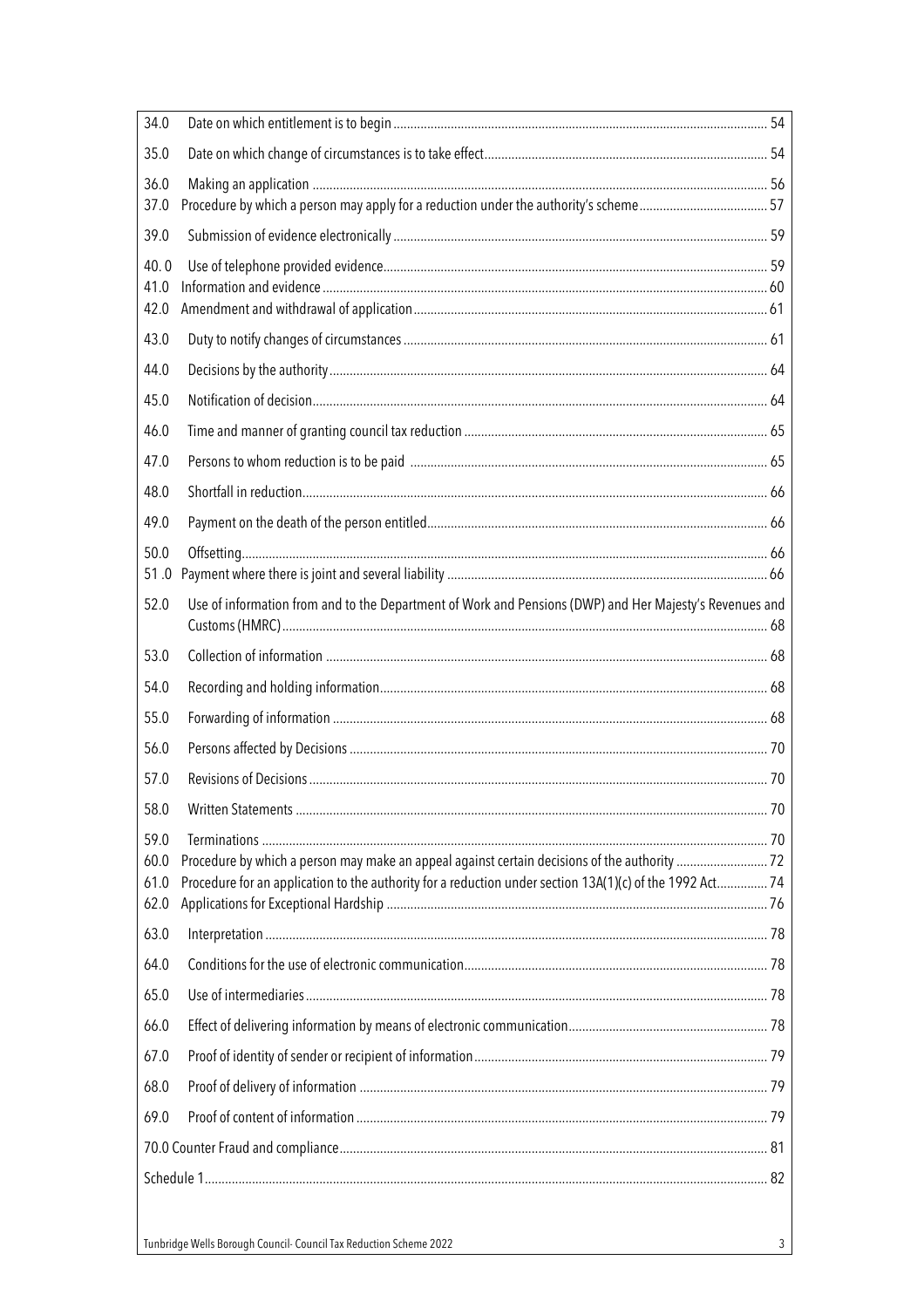| │ Calculation of the amount of Council Tax Reduction in accordance with the Discount Scheme ……………………………………… 82 |  |
|----------------------------------------------------------------------------------------------------------------|--|
|                                                                                                                |  |
|                                                                                                                |  |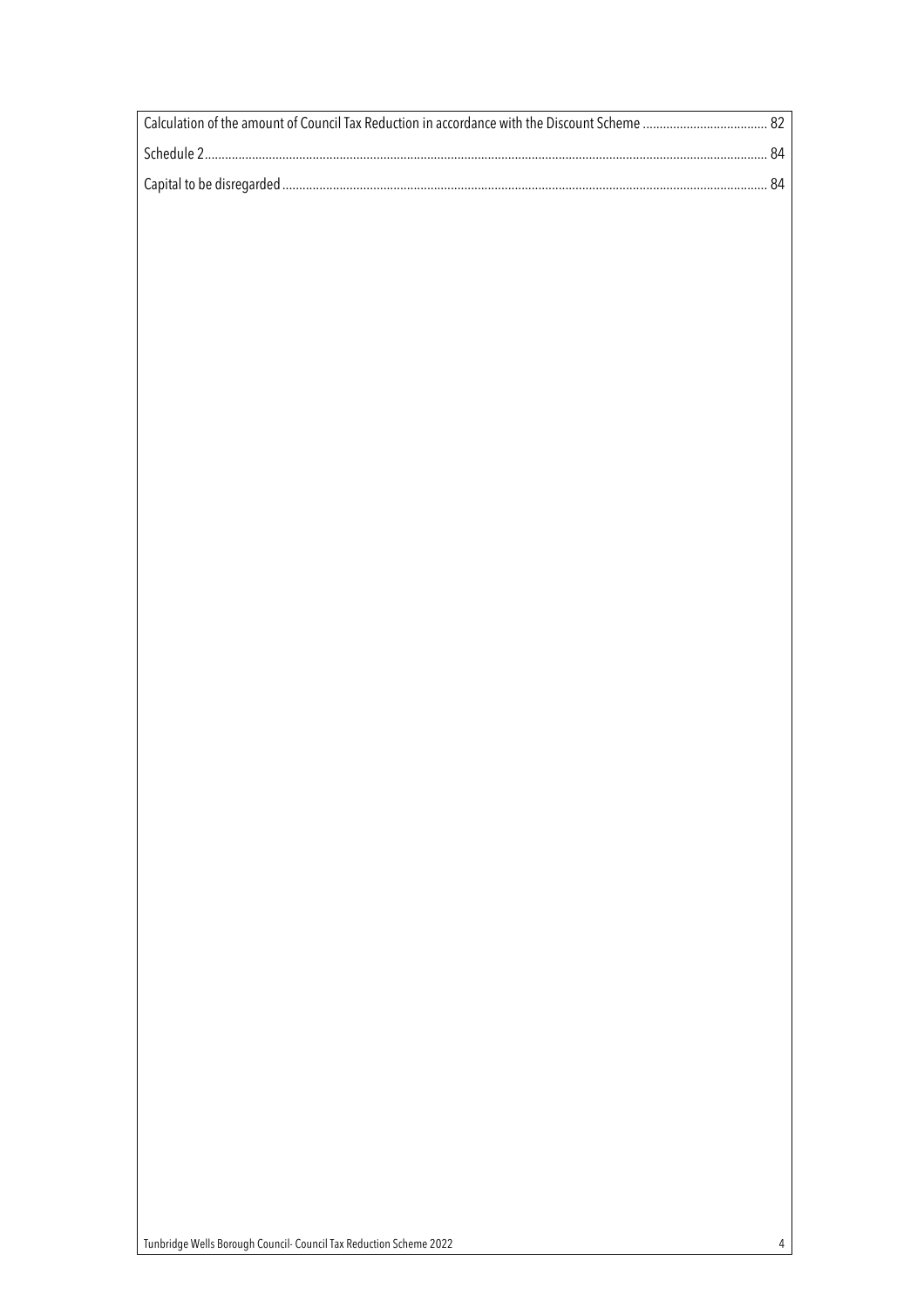#### **1.0 Introduction to the Council Tax Reduction Scheme**

- 1.1 The following has been adopted by the Council and details the Council Tax Reduction scheme for the period  $1^{st}$ April 2022 until 31<sup>st</sup> March 2023.
- 1.2 This document details how the scheme will operate for both pension credit age and working age applicants and in accordance with Section 13A of the Local Government Finance Act 1992 specifies the classes of person who are to be entitled to a reduction under the scheme and is effective from 1st April 2022 for a period of one financial year.
- 1.3 The scheme in respect of pension age applicants is defined by Central Government within the following:
	- § Council Tax Reduction Schemes (Prescribed Requirements) (England) Regulations 2012;
	- § Council Tax Reduction Schemes (Prescribed Requirements and Default Scheme) (England) (Amendment) Regulations 2012;
	- § Council Tax Reduction Schemes (Transitional Provision) (England) Regulations 2013;
	- § Council Tax Reduction Schemes (Detection of Fraud and Enforcement) (England) Regulations 2013;
	- § Council Tax Reduction Schemes (Prescribed Requirements) (England) (Amendment) Regulations 2013;
	- § The Council Tax Reduction Schemes (Prescribed Requirements) (England) (Amendment) (No. 2) Regulations2014
	- § The Council Tax Reduction Schemes (Prescribed Requirements) (England) (Amendment) Regulations 2015;
	- § The Council Tax Reduction Schemes (Prescribed Requirements) (England) (Amendment) Regulations 2016
	- § The Council Tax Reduction Schemes (Prescribed Requirements) (England) (Amendment) Regulations 2017:
	- § The Council Tax Reduction Schemes (Prescribed Requirements) (England) (Amendment) Regulations 2018;
	- § The Council Tax Reduction Schemes (Prescribed Requirements) (England) (Amendment) Regulations 2019:
	- § The Council Tax Reduction Schemes (Prescribed Requirements) (England) (Amendment) Regulations 2020:
	- § The Council Tax Reduction Schemes (Prescribed Requirements) (England) (Amendment) Regulations 2021 and
	- Local Government Finance Act 1992 (as amended by the Local Government Finance Act 2012).

The Council has **no** discretion in relation to the calculation of Council Tax Reduction in respect of the pension age scheme.

## **THE SCHEME FOR PENSION AGE APPLICANTS – CENTRAL GOVERNMENT'S SCHEME AS DEFINED BY THE COUNCIL TAX REDUCTION SCHEME (PRESCRIBED REQUIREMENTS) (ENGLAND) REGULATIONS 2012**

- 1.4 There are three main classes under the prescribed pension credit age scheme, for each of which there are a number of qualifying criteria. In all cases individuals must not be of a prescribed class exempted from reduction, such as a person subject to immigration control with limited leave to remain. The definition of a pension credit age person is a person who;
	- (a) has attained the qualifying age for state pension credit; and
	- (b) is not, or, if he has a partner, his partner is not;
		- i. a person on income support, on an income-based jobseeker's allowance or on an incomerelated employment and support allowance; or
		- ii. a person with an award of universal credit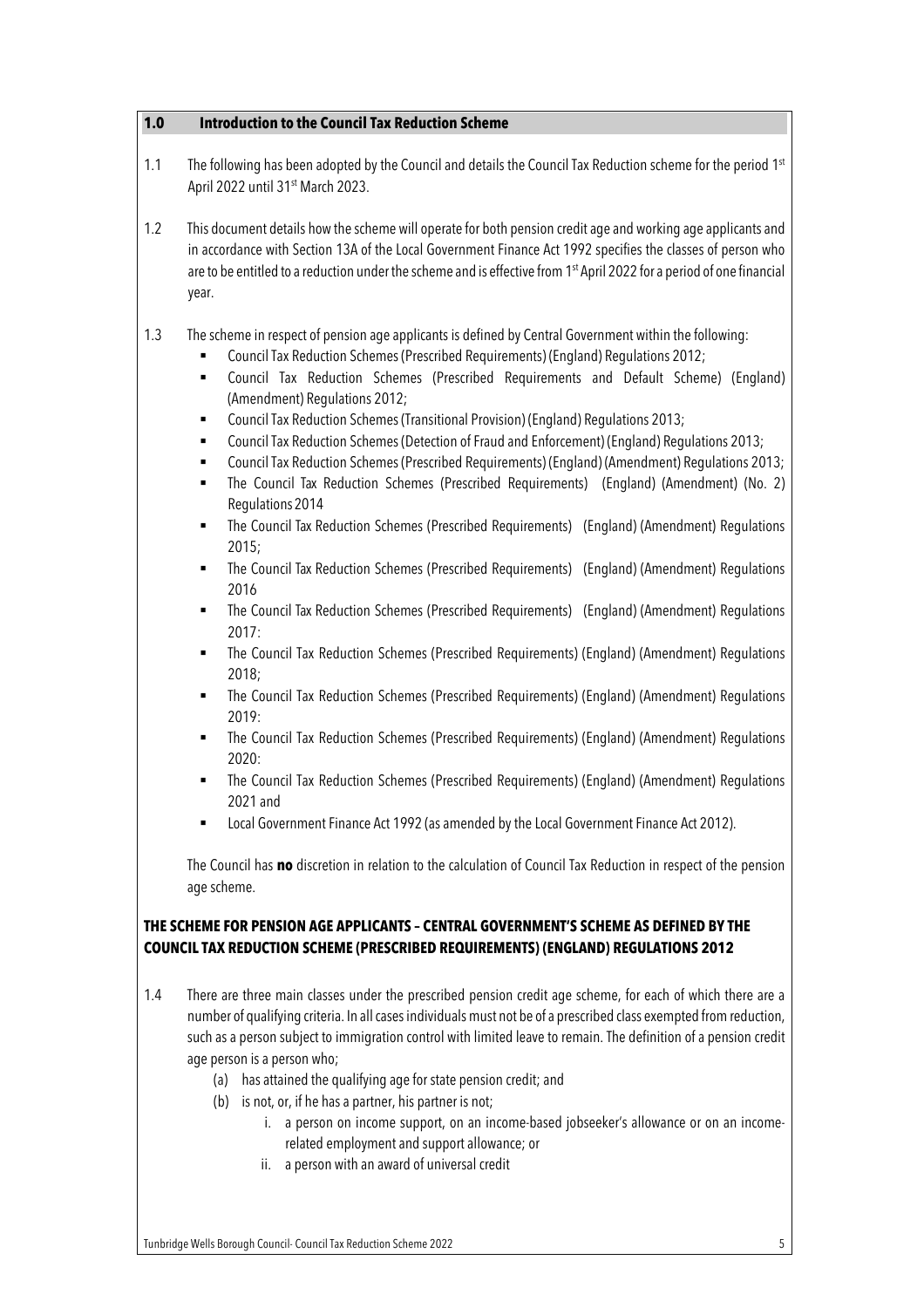The three prescribed classes are as follows;

#### **Class A: pensioners whose income is less than the applicable amount.**

On any day Class A consists of any person who is a pensioner:

- (a) who is for that day liable to pay council tax in respect of a dwelling of which he is a resident;
- (b) who, subject to paragraph 5 of Schedule 1 of the Council Tax Reduction Schemes (Prescribed Requirements) (England) Regulations 2012, is not absent from the dwelling throughout the day;
- (c) in respect of whom a maximum Council Tax Reduction amount can be calculated;
- (d) who does not fall within a class of persons prescribed for the purposes of paragraph 2(9) of Schedule 1A to the Local Government Finance Act 1992 and excluded from the authority's scheme;
- (e) whose income (if any) for the relevant week does not exceed his applicable amount calculated in accordance with paragraph 9 and Schedule 2 of the Local Government Finance Act 1992;
- (f) not have capital savings above £16,000; and
- (g) who has made an application for a reduction under the authority's scheme.

#### **Class B: pensioners whose income is greater than the applicable amount.**

On any day class B consists of any person who is a pensioner:

- (a) who is for that day liable to paycouncil tax in respect of a dwelling of which he is a resident;
- (b) who, subject to paragraph 5 of Schedule 1 of the Council Tax Reduction Schemes (Prescribed Requirements) (England) Regulations 2012, is not absent from the dwelling throughout the day;
- (c) in respect of whom a maximum Council Tax Reduction amount can be calculated;
- (d) who does not fall within a class of person prescribed for the purposes of paragraph 2(9) of Schedule 1A to the Local Government Finance Act 1992 and excluded from the authority's scheme;
- (e) whose income for the relevant week is greater than his applicable amount calculated in accordance with paragraph 9 and Schedule 2 to the Local Government Finance Act 1992;
- (f) in respect of whom amount A exceeds amount B where;

(i) amount A is the maximum Council Tax Reduction in respect of the day in the applicant's case; and (ii) amount B is 2 6/7 per cent of the difference between his income for the relevant week and his applicable amount;

- (g) not have capital savings above £16,000; and
- (h) who has made an application for a reduction under the authority's scheme.

### **Class C: alternative maximum Council Tax Reduction (Second Adult Reduction)**

On any day class C consists of any person who is a pensioner:

- (a) who is for that day liable to pay council tax in respect of a dwelling of which he is a resident;
- (b) who, subject to paragraph 5 of Schedule 1 of the Council Tax Reduction Schemes (Prescribed Requirements) (England) Regulations 2012, is not absent from the dwelling throughout the day;
- (c) in respect of whom a maximum Council Tax Reduction amount can be calculated;
- (d) who does not fall within a class of person prescribed for the purposes of paragraph 2(9) of Schedule 1A to the 1992 Act and excluded from the authority's scheme;
- (e) who has made an application for a reduction under the authority's scheme; and
- (f) in relation to whom the condition below is met.

The condition referred to in sub-paragraph (f). is that no other resident of the dwelling is liable to pay rent to the applicant in respect of the dwelling and there is an alternative maximum Council Tax Reduction in respect of the day in the case of that person which is derived from the income, or aggregate income, of one or more residents to whom this sub-paragraph applies.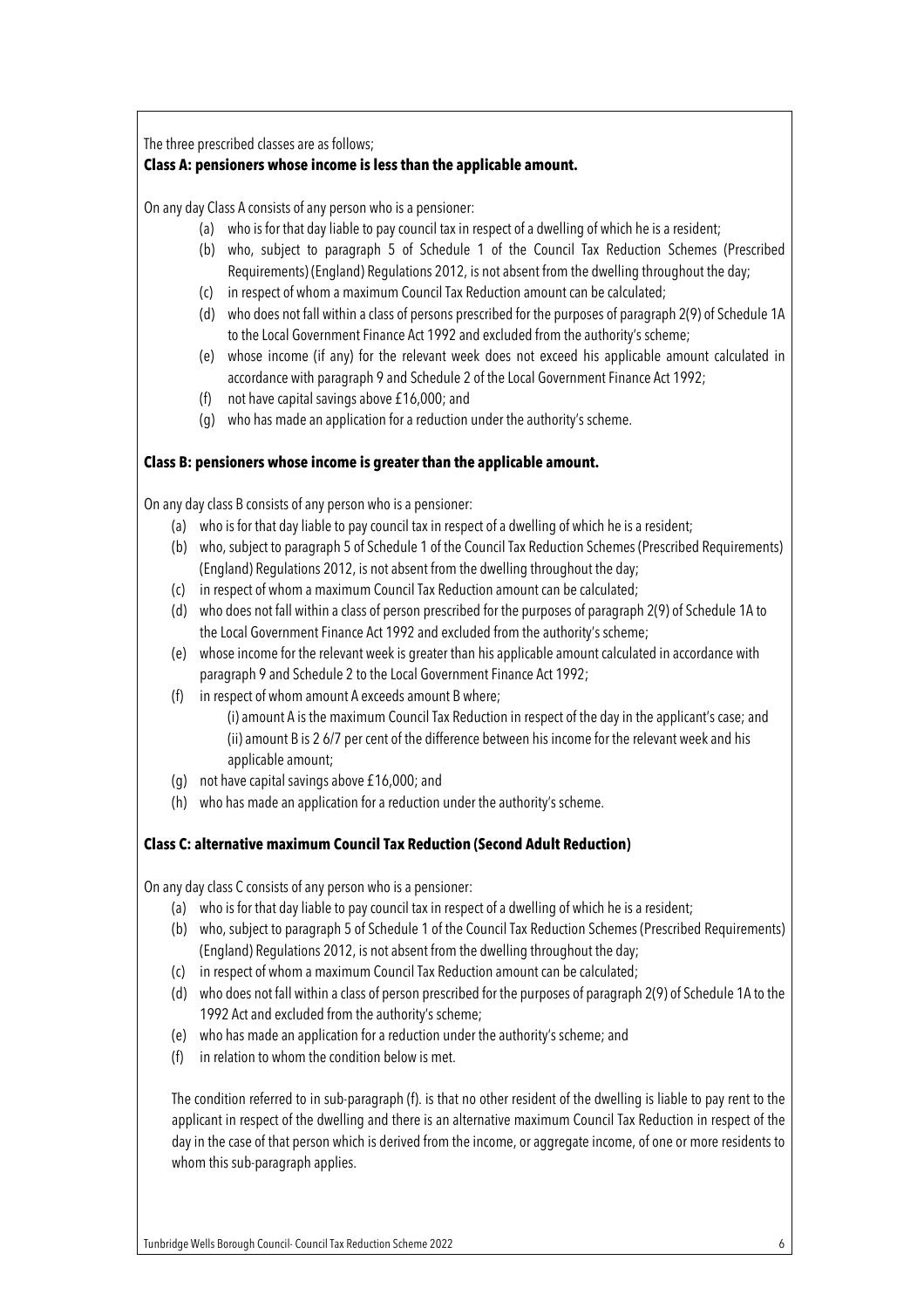The above applies to any other resident of the dwelling who:

- (a) is not a person who, in accordance with Schedule 1 to the 1992 Act, falls to be disregarded for the purposes of discount;
- (b) is not a person who is liable for council tax solely in consequence of the provisions of section 9 of the 1992 Act (spouse's or civil partner's joint and several liability for tax);
- (c) is not a person who is residing with a couple or with the members of a polygamous marriage where the applicant is a member of that couple or of that marriage and—
	- (i) in the case of a couple, neither member of that couple is a person who, in accordance with Schedule 1 to the 1992 Act, falls to be disregarded for the purposes of discount; or
	- (ii) in the case of a polygamous marriage, two or more members of that marriage are not persons who, in accordance with Schedule 1 to the 1992 Act, fall to be disregarded for the purposes of discount;
- (d) is not a person who, jointly with the applicant, falls within the same paragraph of section 6(2)(a) to (e) of the 1992 Act (persons liable to pay council tax) as applies in the case of the applicant; or
- (e) is not a person who is residing with two or more persons both or all of whom fall within the same paragraph of section 6(2)(a) to (e) of the 1992 Act where two or more of those persons are not persons who, in accordance with Schedule 1 to the 1992 Act, fall to be disregarded for the purposes of discount.

#### **Disregard of certain incomes**

- 1.5 For those who have reached the qualifying age for state pension credit, the Council has resolved to enhance the government scheme (as defined by the Council Tax Reduction Scheme (Prescribed Requirements) (England) Regulations 2012 as amended) to disregard in full the following:
	- (a) a war disablement pension;
	- (b) a war widow's pension or war widower's pension;
	- (c) a pension payable to a person as a widow, widower or surviving civil partner under any power of Her Majesty otherwise than under an enactment to make provision about pensions for or in respect of persons who have been disabled or have died in consequence of service as members of the armed forces of the Crown;
	- (d) a guaranteed income payment;
	- (e) a payment made to compensate for the non-payment of such a pension or payment as is mentioned in any of the preceding sub-paragraphs;
	- (f) a pension paid by the government of a country outside Great Britain which is analogous to any of the pensions or payments mentioned in sub-paragraphs (a) to (d) above;
	- (g) pension paid to victims of National Socialist persecution under any special provision made by the law of the Federal Republic of Germany, or any part of it, or of the Republic of Austria;
	- (h) an Armed Forces Compensation Payment.

### **The provisions outlined above, enhance the Central Government's scheme.**

# THE SCHEME FOR WORKING AGE APPLICANTS – THE COUNCIL'S LOCAL SCHEME

- 1.6 The adopted scheme for working age claimants is an income test which compares earnings in an income banded scheme. Full details of the working age scheme of the authority are contained within this document from section 2 onwards. The authority is required to specify a scheme for working age and therefore this scheme only applies to a person who;
	- (a) has not attained the qualifying age for state pension credit; or
	- (b) has attained the qualifying age for state pension credit if he, and his partner, is a person on income support, on an income-based jobseeker's allowance, on an income-related employment and support allowance or on universal credit.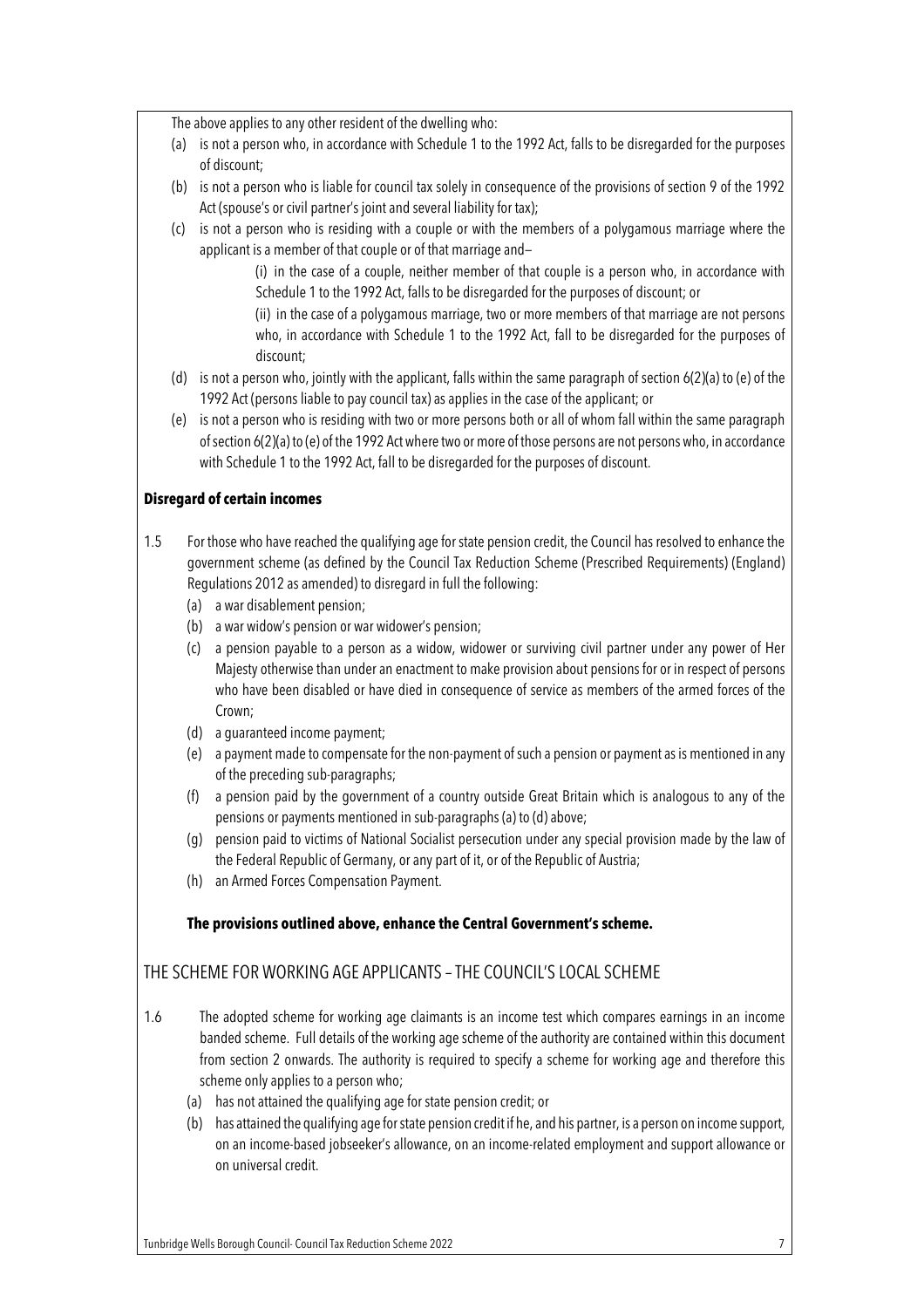1.7 The Council has resolved that there will be **one** class of persons who will receive a reduction in line with adopted scheme. In all cases individuals must not be of a prescribed class exempted from reduction as specified within section 7 of this scheme.

#### **Class D**

To obtain reduction the individual (or partner) must:

- a. have not attained the qualifying age for state pension credit; or
- b. he has attained the qualifying age for state pension credit and he, or if he has a partner, his partner, is a person on income support, on income-based jobseeker's allowance or an income-related employment and support allowance; or a person with an award of universal credit.
- c. be liable to pay council tax in respect of a dwelling in which he is solely or mainly resident;
- d. is not deemed to be absent from the dwelling;
- e. not fall within a class of person prescribed for the purposes of paragraph 2(9) of Schedule 1A to the Local Government Finance Act 1992 and excluded from the authority's scheme;
- f. be somebody in respect of whom a maximum Council Tax Reduction amount can be calculated;
- g. not have capital savings above £10,000;
- h. not have earnings above the levels specified within the scheme;
- i. be a person in respect of whom a day in which s/he is liable to pay council tax falls within a week in respect of which the person's *earnings* is within a range specified within Schedule 1; and
- j. has made a valid application for reduction

Maximum Council Tax Reduction stated above is defined within this scheme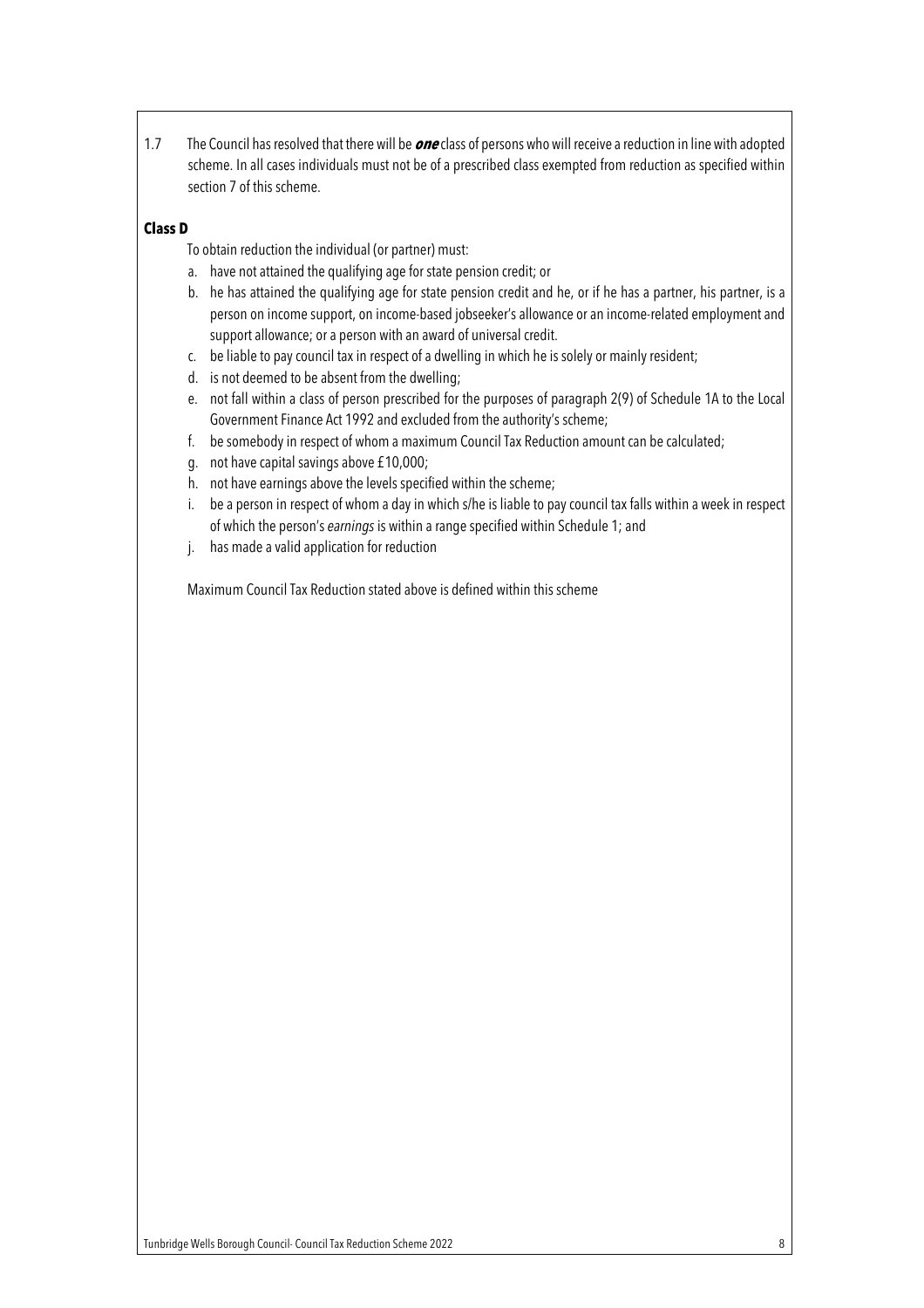# **Council Tax Reduction Scheme**

Details of reduction to be given for **working age applicants** for the financial year 2022/23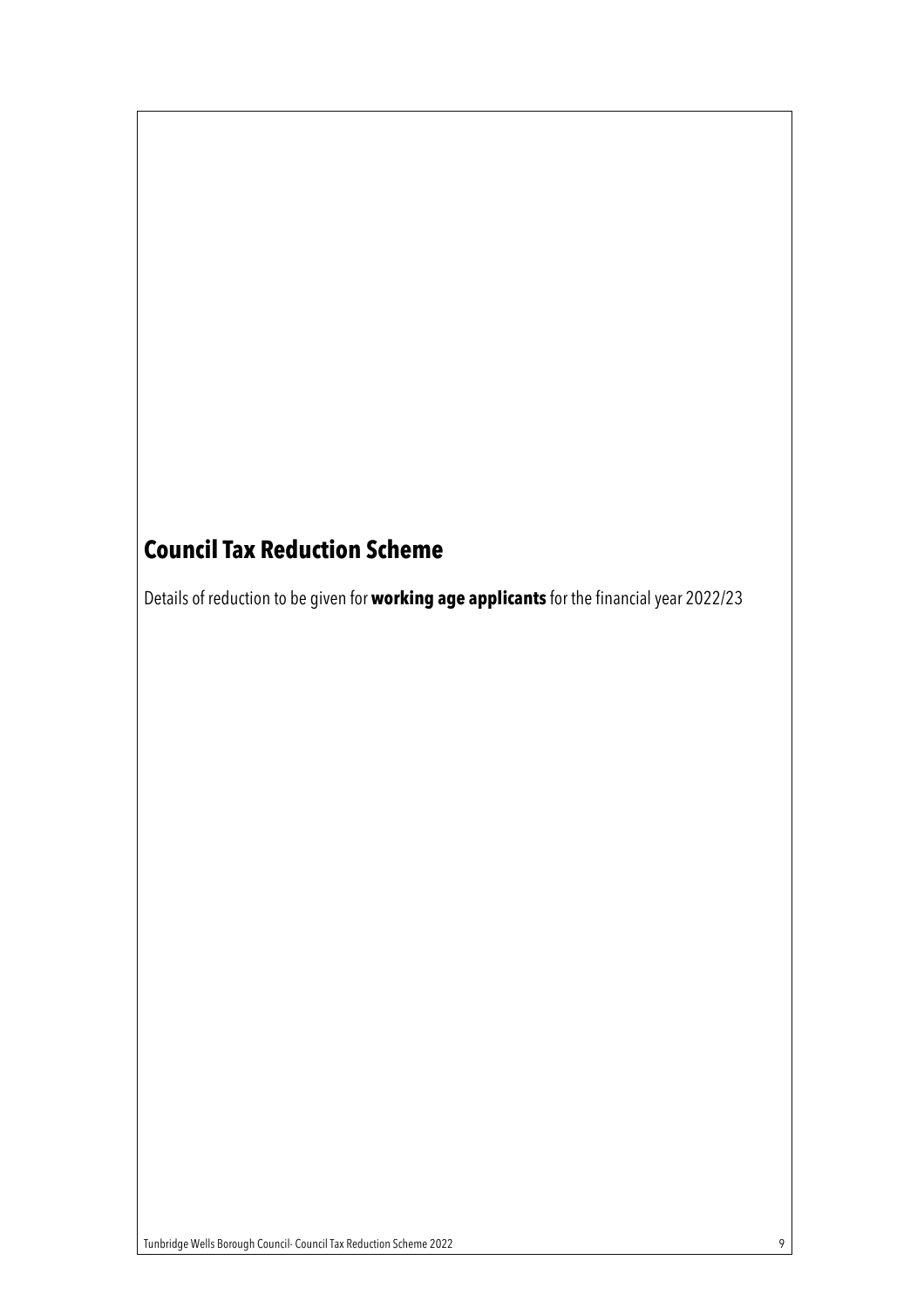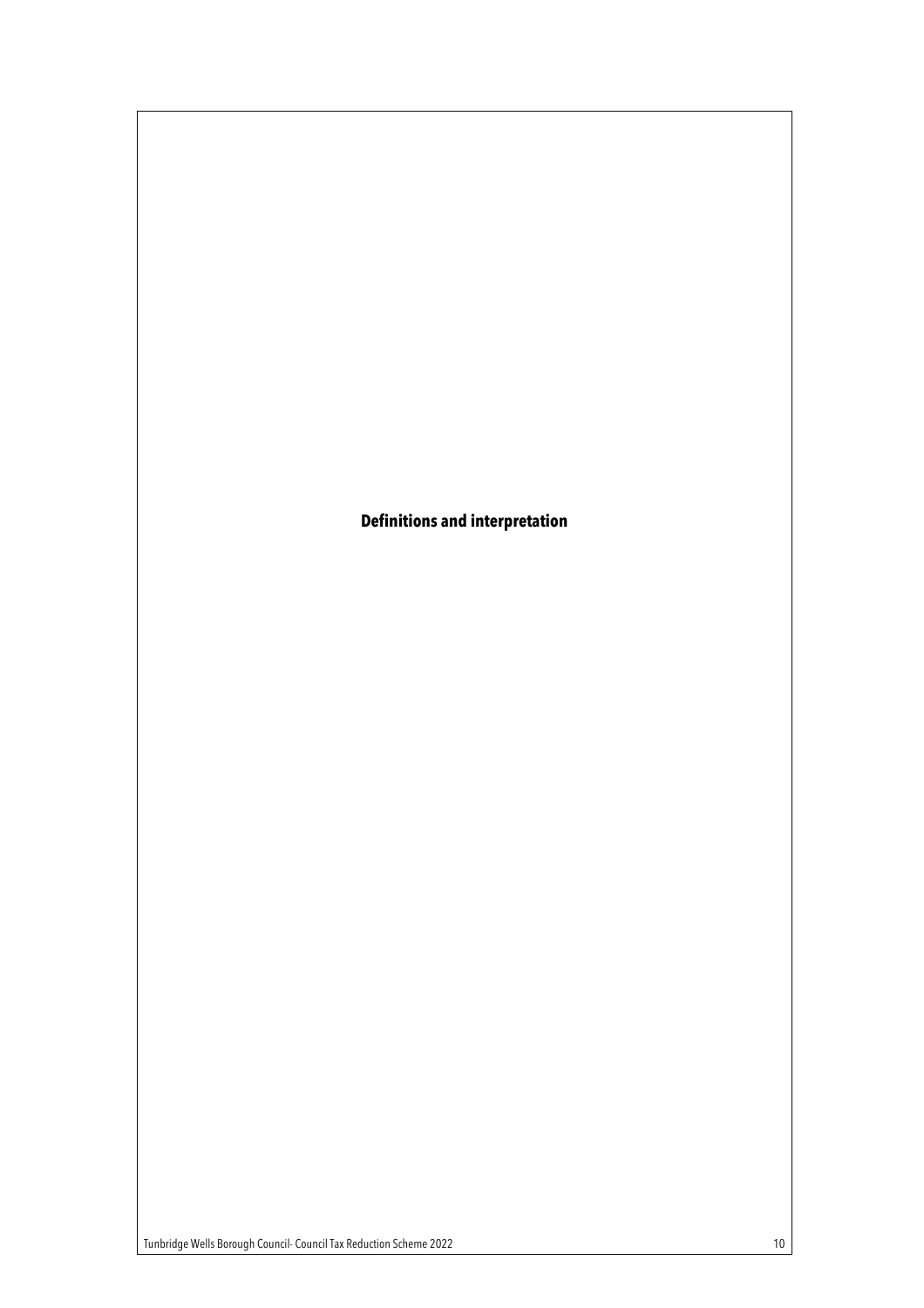| 2.0 |  | Interpretation - an explanation of the terms used within this scheme |  |
|-----|--|----------------------------------------------------------------------|--|
|-----|--|----------------------------------------------------------------------|--|

2.1 In this scheme–

**'the Act'** means the Social Security Contributions and Benefits Act 1992;

**'the Administration Act'** means the Social Security Administration Act 1992;

**'the 1973 Act'** means of Employment and Training Act 1973;

**'the 1992 Act'** means the Local Government Finance Act 1992;

**'the 2000 Act'** means the Electronic Communications Act 2000;

**'Abbeyfield Home'** means an establishment run by the Abbeyfield Society including all bodies corporate or incorporate which are affiliated to that Society;

**'adoption leave'** means a period of absence from work on ordinary or additional adoption leave by virtue of section 75A or 75B of the Employment Rights Act 1996;

**'an AFIP'** means an armed forces independence payment payable in accordance with an armed and reserve forces compensation scheme established under section 1(2) of the Armed Forces (Pensions and Compensation) Act 2004

**'applicant'** means a person who the authority designates as able to claim Council tax reduction – for the purposes of this scheme all references are in the masculine gender but apply equally to male and female;

**'application'** means an application for a reduction under this scheme:

**'appropriate DWP office'** means an office of the Department for Work and Pensions dealing with state pension credit or office which is normally open to the public for the receipt of claims for income support, a jobseeker's allowance or an employment and support allowance;

**'assessment period'** means such period as is prescribed in sections 19 to 21 over which income falls to be calculated;

**'attendance allowance'** means–

(a) an attendance allowance under Part 3 of the Act;

(b) an increase of disablement pension under section 104 or 105 of the Act;

(c) a payment under regulations made in exercise of the power conferred by paragraph 7(2)(b) of Part 2 of Schedule 8 to the Act;

(d) an increase of an allowance which is payable in respect of constant attendance under paragraph 4 of Part 1 of Schedule 8 to the Act;

(e) a payment by virtue of article 14, 15, 16, 43 or 44 of the Personal Injuries (Civilians) Scheme 1983or any analogous payment; or

(f) any payment based on need for attendance which is paid as part of a war disablement pension;

**'the authority'** means a billing authority in relation to whose area this scheme has effect by virtue of paragraph 4(6) of Schedule 1A to the 1992 Act;

**'Back to Work scheme(s)'** means any scheme defined within the Jobseekers (Back to Work Schemes) Act 2013 or Jobseeker's Allowance (Schemes for Assisting Persons to Obtain Employment) Regulations 2013;

**'basic rate',** where it relates to the rate of tax, has the same meaning as in the Income Tax Act 2007 (see section 989 of that Act).

**'the benefit Acts'** means the Act (SSBA) and the Jobseekers Act 1995 and the Welfare Reform Act 2007;

**'board and lodging accommodation**' means accommodation provided to a family, for a charge which is inclusive of the provision of that accommodation and at least some cooked or prepared meals which both are cooked or prepared (by a person other than the person to whom the accommodation is provided or a member of his family) and are consumed in that accommodation or associated premises;

**'care home'** has the meaning given by section 3 of the Care Standards Act 2000 and in Scotland means a care home service within the meaning given by section 2(3) of the Regulation of Care (Scotland) Act 2001 and in Northern Ireland means a nursing home within the meaning of Article 11 of the Health and Personal Social Services (Quality, Improvement and Regulation) (Northern Ireland) Order 2003 or a residential care home within the meaning of Article 10 of that Order;

**'the Caxton Foundation'** means the charitable trust of that name established on 28th March 2011 out of funds provided by the Secretary of State for the benefit of certain persons suffering from hepatitis C and other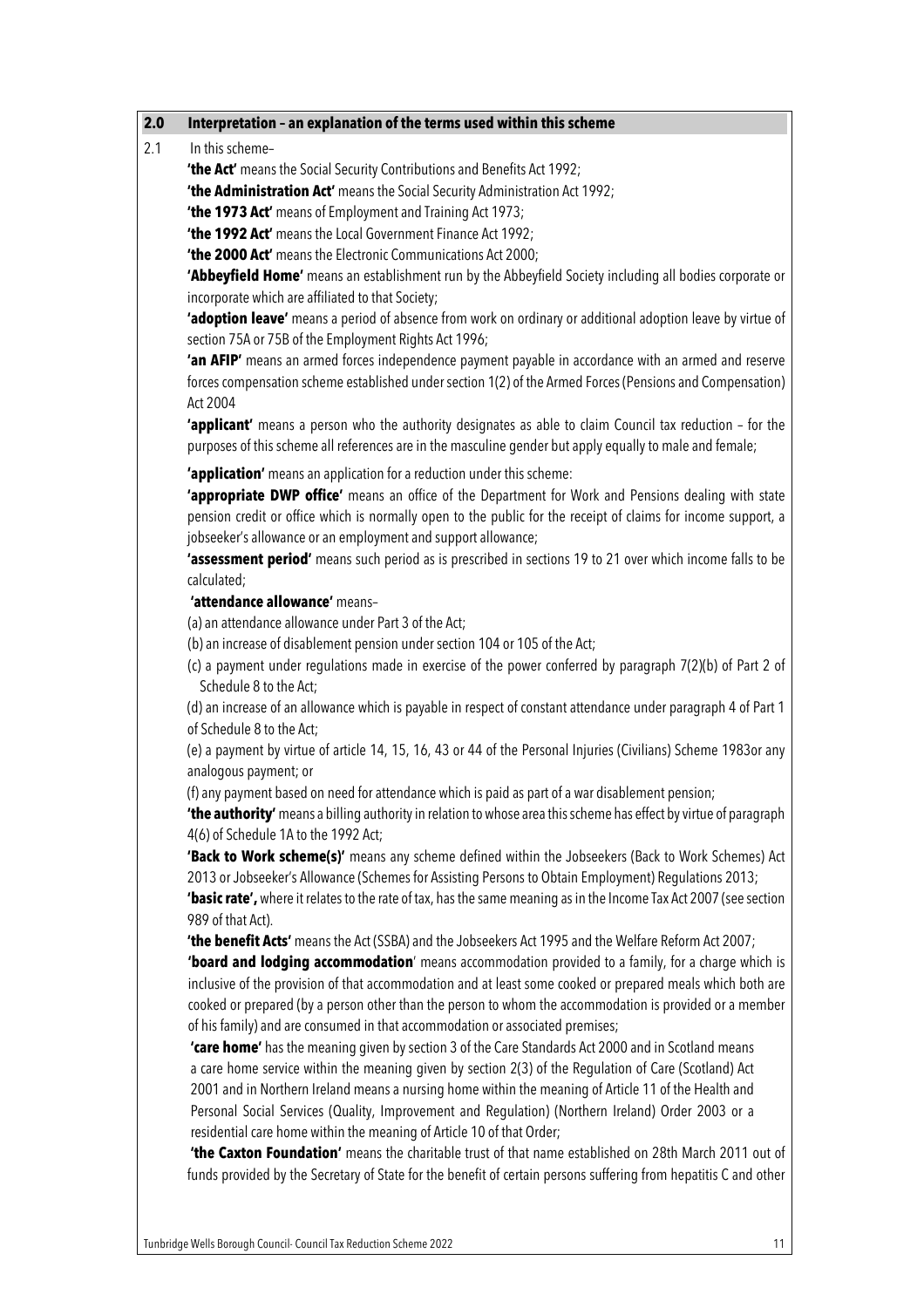persons eligible for payment in accordance with its provisions;

**'child'** means a person under the age of 16;

**'child benefit'** has the meaning given by section 141 of the SSCBA as amended by The Child Benefit (General), Child Tax Credit (Amendment) Regulations 2014 and The Child Benefit (General) (Amendment) Regulations 2015;

**'the Children Order'** means the Children (Northern Ireland) Order 1995;

**'child tax credit'** means a child tax credit under section 8 of the Tax Credits Act 2002;

**'claim'** means a claim for council tax reduction;

**'close relative'** means a parent, parent-in-law, son, son-in-law, daughter, daughter- in-law, step-parent, stepson, step-daughter, brother, sister, or if any of the preceding persons is one member of a couple, the other member of that couple;

**'concessionary payment'** means a payment made under arrangements made by the Secretary of State with the consent of the Treasury which is charged either to the National Insurance Fund or to a Departmental Expenditure Vote to which payments of benefit or tax credits under the benefit Acts or the Tax Credits Act are charged:

**'the Consequential Provisions Regulations'** means the Housing Benefit and Council tax reduction (Consequential Provisions) Regulations 2006;

**'contributory employment and support allowance**" means an allowance under Part 1 of the Welfare Reform Act 2007 as amended by the provisions of Schedule 3, and Part 1 of Schedule 14, to the Welfare Reform Act 2012 that remove references to an income-related allowance and a contributory allowance under Part 1 of the Welfare Reform Act 2007 as that Part has effect apart from those provisions;

**'converted employment and support allowance'** means an employment and support allowance which is not income-related and to which a person is entitled as a result of a conversion decision within the meaning of the Employment and Support Allowance (Existing Awards) Regulations 2008;

**'council tax benefit'** means council tax benefit under Part 7 of the SSCBA;

**'council tax reduction scheme'** has the same meaning as **'council tax reduction or reduction' 'council tax reduction'** means council tax reduction as defined by S13a Local Government Finance Act 1992 (as amended);

**'couple'** means;

- (a) a man and a woman who are married to each other and are members of the same household;
- (b) a man and a woman who are not married to each other but are living together as husband and wife;
- (c) two people of the same sex who are civil partners of each other and are members of the same household; or
- (d) two people of the same sex who are not civil partners of each other but are living together as if they were civil partners,

Two people of the same sex are to be treated as living together as if they were civil partners if, and only if, they would be treated as living together as husband and wife were they of opposite sexes. The above includes the Marriage (Same Sex Couples) Act 2013 and The Marriage (Same Sex Couples) Act 2013 (Commencement No. 3) Order 2014;

**'date of claim'** means the date on which the application or claim is made, or treated as made, for the purposes of this scheme

'**designated authority**' means any of the following;

the local authority; or a person providing services to, or authorised to exercise any function of, any such authority;

'**designated office**' means the office designated by the authority for the receipt of claims for council tax reduction;

- (a) by notice upon or with a form approved by it for the purpose of claiming council tax reduction; or
- (b) by reference upon or with such a form to some other document available from it and sent by electronic means or otherwise on application; or
- (c) by any combination of the provisions set out in sub-paragraphs (a) and (b) above;

**'disability living allowance'** means a disability living allowance under section 71 of the Act;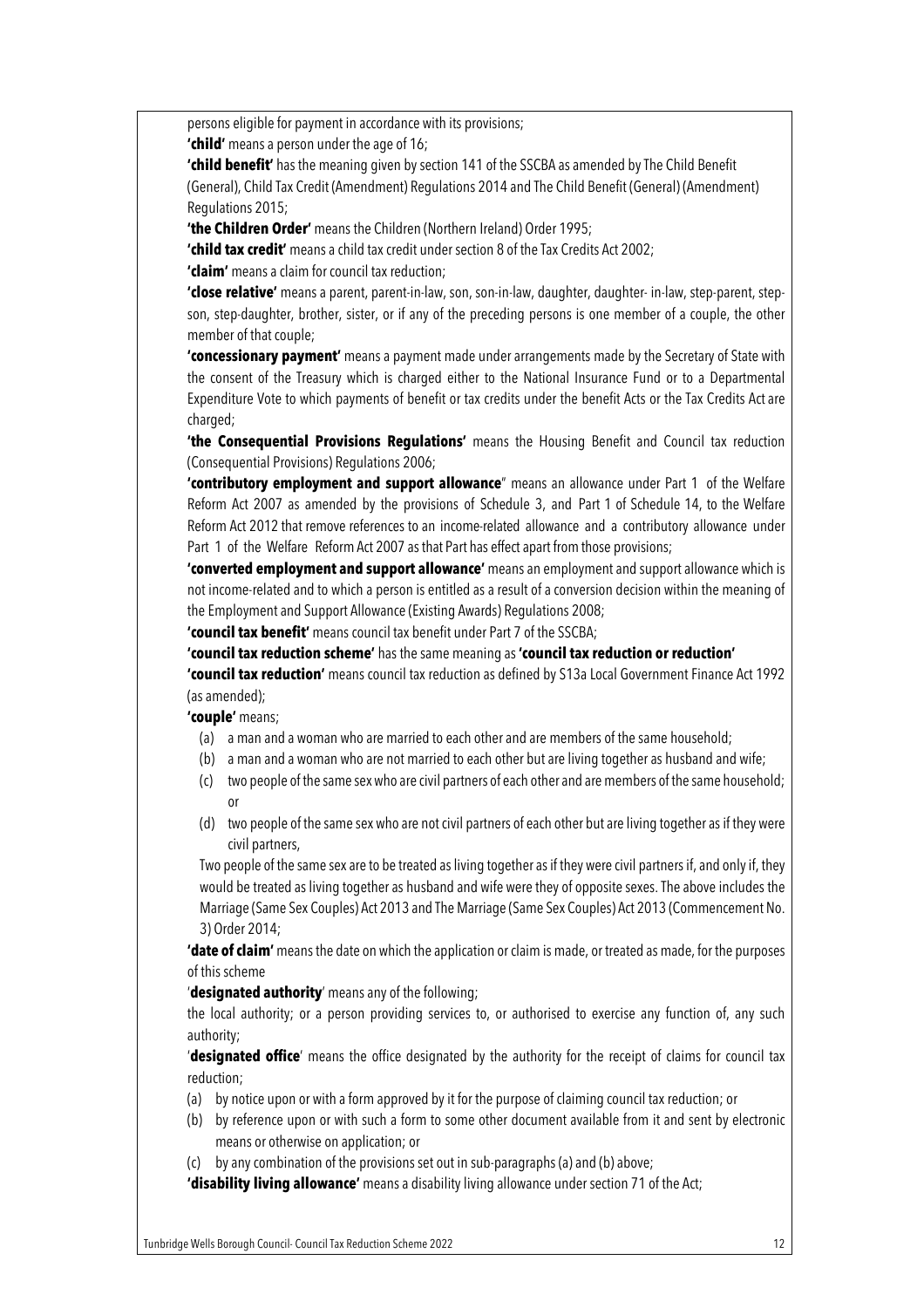**'dwelling'** has the same meaning in section 3 or 72 of the 1992 Act;

**'earnings'** has the meaning prescribed in section 25 or, as the case may be, 27;

**'the Eileen Trust'** means the charitable trust of that name established on 29th March 1993 out of funds provided by the Secretary of State for the benefit of persons eligible for payment in accordance with its provisions;

**'electronic communication'** has the same meaning as in section 15(1) of the Electronic Communications Act 2000;

**'employed earner'** is to be construed in accordance with section 2(1)(a) of the Act and also includes a person who is in receipt of a payment which is payable under any enactment having effect in Northern Ireland and which corresponds to statutory sick pay or statutory maternity pay;

**'Employment and Support Allowance Regulations'** means the Employment and Support Allowance Regulations 2008 and the Employment and Support Regulations 2013 as appropriate;

**'Employment and Support Allowance (Existing Awards) Regulations'** means the Employment and Support Allowance (Transitional Provisions, Housing Benefit and Council Tax Benefit) (Existing Awards) Regulations 2010;

**'the Employment, Skills and Enterprise Scheme'** means a scheme under section 17A (schemes for assisting persons to obtain employment; 'work for your benefit' schemes etc.) of the Jobseekers Act 1995 known by that name and provided pursuant to arrangements made by the Secretary of State that is designed to assist applicants to obtain employment, including self-employment, and which may include for any individual workrelated activity (including work experience or job search). This also includes schemes covered by The Jobseekers Allowance (Employment, Skills and Enterprise Scheme) Regulations 2011 as amended by the Jobseekers (Back to Work Schemes) Act 2013 – see **'Back to Work Schemes'**;

**'employment zone'** means an area within Great Britain designated for the purposes of section 60 of the Welfare Reform and Pensions Act 1999 and 2014 and an **'employment zone programme'** means a programme established for such an area or areas designed to assist applicants for a jobseeker's allowance to obtain sustainable employment;

**'employment zone contractor'** means a person who is undertaking the provision of facilities in respect of an employment zone programme on behalf of the Secretary of State for Work and Pensions;

**'enactment'** includes an enactment comprised in, or in an instrument made under, an Act of the Scottish Parliament;

**'extended reduction'** means a payment of council tax reduction payable pursuant to section 60;

**'extended reduction period'** means the period for which an extended reduction is payable in accordance with section 60A or 61A of this scheme;

**'extended reduction (qualifying contributory benefits)**' means a payment of council tax reduction payable pursuant to section 61;

**'family'** has the meaning assigned to it by section 137(1) of the Act and Section 9 of this scheme;

**'the Fund'** means moneys made available from time to time by the Secretary of State for the benefit of persons eligible for payment in accordance with the provisions of a scheme established by him on 24th April 1992 or, in Scotland, on 10th April 1992;

**'a guaranteed income payment'** means a payment made under article 15(1)(c) (injury benefits) or 29(1)(a) (death benefits) of the Armed Forces and Reserve Forces (Compensation Scheme) Order 2011;

**'he, him, his'** also refers to the feminine within this scheme

**'housing benefit'** means housing benefit under Part 7 of the Act; 'the Housing Benefit Regulations' means the Housing Benefit Regulations 2006;

**'Immigration and Asylum Act'** means the Immigration and Asylum Act 1999;

**'an income-based jobseeker's allowance'** and **'a joint-claim jobseeker's allowance'** have the meanings given by section 1(4) of the Jobseekers Act 1995;

**'income-related employment and support allowance'** means an income-related allowance under Part 1 of the Welfare Reform Act 2007;

**'Income Support Regulations'** means the Income Support (General) Regulations 1987; **'independent hospital'**–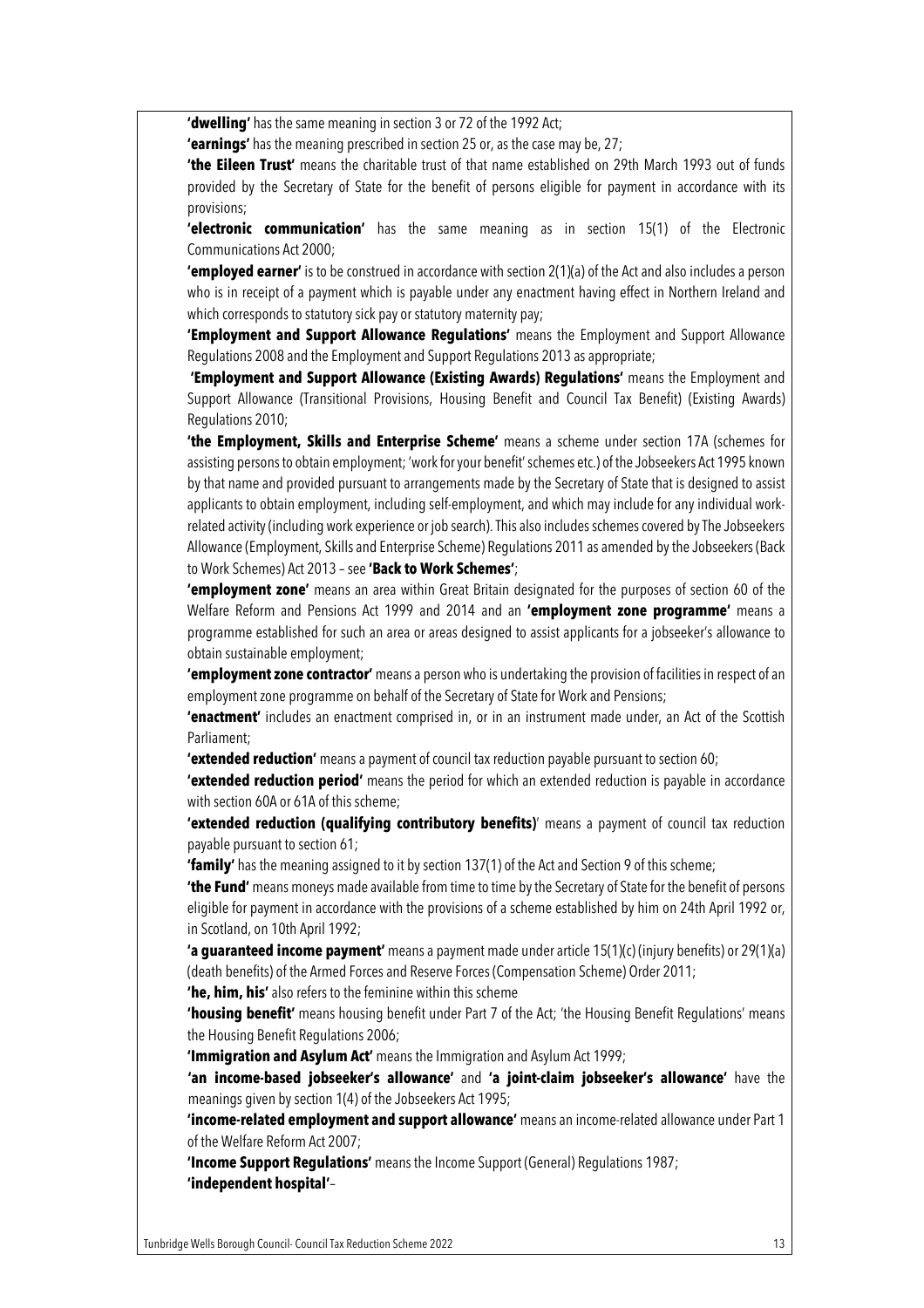(a) in England, means a hospital as defined by section 275 of the National Health Service Act 2006 that is not a health service hospital as defined by that section;

(b) in Wales, has the meaning assigned to it by section 2 of the Care Standards Act 2000; and

(c) in Scotland means an independent health care service as defined by section 10F of the National Health Service (Scotland) Act 1978;

**'the Independent Living Fund (2006)'** means the Trust of that name established by a deed dated 10th April 2006 and made between the Secretary of State for Work and Pensions of the one part and Margaret Rosemary Cooper, Michael Beresford Boyall and Marie Theresa Martin of the other part;

**'invalid carriage or other vehicle'** means a vehicle propelled by a petrol engine or by electric power supplied for use on the road and to be controlled by the occupant;

**'Jobseekers Act'** means the Jobseekers Act 1995; 'Jobseeker's Allowance Regulations' means the Jobseeker's Allowance Regulations 1996 and Jobseeker's Allowance Regulations 2013 as appropriate;

**'limited capability for work'** has the meaning given in section 1(4) of the Welfare Reform Act;

**'limited capability for work-related activity'** has the meaning given in section 2(5) of the Welfare Reform Act 2007;

**'the London Bombing Relief Charitable Fund'** means the company limited by guarantee (number 5505072), and registered charity of that name established on 11th July 2005 for the purpose of (amongst other things) relieving sickness, disability or financial need of victims (including families or dependants of victims) of the terrorist attacks carried out in London on 7th July 2005;

**'lone parent'** means a person who has no partner and who is responsible for and a member of the same household as a child or young person;

**'the Macfarlane (Special Payments) Trust'**means the trust of that name, established on 29th January 1990 partly out of funds provided by the Secretary of State, for the benefit of certain persons suffering from haemophilia;

**'the Macfarlane (Special Payments) (No.2) Trust'** means the trust of that name, established on 3rd May 1991 partly out of funds provided by the Secretary of State, for the benefit of certain persons suffering from haemophilia and other beneficiaries;

**'the Macfarlane Trust'** means the charitable trust, established partly out of funds provided by the Secretary of State to the Haemophilia Society, for the relief of poverty or distress among those suffering from haemophilia; **'main phase employment and support allowance'** means an employment and support allowance where the calculation of the amount payable in respect of the applicant includes a component under section 2(1)(b) or 4(2)(b) of the Welfare Reform Act 2007 except in Part 1 of Schedule 1;

**'the Mandatory Work Activity Scheme'** means a scheme within section 17A (schemes for assisting persons to obtain employment; 'work for your benefit' schemes etc.) of the Jobseekers Act 1995 known by that name and provided pursuant to arrangements made by the Secretary of State that is designed to provide work or work related activity for up to 30 hours per week over a period of four consecutive weeks with a view to assisting applicants to improve their prospect of obtaining employment;

**'maternity leave'** means a period during which a woman is absent from work because she is pregnant or has given birth to a child, and at the end of which she has a right to return to work either under the terms of her contract of employment or under Part 8 of the Employment Rights Act 1996;

**'member of a couple'** means a member of a married or unmarried couple;

**'MFET Limited'** means the company limited by guarantee (number 7121661) of that name, established for the purpose in particular of making payments in accordance with arrangements made with the Secretary of State to persons who have acquired HIV as a result of treatment by the NHS with blood or blood products;

**'mobility supplement'** means a supplement to which paragraph 9 of Schedule 4 refers;

**'mover'** means a applicant who changes the dwelling in which the applicant is resident and in respect of which the applicant liable to pay council tax from a dwelling in the area of the appropriate authority to a dwelling in the area of the second authority;

**'net earnings**' means such earnings as are calculated in accordance with section 26;

**'net profit'** means such profit as is calculated in accordance with section 28;

**'the New Deal options'** means the employment programmes specified in regulation 75(1)(a)(ii) of the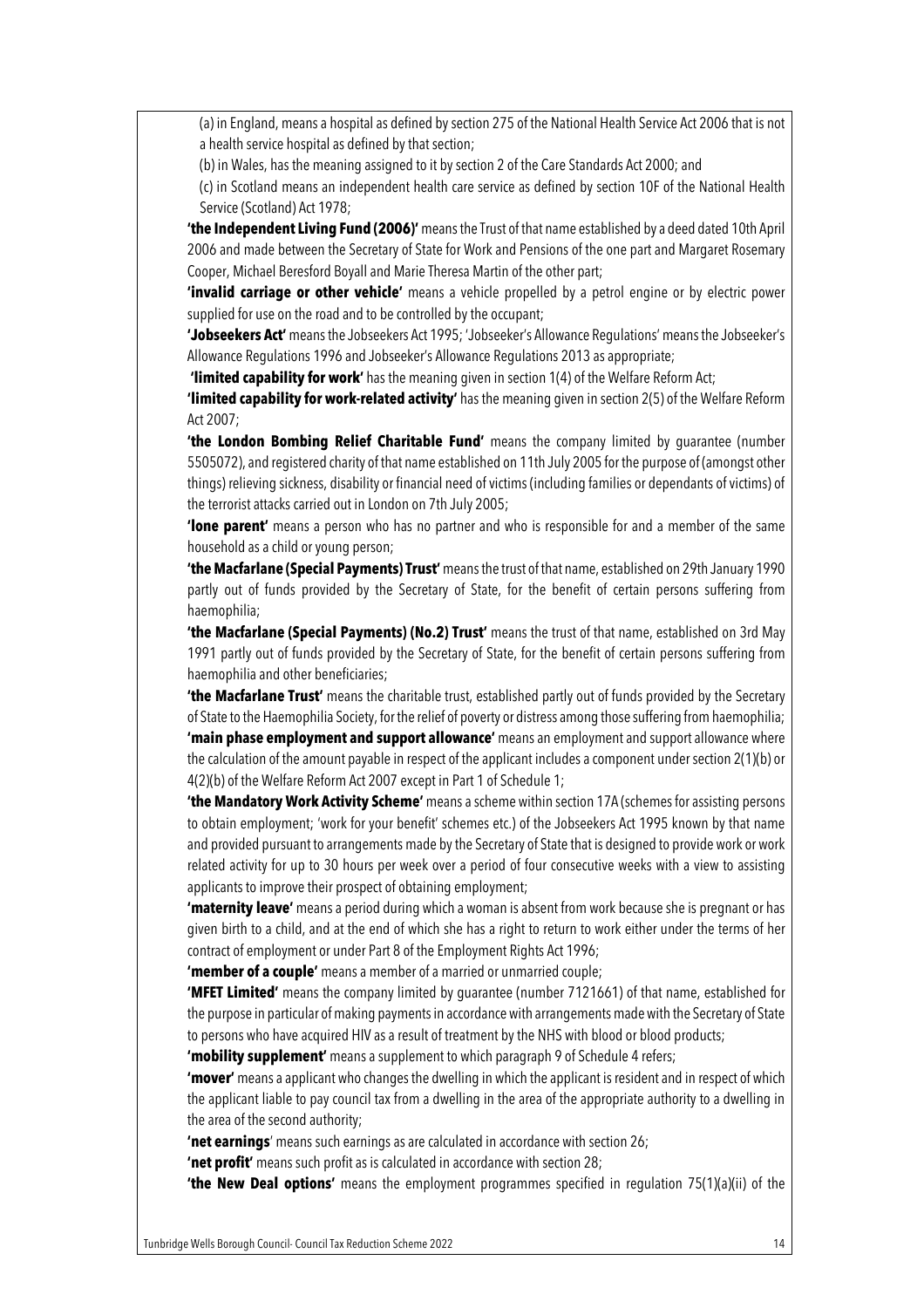Jobseeker's Allowance Regulations 1996 and the training scheme specified in regulation 75(1)(b)(ii) of those Regulations;

**'new dwelling'** means, for the purposes of the definition of 'second authority' and sections 60C, and 61C the dwelling to which a applicant has moved, or is about to move, in which the applicant is or will be resident; **'non-dependant'** has the meaning prescribed in section 3;

**'non-dependant deduction'** means a deduction that is to be made under section 58;

**'occasional assistance**' means any payment or provision made by a local authority, the Welsh Ministers or the Scottish Ministers for the purposes of:

(a) meeting, or helping to meet an immediate short-term need;

(i) arising out of an exceptional event or exceptional circumstances, or

(ii) that needs to be met to avoid a risk to the well-being of an individual, and

(b) enabling qualifying individuals to establish or maintain a settled home, and—

(i) 'local authority' has the meaning given by section 270(1) of the Local Government Act 1972; and

(ii) 'qualifying individuals' means individuals who have been, or without the assistance might otherwise be:

(aa) in prison, hospital, an establishment providing residential care or other institution, or

(bb) homeless or otherwise living an unsettled way of life; and 'local authority' means a local authority in England within the meaning of the Local Government Act 1972;

**'occupational pension'** means any pension or other periodical payment under an occupational pension scheme but does not include any discretionary payment out of a fund established for relieving hardship in particular cases;

**'occupational pension scheme'** has the same meaning as in section 1 of the Pension Schemes Act 1993 **'ordinary clothing or footwear'**means clothing or footwear for normal daily use, but does not include school uniforms, or clothing or footwear used solely for sporting activities;

**'partner'** in relation to a person, means

(a) where that person is a member of a couple, the other member of that couple;

(b) subject to paragraph (c), where that person is polygamously married to two or more members of his household, any such member to whom he is married; or

(c) where that person is polygamously married and has an award of universal credit with the other party to the earliest marriage that still subsists, that other party to the earliest marriage;

**'paternity leave'** means a period of absence from work on leave by virtue of section 80A or 80B of the Employment Rights Act 1996;

**'payment'** includes part of a payment;

**'pensionable age'** has the meaning given by the rules in paragraph 1 of Schedule 4 to the Pensions Act 1995 as amended by the Public Services Pension Act 2013 and Pensions Act 2014;

**'pension fund holder'** means with respect to a personal pension scheme or an occupational pension scheme, the trustees, managers or scheme administrators, as the case may be, of the scheme concerned;

**'pensioner'** a person who has attained the age at which pension credit can be claimed;

**'person affected'** shall be construed as a person to whom the authority decides is affected by any decision made by the council;

**'person on income support'** means a person in receipt of income support;

'**personal independence payment'** has the meaning given by Part 4 of the Welfare Reform Act 2012 and the Social Security (Personal Independence Payments) 2013;

**'person treated as not being in Great Britain'** has the meaning given by section 7; **'personal pension scheme'** means–

- (a) a personal pension scheme as defined by section 1 of the Pension Schemes Act 1993 as amended by the Public Service Pension Act 2013;
- (b) an annuity contractor trust scheme approved under section 620 or 621of the Income and Corporation Taxes Act 1988 or a substituted contract within the meaning of section 622(3) or that Act which is treated as having become a registered pension scheme by virtue of paragraph 1(1)(f)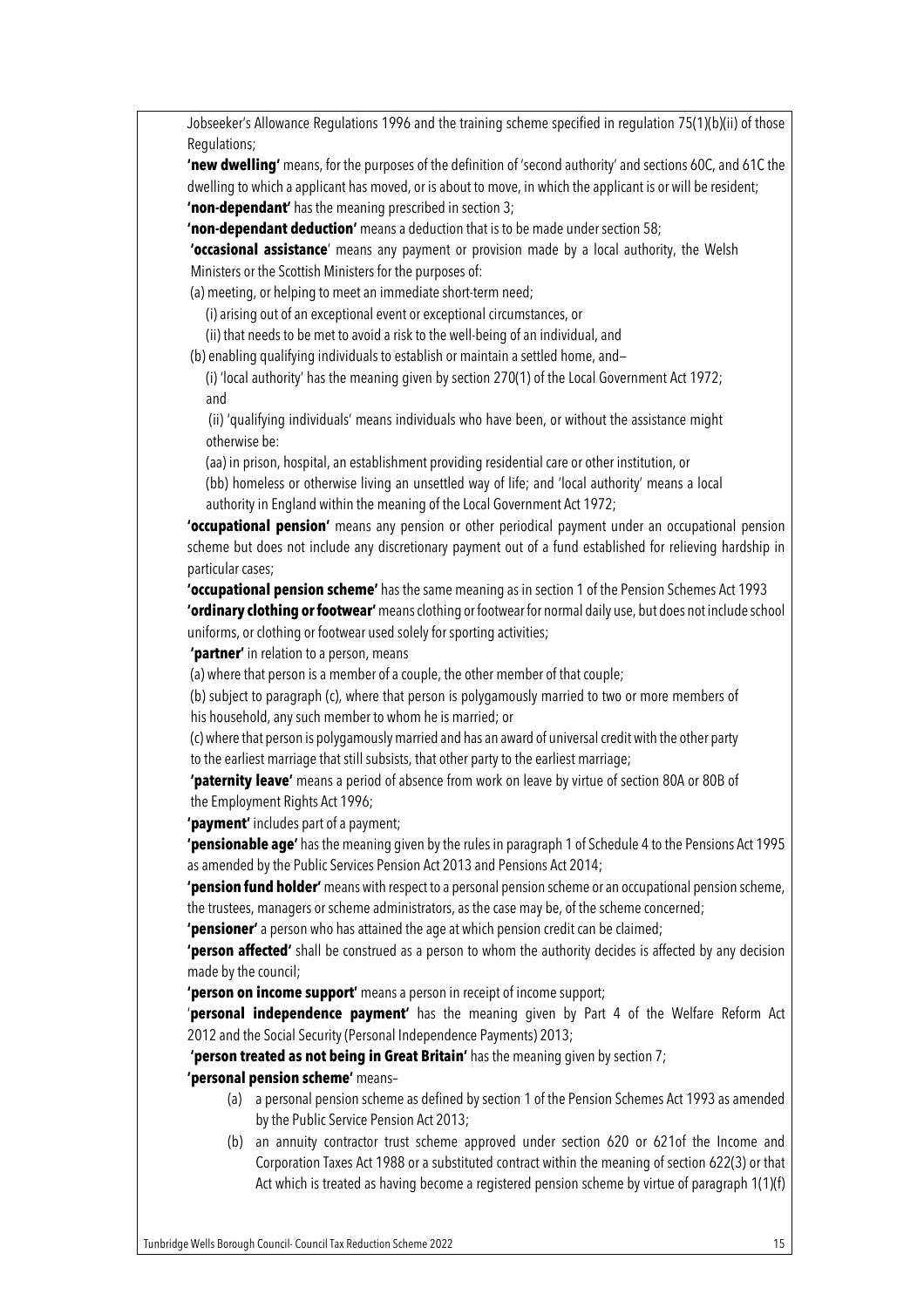of Schedule 36 of the Finance Act 20041 ;

- (c) a personal pension scheme approved under Chapter 4 of Part 14 of the Income and Corporation Taxes Act 1988 which is treated as having become a registered pension scheme by virtue of paragraph 1(1)(g) of Schedule 36 to the Finance Act 2004;
- (d) a scheme prescribed in regulation 3 of the Jobseeker's Allowance (Schemes for Assisting Persons to Obtain Employment) Regulations 2013;
- (e) Back to Work scheme;

**'policy of life insurance'** means any instrument by which the payment of money is assured on death (except death by accident only) or the happening of any contingency dependent on human life, or any instrument evidencing a contract which is subject to payment of premiums for a term dependent on human life;

**'polygamous marriage'** means a marriage to which section 133(1) of the Act refers namely;

(a) a person is a husband or wife by virtue of a marriage entered into under a law which permits polygamy; and

(b) either party to the marriage has for the time being any spouse additional to the other party.

**'public authority'** includes any person certain of whose functions are functions of a public nature;

**'qualifying age for state pension credit'** means (in accordance with section 1(2)(b) and (6) of the State Pension Credit Act 2002)–

(a) in the case of a woman, pensionable age; or

(b) in the case of a man, the age which is pensionable age in the case of a woman born on the same day as the man;

#### **'qualifying contributory benefit'** means;

(a) severe disablement allowance;

(b) incapacity benefit;

(c) contributory employment and support allowance;

**'qualifying course'** means a qualifying course as defined for the purposes of Parts 2 and 4 of the Job Seeker's Allowance Regulations 1996

#### **'qualifying income-related benefit'** means

(a) income support;

(b) income-based jobseeker's allowance;

(c) income-related employment and support allowance;

**'qualifying person'** means a person in respect of whom payment has been made from the Fund, the Eileen Trust, MFET Limited, the Skipton Fund, the Caxton Foundation or the London Bombings Relief Charitable Fund; **'reduction week'** means a period of seven consecutive days beginning with a Monday and ending with a Sunday;

**'relative'** means a close relative, grandparent, grandchild, uncle, aunt, nephew or niece;

**'relevant authority'** means an authority administering council tax reduction;

**'relevant week'** In relation to any particular day, means the week within which the day in question falls; **'remunerative work'** has the meaning prescribed in section 6;

**'rent'**means 'eligible rent' to which regulation 12 of the Housing Benefit Regulations refers less any deductions in respect of non-dependants which fall to be made under regulation 74 (non-dependant deductions) of those Regulations;

**'resident'** has the meaning it has in Part 1 or 2 of the 1992 Act;

**'second authority'** means the authority to which a mover is liable to make payments for the new dwelling; **'self-employed earner'** is to be construed in accordance with section 2(1)(b) of the Act;

**'self-employment route'** means assistance in pursuing self-employed earner's employment whilst participating in–

- (a) an employment zone programme;
- (b) a programme provided or other arrangements made pursuant to section 2 of the 1973 Act (functions of the Secretary of State) or section 2 of the Enterprise and New Towns (Scotland) Act 1990 (functions in

Tunbridge Wells Borough Council- Council Tax Reduction Scheme 2022 16

<sup>&</sup>lt;sup>1</sup> As amended by the Finance Act 2014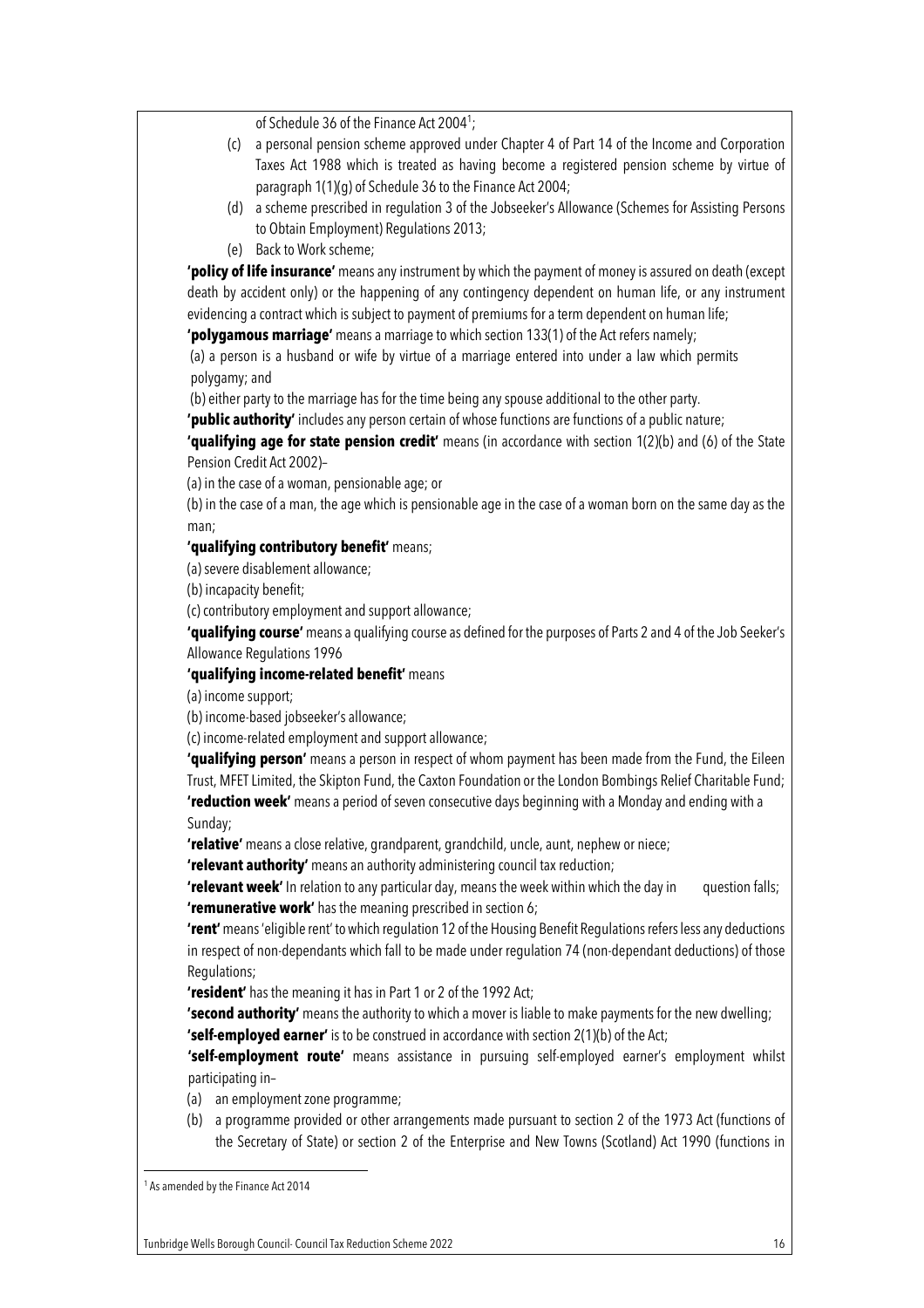relation to training for employment, etc.); or

(c) the Employment, Skills and Enterprise Scheme;

**'Service User'** references in this scheme to an applicant participating as a service user are to

(a) a person who is being consulted by or on behalf of—

(i) the Secretary of State in relation to any of the Secretary of State's functions in

the field of social security or child support or under section 2 of the Employment and Training Act 1973; or

(ii) a body which conducts research or undertakes monitoring for the purpose of

planning or improving such functions in their capacity as a person affected or potentially affected by the exercise of those functions or the carer of such a person; or

(b) b. the carer of a person consulted as described in sub-paragraph (a) where the carer is not being consulted as described in that sub-paragraph

'**single applicant'** means an applicant who neither has a partner nor is a lone parent;

**'the Skipton Fund'** means the ex-gratia payment scheme administered by the Skipton Fund Limited, incorporated on 25th March 2004, for the benefit of certain persons suffering from hepatitis C and other persons eligible for payment in accordance with the scheme's provisions.

**'special account'** means an account as defined for the purposes of Chapter 4A of Part 8 of the Jobseeker's Allowance Regulations or Chapter 5 of Part 10 of the Employment and Support Allowance Regulations;

**'sports award'** means an award made by one of the Sports Councils named in section 23(2) of the National Lottery etc Act 1993 out of sums allocated to it for distribution under that section;

**'the SSCBA'** means the Social Security Contributions and Benefits Act 1992

**'State Pension Credit Act'** means the State Pension Credit Act 2002;

**'student'** has the meaning prescribed in section 43;

**'subsistence allowance'** means an allowance which an employment zone contractor has agreed to pay to a person who is participating in an employment zone programme;

**'support or reduction week'** means a period of 7 consecutive days commencing upon a Monday and ending on a Sunday;

**'the Tax Credits Act'** means the Tax Credits Act 2002;

**'tax year'** means a period beginning with 6th April in one year and ending with 5th April in the next; **'training allowance'** means an allowance (whether by way of periodical grants or otherwise) payable–

(a) out of public funds by a Government department or by or on behalf of the Secretary of State, Skills Development Scotland, Scottish Enterprise or Highlands and Islands Enterprise, the Young People's Learning Agency for England, the Chief Executive of Skills Funding or Welsh Ministers;

(b) to a person for his maintenance or in respect of a member of his family; and

(c) for the period, or part of the period, during which he is following a course of training or instruction provided by, or in pursuance of arrangements made with, the department or approved by the department in relation to him or so provided or approved by or on behalf of the Secretary of State, Skills Development Scotland Scottish Enterprise or Highlands and Islands Enterprise or the Welsh Ministers.

It does not include an allowance paid by any Government department to or in respect of a person by reason of the fact that he is following a course of full-time education, other than under arrangements made under section 2 of the 1973 Actor is training as a teacher;

**'the Trusts'** means the Macfarlane Trust, the Macfarlane (Special Payments) Trust and the Macfarlane (Special Payments) (No. 2) Trust;

**'Universal Credit'** means any payment of Universal Credit payable under the Welfare Reform Act 2012, the Universal Credit Regulations 2013, The Universal Credit (Consequential, Supplementary, Incidental and Miscellaneous Provisions) Regulations 2013, Universal Credit (Miscellaneous Amendments) Regulations 2013 and the Universal Credit (Transitional Provisions) Regulations 2014;

**'Uprating Act'** means the Welfare Benefit Up-rating Act 2013, the Welfare Benefits Up-rating Order 2014 and the Welfare Benefits Up-rating Order 2015;

**'voluntary organisation'** means a body, other than a public or local authority, the activities of which are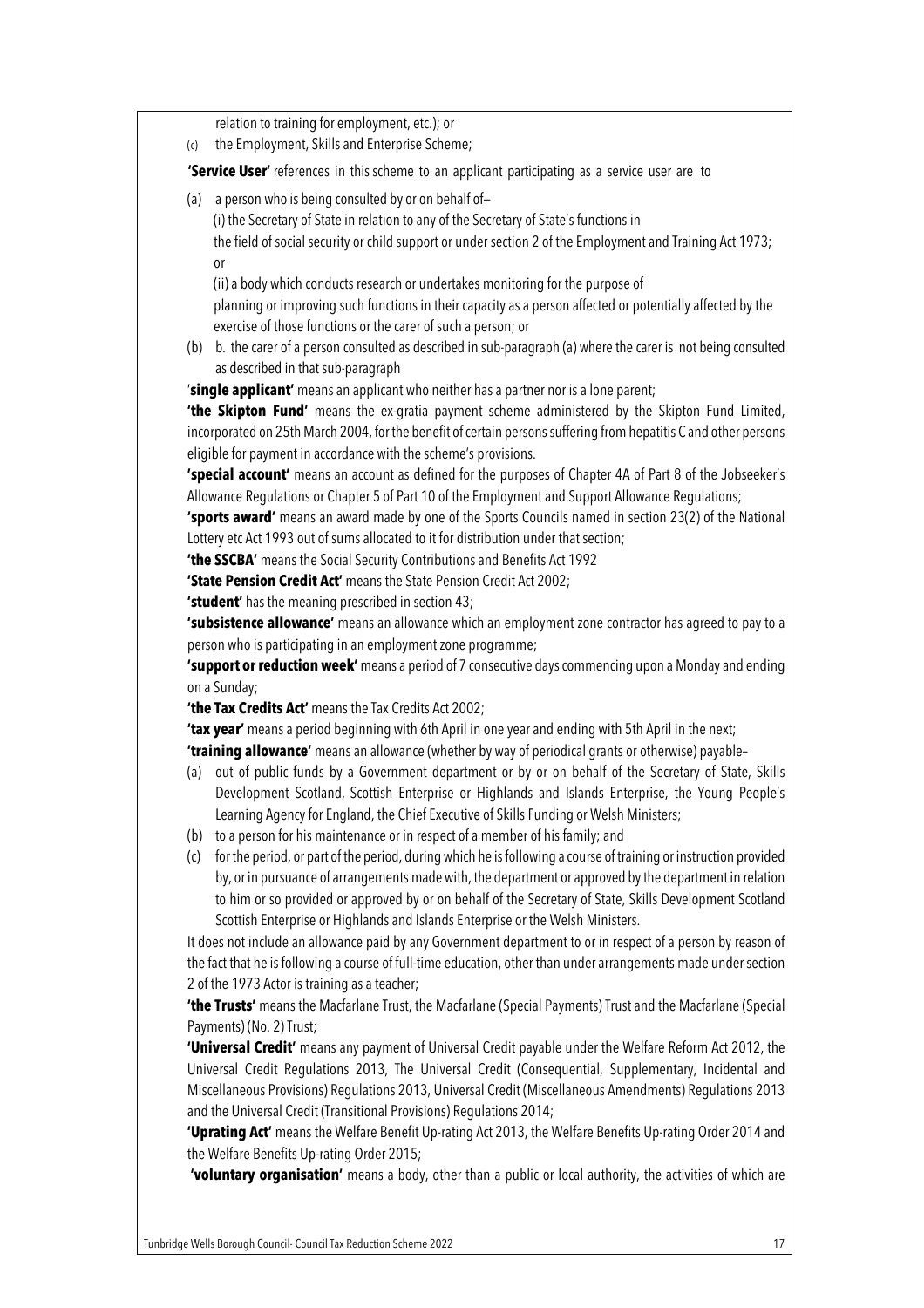carried on otherwise than for profit;

**'war disablement pension'** means any retired pay or pension or allowance payable in respect of disablement under an instrument specified in section 639(2) of the Income Tax (Earnings and Pensions) Act 2003;

'**war pension'** means a war disablement pension, a war widow's pension or a war widower's pension; **'war widow's pension'** means any pension or allowance payable to a woman as a widow under an instrument specified in section 639(2) of the Income Tax (Earnings and Pensions) Act 2003 in respect of the death or disablement of any person;

**'war widower's pension'** means any pension or allowance payable to a man as a widower or to a surviving civil partner under an instrument specified in section 639(2) of the Income Tax (Earnings and Pensions) Act 2003 in respect of the death or disablement of any person;

#### **'water charges'** means;

(a) as respects England and Wales, any water and sewerage charges under Chapter 1 of Part 5 of the Water Industry Act 1991,

(b) as respects Scotland, any water and sewerage charges established by Scottish Water under a charges scheme made under section 29A of the Water Industry (Scotland) Act 2002, in so far as such charges are in respect of the dwelling which a person occupies as his home;

**'week'** means a period of seven days beginning with a Monday;

**'Working Tax Credit Regulations'** means the Working Tax Credit (Entitlement and Maximum Rate) Regulations 2002 as amended<sup>2</sup>; and

**'young person'** has the meaning prescribed in section 9(1) and in section 142 of the SSCBA.

- 2.2 In this scheme, references to an applicant occupying a dwelling or premises as his home shall be construed in accordance with regulation 7 of the Housing Benefit Regulations 2006.
- 2.3 In this scheme, where an amount is to be rounded to the nearest penny, a fraction of a penny shall be disregarded if it is less than half a penny and shall otherwise be treated as a whole penny.
- 2.4 For the purpose of this scheme, a person is on an income-based jobseeker's allowance on any day in respect of which an income-based jobseeker's allowance is payable to him and on any day;
	- (a) in respect of which he satisfies the conditions for entitlement to an income- based jobseeker's allowance but where the allowance is not paid in accordance with regulation 27A of the Jobseeker's Allowance Regulations or section 19 or 20A or regulations made under section 17A of the Jobseekers Act (circumstances in which a jobseeker's allowance is not payable); or
	- (b) which is a waiting day for the purposes of paragraph 4 of Schedule 1 to that Act and which falls immediately before a day in respect of which an income- based jobseeker's allowance is payable to him or would be payable to him but for regulation 27A of the Jobseeker's Allowance Regulations orsection 19 or 20A or regulations made under section 17A of that Act;
	- (c) in respect of which he is a member of a joint-claim couple for the purposes of the Jobseekers Act and no joint-claim jobseeker's allowance is payable in respect of that couple as a consequence of either member of that couple being subject to sanctions for the purposes of section 20A of that Act;
	- (d) in respect of which an income-based jobseeker's allowance or a joint-claim jobseeker's allowance would be payable but for a restriction imposed pursuant to section 6B, 7, 8 or 9 of the Social Security Fraud Act 2001 (loss of benefit provisions).
- 2.5 For the purposes of this scheme, a person is on an income-related employment and support allowance on any day in respect of which an income-related employment and support allowance is payable to him and on any day;
	- (a) in respect of which he satisfies the conditions for entitlement to an income- related employment and

<sup>&</sup>lt;sup>2</sup> The Working Tax Credit (Entitlement and Maximum Rate) (Amendment) Regulations 2013; The Working Tax Credit (Entitlement and Maximum Rate) (Amendment) Regulations 2015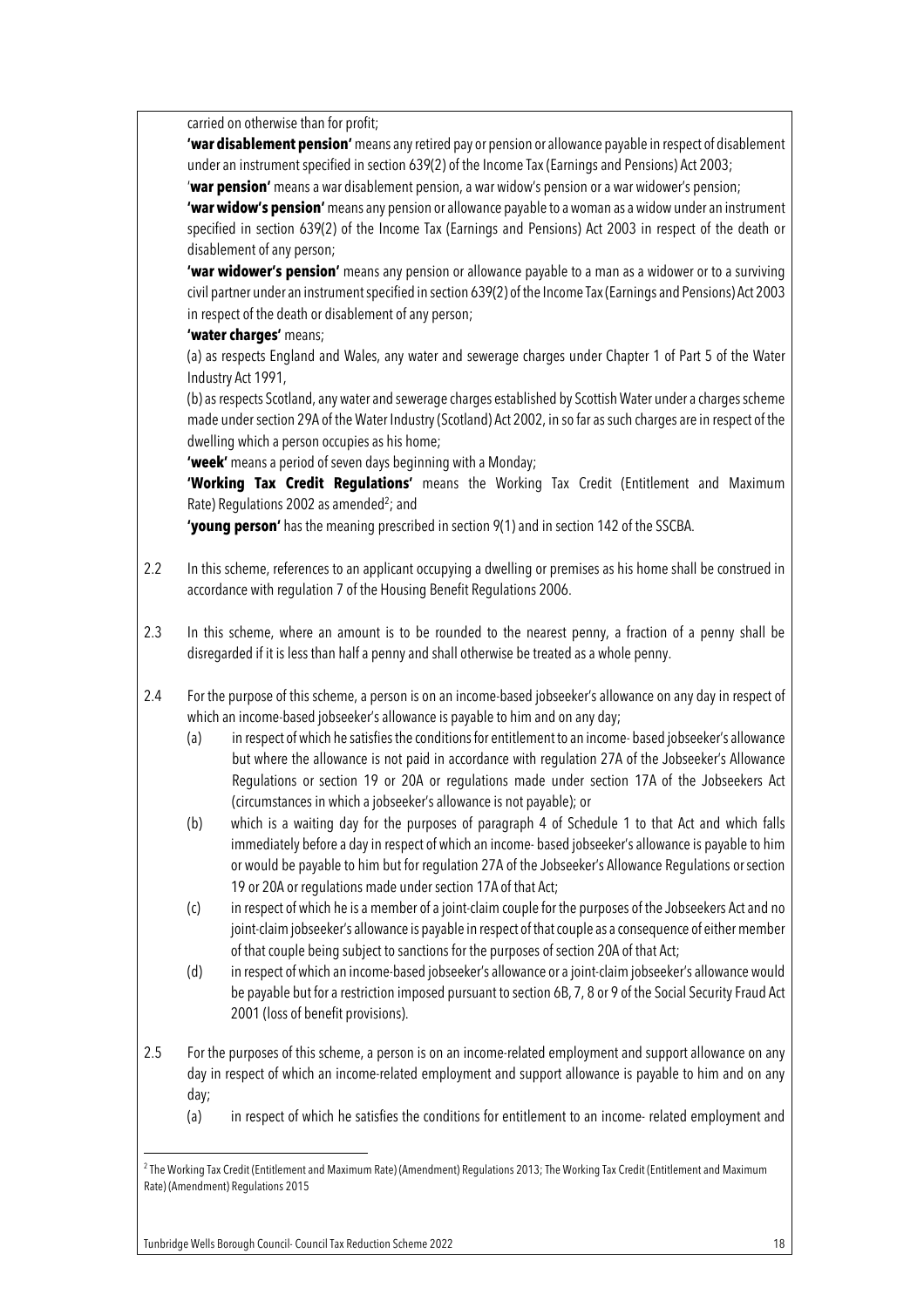support allowance but where the allowance is not paid in accordance with section 18 of the Welfare Reform Act disqualification; or

- (b) which is a waiting day for the purposes of paragraph 2 of Schedule 2 to that Act and which falls immediately before a day in respect of which an income- related employment and support allowance is payable to him or would be payable to him but for section 18 of that Act.
- 2.6 For the purposes of this scheme, two persons shall be taken to be estranged only if their estrangement constitutes a breakdown of the relationship between them.
- 2.7 In this scheme, references to any person in receipt of state pension credit includes a person who would be in receipt of state pension credit but for regulation 13 of the State Pension Credit Regulations 2002 (small amounts of state pension credit).

#### **3.0 Definition of non-dependant**

- 3.1 In this policy, 'non-dependant' means any person, except someone to whom paragraph 3.2 applies, who normally resides with an applicant or with whom an applicant normally resides.
- 3.2 This paragraph applies to;
	- (a) any member of the applicant's family;
	- (b) if the applicant is polygamously married, any partner of his and any child or young person who is a member of his household and for whom he or one of his partners is responsible;
	- (c) a child or young person who is living with the applicant but who is not a member of his household by virtue of section 11(membership of the same household);
	- (d) subject to paragraph 3.3, any person who, with the applicant, is jointly and severally liable to pay council tax in respect of a dwelling for any day under sections 6, 7 or 75 of the 1992 Act (persons liable to pay council tax);
	- (e) subject to paragraph 3.3, any person who is liable to make payments on a commercial basis to the applicant or the applicant's partner in respect of the occupation of the dwelling;
	- (f) a person who lives with the applicant in order to care for him or a partner of his and who is engaged by a charitable or voluntary organisation which makes a charge to the applicant or his partner for the services provided by that person.
- 3.3 Excepting persons to whom paragraph 3.2 (a) to (c) and (f) refer, a person to whom any of the following subparagraphs applies shall be a non-dependant–
	- (a) a person who resides with the person to whom he is liable to make payments in respect of the dwelling and either;
		- (i) that person is a close relative of his or her partner; or
		- (ii) the tenancy or other agreement between them is other than on a commercial basis;
	- (b) a person whose liability to make payments in respect of the dwelling appears to the authority to have been created to take advantage of the council tax reduction scheme except someone who was, for any period within the eight weeks prior to the creation of the agreement giving rise to the liability to make such payments, otherwise liable to make payments of rent in respect of the same dwelling;
	- (c) a person who becomes jointly and severally liable with the applicant for council tax in respect of a dwelling and who was, at any time during the period of eight weeks prior to his becoming so liable, a non-dependant of one or more of the other residents in that dwelling who are so liable for the tax, unless the authority is satisfied that the change giving rise to the new liability was not made to take advantage of the reduction scheme.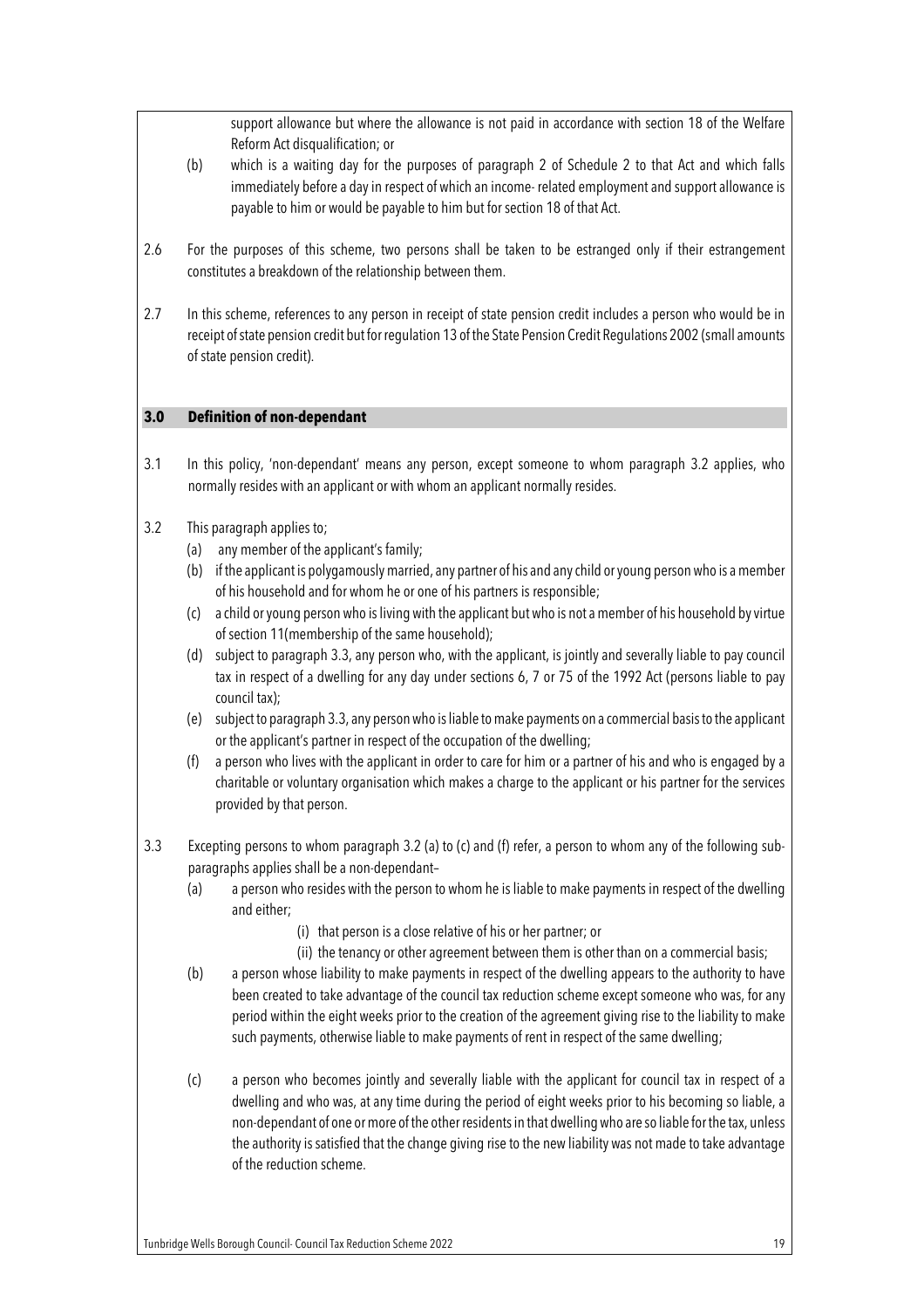| 4.0 | Requirement to provide a National Insurance Number <sup>3</sup>                                                                                                                                                                                                                                                                                                                                                                                                                                                                                                                                                                                                                                                                                |
|-----|------------------------------------------------------------------------------------------------------------------------------------------------------------------------------------------------------------------------------------------------------------------------------------------------------------------------------------------------------------------------------------------------------------------------------------------------------------------------------------------------------------------------------------------------------------------------------------------------------------------------------------------------------------------------------------------------------------------------------------------------|
| 4.1 | No person shall be entitled to reduction unless the criteria below in 4.2 is satisfied in relation both to the person<br>making the claim and to any other person in respect of whom he is claiming reduction.                                                                                                                                                                                                                                                                                                                                                                                                                                                                                                                                 |
| 4.2 | This subsection is satisfied in relation to a person if-<br>(a) the claim for reduction is accompanied by;<br>a statement of the person's national insurance number and information or evidence establishing<br>(i)<br>that that number has been allocated to the person; or<br>(ii) information or evidence enabling the national insurance number that has been allocated to the<br>person to be ascertained; or<br>(b) the person makes an application for a national insurance number to be allocated to him which is<br>accompanied by information or evidence enabling such a number to be so allocated and the application for<br>reduction is accompanied by evidence of the application and information to enable it to be allocated. |
| 4.3 | Paragraph 4.2 shall not apply-<br>in the case of a child or young person in respect of whom council tax reduction is claimed;<br>(a)<br>to a person who;<br>(b)<br>is a person in respect of whom a claim for council tax reduction is made;<br>(i)<br>(ii) is subject to immigration control within the meaning of section 115(9)(a) of the Immigration and<br>Asylum Act;<br>(iii) is a person from abroad for the purposes of this scheme; and<br>(iv) has not previously been allocated a national insurance number.                                                                                                                                                                                                                       |
| 5.0 | Persons who have attained the qualifying age for state pension credit                                                                                                                                                                                                                                                                                                                                                                                                                                                                                                                                                                                                                                                                          |
| 5.1 | This scheme applies to a person if:<br>he has not attained the qualifying age for state pension credit; or<br>(a)<br>he has attained the qualifying age for state pension credit and he, or if he has a<br>(b)<br>partner, his partner, is;<br>a person on income support, on income-based jobseeker's allowance or an income-related<br>(i)<br>employment and support allowance; or<br>a person with an award of universal credit.<br>(ii)                                                                                                                                                                                                                                                                                                    |
| 6.0 | <b>Remunerative work</b>                                                                                                                                                                                                                                                                                                                                                                                                                                                                                                                                                                                                                                                                                                                       |
| 6.1 | Subject to the following provisions of this section, a person shall be treated for the purposes of this scheme as<br>engaged in remunerative work for the purposes of this scheme disregards, if he is engaged, or, where his hours<br>of work fluctuate, he is engaged on average, for not less than 16 hours a week, in work for which payment is<br>made or which is done in expectation of payment.                                                                                                                                                                                                                                                                                                                                        |
| 6.2 | Subject to paragraph 6.3, in determining the number of hours for which a person is engaged in work where his<br>hours of work fluctuate, regard shall be had to the average of hours worked over;<br>if there is a recognisable cycle of work, the period of one complete cycle (including, where the cycle<br>(a)<br>involves periods in which the person does not work, those periods but disregarding any other absences);<br>in any other case, the period of 5 weeks immediately prior to that date of claim, or such other length of<br>(b)<br>time as may, in the particular case, enable the person's weekly average hours of work to be determined                                                                                    |

 $^3$  Inserted by Council Tax Reduction Schemes (Prescribed Requirements) (England) Regulations 2012

Tunbridge Wells Borough Council- Council Tax Reduction Scheme 2022 20 20

 $\sqrt{ }$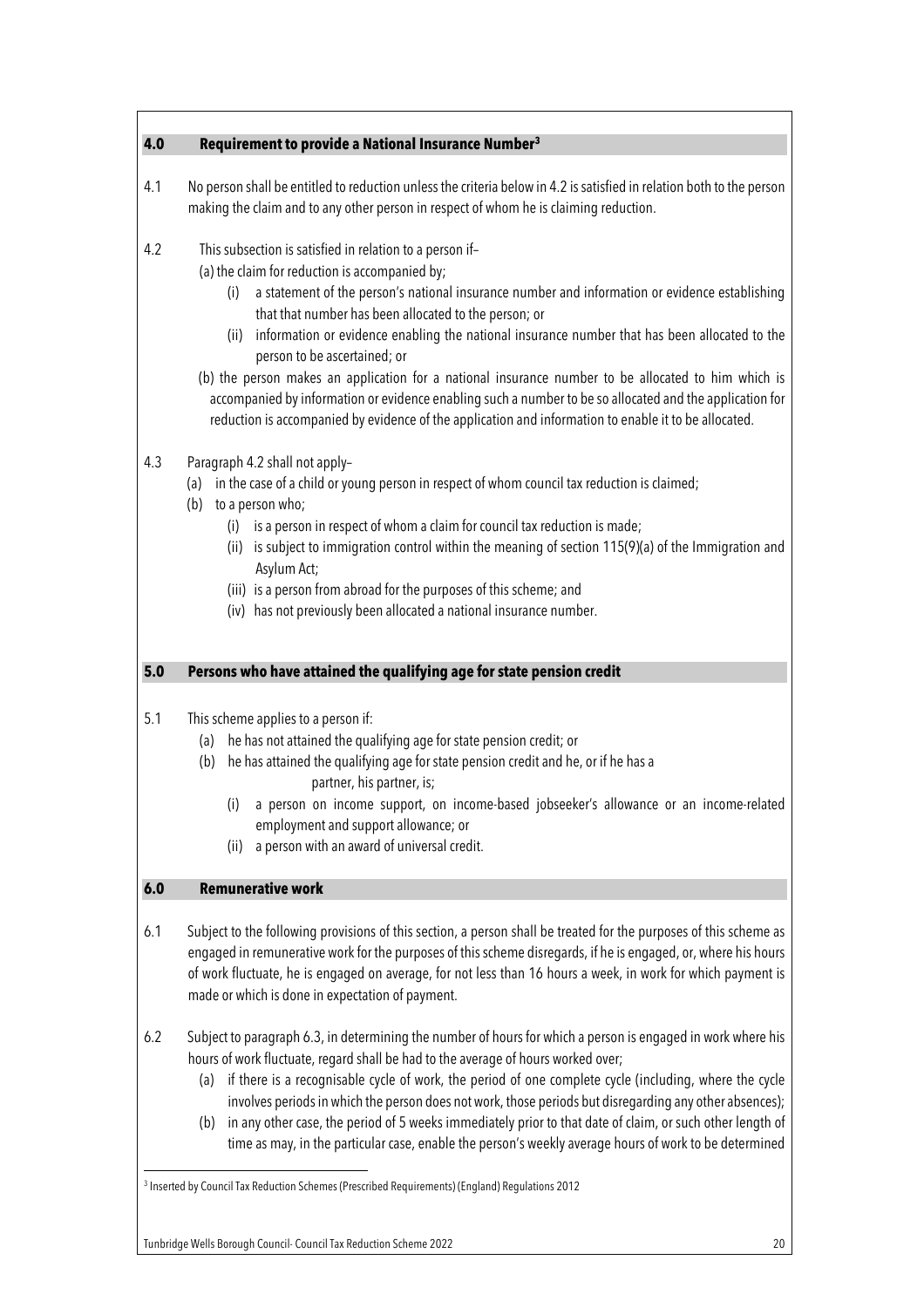more accurately,

- 6.3 Where, for the purposes of paragraph 6.2 a), a person's recognisable cycle of work at a school, other educational establishment or other place of employment is one year and includes periods of school holidays or similar vacations during which he does not work, those periods and any other periods not forming part of such holidays or vacations during which he is not required to work shall be disregarded in establishing the average hours for which he is engaged in work.
- 6.4 Where no recognisable cycle has been established in respect of a person's work, regard shall be had to the number of hours or, where those hours will fluctuate, the average of the hours, which he is expected to work in a week.
- 6.5 A person shall be treated as engaged in remunerative work during any period for which he is absent from work referred to in paragraph 6.1 if the absence is either without good cause or by reason of a recognised customary or other holiday.
- 6.6 A person on income support, an income-based jobseeker's allowance or an income-related employment and support allowance for more than 3 days in any reduction week shall be treated as not being in remunerative work in that week.
- 6.7 A person shall not be treated as engaged in remunerative work on any day on which the person is on maternity leave, paternity leave or adoption leave, or is absent from work because he is ill.
- 6.8 A person shall not be treated as engaged in remunerative work on any day on which he is engaged in an activity in respect of which;
	- (a) a sports award has been made, or is to be made, to him; and
	- (b) no other payment is made or is expected to be made to him.

#### **7.0 Persons treated as not being in Great Britain and Persons Subject to Immigration Control**

#### **Persons treated as not being in Great Britain**

- 7.1 Persons treated as not being in Great Britain are a class of person prescribed for the purposes of paragraph 2(9)(b) of Schedule 1A to the 1992 Act and which must not be included in an authority's scheme.
- 7.2 Except where a person falls within paragraph (5) or (6), a person is to be treated as not being in Great Britain if the person is not habitually resident in the United Kingdom, the Channel Islands, the Isle of Man or the Republic of Ireland.
- 7.3 A person must not be treated as habitually resident in the United Kingdom, the Channel Islands, the Isle of Man or the Republic of Ireland unless the person has a right to reside in one of those places.
- 7**.**4 For the purposes of paragraph (3), a right to reside does not include a right, which exists by virtue of, or in accordance with—
	- (a) regulation 13 of the EEA Regulations;
	- (aa) regulation 14 of the EEA Regulations, but only in a case where the right exists under that regulation because the person is—
		- (i) a jobseeker for the purpose of the definition of "qualified person" in regulation 6(1) of those Regulations, or
		- (ii) a family member (within the meaning of regulation 7 of those Regulations) of such a jobseeker;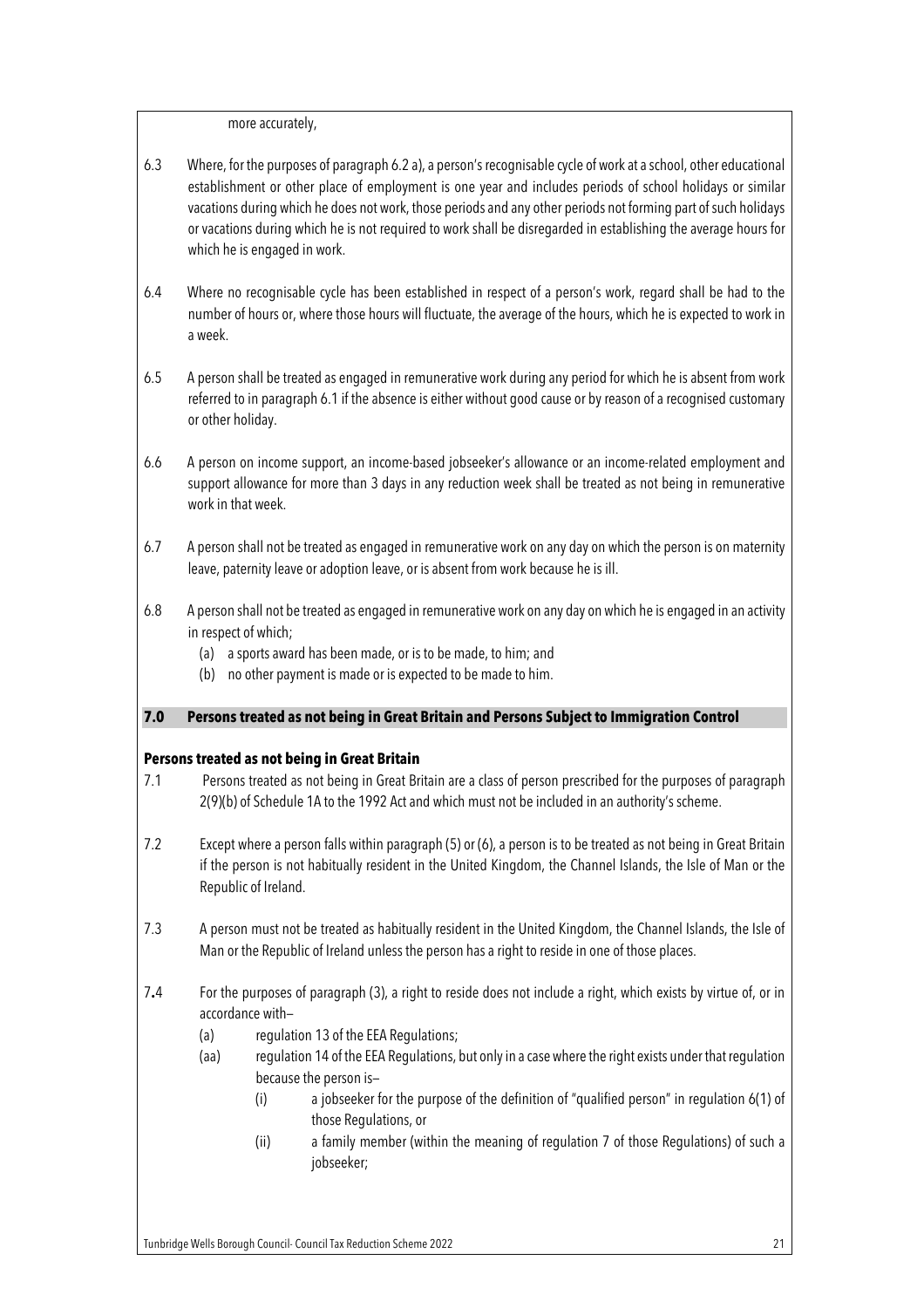|            | regulation 15A(1) of the EEA Regulations, but only in a case where the right exists under that<br>regulation because the applicant satisfies the criteria in paragraph (5) of that regulation of the<br>Treaty on the Functioning of the European Union (in a case where the right to reside arises because<br>a British citizen would otherwise be deprived of the genuine enjoyment of their rights as a<br>European Union citizen). |
|------------|----------------------------------------------------------------------------------------------------------------------------------------------------------------------------------------------------------------------------------------------------------------------------------------------------------------------------------------------------------------------------------------------------------------------------------------|
| 7.4A       | For the purposes of paragraph (3), a right to reside does not include a right which exists by virtue of a person<br>having been granted limited leave to enter, or remain in, the United Kingdom under the Immigration Act<br>1971 by virtue of-                                                                                                                                                                                       |
| (a)        | (Removed by the Council Tax Reductions Schemes (Prescribed Requirements) (England)<br>(Amendment) Regulations 2021                                                                                                                                                                                                                                                                                                                     |
| (b)        | Appendix EU to the immigration rules made under section 3(2) of that Act;                                                                                                                                                                                                                                                                                                                                                              |
| (c)        | being a person with a Zambrano right to reside as defined in Annex 1 of Appendix EU to the<br>immigration rules made under section 3(2) of that Act; or                                                                                                                                                                                                                                                                                |
| (d)        | having arrived in the United Kingdom with an entry clearance that was granted under<br>Appendix EU (Family Permit) to the immigration rules made under section 3(2) of that Act.                                                                                                                                                                                                                                                       |
| 7.4B       | Paragraph (4A)(b) does not apply to a person who-                                                                                                                                                                                                                                                                                                                                                                                      |
| (a)<br>and | has a right to reside granted by virtue of being a family member of a relevant person of Northern Ireland;                                                                                                                                                                                                                                                                                                                             |
| (b)        | would have a right to reside under the EEA Regulations if the relevant person of Northern Ireland were<br>an EEA national, provided that the right to reside does not fall within paragraph (4)(a) or (b)                                                                                                                                                                                                                              |
| 7.5        | A person falls within this paragraph if the person is-                                                                                                                                                                                                                                                                                                                                                                                 |
| (a)        | a qualified person for the purposes of regulation 6 of the EEA Regulations as a worker or a self-<br>employed person;                                                                                                                                                                                                                                                                                                                  |
| (b)        | a family member of a person referred to in sub-paragraph (a);                                                                                                                                                                                                                                                                                                                                                                          |
| (c)        | a person who has a right to reside permanently in the United Kingdom by virtue of regulation<br>15(1)(c), (d) or (e) of the EEA Regulations;                                                                                                                                                                                                                                                                                           |
| (ca)       | a family member of a relevant person of Northern Ireland, with a right to reside which falls<br>within paragraph (4A)(b), provided that the relevant person of Northern Ireland falls within<br>paragraph (5)(a), or would do so but for the fact that they are not an EEA national;                                                                                                                                                   |
| (cb)       | a frontier worker within the meaning of regulation 3 of the Citizens' Rights (Frontier Workers)<br>(EU Exit) Regulations 2020;                                                                                                                                                                                                                                                                                                         |
| (cc)       | a family member of a person referred to in sub-paragraph (cb), who has been granted limited<br>leave to enter, or remain in, the United Kingdom by virtue of Appendix EU to the immigration<br>rules made under section 3(2) of the Immigration Act 1971                                                                                                                                                                               |
| (d)        | a person recorded by the Secretary of State as a refugee within the definition in Article 1 of the<br>Convention relating to the Status of Refugees done at Geneva on 28th July 1951, as extended by<br>Article 1(2) of the Protocol relating to the Status of Refugees done at New York on 31st January<br>1967;                                                                                                                      |
| (e)        | a person who has been granted, or who is deemed to have been granted, leave outside the rules<br>made under section 3(2) of the Immigration Act 1971 <sup>4</sup> where that leave is-                                                                                                                                                                                                                                                 |
|            | discretionary leave to enter or remain in the United Kingdom,<br>(i)                                                                                                                                                                                                                                                                                                                                                                   |
|            | leave to remain under the Destitution Domestic Violence concession which came into<br>(ii)<br>effect on 1st April 2012, or                                                                                                                                                                                                                                                                                                             |
|            |                                                                                                                                                                                                                                                                                                                                                                                                                                        |
|            |                                                                                                                                                                                                                                                                                                                                                                                                                                        |

Tunbridge Wells Borough Council- Council Tax Reduction Scheme 2022 22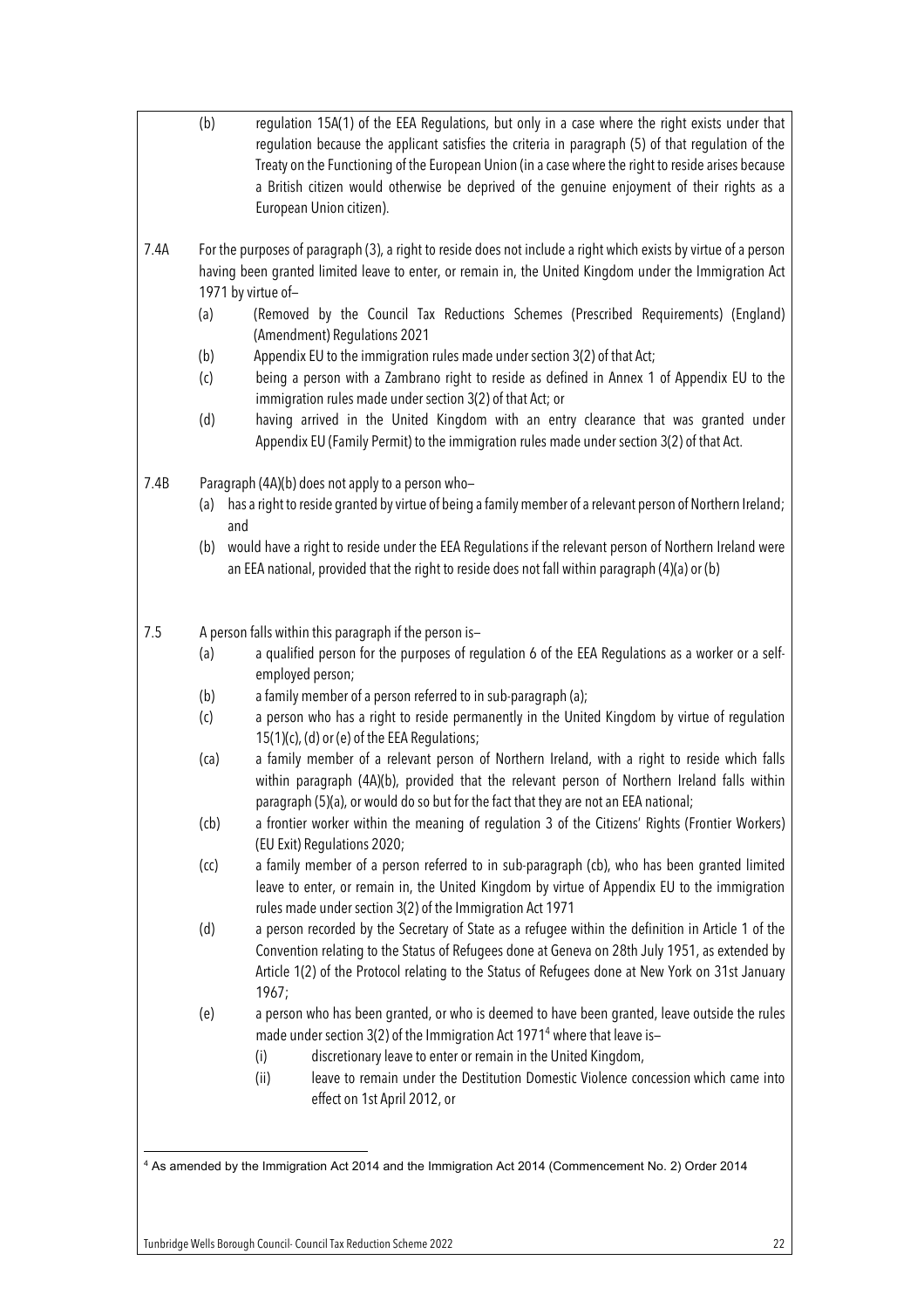|      | (iii)                                   | leave deemed to have been granted by virtue of regulation 3 of the Displaced Persons<br>(Temporary Protection) Regulations 2005.                                                                                                                                                                                                                                                                                                                                                                                                                                                                                                                                                                                                                                                                                                                                                                                                                                                                                                                                                                                                                                        |
|------|-----------------------------------------|-------------------------------------------------------------------------------------------------------------------------------------------------------------------------------------------------------------------------------------------------------------------------------------------------------------------------------------------------------------------------------------------------------------------------------------------------------------------------------------------------------------------------------------------------------------------------------------------------------------------------------------------------------------------------------------------------------------------------------------------------------------------------------------------------------------------------------------------------------------------------------------------------------------------------------------------------------------------------------------------------------------------------------------------------------------------------------------------------------------------------------------------------------------------------|
|      | (f)<br>(g)<br>(h)<br>(ha)               | a person who has humanitarian protection granted under those rules;<br>a person who is not a person subject to immigration control within the meaning of section 115(9)<br>of the Immigration and Asylum Act 1999 and who is in the United Kingdom as a result of his<br>deportation, expulsion or other removal by compulsion of law from another country to the United<br>Kingdom;<br>in receipt of income support or on an income-related employment and support allowance; or<br>in receipt of an income-based jobseeker's allowance and has a right to reside other than a<br>right to reside falling within paragraph (4).                                                                                                                                                                                                                                                                                                                                                                                                                                                                                                                                        |
| 7.6  | overseas.                               | A person falls within this paragraph if the person is a Crown servant or member of Her Majesty's forces posted                                                                                                                                                                                                                                                                                                                                                                                                                                                                                                                                                                                                                                                                                                                                                                                                                                                                                                                                                                                                                                                          |
| 7.7  |                                         | A person mentioned in sub-paragraph (6) is posted overseas if the person is performing overseas the duties<br>of a Crown servant or member of Her Majesty's forces and was, immediately before the posting or the first of<br>consecutive postings, habitually resident in the United Kingdom.                                                                                                                                                                                                                                                                                                                                                                                                                                                                                                                                                                                                                                                                                                                                                                                                                                                                          |
| 7.8  | In this regulation-<br>2020<br>(5)(ca); | "claim for asylum" has the same meaning as in section 94(1) of the Immigration and Asylum Act 1999;<br>"Crown servant" means a person holding an office or employment under the Crown;<br>"EEA Regulations" means the Immigration (European Economic Area) Regulations 2006; and the<br>Immigration (European Economic Area) (Amendment) (No. 2) Regulations 2014 and references to the EEA<br>Regulations are to be read with Schedule 4 to the Immigration and Social Security Co-ordination (EU<br>Withdrawal) Act 2020 (Consequential, Saving, Transitional and Transitory Provisions) Regulations<br>"EEA national" has the meaning given in regulation 2(1) of the EEA Regulations;<br>"family member" has the meaning given in regulation 7(1)(a), (b) or (c) of the EEA Regulations, except that<br>regulation 7(4) of the EEA Regulations does not apply for the purposes of paragraphs (4B) and<br>"relevant person of Northern Ireland" has the meaning given in Annex 1 of Appendix EU to the<br>immigration rules made under section 3(2) of the Immigration Act 1971; and<br>"Her Majesty's forces" has the same meaning as in the Armed Forces Act 2006. |
|      |                                         | Persons subject to immigration control                                                                                                                                                                                                                                                                                                                                                                                                                                                                                                                                                                                                                                                                                                                                                                                                                                                                                                                                                                                                                                                                                                                                  |
| 7.9  |                                         | Persons subject to immigration control are a class of person prescribed for the purposes of paragraph 2(9)(b)<br>of Schedule 1A to the 1992 Act and which must not be included in an authority's scheme.                                                                                                                                                                                                                                                                                                                                                                                                                                                                                                                                                                                                                                                                                                                                                                                                                                                                                                                                                                |
| 7.10 |                                         | A person who is a national of a state which has ratified the European Convention on Social and Medical<br>Assistance (done in Paris on 11th December 1953) or a state which has ratified the Council of Europe Social<br>Charter (signed in Turin on 18th October 1961) and who is lawfully present in the United Kingdom is not a<br>person subject to immigration control for the purpose of paragraph 7.9                                                                                                                                                                                                                                                                                                                                                                                                                                                                                                                                                                                                                                                                                                                                                            |
| 7.11 | Asylum Act 19992.                       | "Person subject to immigration control" has the same meaning as in section 115(9) of the Immigration and                                                                                                                                                                                                                                                                                                                                                                                                                                                                                                                                                                                                                                                                                                                                                                                                                                                                                                                                                                                                                                                                |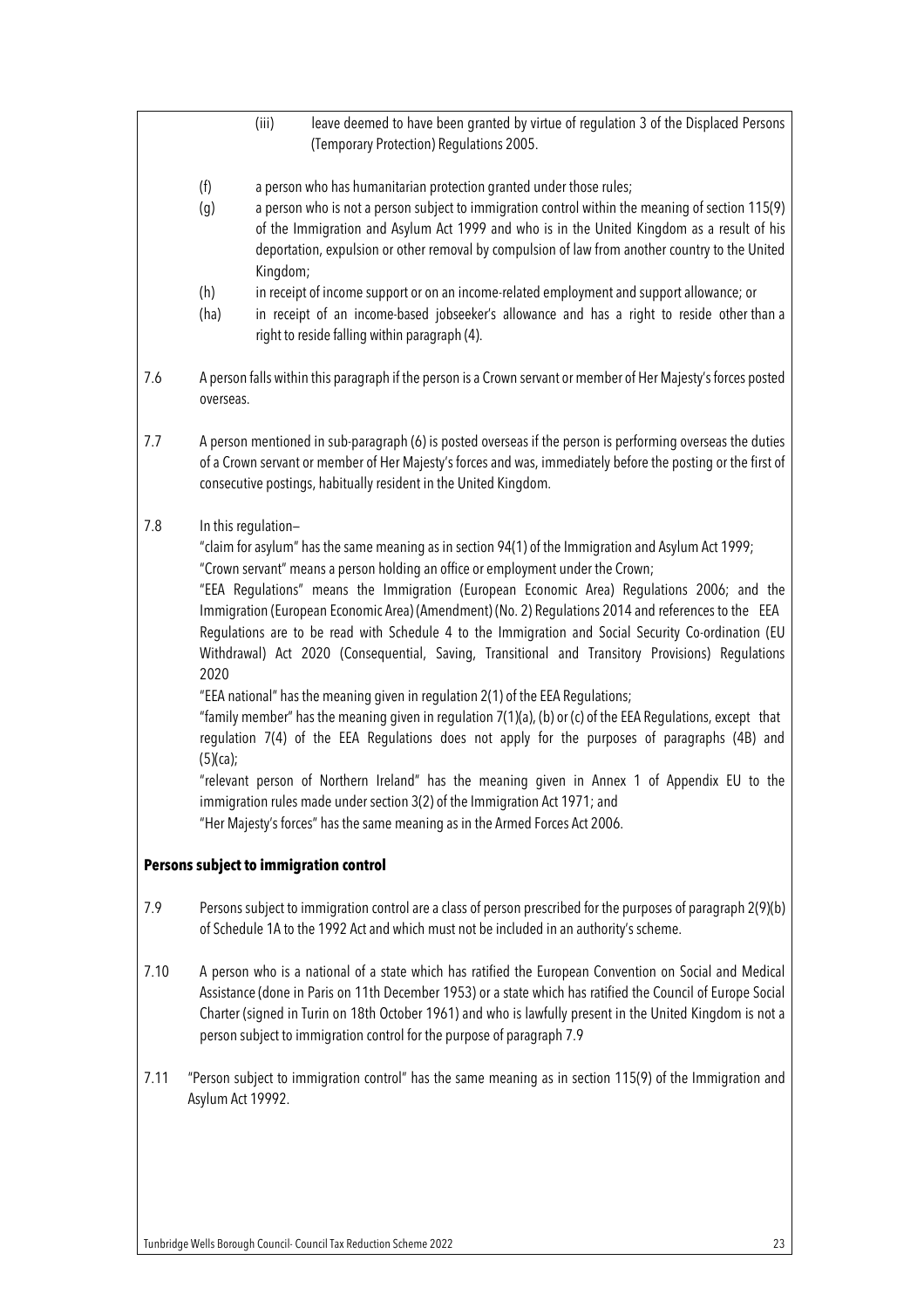#### **8.0 Temporary Absence (period of absence)**

- 8.1 Where a person is absent from the dwelling throughout any day then no reduction shall be payable
- 8.2 A person shall not, in relation to any day, which falls within a period of temporary absence from that dwelling, be a prescribed person under paragraph 8.1.
- 8.3 In paragraph 8.2, a 'period of temporary absence' means–
	- (a) a period of absence within Great Britain not exceeding 13 weeks, beginning with the first whole day on which a person resides in residential accommodation in Great Britain where and for so long as:
		- (i) the person resides in that accommodation;
		- (ii) the part of the dwelling in which he usually resided is not let or sub-let; and
		- (iii) that period of absence does not form part of a longer period of absence from the dwelling of more than 52 weeks,

where he has entered the accommodation for the purpose of ascertaining whether it suits his needs and with the intention of returning to the dwelling if it proves not to suit his needs;

- (b) a period of absence not exceeding 13 weeks, beginning with the first whole day of absence from the dwelling, where and for so long as;
	- i. the person intends to return to the dwelling;
	- ii. the part of the dwelling in which he usually resided is not let or sub-let; and
	- iii. that period is unlikely to exceed 13 weeks; and
- (c) a period of absence within Great Britain not exceeding 52 weeks, beginning with the first whole day of absence, where and for so long as
	- i. the person intends to return to the dwelling;
	- ii. the part of the dwelling in which he usually resided is not let or sub-let;
	- iii. the person is a person to whom paragraph 8.4 applies; and
	- iv. the period of absence is unlikely to exceed 52 weeks or, in exceptional circumstances, is unlikely substantially to exceed that period.
- 8.4 A person who is temporarily absent from a dwelling he occupies as his home and is absent outside Great Britain shall be treated as occupying that dwelling as his home whilst he is temporarily absent, for a period not exceeding 4 weeks beginning with the first day of that absence from Great Britain, provided that—
	- (a) the person intends to return to occupy the dwelling as his home;

(b) the part of the dwelling normally occupied by the person has not been let or, as the case may be, sublet; and

- (c) the period of absence is unlikely to exceed 4 weeks.
- 8.5 A person who is temporarily absent from a dwelling he occupies as his home and is absent outside of Great Britain as a member of the armed forces away on operations, a mariner or a continental shelf worker shall be treated as occupying that dwelling as his home whilst he is temporarily absent, for a period not exceeding 26 weeks beginning with the first day of that absence from Great Britain, provided that—
	- (a) the person intends to return to occupy the dwelling as his home;
	- (b) the part of the dwelling normally occupied by the person has not been let or, as the case may be, sublet; and
	- (c) the period of absence is unlikely to exceed 26 weeks.
- 8.6 This paragraph applies where—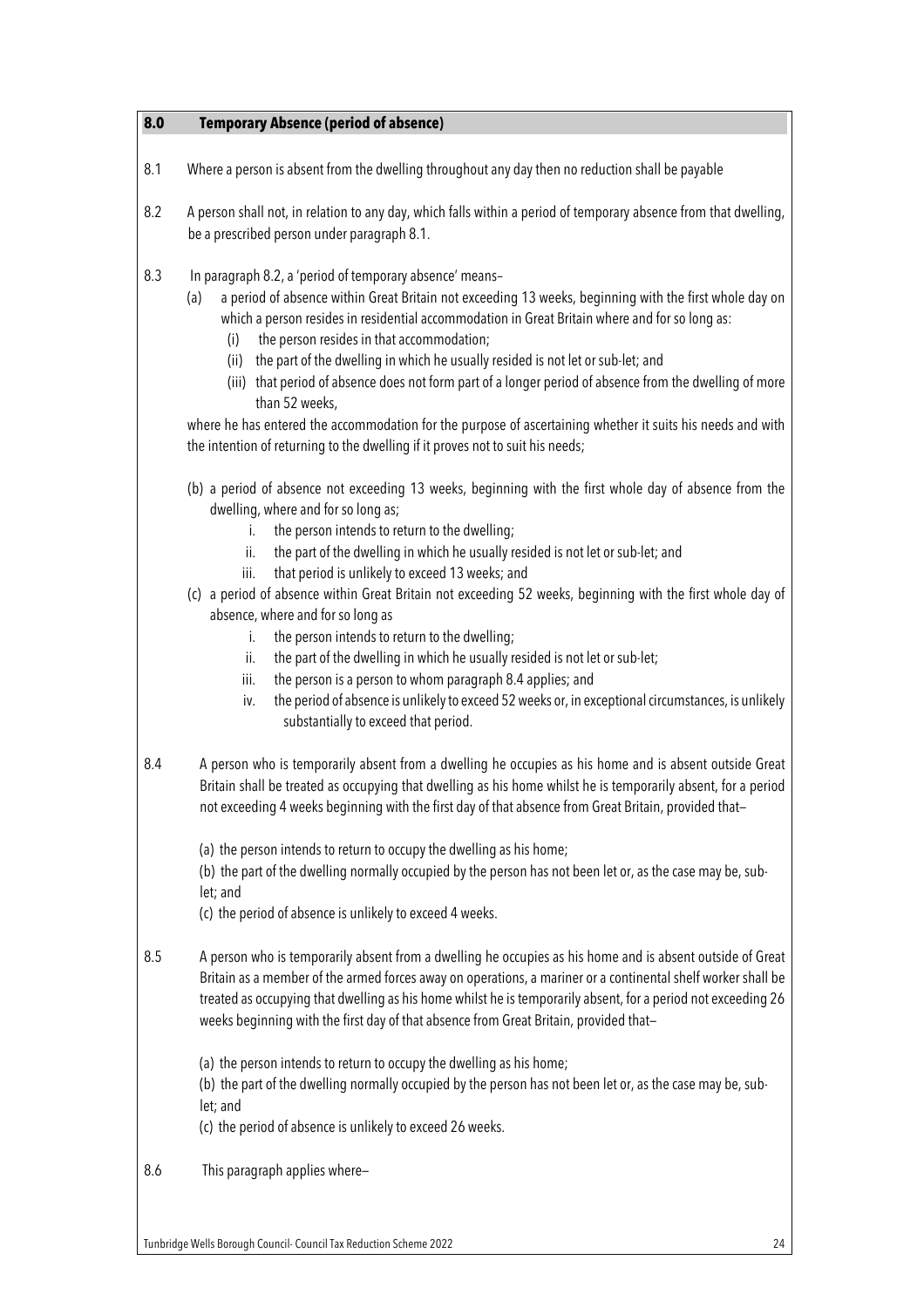(a) a person is temporarily absent from Great Britain; (b) the temporary absence from Great Britain is in connection with the death of the— (i) person's partner or a child or young person for whom he or his partner is responsible; (ii) person's close relative; (iii) close relative of the person's partner; or (d) close relative of a child or young person for whom the person or their partner is responsible; (i) the person intends to return to occupy the dwelling as his home; and (ii) the part of the dwelling normally occupied by the person has not been let or, as the case may be, sub-let. 8.7 person to whom paragraph (8.6) applies shall be treated as occupying a dwelling he is absent from as his home whilst he is temporarily absent for a period not exceeding 4 weeks beginning with the first day of that absence from Great Britain. 8.8 The period of absence in paragraph (8.7) may be extended by up to 4 further weeks if the relevant authority considers it unreasonable to expect the person to return to Great Britain within the first 4 weeks 8.9 This paragraph applies to a person who is; (a) detained in custody on remand pending trial or required, as a condition of bail, to reside; (i) in a dwelling, other than the dwelling referred to in paragraph 8.1, or (ii) in premises approved under section 13 of the Offender Management Act 2007, or, detained in custody pending sentence upon conviction; (b) resident in a hospital or similar institution as a patient; (c) undergoing, or his partner or his dependent child is undergoing, in Great Britain or elsewhere, medical treatment, or medically approved convalescence, in accommodation other than residential accommodation; (d) following, in Great Britain or elsewhere, a training course; (e) undertaking medically approved care of a person residing in Great Britain or elsewhere; (f) undertaking the care of a child whose parent or guardian is temporarily absent from the dwelling normally occupied by that parent or guardian for the purpose of receiving medically approved care of medical treatment; (g) in Great Britain, receiving medically approved care provided in accommodation other than residential accommodation; (h) a student; (i) receiving care provided in residential accommodation other than a person to whom paragraph 8.3a) applies; or (j) has left the dwelling he resides in through fear of violence, in that dwelling, or by a person who was formerly a member of the family of the person first mentioned. 8.10 This paragraph applies to a person who is: (a) detained in custody pending sentence upon conviction or under a sentence imposed by a court (other than a person who is detained in hospital under the provisions of the Mental Health Act 1983 (as amended by the Mental Health (Discrimination) Act 2013), or, in Scotland, under the provisions of the Mental Health (Care and Treatment) (Scotland) Act 2003 or the Criminal Procedure (Scotland) Act 1995) or, in Northern Ireland, under Article 4 or 12 of the Mental Health (Northern Ireland) Order 1986; and (b) on temporary release from detention in accordance with Rules made under the provisions of the Prison Act 1952 or the Prisons (Scotland) Act 1989 8.11 Where paragraph 8.10 applies to a person, then, for any day when he is on temporary release-(a) if such temporary release was immediately preceded by a period of temporary absence under paragraph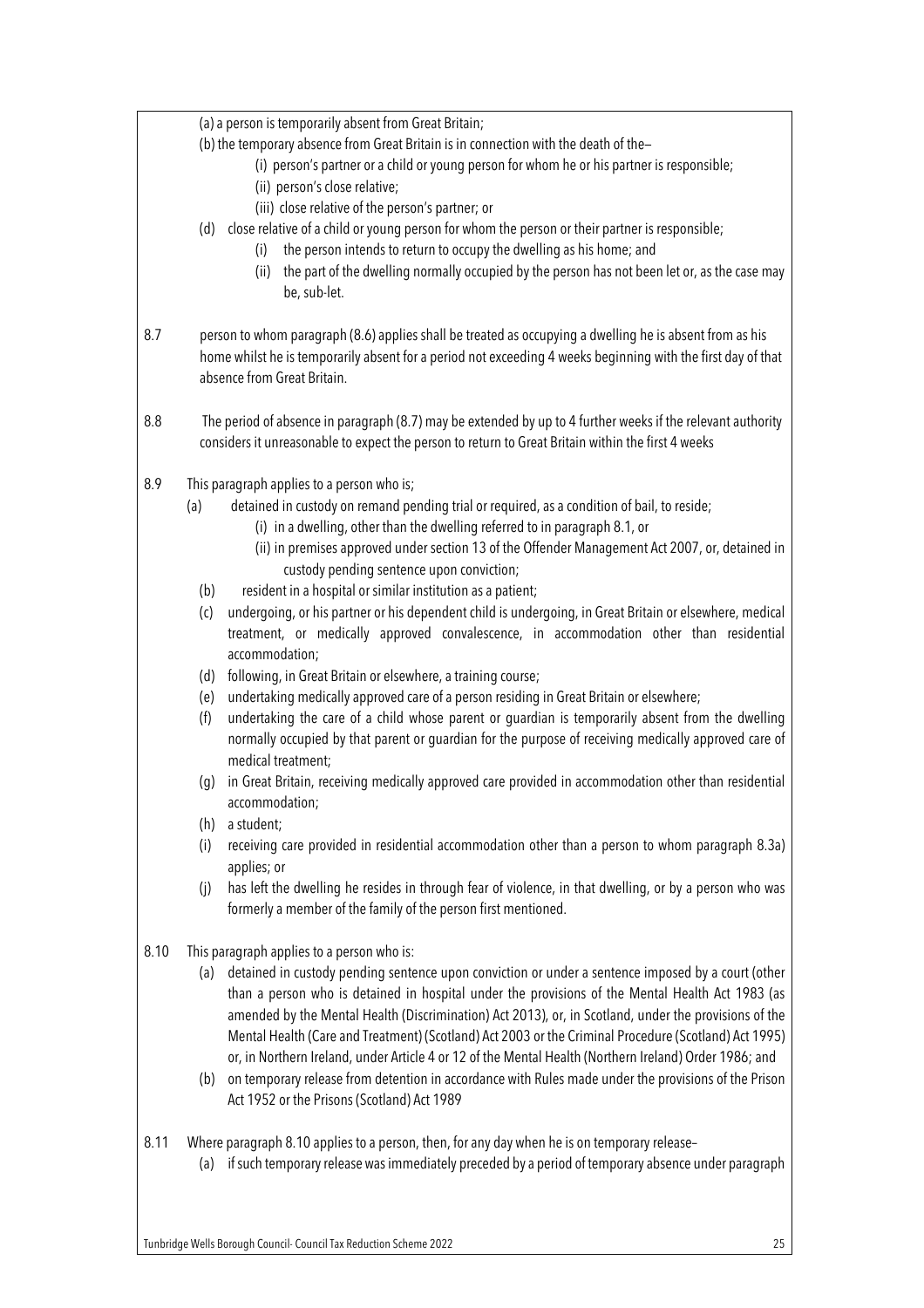8.3 b) or c), he shall be treated, for the purposes of paragraph 8.1, as if he continues to be absent from the dwelling, despite any return to the dwelling;

- (b) for the purposes of paragraph 8.4 a), he shall be treated as if he remains in detention;
- (c) If he does not fall within sub-paragraph a), he is not considered to be a person who is liable to pay Council Tax in respect of a dwelling of which he is resident

#### 8.12 In this section;

- 'medically approved' means certified by a medical practitioner;
- 'continental shelf worker' means a person who is employed, whether under a contract of service or not, in a designated area or a prescribed area in connection with any activity mentioned in section 11(2) of the Petroleum Act 1998

• 'designated area' means any area which may from time to time be designated by Order in Council under the Continental Shelf Act 1964 as an area within which the rights of the United Kingdom with respect to the seabed and subsoil and their natural resources may be exercised;

"mariner" means a person who is employed under a contract of service either as a master or member of the crew of any ship or vessel, or in any other capacity on board any ship or vessel, where:

- (a) the employment in that capacity is for the purposes of that ship or vessel or its crew or any passengers or cargo or mails carried by the ship or vessel; and
- (b) the contract is entered into in the United Kingdom with a view to its performance (in whole or in part) while the ship or vessel is on its voyage
- 'patient' means a person who is undergoing medical or other treatment as an in- patient in any hospital or similar institution; 'residential accommodation' means accommodation which is provided;
	- (a) in a care home;
	- (b) in an independent hospital;
	- (c) in an Abbeyfield Home; or
	- (d) in an establishment managed or provided by a body incorporated by Royal Charter or constituted by Act of Parliament other than a local social services authority;
- prescribed area" means any area over which Norway or any member State (other than the United Kingdom) exercises sovereign rights for the purpose of exploring the seabed and subsoil and exploiting their natural resources, being an area outside the territorial seas of Norway or such member State or any other area which is from time to time specified under section 10(8) of the Petroleum Act 1998
- 'training course' means a course of training or instruction provided wholly or partly by or on behalf of or in pursuance of arrangements made with, or approved by or on behalf of, Skills Development Scotland, Scottish Enterprise, Highlands and Islands Enterprise, a government department or the Secretary of State.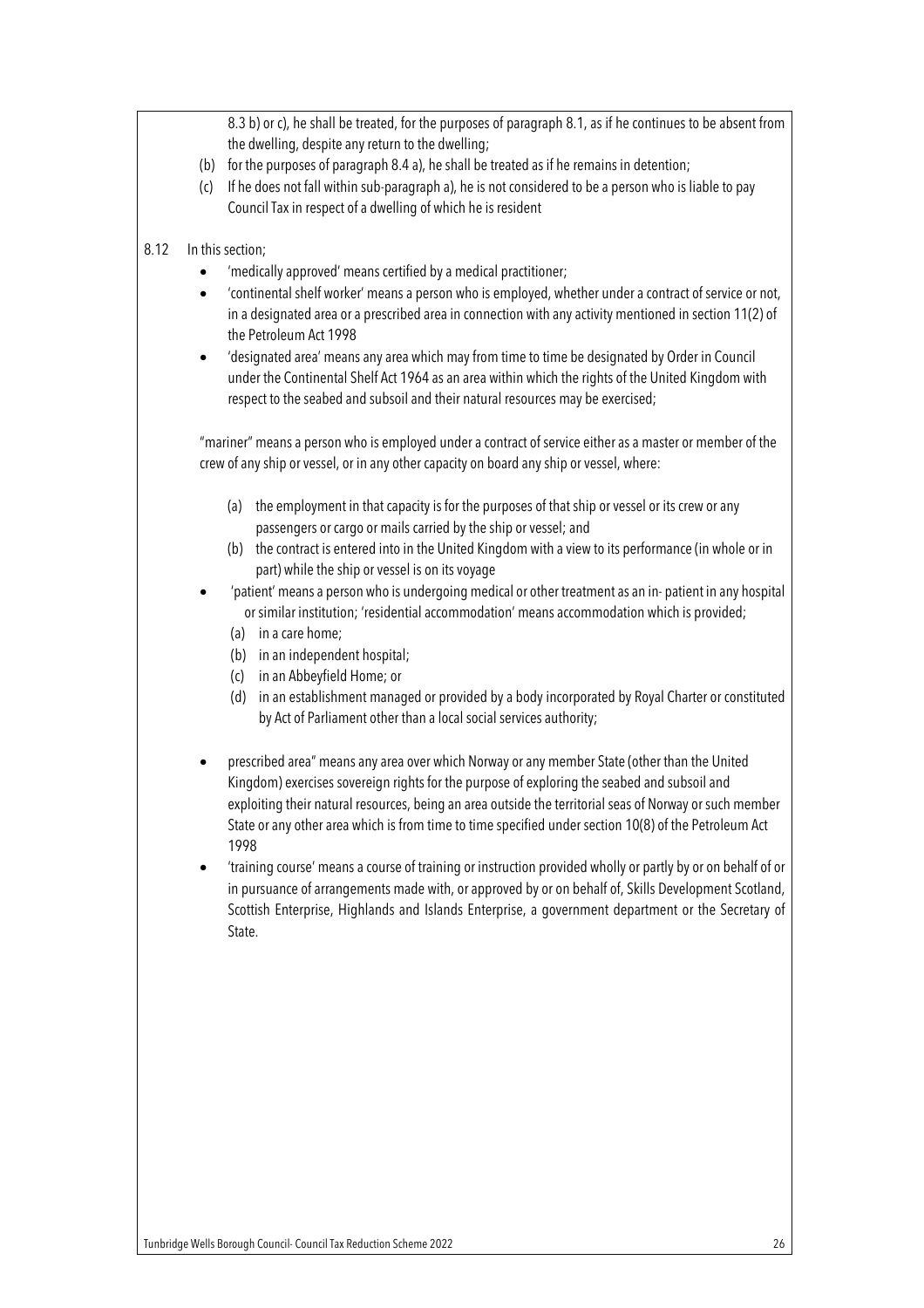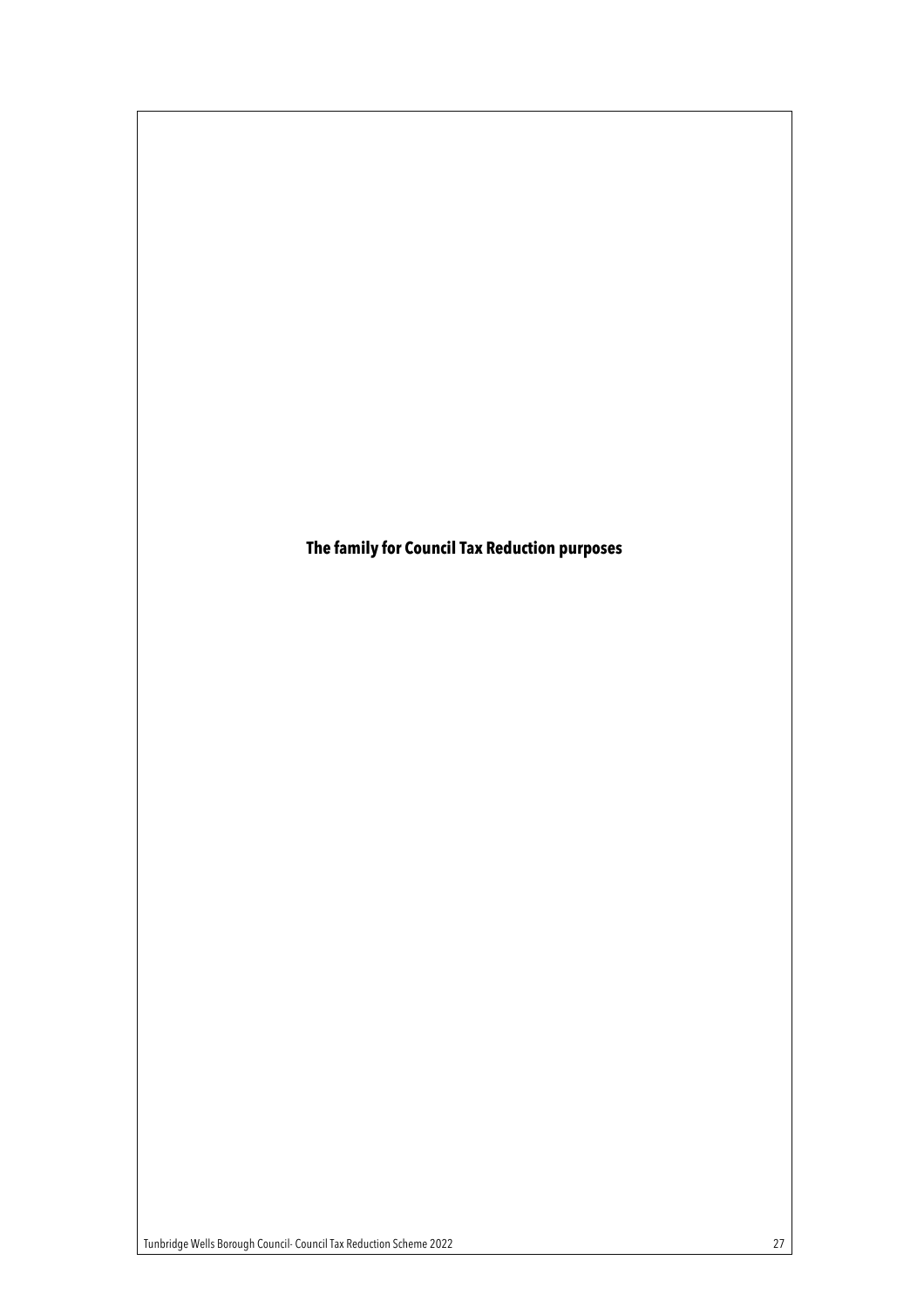| 9.0  | <b>Membership of a family</b> |                                                                                                                                          |    |  |
|------|-------------------------------|------------------------------------------------------------------------------------------------------------------------------------------|----|--|
|      |                               |                                                                                                                                          |    |  |
| 9.1  |                               | Within the reduction scheme adopted by the Council 'family' means;                                                                       |    |  |
|      | (a)                           | a married or unmarried couple;                                                                                                           |    |  |
|      |                               | (b) married or unmarried couple and a member of the same household for whom one of them is or                                            |    |  |
|      |                               | both are responsible and who is a child or a young person;                                                                               |    |  |
|      | (c)                           | two people of the same sex who are civil partners of each other and are members of the same                                              |    |  |
|      |                               | household (with or without children);                                                                                                    |    |  |
|      |                               | (d) two people of the same sex who are not civil partners of each other but are living together as if they                               |    |  |
|      |                               | were civil partners (with or without children),                                                                                          |    |  |
|      | (e)                           | and for the purposes of sub-paragraph (d) two people of the same sex are to be regarded as living                                        |    |  |
|      |                               | together as if they were civil partners if, but only if, they would be regarded as living together as                                    |    |  |
|      |                               | husband and wife were, they instead two people of the opposite sex;                                                                      |    |  |
|      | (f)                           | except in prescribed circumstances, a person who is not a member of a married or unmarried                                               |    |  |
|      |                               | couple and a member of the same household for whom that person is responsible and who is a                                               |    |  |
|      |                               | child or a young person;                                                                                                                 |    |  |
|      |                               | For the purposes of the scheme a child is further defined as a 'child or young person'                                                   |    |  |
|      |                               | A 'child' means a person under the age of 16 and a 'Young Person' is someone aged 16 or over but under 20                                |    |  |
|      |                               | and who satisfies other conditions. These conditions are:                                                                                |    |  |
|      |                               | they are aged 16, have left 'relevant education' or training, and 31 August following the sixteenth<br>birthday has not yet been passed; |    |  |
|      | $\bullet$                     | they are aged 16 or 17, have left education or training, are registered for work, education or                                           |    |  |
|      |                               | training, are not in remunerative work and are still within their 'extension period';                                                    |    |  |
|      | $\bullet$                     | they are on a course of full-time non-advanced education, or are doing 'approved training', and                                          |    |  |
|      |                               | they began that education or training before reaching the age of 19;                                                                     |    |  |
|      | $\bullet$                     | they have finished a course of full-time non-advanced education, but are enrolled on another such                                        |    |  |
|      |                               | course (other than one provided as a result of their employment);                                                                        |    |  |
|      | $\bullet$                     | they have left 'relevant education' or 'approved training' but have not yet passed their 'terminal                                       |    |  |
|      |                               | date'.                                                                                                                                   |    |  |
| 9.2  |                               |                                                                                                                                          |    |  |
|      | (a)                           | Paragraph 9.1 the definition of child or young person shall not apply to a person who is;<br>on income support;                          |    |  |
|      |                               | (b) an income-based jobseeker's allowance or an income related employment and support allowance;                                         |    |  |
|      |                               | or be entitled to an award of Universal Credit; or                                                                                       |    |  |
|      | (c)                           | a person to whom section 6 of the Children (Leaving Care) Act 2000 applies.                                                              |    |  |
|      |                               |                                                                                                                                          |    |  |
| 9.3  |                               | The definition also includes a child or young person in respect of whom there is an entitlement to child benefit                         |    |  |
|      |                               | but only for the period that Child Benefit is payable                                                                                    |    |  |
|      |                               |                                                                                                                                          |    |  |
| 10.0 |                               | Circumstances in which a person is to be treated as responsible (or not responsible) for a child or                                      |    |  |
|      | young person.                 |                                                                                                                                          |    |  |
|      |                               |                                                                                                                                          |    |  |
| 10.1 |                               | Subject to the following paragraphs a person shall be treated as responsible for a child or young person who is                          |    |  |
|      |                               | normally living with him and this includes a child or young person to whom paragraph 9.3 applies                                         |    |  |
|      |                               |                                                                                                                                          |    |  |
| 10.2 |                               | Where a child or young person spends equal amounts of time in different households, or where there is a                                  |    |  |
|      |                               | question as to which household he is living in, the child or young person shall be treated for the purposes of                           |    |  |
|      |                               | paragraph 9.1 as normally living with;                                                                                                   |    |  |
|      |                               | (a) the person who is receiving child benefit in respect of him; or                                                                      |    |  |
|      |                               | (b) if there is no such person;                                                                                                          |    |  |
|      |                               |                                                                                                                                          |    |  |
|      |                               |                                                                                                                                          |    |  |
|      |                               | Tunbridge Wells Borough Council- Council Tax Reduction Scheme 2022                                                                       | 28 |  |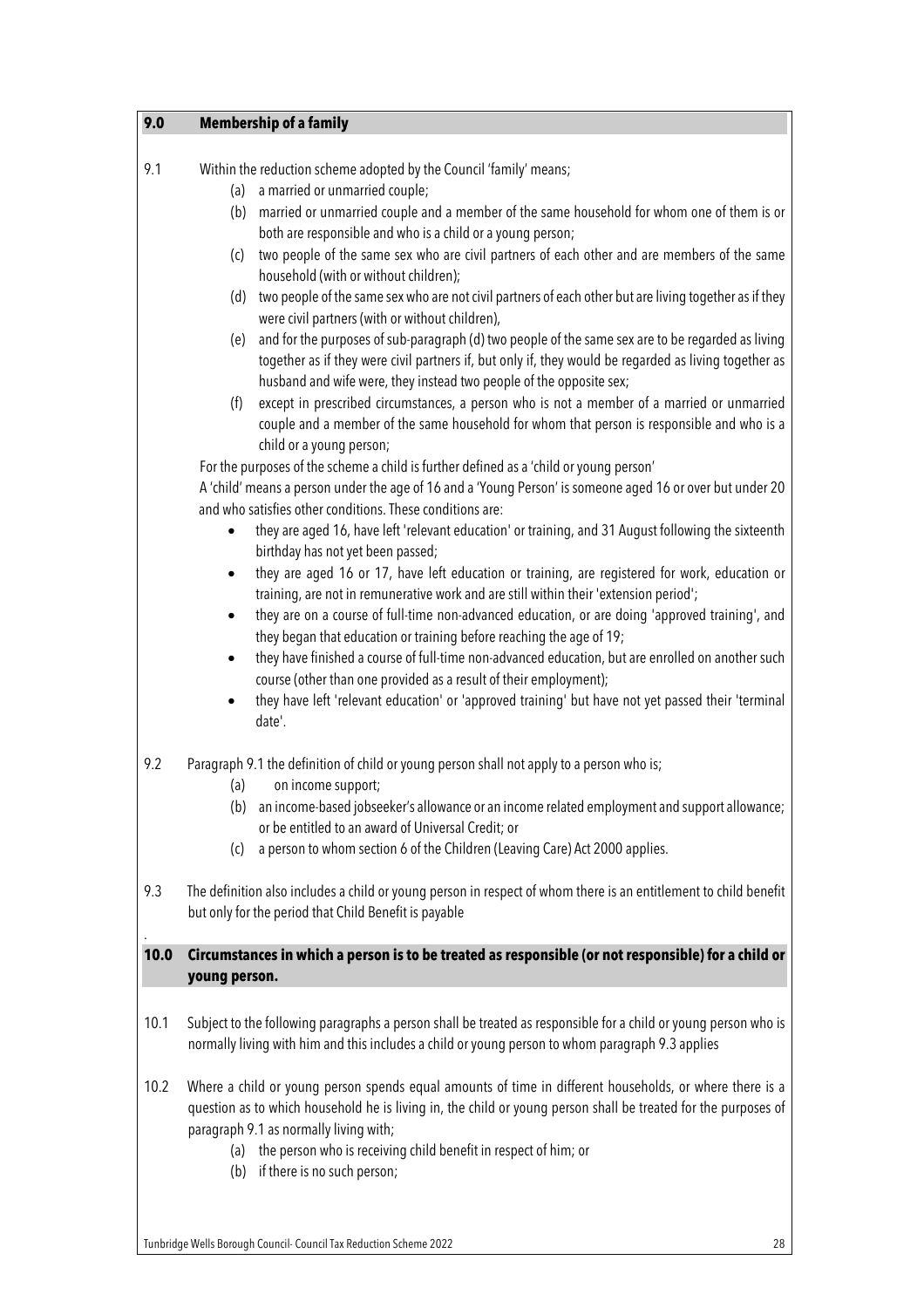- (i) where only one claim for child benefit has been made in respect of him, the person who made that claim; or
- (ii) in any other case the person who has the primary responsibility for him.
- 10.3 For the purposes of this scheme a child or young person shall be the responsibility of only one person in any reduction week and any person other than the one treated as responsible for the child or young person under this section shall be treated as not so responsible.

#### **11.0 Circumstances in which a child or young person is to be treated as being or not being a member of the household**

- 11.1 Subject to paragraphs 11.2 and 11.3, the applicant and any partner and, where the applicant or his partner is treated as responsible by virtue of section 10 (circumstances in which a person is to be treated as responsible or not responsible for a child or young person) for a child or young person, that child or young person and any child of that child or young person, shall be treated as members of the same household notwithstanding that any of them is temporarily absent from that household.
- 11.2 A child or young person shall not be treated as a member of the applicant's household where he is;
	- (a) placed with the applicant or his partner by a local authority under section 23(2)(a) of the Children Act 1989 or by a voluntary organisation under section 59(1)(a) of that Act, or in Scotland boarded out with the applicant or his partner under a relevant enactment; or
	- (b) placed, or in Scotland boarded out, with the applicant or his partner prior to adoption; or
	- (c) placed for adoption with the applicant or his partner in accordance with the Adoption and Children Act 20025 or the Adoption Agencies (Scotland) Regulations 2009.
- 11.3 Subject to paragraph 11.4, paragraph 11.1 shall not apply to a child or young person who is not living with the applicant and he–
	- (a) is being looked after by, or in Scotland is in the care of, a local authority under a relevant enactment; or
	- (b) has been placed, or in Scotland boarded out, with a person other than the applicant prior to adoption; or
	- (c) has been placed for adoption in accordance with the Adoption and Children Act 2002 or the Adoption Agencies (Scotland) Regulations 2009; or in accordance with an adoption allowance scheme made under section 71 of the Adoption and Children (Scotland) Act 2007 (adoption allowances schemes).
- 11.4 The authority shall treat a child or young person to whom paragraph 11.3 a) applies as being a member of the applicant's household in any reduction week where;
	- (a) that child or young person lives with the applicant for part or all of that reduction week; and
	- (b) the authority considers that it is responsible to do so taking into account the nature and frequency of that child's or young person's visits.
- 11.5 In this paragraph 'relevant enactment' means the Army Act 1955, the Air Force Act 1955**,** the Naval Discipline Act 1957, the Matrimonial Proceedings (Children) Act 1958, the Social Work (Scotland) Act 1968, the Family Law Reform Act 1969, the Children and Young Persons Act 1969, the Matrimonial Causes Act 1973, the Children Act 1975, the Domestic Proceedings and Magistrates' Courts Act 1978, the Adoption and Children (Scotland) Act 1978, the Family Law Act 1986, the Children Act 1989**,** the Children (Scotland) Act 1995 and the Legal Aid, Sentencing and Punishment of Offenders Act 2012 as amended.

<sup>5</sup> The Adoption and Children Act 2002 (Commencement No. 12) Order 2014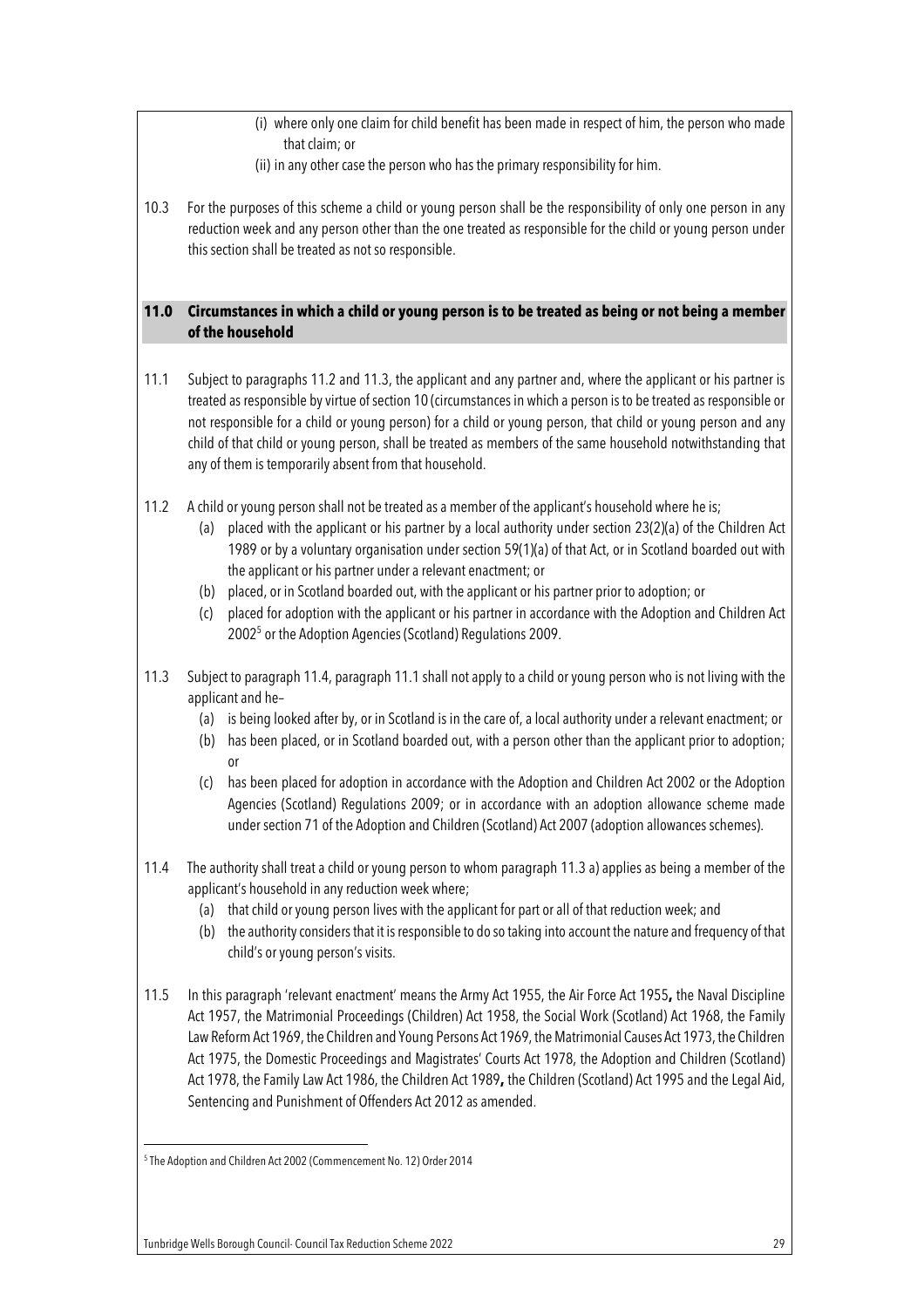**Definition and the treatment of income for Council Tax Reduction purposes**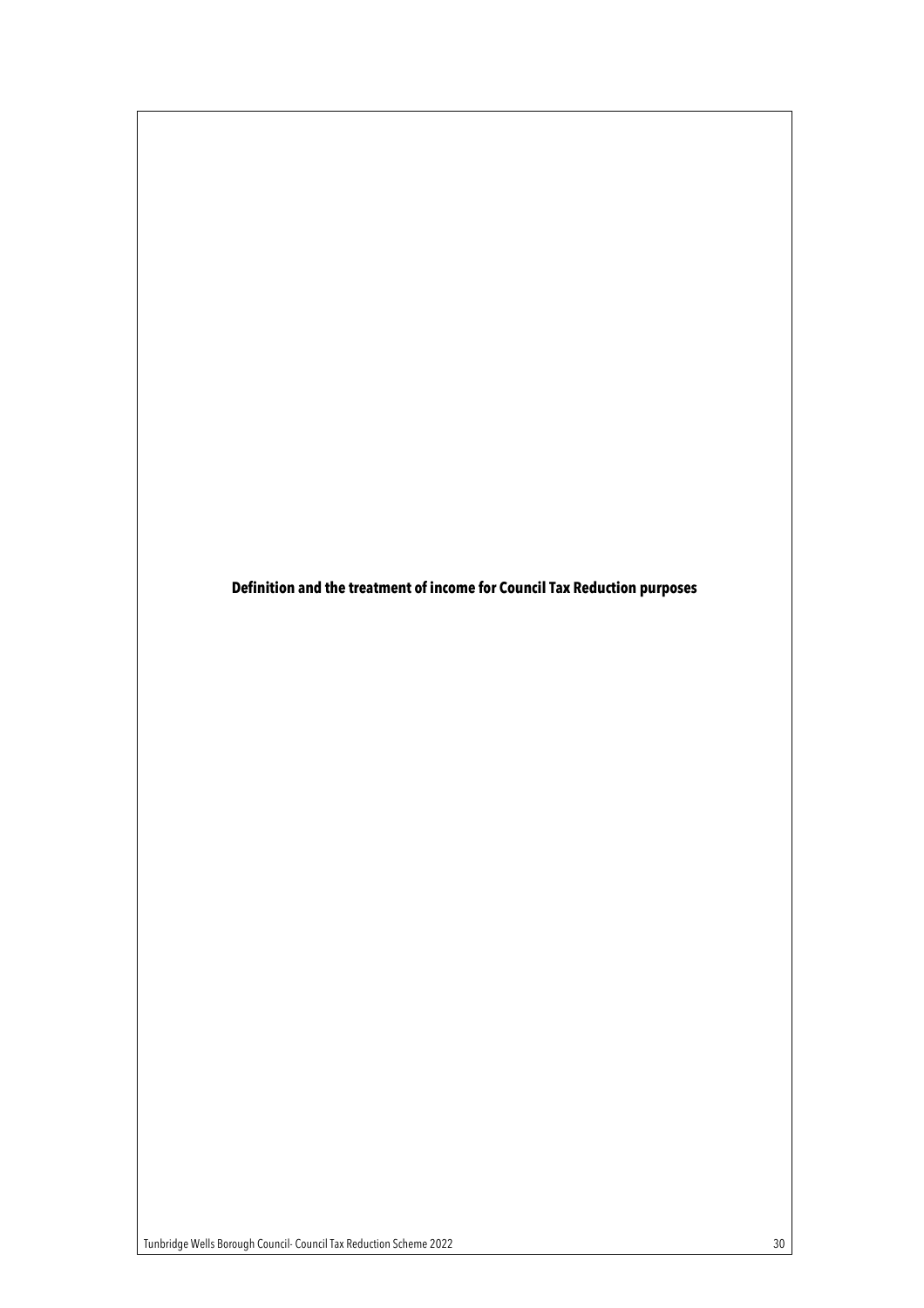# **12.0 Calculation of income and capital of members of applicant's family and of a polygamous marriage** 12.1 The income and capital of: (a) an applicant; and (b) any partner of that applicant, is to be calculated in accordance with the following provisions. 12.2 The income and capital of any partner of the applicant is to be treated as income and capital of the applicant, and in this Part any reference to the applicant applies equally to any partner of that applicant. 12.3 Where an applicant or the partner of an applicant is married polygamously to two or more members of his household: (a) the applicant must be treated as possessing capital and income belonging to each such member; and (b) the income and capital of that member is to be calculated in accordance with the following provisions of this Part in like manner as for the applicant. **13.0 Circumstances in which capital and income of non-dependant is to be treated as applicant's** 13.1 Where it appears to the authority that a non-dependant and the applicant have entered into arrangements in order to take advantage of the council tax reduction scheme and the non-dependant has more capital and income than the applicant, that authority shall, except were the applicant is on income support, an incomebased jobseeker's allowance or an income-related employment and support allowance, treat the applicant as possessing capital and income belonging to that non-dependant, and, in such a case, shall disregard any capital and income which the applicant does possess.` 13.2 Where an applicant is treated as possessing capital and income belonging to a non-dependant under paragraph 13.1 the capital and income of that non-dependant shall be calculated in accordance with the following provisions in like manner as for the applicant and any reference to 'the applicant' shall, except where the context otherwise requires, be construed for the purposes of this scheme as if it were a reference to that non-dependant. **14.0 Calculation of income on a weekly basis** 14.1 For the purposes of this scheme, only earnings will be calculated as the income of an applicant and this shall be calculated on a weekly basis; (a) by estimating the amount which is likely to be his average weekly income; and (b) by then deducting any relevant child care charges 14.2 The maximum deduction to which paragraph 14.1 b) above refers shall be; (a) where the applicant's family includes only one child in respect of whom relevant child care charges are paid, £175.00 per week. (b) where the applicant's family includes more than one child in respect of whom relevant child care charges are paid, £300.00 per week. **15.0 Treatment of child care charges**  15.1 This section applies where an applicant is incurring relevant child-care charges and; (a) is a lone parent and is engaged in remunerative work; (b) is a member of a couple both of whom are engaged in remunerative work; or (c) is a member of a couple where one member is engaged in remunerative work and the other;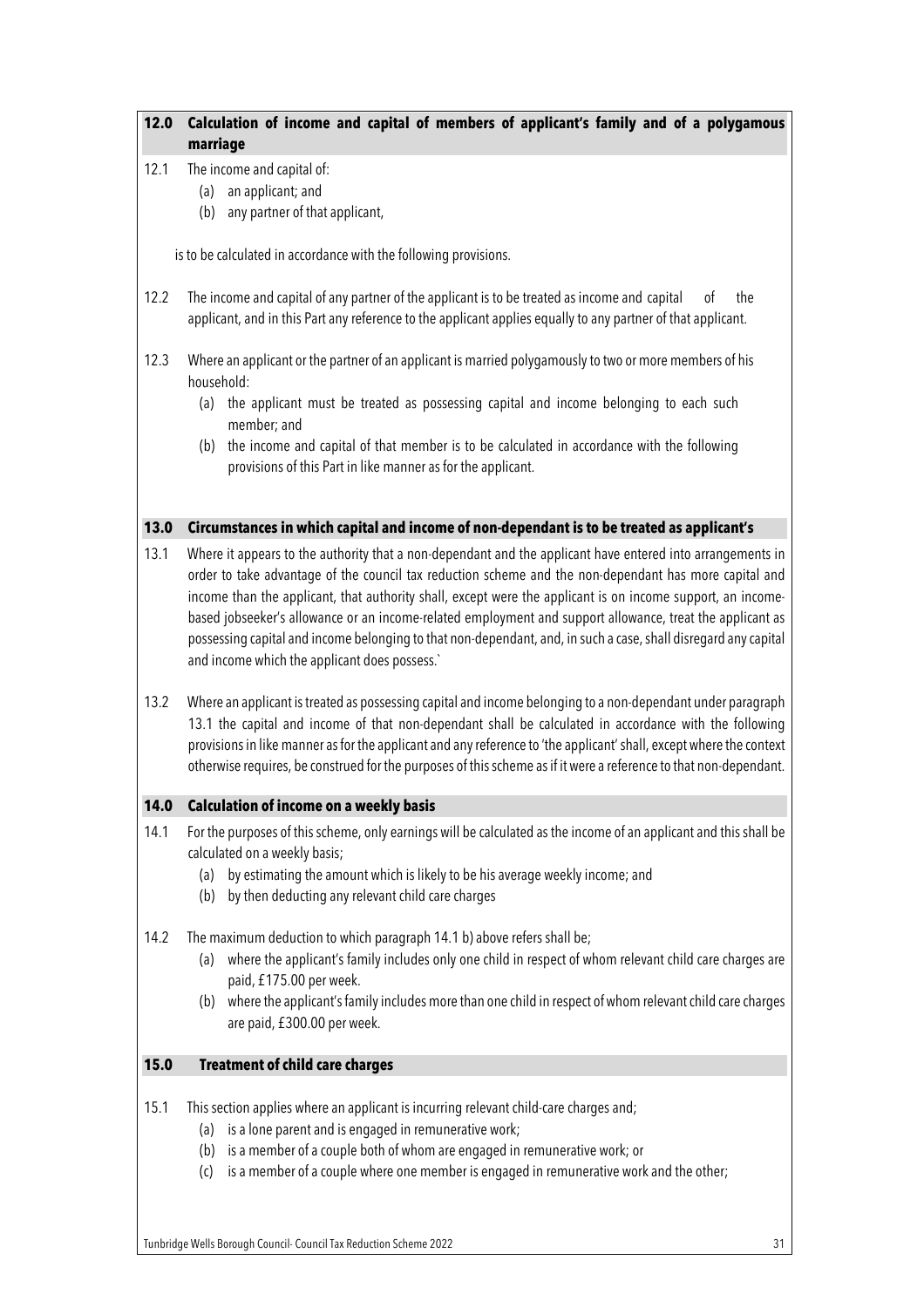|      | (i) is incapacitated;                                                                                                                                                                                                                                                                                                                                                                                                                                                |  |
|------|----------------------------------------------------------------------------------------------------------------------------------------------------------------------------------------------------------------------------------------------------------------------------------------------------------------------------------------------------------------------------------------------------------------------------------------------------------------------|--|
|      | (ii) is an in-patient in hospital; or                                                                                                                                                                                                                                                                                                                                                                                                                                |  |
|      | (iii)is in prison (whether serving a custodial sentence or remanded in custody awaiting trial or<br>sentence).                                                                                                                                                                                                                                                                                                                                                       |  |
| 15.2 | For the purposes of paragraph 15.1 and subject to paragraph 15.4, a person to whom paragraph 15.3 applies<br>shall be treated as engaged in remunerative work for a period not exceeding 28 weeks during which he-<br>is paid statutory sick pay;<br>(a)                                                                                                                                                                                                             |  |
|      | is paid short-term incapacity benefit at the lower rate under sections 30A to 30E of the Act;<br>(b)<br>is paid an employment and support allowance;<br>(c)                                                                                                                                                                                                                                                                                                          |  |
|      | is paid income support on the grounds of incapacity for work under regulation 4ZA of, and paragraph 7<br>(d)<br>or 14 of Schedule 1B to, the Income Support Regulations 1987; or                                                                                                                                                                                                                                                                                     |  |
|      | is credited with earnings on the grounds of incapacity for work or limited capability for work under<br>(e)<br>regulation 8B of the Social Security (Credits) Regulations 1975.                                                                                                                                                                                                                                                                                      |  |
| 15.3 | This paragraph applies to a person who was engaged in remunerative work immediately before<br>(a) the first day of the period in respect of which he was first paid statutory sick pay, short-term incapacity<br>benefit, an employment and support allowance or income support on the grounds of incapacity for work;<br>0r                                                                                                                                         |  |
|      | (b) the first day of the period in respect of which earnings are credited, as the case may be.                                                                                                                                                                                                                                                                                                                                                                       |  |
| 15.4 | In a case to which paragraph 15.2 (d) or (e) applies, the period of 28 weeks begins on the day on which the<br>person is first paid income support or on the first day of the period in respect of which earnings are credited, as<br>the case may be.                                                                                                                                                                                                               |  |
| 15.5 | Relevant child care charges are those charges for care to which paragraphs 15.6 and 15.7 apply, and shall be<br>calculated on a weekly basis in accordance with paragraph 15.10.                                                                                                                                                                                                                                                                                     |  |
| 15.6 | The charges are paid by the applicant for care, which is provided<br>in the case of any child of the applicant's family who is not disabled, in respect of the period beginning<br>(a)<br>on that child's date of birth and ending on the day preceding the first Monday in September following<br>that child's fifteenth birthday; or                                                                                                                               |  |
|      | (b) in the case of any child of the applicant's family who is disabled, in respect of the period beginning on<br>that person's date of birth and ending on the day preceding the first Monday in September following<br>that person's sixteenth birthday.                                                                                                                                                                                                            |  |
| 15.7 | The charges are paid for care, which is provided by one, or more of the care providers listed in paragraph 18.8<br>and are not paid-                                                                                                                                                                                                                                                                                                                                 |  |
|      | in respect of the child's compulsory education;<br>(a)<br>by an applicant to a partner or by a partner to an applicant in respect of any child for whom either or any<br>(b)<br>of them is responsible in accordance with section 10 (circumstances in which a person is treated as<br>responsible or not responsible for another); or                                                                                                                               |  |
|      | in respect of care provided by a relative of the child wholly or mainly in the child's home.<br>(c)                                                                                                                                                                                                                                                                                                                                                                  |  |
| 15.8 | The care to which paragraph 15.7 refers may be provided;<br>out of school hours, by a school, on school premises or by a local authority;<br>(a)<br>(i) for children who are not disabled in respect of the period beginning on their eight birthday and<br>ending on the day preceding the first Monday in September following their fifteenth birthday;<br>0r<br>(ii) for children who are disabled in respect of the period beginning on their eight birthday and |  |
|      | ending on the day preceding the first Monday in September following their sixteenth                                                                                                                                                                                                                                                                                                                                                                                  |  |

Tunbridge Wells Borough Council- Council Tax Reduction Scheme 2022 32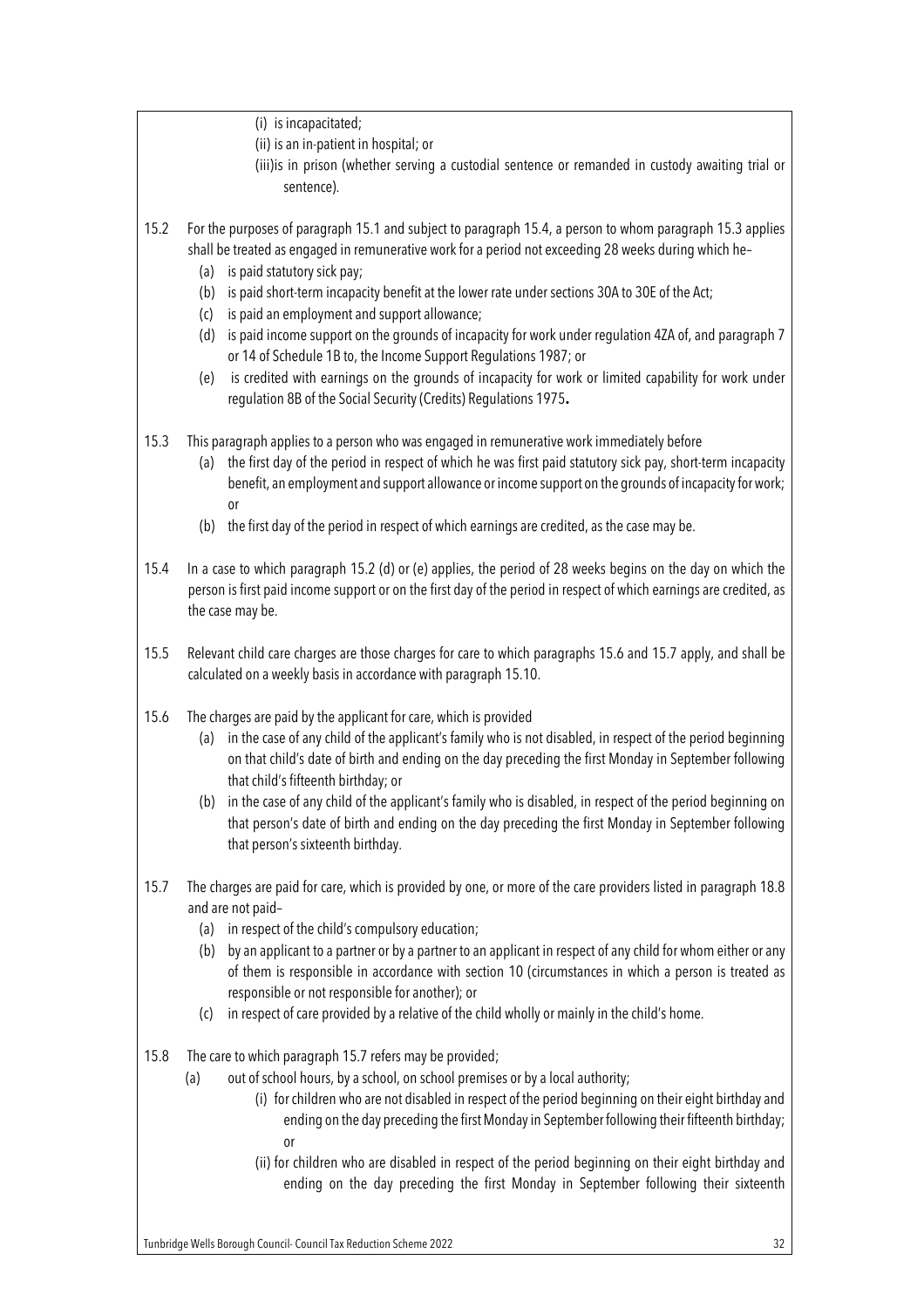|      |           | birthday; or                                                                                                                                                                                                                                                                                                                        |
|------|-----------|-------------------------------------------------------------------------------------------------------------------------------------------------------------------------------------------------------------------------------------------------------------------------------------------------------------------------------------|
|      | (b)       | by a child care provider approved in accordance with by the Tax Credit (New Category of Child Care<br>Provider) Regulations 1999;                                                                                                                                                                                                   |
|      | (c)       | by persons registered under Part 2 of the Children and Families (Wales) Measure 2010; or                                                                                                                                                                                                                                            |
|      | (d)       | by a person who is excepted from registration under Part 2 of the Children and Families (Wales) Measure<br>2010 because the child care that person provides is in a school or establishment referred to in article<br>11, 12 or 14 of the Child Minding and Day Care Exceptions (Wales) order 2010; or                              |
|      | (e)       | by;                                                                                                                                                                                                                                                                                                                                 |
|      |           | persons registered under section 59(1) of the Public Services Reform Scotland Act 2010; or<br>(i)<br>local authorities registered under section 8(1) of that Act, where the care provided is child minding<br>(ii)<br>or day care within the meaning of that Act; or                                                                |
|      | (f)       | by a person prescribed in regulations made pursuant to section 12(4) of the Tax Credits Act 2002 or                                                                                                                                                                                                                                 |
|      | (g)       | by a person who is registered under Chapter 2 or 3 of Part 3 of the Childcare Act 2006; or                                                                                                                                                                                                                                          |
|      | (h)       | by any of the schools mentioned in section 34(2) of the Childcare Act 2006 in circumstances where the<br>requirement to register under Chapter 2 of Part 3 of that Act does not apply by virtue of section 34(2) of<br>that Act; or                                                                                                 |
|      | (i)       | by any of the schools mentioned in section 53(2) of the Childcare Act 2006 in circumstances where the<br>requirement to register under Chapter 3 of Part 3 of that Act does not apply by virtue of section 53(2) of<br>that Act; or                                                                                                 |
|      | (j)       | by any of the establishments mentioned in section 18(5) of the Childcare Act 2006 in circumstances<br>where the care is not included in the meaning of 'childcare' for the purposes of Part 1 and Part 3 of that<br>Act by virtue of that subsection; or                                                                            |
|      | (k)       | by a foster parent or kinship carer under the Fostering Services Regulations 2002, the Fostering Services<br>(Wales) Regulations 2003 or the Looked After Children (Scotland) Regulations 2009 in relation to a<br>child other than one whom the foster parent is fostering or kinship carer is looking after; or                   |
|      | $($ l $)$ | by a domiciliary care worker under the Domiciliary Care Agencies Regulations 2002 or the Domiciliary<br>Care Agencies (Wales) Regulations 2004; or                                                                                                                                                                                  |
|      | (m)       | by a person who is not a relative of the child wholly or mainly in the child's home.                                                                                                                                                                                                                                                |
| 15.9 |           | In paragraphs 15.6 and 15.8 (a), 'the first Monday in September' means the Monday which first occurs in the<br>month of September in any year.                                                                                                                                                                                      |
|      |           | 15.10 Relevant child care charges shall be estimated over such period, not exceeding a year, as is appropriate in order<br>that the average weekly charge may be estimated accurately having regard to information as to the amount of<br>that charge provided by the child minder or person providing the care.                    |
|      |           | 15.11 For the purposes of paragraph 15.1 (c) the other member of a couple is incapacitated where                                                                                                                                                                                                                                    |
|      | (a)       | but for the implementation of this scheme, the applicant's applicable amount includes a disability<br>premium on account of the other member's incapacity or the support component or the work- related<br>activity component on account of his having limited capability for work                                                  |
|      | (b)       | but for the implementation of this scheme, the applicant's applicable amount would include a<br>disability premium on account of the other member's incapacity but for that other member being treated<br>as capable of work by virtue of a determination made in accordance with regulation made under section<br>171E of the Act; |
|      | (c)       | the applicant's applicable amount would include the support component or the work-related activity<br>component on account of the other member having limited capability for work but for that other member<br>being treated as not having limited capability for work by virtue of a determination made in accordance              |
|      | (d)       | with the Employment and Support Allowance Regulations 2008 or 2013 as appropriate;<br>the applicant (within the meaning of this scheme) is, or is treated as, incapable of work and has been so<br>incapable, or has been so treated as incapable, of work in accordance with the provisions of, and                                |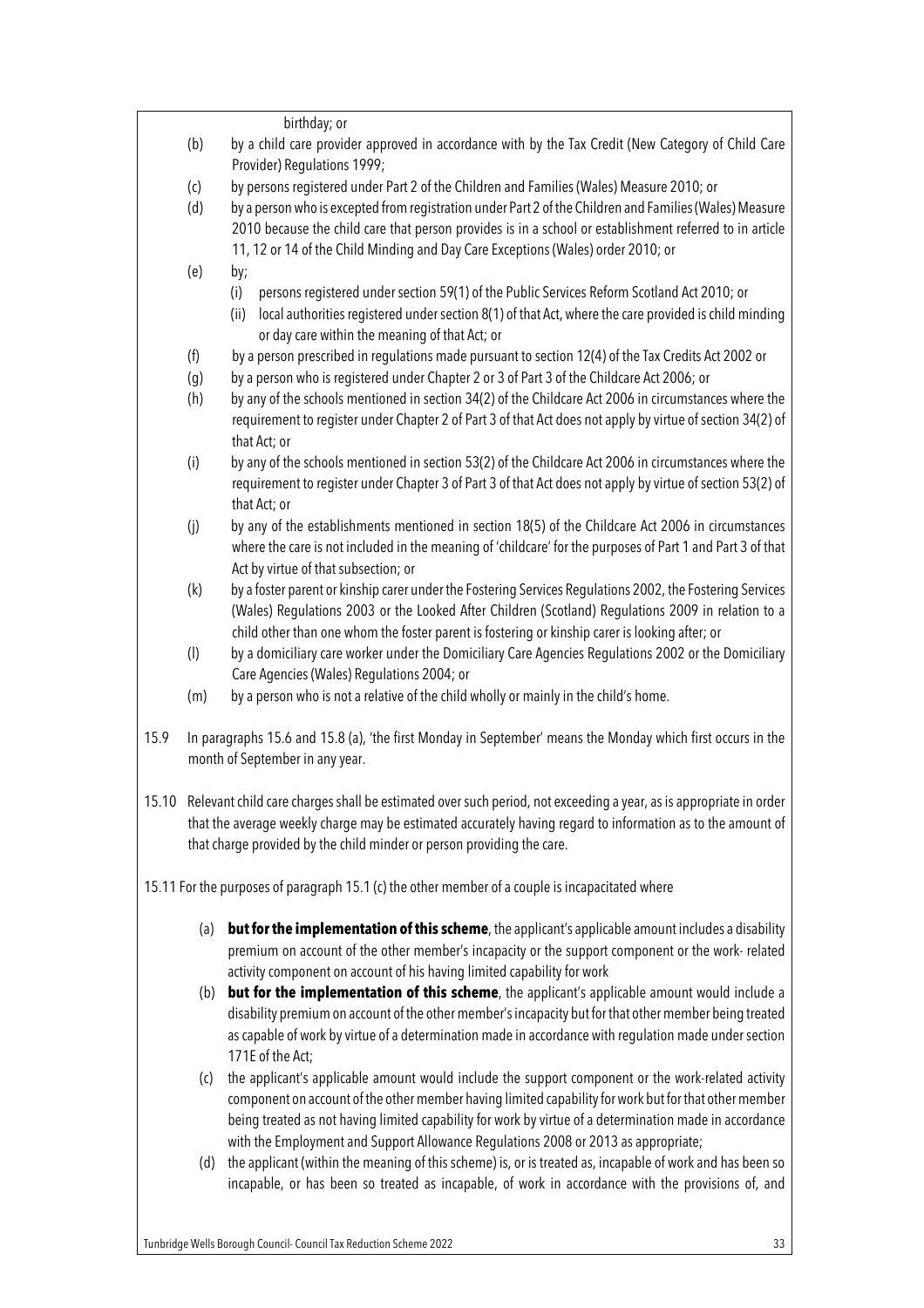regulations made under, Part 12A of the Act (incapacity for work) for a continuous period of not less than 196 days; and for this purpose any two or more separate periods separated by a break of not more than 56 days shall be treated as one continuous period;

- (e) the applicant (within the meaning of this scheme) has, or is treated as having, limited capability for work and has had, or been treated as having, limited capability for work in accordance with the Employment and Support Allowance Regulations for a continuous period of not less than 196 days and for this purpose any two or more separate periods separated by a break of not more than 84 days must be treated as one continuous period;
- (f) there is payable in respect of him one or more of the following pensions or allowances–
	- (i) long-term incapacity benefit or short-term incapacity benefit at the higher rate under Schedule 4 to the Act;
	- (ii) attendance allowance under section 64 of the Act;
	- (iii) severe disablement allowance under section 68 of the Act;
	- (iv) disability living allowance under section 71 of the Act;
	- (v) personal independence payment under the Welfare Reform Act 2012;
	- (vi) an AFIP;
	- (vii) increase of disablement pension under section 104 of the Act;
	- (viii) a pension increase paid as part of a war disablement pension or under an industrial injuries scheme which is analogous to an allowance or increase of disablement pension under head (ii), (iv) or (v) above;
	- (ix) main phase employment and support allowance;
- (g) a pension or allowance to which head (ii), (iv). (v) or (vi) of sub-paragraph (f) above refers was payable on account of his incapacity but has ceased to be payable in consequence of his becoming a patient, which in this section shall mean a person (other than a person who is serving a sentence of imprisonment or detention in a youth custody institution) who is regarded as receiving free in-patient treatment within the meaning of social security (Hospital In-Patients) Regulations 2005.
- (h) an AFIP would be payable to that person but for any suspension of payment in accordance with any terms of the armed and reserve forces compensation scheme which allow for a suspension because a person is undergoing medical treatment in a hospital or similar institution;
- (i) paragraphs (f) or (g) would apply to him if the legislative provisions referred to in those sub-paragraphs were provisions under any corresponding enactment having effect in Northern Ireland; or
- (j) he has an invalid carriage or other vehicle provided to him by the Secretary of State under section 5(2)(a) of and Schedule 2 to the National Health Service Act 1977 or under section 46 of the National Health Service (Scotland) Act 1978 or provided by the Department of Health, Social Services and Public Safety in Northern Ireland under Article 30(1) of the Health and Personal Social Services (Northern Ireland) Order 1972.
- 15.12 For the purposes of paragraph 15.11 once paragraph 15.11(d) applies to the applicant, if he then ceases, for a period of 56 days or less, to be incapable, or to be treated as incapable, of work, that paragraph shall, on his again becoming so incapable, or so treated as incapable, of work at the end of that period, immediately thereafter apply to him for so long as he remains incapable, or is treated as remaining incapable, of work.
- 15.12AFor the purposes of paragraph 15.11, once paragraph 15.11(e) applies to the applicant, if he then ceases, for a period of 84 days or less, to have, or to be treated as having, limited capability for work, that paragraph is, on his again having, or being treated as having, limited capability for work at the end of that period, immediately thereafter apply to him for so long as he has, or is treated as having, limited capability for work.
- 15.13 For the purposes of paragraphs 15.6 and 15.8 (a), a person is disabled if he is a person–
	- (a) in respect of whom disability living allowance or personal independence payment is payable, or has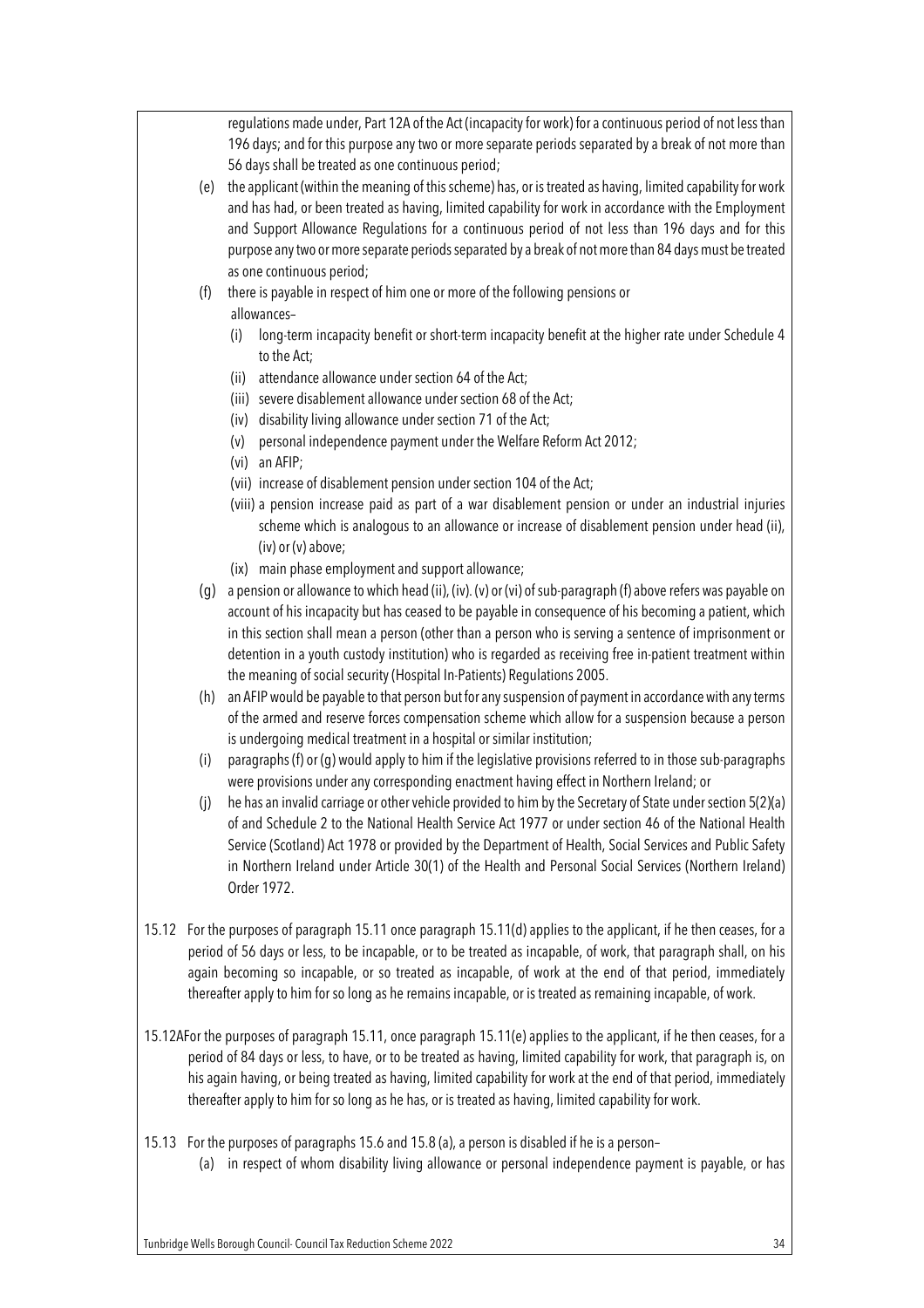ceased to be payable solely because he is a patient; (b) who is registered as blind in a register compiled under section 29 of the National Assistance Act 1948 welfare services) or, in Scotland, has been certified as blind and in consequence he is registered as blind in a register maintained by or on behalf of a council constituted under section 2 of the Local Government (Scotland) Act 1994; or (c) who ceased to be registered as blind in such a register within the period beginning 28 weeks before the first Monday in September following that person's fifteenth birthday and ending on the day preceding that person's sixteenth birthday. 15.14 For the purposes of paragraph 15.1 a person on maternity leave, paternity leave or adoption leave shall be treated as if they are engaged in remunerative work for the period specified in paragraph 18.15 ('the relevant period') provided that– (a) in the week before the period of maternity leave, paternity leave, shared parental leave (effective from 5/4/2015) or adoption leave began, they were in remunerative work; (b) the applicant is incurring relevant child care charges within the meaning of paragraph 18.5; and (c) the person is entitled to either statutory maternity pay under section 164 of the Act, statutory paternity pay by virtue of section 171ZA or 171ZB of the Act statutory adoption pay by of section 171ZL of the Act, maternity allowance under section 35 of the Act or qualifying support. 15.15 For the purposes of paragraph 18.14 the relevant period shall begin on the day on which the person's maternity, paternity leave or adoption leave commences and shall end on– (a) the date that leave ends; (b) if no child care element of working tax credit is in payment on the date that entitlement to maternity allowance, qualifying support, statutory maternity pay, statutory paternity pay or statutory adoption pay ends, the date that entitlement ends; or (c) if a child care element of working tax credit is in payment on the date that entitlement to maternity allowance or qualifying support, statutory maternity pay or statutory adoption pay ends, the date that entitlement to that award of the child care element of the working tax credits ends. whichever shall occur first. 15.16 In paragraphs 15.14 and 15.15 (a) **'qualifying support'** means income support to which that person is entitled by virtue of paragraph 14B of Schedule 1B to the Income Support Regulations 1987**;** and (b) **'child care element'** of working tax credit means the element of working tax credit prescribed under section 12 of the Tax Credits Act (child care element) 2002. 15.17 In this section 'applicant' does not include an applicant; (a) who has, or (b) who (jointly with his partner) has, an award of universal credit **16.0 Average weekly earnings of employed earners** 16.1 Where an applicant's income consists of earnings from employment as an employed earner his average weekly earnings shall be estimated by reference to his earnings from that employment– (a) over a period immediately preceding the reduction week in which the claim is made or treated as made and being a period of (i) 5 weeks, if he is paid weekly; or (ii) 2 months, if he is paid monthly; or (b) whether or not sub-paragraph 16.1a (i) or (ii) applies, where an applicant's earnings fluctuate, over such other period preceding the reduction week in which the claim is made or treated as made as may, in any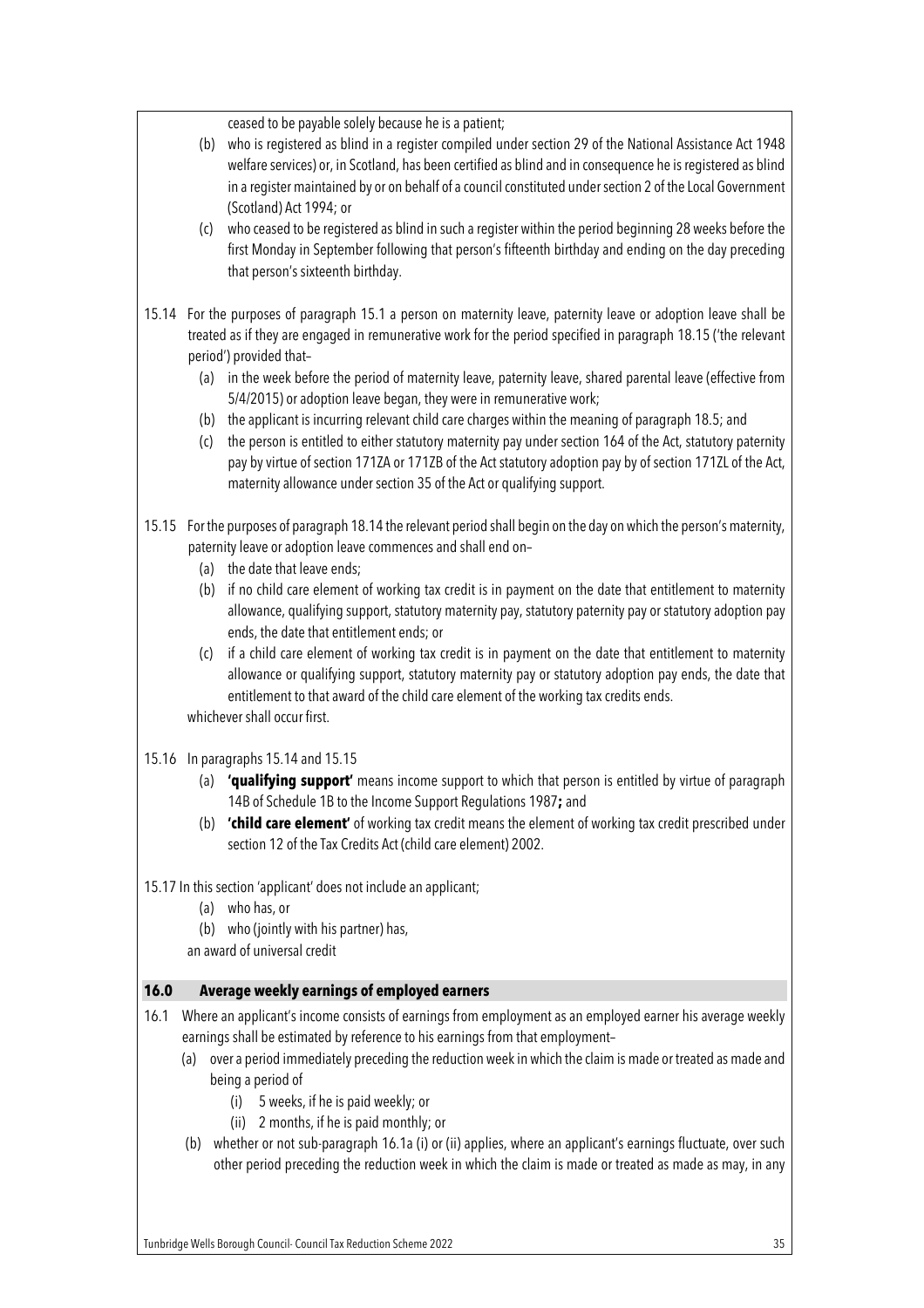particular case, enable his average weekly earnings to be estimated more accurately.

- 16.2 Where the applicant has been in his employment for less than the period specified in paragraph 16.1(a)(i) or (ii)
	- (a) if he has received any earnings for the period that he has been in that employment and those earnings are likely to represent his average weekly earnings from that employment his average weekly earnings shall be estimated by reference to those earnings;
	- (b) in any other case, the authority shall require the applicant's employer to furnish an estimate of the applicant's likely weekly earnings over such period as the authority may require and the applicant's average weekly earnings shall be estimated by reference to that estimate.
- 16.3 Where the amount of an applicant's earnings changes during an award the authority shall estimate his average weekly earnings by reference to his likely earnings from the employment over such period as is appropriate in order that his average weekly earnings may be estimated accurately but the length of the period shall not in any case exceed 52 weeks.
- 16.4 For the purposes of this section the applicant's earnings shall be calculated in accordance with sections 25 and 26

#### **17.0 Average weekly earnings of self-employed earners**

17.1 Where an applicant's income consists of earnings from employment as a self-employed earner his average weekly earnings shall be estimated by reference to his earnings from that employment over such period as is appropriate in order that his average weekly earnings may be estimated accurately but the length of the period shall not in any case exceed a year.

#### **18.0 Earnings of employed earners**

- 18.1 Subject to paragraph 18.2, 'earnings' means in the case of employment as an employed earner, any remuneration or profit derived from that employment and includes–
	- (a) any bonus or commission;
	- (b) any payment in lieu of remuneration except any periodic sum paid to an applicant on account of the termination of his employment by reason of redundancy;
	- (c) any payment in lieu of notice or any lump sum payment intended as compensation for the loss of employment but only in so far as it represents loss of income;
	- (d) any holiday pay except any payable more than 4 weeks after termination or interruption of the employment;
	- (e) any payment by way of a retainer;
	- (f) any payment made by the applicant's employer in respect of expenses not wholly, exclusively and necessarily incurred in the performance of the duties of the employment, including any payment made by the applicant's employer in respect of–
	- (g) (i) travelling expenses incurred by the applicant between his home and his place of employment;
		- (ii) expenses incurred by the applicant under arrangements made for the care of a member of his family owing to the applicant's absence from home;
	- (h) any award of compensation made under section 112(4) or 117(3)(a) of the Employment Rights Act 1996 (remedies and compensation for unfair dismissal);
	- (i) any payment or remuneration made under section 28, 34, 64, 68 or 70 of the Employment Rights Act 1996 (right to guarantee payments, remuneration on suspension on medical or maternity grounds, complaints to employment tribunals);
	- (j) any such sum as is referred to in section 112 of the Act (certain sums to be earnings for social security purposes);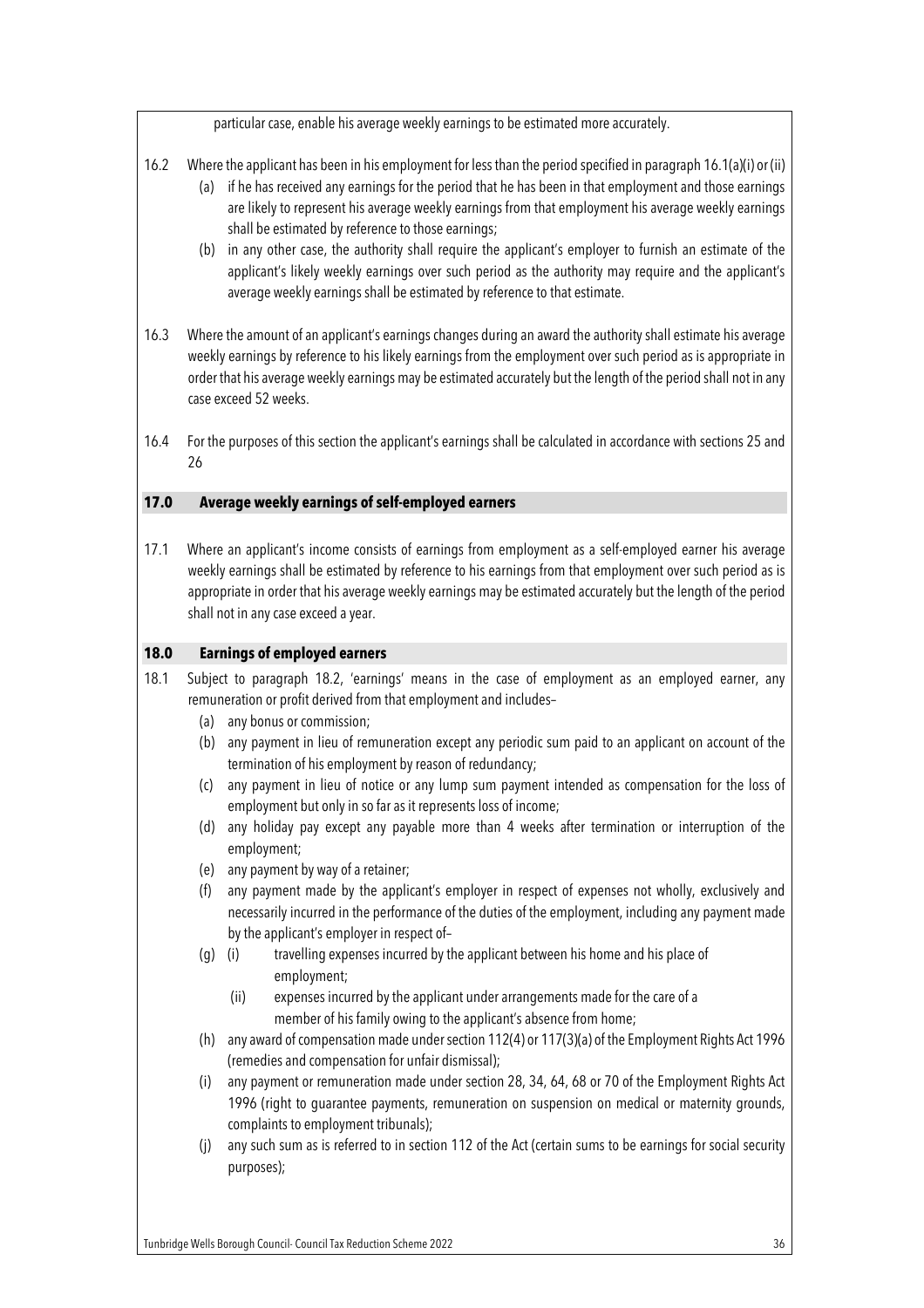(k) any statutory sick pay, statutory maternity pay, statutory paternity pay, shared parental pay or statutory adoption pay, or a corresponding payment under any enactment having effect in Northern Ireland; (l) any remuneration paid by or on behalf of an employer to the applicant who for the time being is on maternity leave, paternity leave, shared parental pay or adoption leave or is absent from work because he is ill; (m) the amount of any payment by way of a non-cash voucher which has been taken into account in the computation of a person's earnings in accordance with Part 5 of Schedule 3 to the Social Security (Contributions) Regulations 2001 as amended ; (n) dividends from a registered limited company where the applicant or partner is a director or shareholder of that company; and (o) monies drawn form a company or monies owed in a director's loan account where the applicant or partner is a director or shareholder of that company. 18.2 Earnings shall not include– (a) subject to paragraph 18.3, any payment in kind; (b) any payment in respect of expenses wholly, exclusively and necessarily incurred in the performance of the duties of employment; (c) any occupational pension (d) any payment in respect of expenses arising out of an applicant participating as a service user 18.3 Paragraph 18.2 (a) shall not apply in respect of any non-cash voucher 18.1(m) **19.0 Calculation of net earnings of employed earners** 19.1 For the purposes of section 17 (average weekly earnings of employed earners), the earnings of an applicant derived or likely to be derived from employment as an employed earner to be taken into account shall, subject to paragraph 19.2, be his net earnings. 19.2 There shall be no further disregards other than specified in this scheme. 19.3 For the purposes of paragraph 19.1 net earnings shall, except where paragraph 19.6 applies, be calculated by taking into account the gross earnings of the applicant from that employment over the assessment period, less; (a) any amount deducted from those earnings by way of (i) income tax; (ii) primary Class 1 contributions under the Act; (b) one-half of any sum paid by the applicant by way of a contribution towards an occupational pension scheme; (c) one-half of the amount calculated in accordance with paragraph 19.5 in respect of any qualifying contribution payable by the applicant; and (d) where those earnings include a payment which is payable under any enactment having effect in Northern Ireland and which corresponds to statutory sick pay, statutory maternity pay, statutory paternity pay or statutory adoption pay, any amount deducted for those earnings by way of any contributions which are payable under any enactment having effect in Northern Ireland and which correspond to primary Class 1 contributions under the Act. 19.4 In this section 'qualifying contribution' means any sum which is payable periodically as a contribution towards a personal pension scheme. 19.5 The amount in respect of any qualifying contribution shall be calculated by multiplying the daily amount of the qualifying contribution by the number equal to the number of days in the assessment period; and for the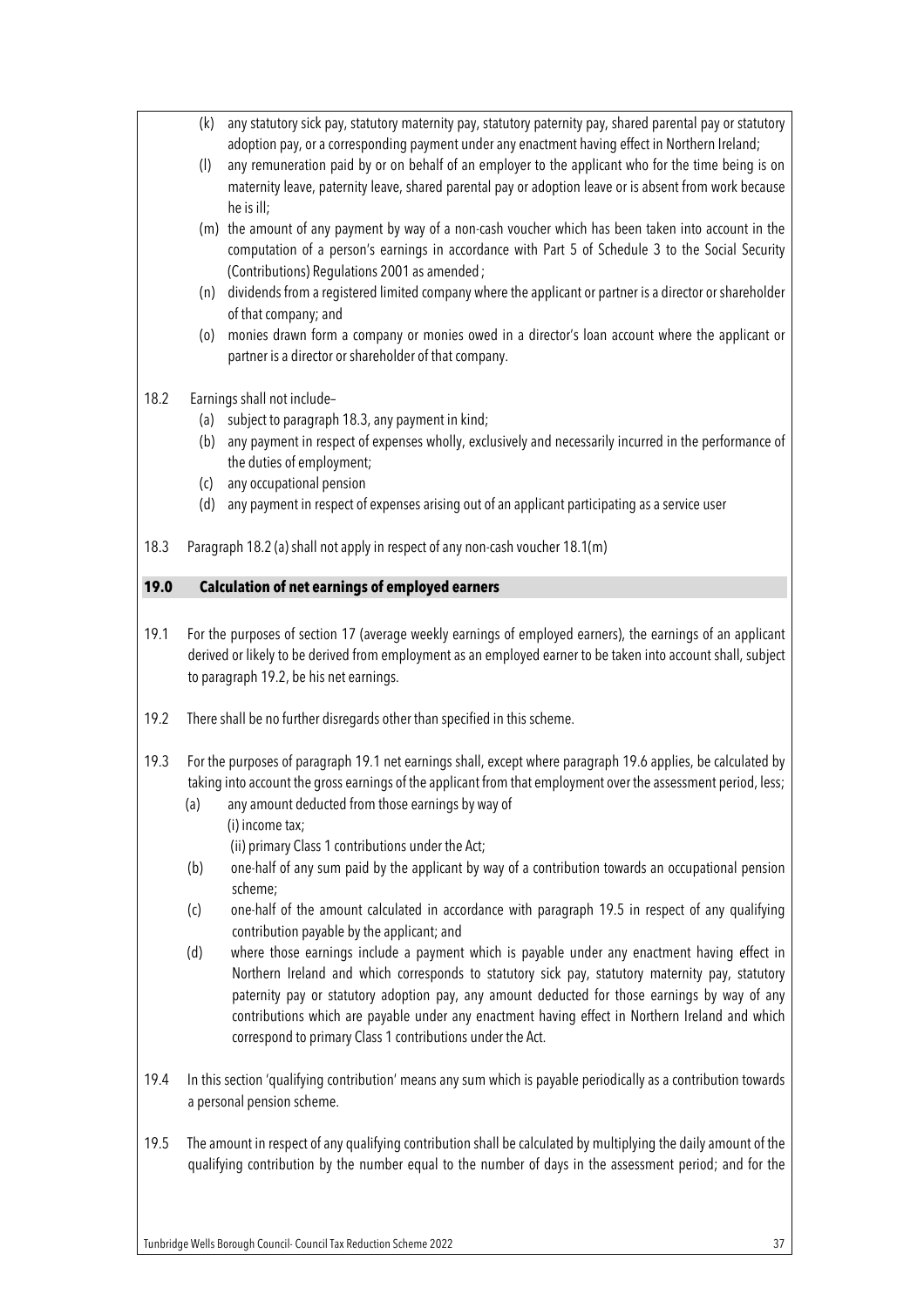purposes of this section the daily amount of the qualifying contribution shall be determined–

- (a) where the qualifying contribution is payable monthly, by multiplying the amount of the qualifying contribution by 12 and dividing the product by 365;
- (b) in any other case, by dividing the amount of the qualifying contribution by the number equal to the number of days in the period to which the qualifying contribution relates.
- 19.6 Where the earnings of an applicant are estimated his net earnings shall be calculated by taking into account those earnings over the assessment period, less–
	- (a) an amount in respect of income tax equivalent to an amount calculated by applying to those earnings the basic rate of tax applicable to the assessment period less only the personal relief to which the applicant is entitled under sections 257(1) of the Income and Corporation Taxes Act 1988(personal allowances) as is appropriate to his circumstances but, if the assessment period is less than a year, the earnings to which the basic rate of tax is to be applied and the amount of the personal relief deductible under this sub-paragraph shall be calculated on a pro rata basis;
	- (b) an amount equivalent to the amount of the primary Class 1 contributions that would be payable by him under the Act in respect of those earnings if such contributions were payable; and
	- (c) one-half of any sum which would be payable by the applicant by way of a contribution towards an occupational or personal pension scheme, if the earnings so estimated were actual earnings.

#### **20.0 Earnings of self-employed earners**

- 20.1 Subject to paragraph 20.2, 'earnings', in the case of employment as a self- employed earner, means the gross income of the employment any allowance paid under section 2 of the 1973 Act or section 2 of the Enterprise and New Towns (Scotland) Act 1990 to the applicant for the purpose of assisting him in carrying on his business unless at the date of claim the allowance has been terminated.
- 20.2 'Earnings' shall not include any payment in respect of a person accommodated with the applicant under arrangements made by a local authority or voluntary organisation and payments made to the applicant by a health authority, local authority or voluntary organisation in respect of persons temporarily in the applicant's care) nor shall it include any sports award.

### 20.3 This paragraph applies to–

- (a) royalties or other sums paid as a consideration for the use of, or the right to use, any copyright, design, patent or trade mark; or
- (b) any payment in respect of any– (i) book registered under the Public Lending Right Scheme 1982; or (ii) work made under any international public lending right scheme that is analogous to the Public Lending Right Scheme 1982, where the applicant is the first owner of the copyright, design, patent or trade mark, or an original contributor to the book of work concerned.
- 20.4 Where the applicant's earnings consist of any items to which paragraph 20.3 applies, those earnings shall be taken into account over a period equal to such number of weeks as is equal to the number obtained (and any fraction shall be treated as a corresponding fraction of a week) by dividing the earnings by the amount of council tax reduction which would be payable had the payment not been made plus an amount equal to the total of the sums which would fall to be disregarded from the payment under the sums to be disregarded in the calculation of earnings, as appropriate in the applicant's case.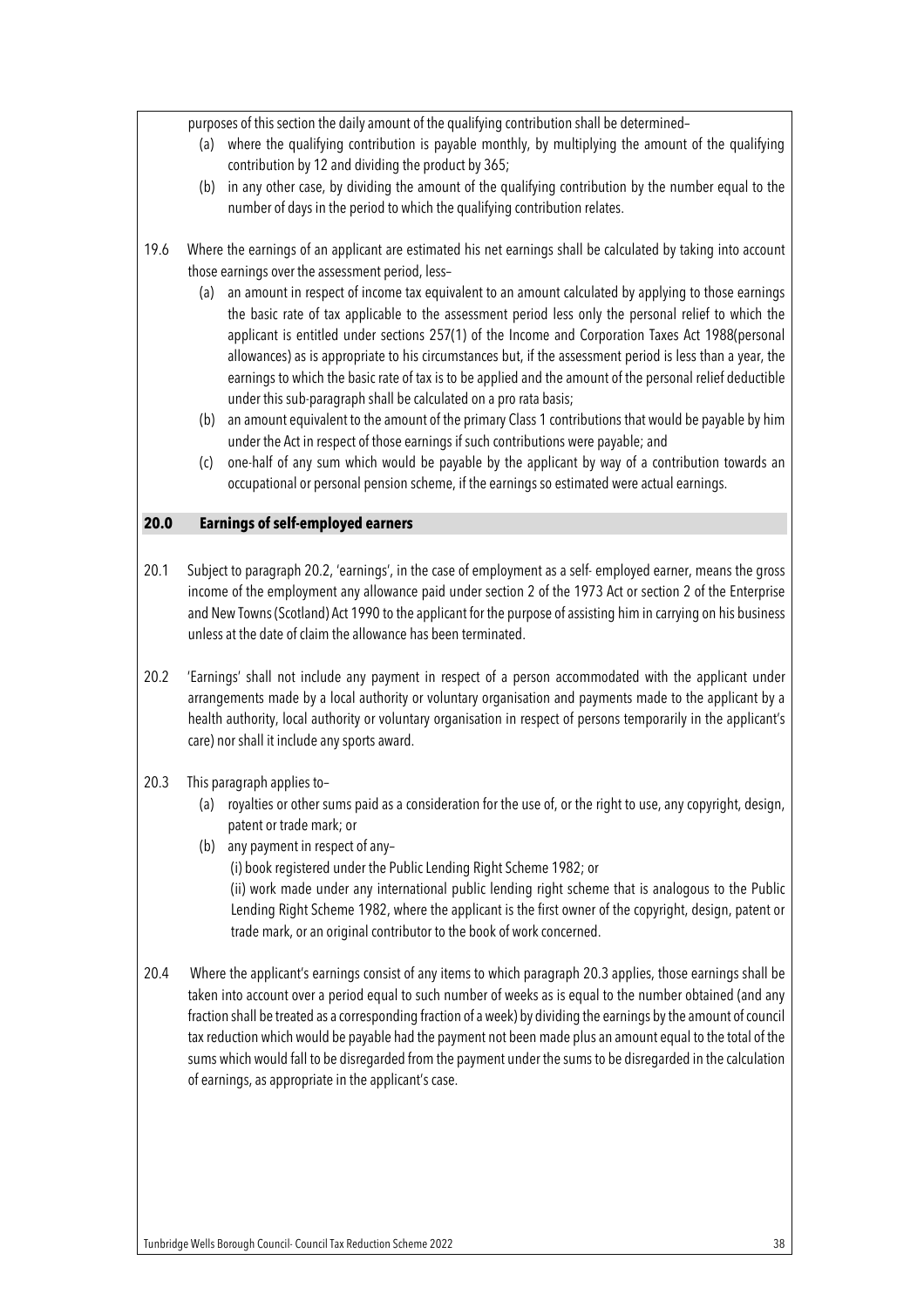## **21.0 Calculation of net profit of self-employed earners**

- 21.1 For the purposes of the average weekly earnings of self- employed earners, the earnings of an applicant to be taken into account shall be the net profit derived from that employment;
- 21.2 There shall be no further disregards other than specified in this scheme.
- 21.3 For the purposes of paragraph 21.1 the net profit of the employment must, except where paragraph 21.9 applies, be calculated by taking into account the earnings for the employment over the assessment period less
	- (a) subject to paragraphs 21.5 to 21.7, any expenses wholly and exclusively incurred in that period for the purposes of that employment;
	- (b) an amount in respect of; (i) income tax, and (ii) national insurance contributions payable under the Act, calculated in accordance with section 22 (deduction of tax and contributions for self-employed earners); and
	- (c) one-half of the amount calculated in accordance with paragraph (21.11) in respect of any qualifying premium.
- 21.4 The net profit of the employment shall be calculated by taking into account the earnings of the employment over the assessment period less, subject to paragraphs 21.5 to 21.7, any expenses wholly and exclusively incurred in that period for the purposes of the employment.
- 21.5 Subject to paragraph 21.6 no deduction shall be made under paragraph 21.3 (a) or 21.4, in respect of–
	- (a) any capital expenditure;
	- (b) the depreciation of any capital asset;
	- (c) any sum employed or intended to be employed in the setting up or expansion of the employment;
	- (d) any loss incurred before the beginning of the assessment period;
	- (e) the repayment of capital on any loan taken out for the purposes of the employment;
	- (f) any expenses incurred in providing business entertainment, and
	- (g) any debts, except bad debts proved to be such, but this sub-paragraph shall not apply to any expenses incurred in the recovery of a debt.
- 21.6 A deduction shall be made under paragraph 21.3 (a) or 21.4 in respect of the repayment of capital on any loan used for–
	- (a) the replacement in the course of business of equipment or machinery; and
	- (b) the repair of an existing business asset except to the extent that any sum is payable under an insurance policy for its repair.
- 21.7 The authority shall refuse to make deduction in respect of any expenses under paragraph 21.3 (a) or 21.4 where it is not satisfied given the nature and the amount of the expense that it has been reasonably incurred.
- 21.8 For the avoidance of doubt–
	- (a) deduction shall not be made under paragraph 21.3 (a) or 21.4 in respect of any sum unless it has been expended for the purposes of the business;
	- (b) a deduction shall be made thereunder in respect of–
		- (i) the excess of any value added tax paid over value added tax received in the assessment period;
		- (ii) any income expended in the repair of an existing business asset except to the extent that any sum is payable under an insurance policy for its repair;
		- (iii) any payment of interest on a loan taken out for the purposes of the employment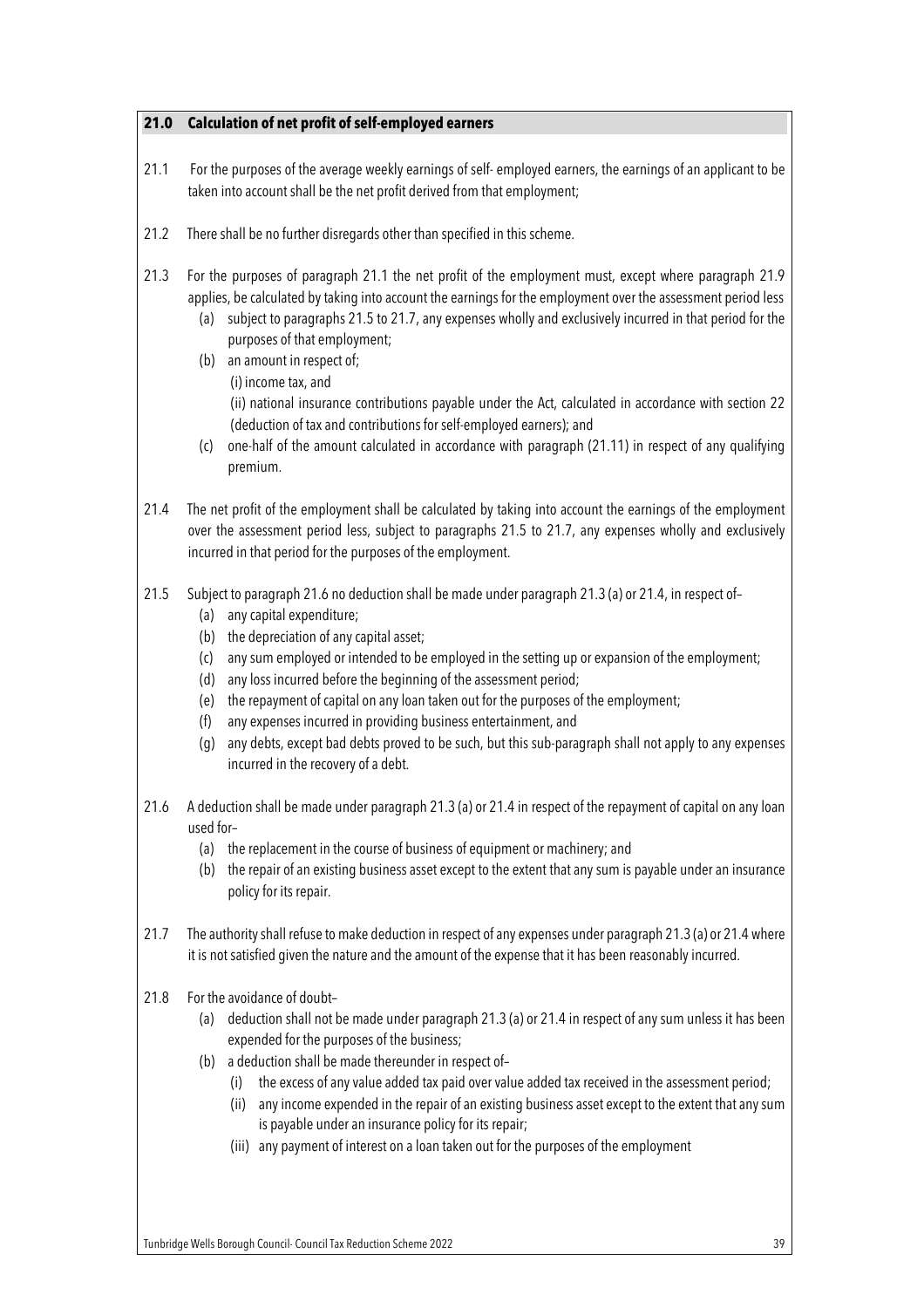21.9 Where an applicant is engaged in employment, as a child minder the net profit of the employment shall be onethird of the earnings of that employment, less an amount in respect of (a) income tax; and (b) national insurance contributions payable under the Act, calculated in accordance with section 22 (deduction of tax and contributions for self-employed earners); and (c) one-half of the amount calculated of any qualifying contribution. 21.10 For the avoidance of doubt where an applicant is engaged in employment as a self-employed earner and he is also engaged in one or more other employments as a self-employed or employed earner any loss incurred in any one of his employments shall not be offset against his earnings in any other of his employments. 21.11 The amount in respect of any qualifying premium shall be calculated by multiplying the daily amount of the qualifying premium by the number equal to the number of days in the assessment period; and for the purposes of this section the daily amount of the qualifying premium shall be determined (a) where the qualifying premium is payable monthly, by multiplying the amount of the qualifying premium by 12 and divided the product by 365; (b) in any other case, by dividing the amount of the qualifying premium by the number equal to the number of days in the period to which the qualifying premium relates. 21.12 In this section, 'qualifying premium' means any premium which is payable periodically in respect of a personal pension scheme and is so payable on or after the date of claim. 21.13 Where no start up period (as defined within 21.14) applies to the applicant and the income from selfemployment of the applicant or partner as calculated by reference this scheme is less than an amount to be determined as appropriate for the employment market that the claimant or partner is operating in, the income used by the Council in the calculation of their award will be substituted to that appropriate amount. This amount shall not be less than 35 x national minimum wage or national living wage (depending on the age of the claimant). From that the Council will deduct only an estimate for tax, national insurance and half a pension contribution (where a pension contribution is being made), as if estimating the income of an ordinarily employed worker. 21.14 The Council shall determine an appropriate start up period for the employment activity being conducted by the claimant or partner. This will normally be eighteen months from the date of claim, or eighteen months from the date of commencement of the employment activity, whichever is sooner. During this period no Minimum Income Floor shall be applied. The start-up period ends where the person is no longer in gainful self-employment. 21.15 Where a claimant or partner holds a position in a company that is analogous to that of a sole owner or partner in the business of that company, he shall be treated as if he were such sole owner or partner and in such a case be subject to the Minimum Income Floor where appropriate. 21.16 For the purposes of determining whether a claimant is in gainful self-employment or meets the conditions for a start up-period, the Council will require the claimant to provide such evidence or information that it reasonably requires to make that decision, the Council may also require the self-employed person to attend an interview for the purpose of establishing whether the employment is gainful or whether the conditions for a start up period are met. 21.17 Where the applicant is in receipt of a carer's premium, the Council shall have the discretion to vary the start up period.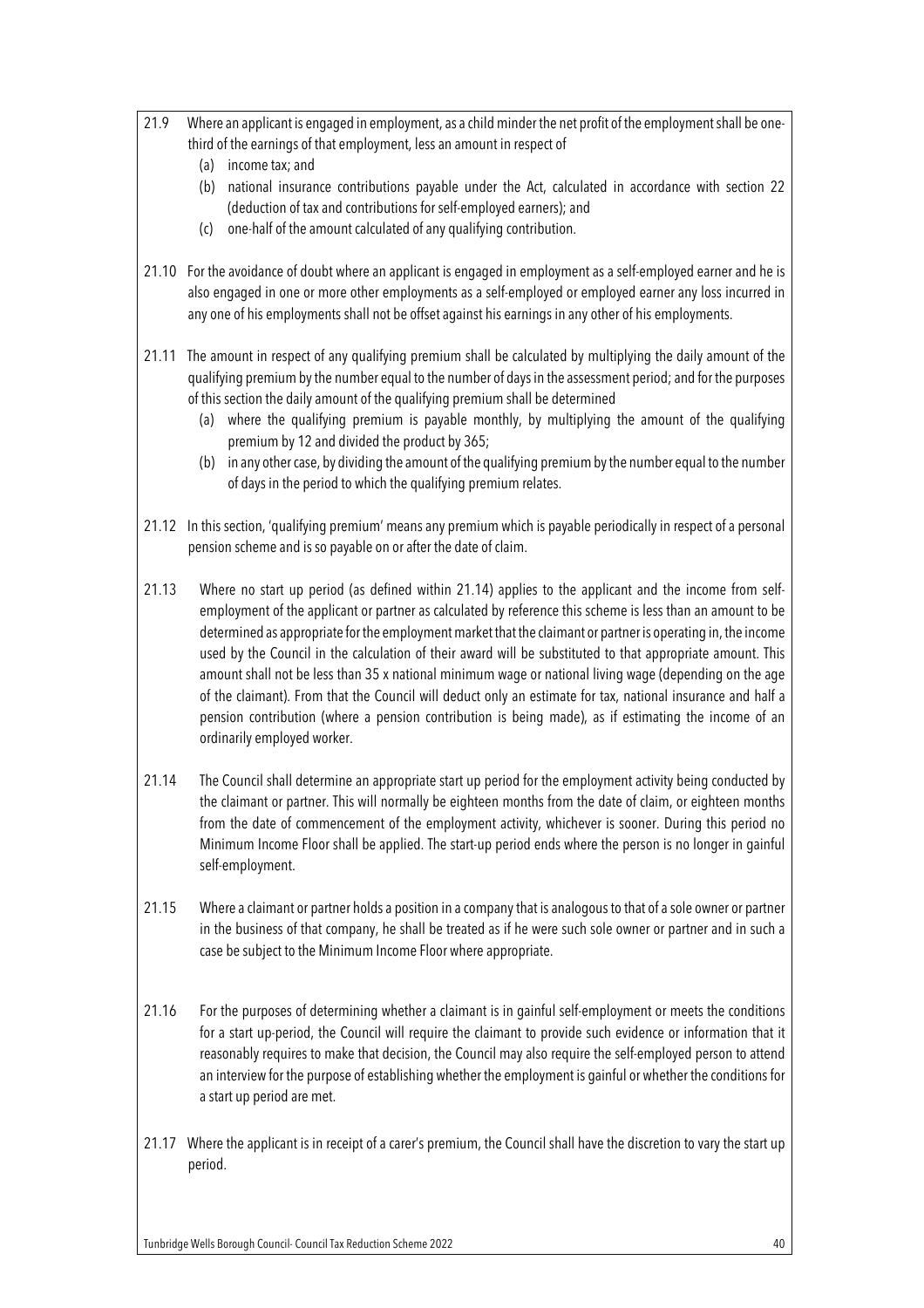### **22.0 Deduction of tax and contributions of self-employed earners**

- 22.1 The amount to be deducted in respect of income tax shall be calculated on the basis of the amount of chargeable income and as if that income were assessable to income tax at the basic rate of tax applicable to the assessment period less only the personal relief to which the applicant is entitled under section 257(1) of the Income and Corporation Taxes Act 1988(personal allowances) as is appropriate to his circumstances; but, if the assessment period is less than a year, the earnings to which the basic rate of tax is to be applied and the amount of the personal reliefs deductible under this paragraph shall be calculated on a pro rata basis.
- 22.2 The amount to be deducted in respect of national insurance contributions shall be the total of-
	- (a) the amount of Class 2 contributions payable under section 11(1) or, as the case may be, 11(3) of the Act at the rate applicable to the assessment period except where the applicant's chargeable income is less than the amount specified in section 11(4) of the Act (small profits threshold) for the tax year applicable to the assessment period; but if the assessment period is less than a year, the amount specified for that tax year shall be reduced pro rata; and
	- (b) the amount of Class 4 contributions (if any) which would be payable under section 15 of the Act (Class 4 contributions recoverable under the Income Tax Acts) at the percentage rate applicable to the assessment period on so much of the chargeable income as exceeds the lower limit but does not exceed the upper limit of profits and gains applicable for the tax year applicable to the assessment period; but if the assessment period is less than a year, those limits shall be reduced pro rata.
- 22.3 In this section 'chargeable income' means–
	- (a) except where sub-paragraph (b) applies, the earnings derived from the employment less any expenses deducted under paragraph (21.3) (a) or, as the case may be, (21.4) of section 21;
	- (b) in the case of employment as a child minder, one-third of the earnings of that employment.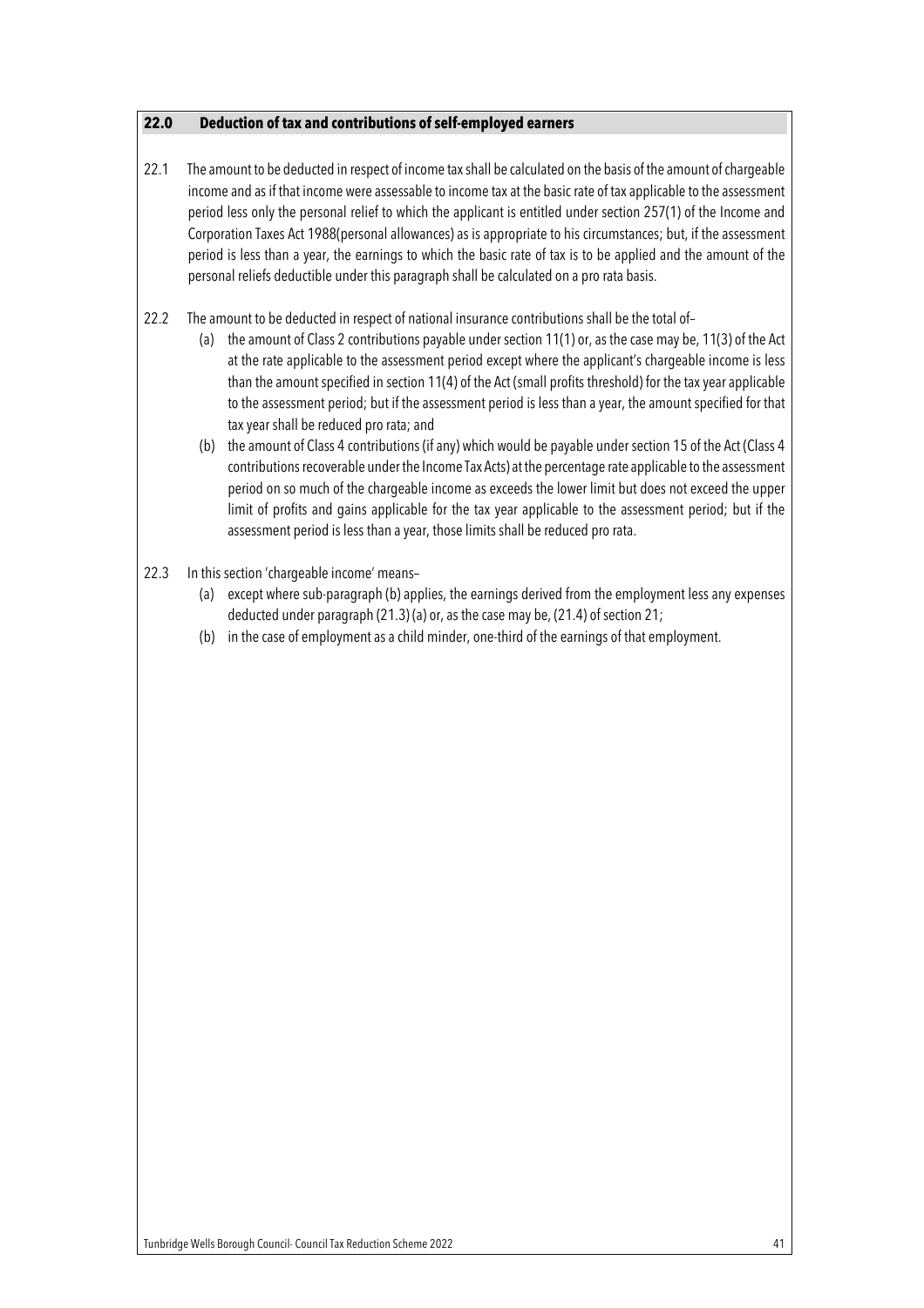**Definition and the treatment of capital for Council Tax Reduction purposes**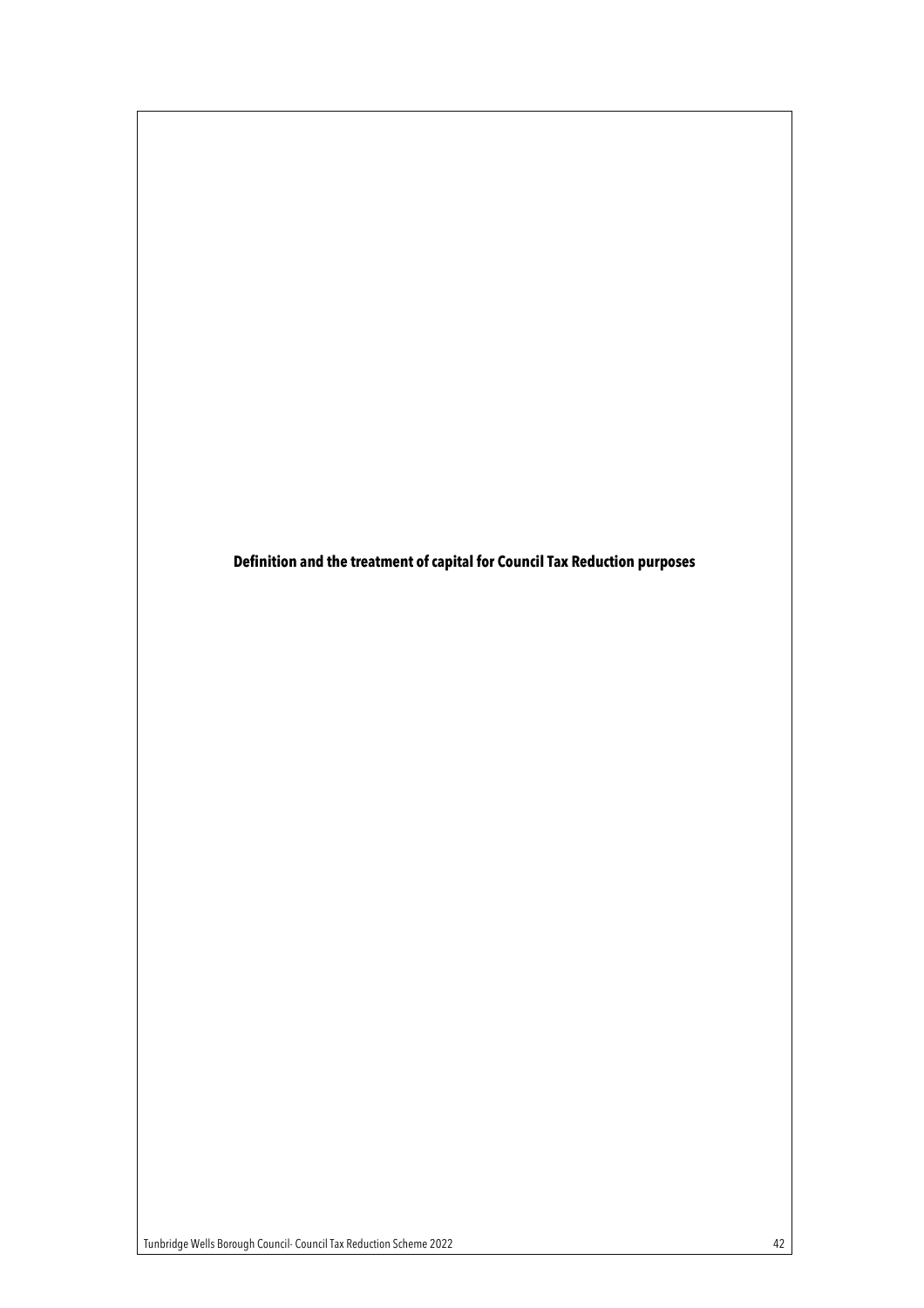#### **23.0 Capital limit**

23.1 For the purposes of this scheme, the prescribed amount is £10,000 and no reduction shall be granted when the applicant has an amount greater that this level.

#### **24.0 Calculation of capital**

- 24.1 For the purposes of this scheme, the capital of an applicant to be taken into account shall, subject to paragraph (24.2), be the whole of his capital calculated in accordance with this scheme.
- 24.2 There shall be disregarded from the calculation of an applicant's capital under paragraph (24.1), any capital, where applicable, specified in Schedule 2.

#### **25.0 Disregard of capital of child and young person**

25.1 The capital of a child or young person who is a member of the applicant's family shall not be treated as capital of the applicant.

## **26.0 Calculation of capital in the United Kingdom**

- 26.1 Capital which an applicant possesses in the United Kingdom shall be calculated at its current market or surrender value less–
	- a. where there would be expenses attributable to the sale, 10 per cent.; and
	- b. the amount of any encumbrance secured on it;

### **27.0 Calculation of capital outside the United Kingdom**

- 27.1 Capital which an applicant possesses in a country outside the United Kingdom shall be calculated
	- a. in a case where there is no prohibition in that country against the transfer to the United Kingdom of an amount equal to its current market or surrender value in that country, at that value.
	- b. in a case where there is such a prohibition, at the price which it would realise if sold in the United Kingdom to a willing buyer,

less, where there would be expenses attributable to sale, 10 per cent. and the amount of any encumbrances secured on it.

#### **28.0 Capital jointly held**

28.1 Except where an applicant possesses capital which is disregarded, where an applicant and one or more persons are beneficially entitled in possession to any capital asset they shall be treated as if each of them were entitled in possession to the whole beneficial interest therein in an equal share and the foregoing provisions of this Section shall apply for the purposes of calculating the amount of capital which the applicant is treated as possessing as if it were actual capital which the applicant does possess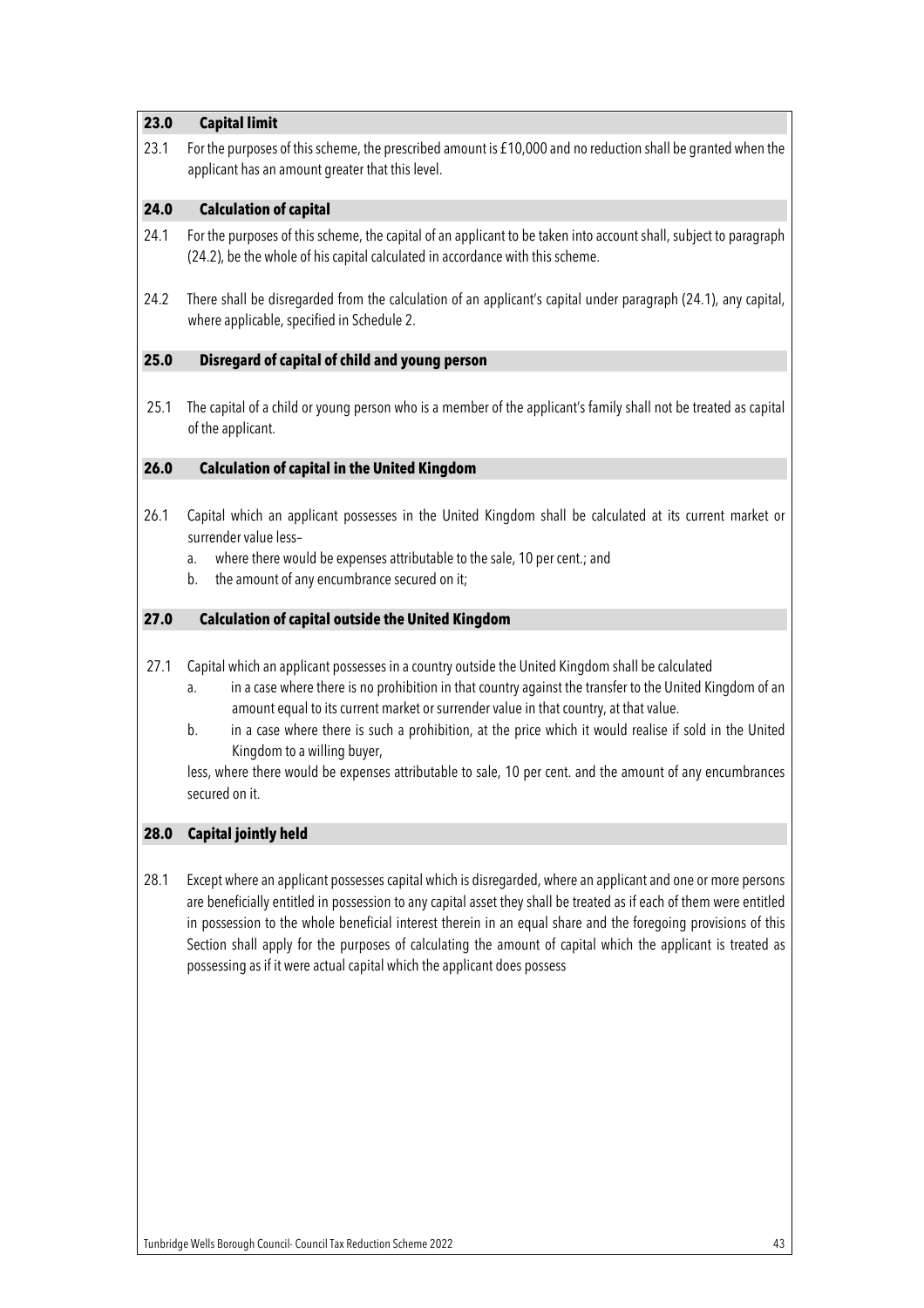**Definition and the treatment of students for Council Tax Reduction purposes**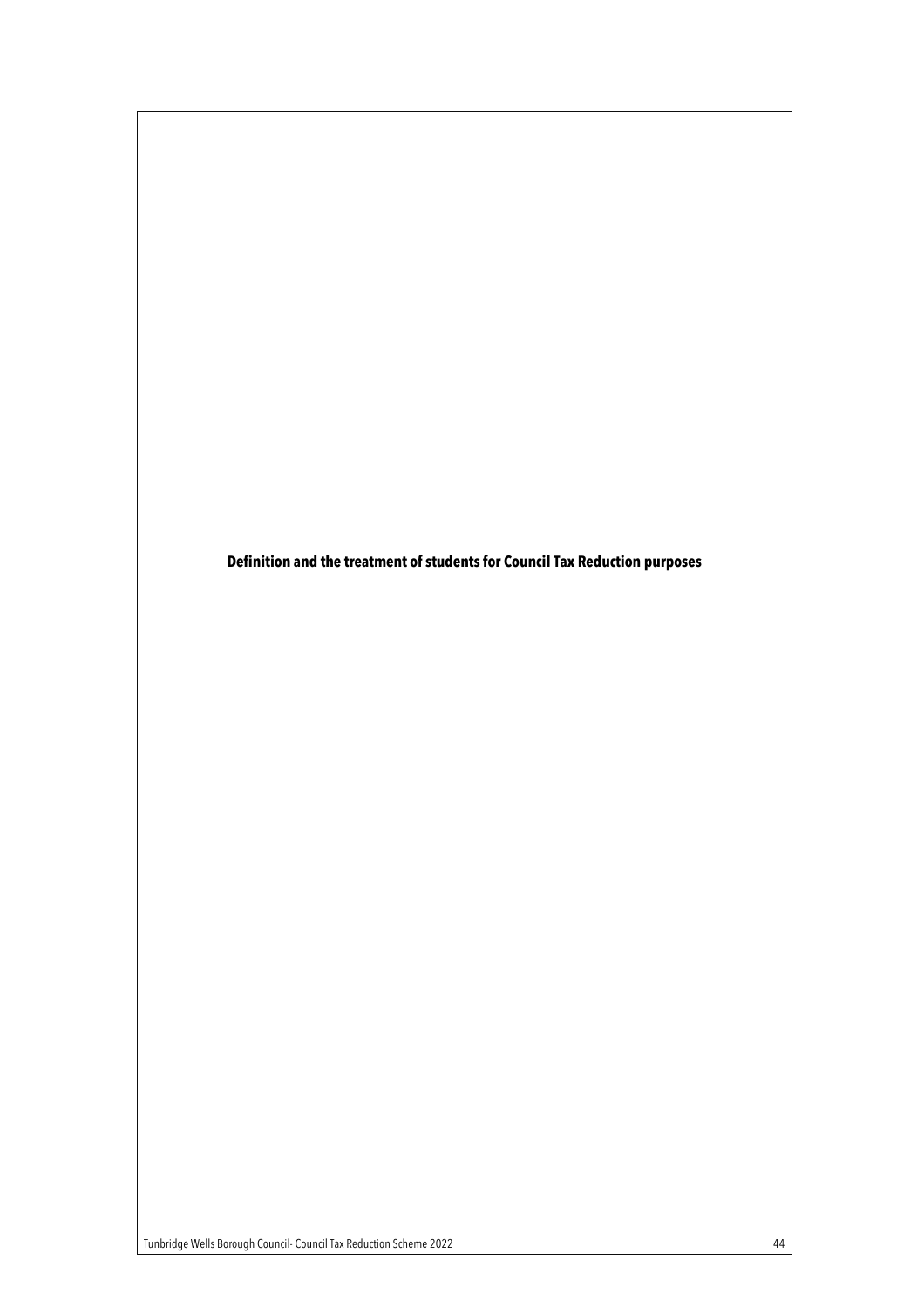#### **29.0 Student related definitions**

#### 29.1 In this scheme the following definitions apply;

**'academic year'** means the period of twelve months beginning on 1st January 1st April, 1st July or 1st September according to whether the course in question begins in the winter, the spring, the summer or the autumn respectively but if students are required to begin attending the course during August or September and to continue attending through the autumn, the academic year of the course shall be considered to begin in the autumn rather than the summer;

### **'access funds'** means;

- (a) grants made under section 68 of the Further and Higher Education Act 1992 for the purpose of providing funds on a discretionary basis to be paid to students;
- (b) grants made under section 73(a) and (c) and 74(1) of the Education (Scotland) Act 1980;
- (c) grants made under Article 30 of the Education and Libraries (Northern Ireland) Order 1993 or grants, loans or other payments made under Article 5 of the Further Education (Northern Ireland) Order 1997in each case being grants, or grants, loans or other payments as the case may be, for the purpose of assisting students in financial difficulties;
- (d) discretionary payments, known as "learner support funds", which are made available to students in further education by institutions out of funds provided by the Secretary of State under section 14 of the Education Act 2002 or the Chief Executive of Skills Funding under sections 100 and 101 of the Apprenticeships, Skills, Children and Learning Act 2009; or
- (e) Financial Contingency Funds made available by the Welsh Ministers;

**'college of further education'** means a college of further education within the meaning of Part 1 of the Further and Higher Education (Scotland) Act 1992;

#### **'contribution'** means;

- (a) any contribution in respect of the income of a student or any person which the Secretary of State, the Scottish Ministers or an education authority takes into account in ascertaining the amount of a student's grant or student loan; or
- (b) any sums, which in determining the amount of a student's allowance or bursary in Scotland under the Education (Scotland) Act 1980, the Scottish Ministers or education authority takes into account being sums which the Scottish Ministers or education authority consider that it is reasonable for the following person to contribute towards the holder's expenses;
	- (i) the holder of the allowance or bursary;
	- (ii) the holder's parents;
	- (iii) the holders parent's spouse, civil partner or a person ordinarily living with the holder's parent as if he or she were the spouse or civil partner of that parent; or
	- (iv) the holder's spouse or civil partner;

**'course of study'** means any course of study, whether or not it is a sandwich course and whether or not a grant is made for attending or undertaking it;

**'covenant income'** means the gross income payable to a full-time student under a Deed of Covenant by his parent;

**'education authority'** means a government department, a local education authority as defined in section 12 of the Education Act 1996 (interpretation), a local education authority as defined in section 123 of the Local Government (Scotland) Act 1973 an education and library board established under Article 3 of the Education and Libraries (Northern Ireland) Order 1986, any body which is a research council for the purposes of the Science and Technology Act 1965 or any analogous government department, authority, board or body of the Channel Island, Isle of Man or any other country outside Great Britain;

**'full-time course of study'** means a full time course of study which;

- (a) is not funded in whole or in part by the Secretary of State under section 14 of the
- (b) Education Act 2002, the Chief Executive of Skills Funding or by the Welsh Ministers or a full-time course of study which is not funded in whole or in part by the Scottish Ministers at a college of further education or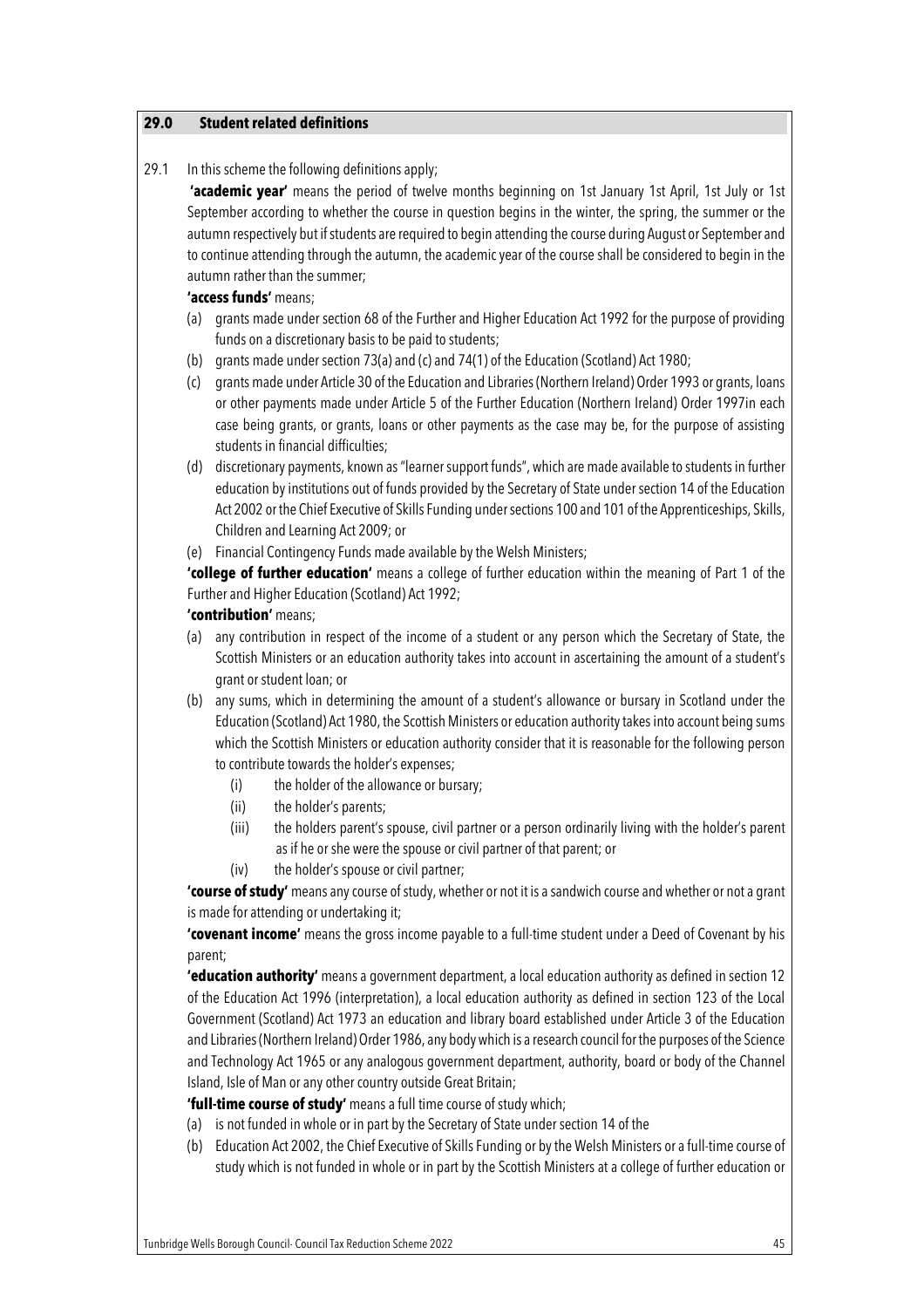a full-time course of study which is a course of higher education and is funded in whole or in part by the Scottish Ministers;

(c) is funded in whole or in part by the Secretary of State under section 14 of the Education Act 2002, the Chief Executive of Skills Funding or by the Welsh Ministers if it involves more than 16 guided learning hours per week for the student in question, according to the number of guided learning hours per week for that student set out—

(i) in the case of a course funded by the Secretary of State under section 14 of the Education Act 2002 or the Chief Executive of Skills Funding, in the student's learning agreement signed on behalf of the establishment which is funded by either

of those persons for the delivery of that course; or

- (ii) in the case of a course funded by the Welsh Ministers, in a document signed on
- behalf of the establishment which is funded by that Council for the delivery of that course; or
- (d) is not higher education and is funded in whole or in part by the Scottish Ministers at a college of further education and involves—

(i) more than 16 hours per week of classroom-based or workshop-based programmed learning under the direct guidance of teaching staff according to the number of hours set out in a document signed on behalf of the college; or

(ii) 16 hours or less per week of classroom-based or workshop-based programmed

learning under the direct guidance of teaching staff and additional hours using structured learning packages supported by the teaching staff where the combined total of hours exceeds 21 hours per week, according to the number of hours set out in a document signed on behalf of the college;

**'full-time student'** means a person attending or undertaking a full-time course of study and includes a student on a sandwich course;

**'grant'** (except in the definition of 'access funds') means any kind of educational grant or award and includes any scholarship, studentship, exhibition allowance or bursary but does not include a payment from access funds or any payment to which paragraph 12 of Schedule 4 or paragraph 53 of Schedule 5 applies;

# **'grant income'** means

- (a) any income by way of a grant;
- (b) any contribution whether or not it is paid;

**'higher education'** means higher education within the meaning of Part 2 of the Further and Higher Education (Scotland) Act 1992; 'last day of the course' means;

- (a) in the case of a qualifying course, the date on which the last day of that course falls or the date on which the final examination relating to that course is completed, whichever is the later;
- (b) in any other case, the date on which the last day of the final academic term falls in respect of the course in which the student is enrolled;

## **'period of study'** means–

- (a) in the case of a course of study for one year or less, the period beginning with the start of the course and ending with the last day of the course;
- (b) in the case of a course of study for more than one year, in the first or, as the case may be, any subsequent year of the course, other than the final year of the course, the period beginning with the start of the course or, as the case may be, the year's start and ending with either–

(i) the day before the start of the next year of the course in a case where the student's grant or loan is assessed at a rate appropriate to his studying throughout the year, or, if he does not have a grant or loan, where a loan would have been assessed at such a rate had he had one; or

(ii) in any other case, the day before the start of the normalsummer vacation appropriate to his course; (c) in the final year of a course of study of more than one year, the period beginning with that year's start

and ending with the last day of the course;

**'periods of experience'** means periods of work experience which form part of a

#### sandwich course;

**'qualifying course'** means a qualifying course as defined for the purposes of Parts 2 and 4 of the Jobseeker's Allowance Regulations;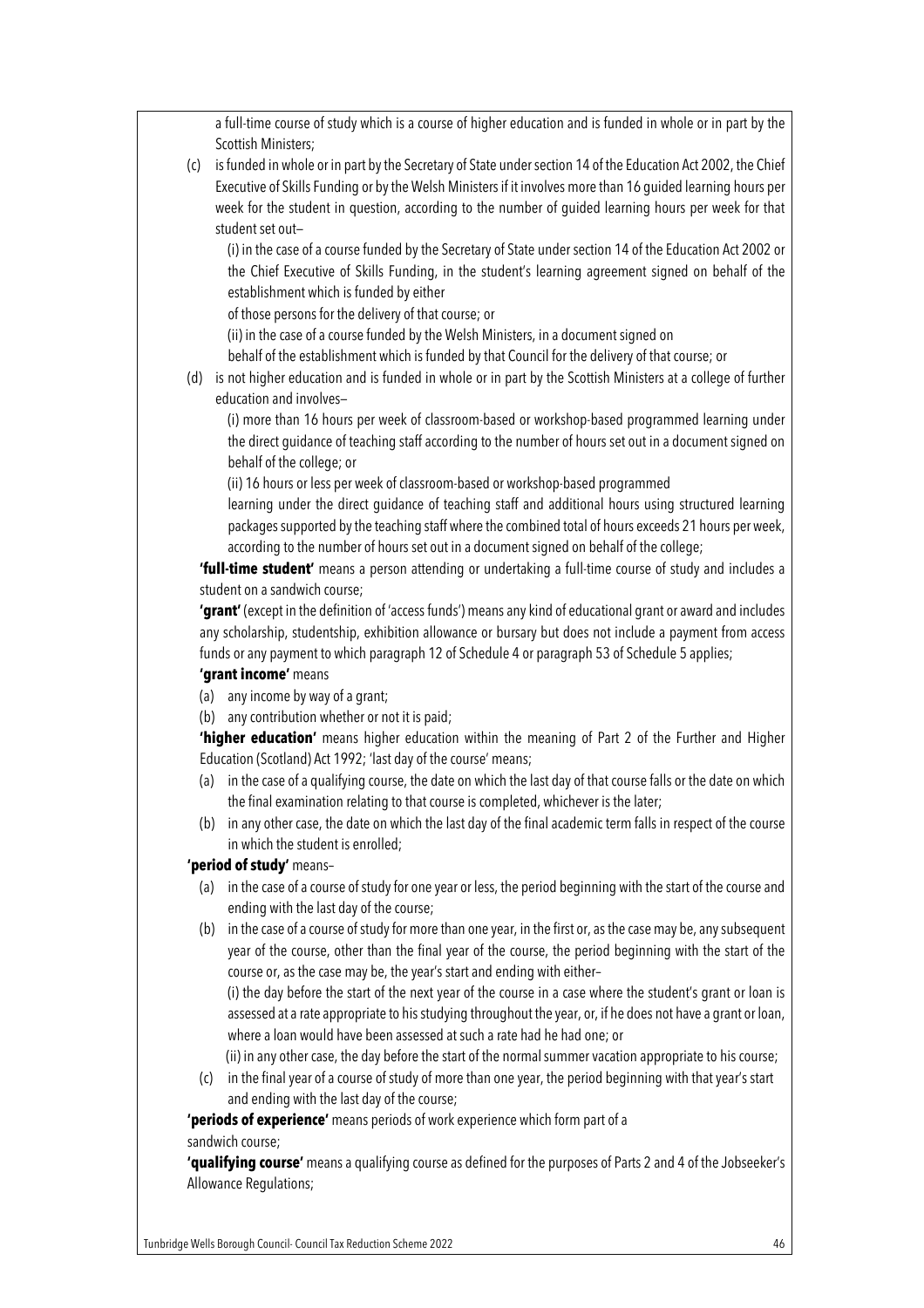**'modular course'** means a course of study which consists of two or more modules, the successful completion of a specified number of which is required before a person is considered by the educational establishment to have completed the course.

**'sandwich course'** has the meaning prescribed in regulation 2(9) of the Education (Student Support) Regulations 2008, regulation 4(2) of the Education (Student Loans), (Scotland), Regulations 2007 or regulation 2(8) of the Education (Student Support) Regulations (Northern Ireland) 2007, as the case may be;

### **'standard maintenance grant'** means–

- (a) except where paragraph (b) or (c) applies, in the case of a student attending or undertaking a course of study at the University of London or an establishment within the area comprising the City of London and the Metropolitan Police District, the amount specified for the time being in paragraph 2(2)(a) of Schedule 2 to the Education (Mandatory Awards) Regulations 2003 ('the 2003 Regulations') for such a student;
- (b) except where paragraph (c) applies, in the case of a student residing at his parent's home, the amount specified in paragraph 3 thereof;
- (c) in the case of a student receiving an allowance or bursary under the Education (Scotland) Act 1980**,** the amount of money specified as 'standard maintenance allowance' for the relevant year appropriate for the student set out in the Student Support in Scotland Guide issued by the student Awards Agency for Scotland, or its nearest equivalent in the case of a bursary provided by a college of further education or a local education authority;
- (d) in any other case, the amount specified in paragraph 2(2) of Schedule 2 to the 2003 Regulations other than in sub-paragraph (a) or (b) thereof;

**'student'** means a person, other than a person in receipt of a training allowance, who is attending or undertaking–

- (a) a course of study at an educational establishment; or
- (b) a qualifying course;

**'student' loan'** means a loan towards a student's maintenance pursuant to any regulations made under section 22 of the Teaching and Higher Education Act 1998, section 73 of the Education (Scotland) Act 1980 or Article 3 of the Education (Student Support) (Northern Ireland) Order 1998 and shall include, in Scotland, a young student's bursary paid under regulation 4(1)(c) of the Student's Allowances (Scotland) Regulations 2007

- 29.2 For the purposes of the definition of 'full-time student', a person shall be regarded as attending or, as the case may be, undertaking a full-time course of study or as being on a sandwich course
	- (a) in the case of a person attending or undertaking a part of a modular course which would be a full-time course of study for the purposes of this Part, for the period beginning on the day on which that part of the course starts and ending;

(i) on the last day on which he is registered with the educational establishment as attending or undertaking that part as a full-time course of study; or

- (ii) on such earlier date (if any) as he finally abandons the course or is dismissed from it;
- (b) in any other case, throughout the period beginning on the date on which he starts attending or undertaking the course and ending on the last day of the course or on such earlier date (if any) as he finally abandons it or is dismissed from it.
- 29.3 For the purposes of sub-paragraph (a) of paragraph 29.2, the period referred to in that sub-paragraph shall include;
	- (a) where a person has failed examinations or has failed to successfully complete a module relating to a period when he was attending or undertaking a part of the course as a full-time course of study, any period in respect of which he attends or undertakes the course for the purpose of retaking those examinations or that module;
	- (b) any period of vacation within the period specified in that paragraph or immediately following that period except where the person has registered with the educational establishment to attend or undertake the final module in the course and the vacation immediately follows the last day on which he is required to attend or undertake the course.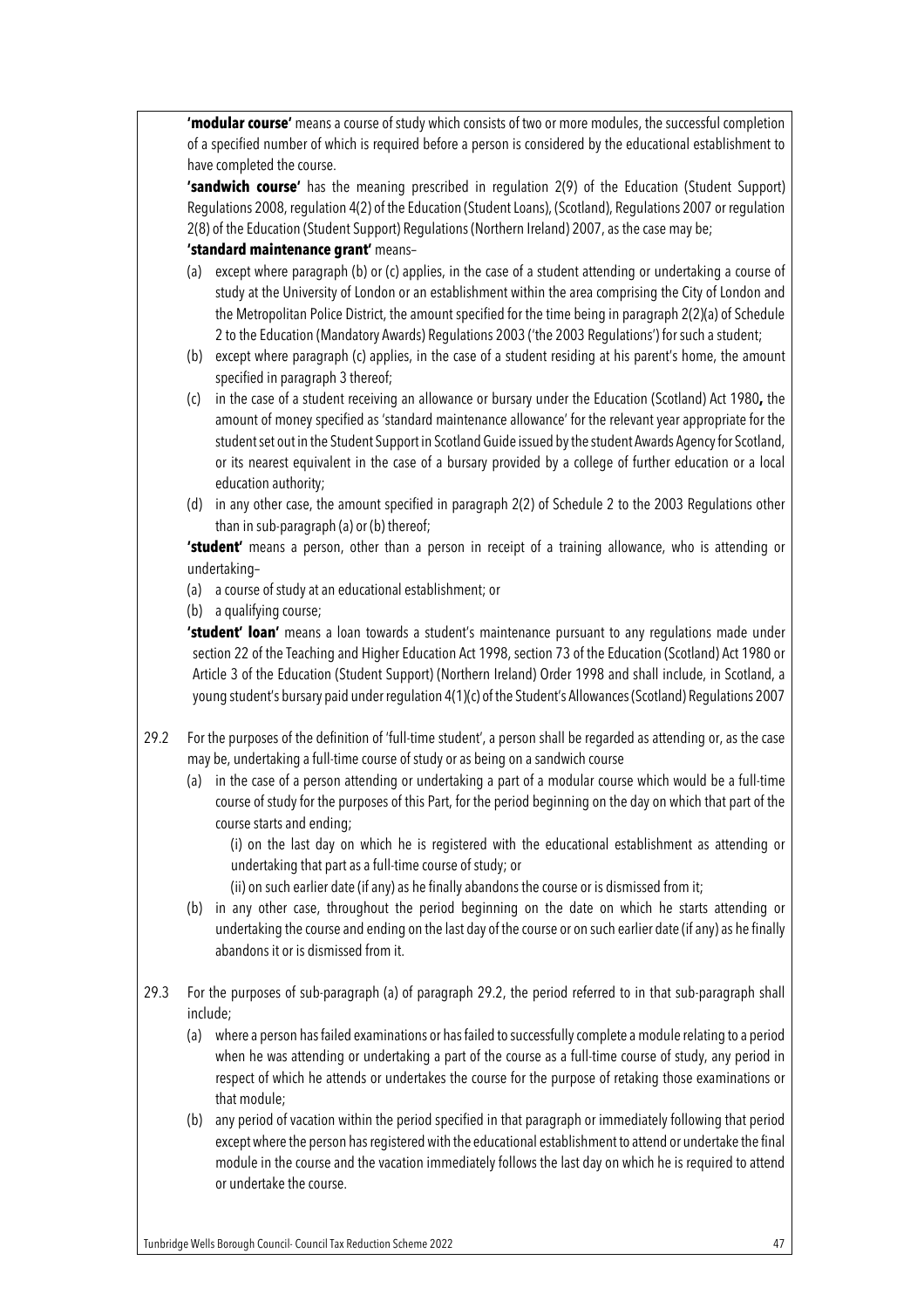### **30.0 Treatment of students**

30.1 The following sections relate to students who claim Council Tax Reduction

#### **31.0 Students who are excluded from entitlement to council tax reduction**

- 31.1 Students (except those specified in paragraph 31.3) are not able to claim Council Tax Reduction under the Council's reduction scheme.
- 31.2 To be eligible for reduction, the student must be liable for Council Tax under Section 6 of the Local Government Finance Act 1992 and they must not be deemed to be a full time student or a person from abroad within the meaning of section 7 of this scheme (persons from aboard).
- 31.3 Paragraph 31.2 shall not apply to a student

(a) who is a person on income support, an income-based jobseeker's allowance or an income-related employment and support allowance;

(b) who is a lone parent;

(c) **but for the implementation of this scheme** whose applicable amount would, but for this section, include the disability premium or severe disability premium;

(d) whose applicable amount would include the disability premium but for his being treated as capable of work by virtue of a determination made in accordance with regulations made under section 171E of the Act; (e)who is, or is treated as, incapable of work and has been so incapable, or has been so treated as incapable, of work in accordance with the provisions of, and regulations made under, Part 12A of the Act (incapacity for work) for a continuous period of not less than 196 days; and for this purpose any two or more separate periods separated by a break of not more than 56 days shall be treated as one continuous period;

(f) who has, or is treated as having, limited capability for work and has had, or been treated as having, limited capability for work in accordance with the Employment and Support Allowance Regulations for a continuous period of not less than 196 days, and for this purpose any two or more separate periods separated by a break of not more than 84 days must be treated as one continuous period.

(g) who has a partner who is also a full-time student, if he or that partner is treated as responsible for a child or young person;

(h)who is a single applicant with whom a child is placed by a local authority or voluntary organisation within the meaning of the Children Act 1989, or, in Scotland, boarded out within the meaning of the Social Work (Scotland) Act 1968;

(i) who is;

(i) aged under 21 and whose course of study is not a course of higher education, or

(ii) a qualifying young person or child within the meaning of section 142 of the Act (child and qualifying young person);

(j) in respect of whom

(i) a supplementary requirement has been determined under paragraph 9 of Part 2 of Schedule 2 to the Education (Mandatory Awards) Regulations 2003;

(ii) an allowance, or as the case may be, bursary has been granted which includes a sum under paragraph (1)(d) or regulation 4 of the Students' Allowances (Scotland) Regulations 1999 or, as the case may be, under paragraph (1)(d) of regulation 4 of the Education Authority (Bursaries) (Scotland) Regulations 1995, in respect of expenses incurred;

(iii) a payment has been made under section 2 of the Education Act 1962 or under or by virtue of regulations made under the Teaching and Higher Education Act 1998;

(iv) a grant has been made under regulation 13 of the Education (Student Support) Regulations 2005 or under regulation 13 of the Education (Student Support) Regulations (Northern Ireland) 2000; or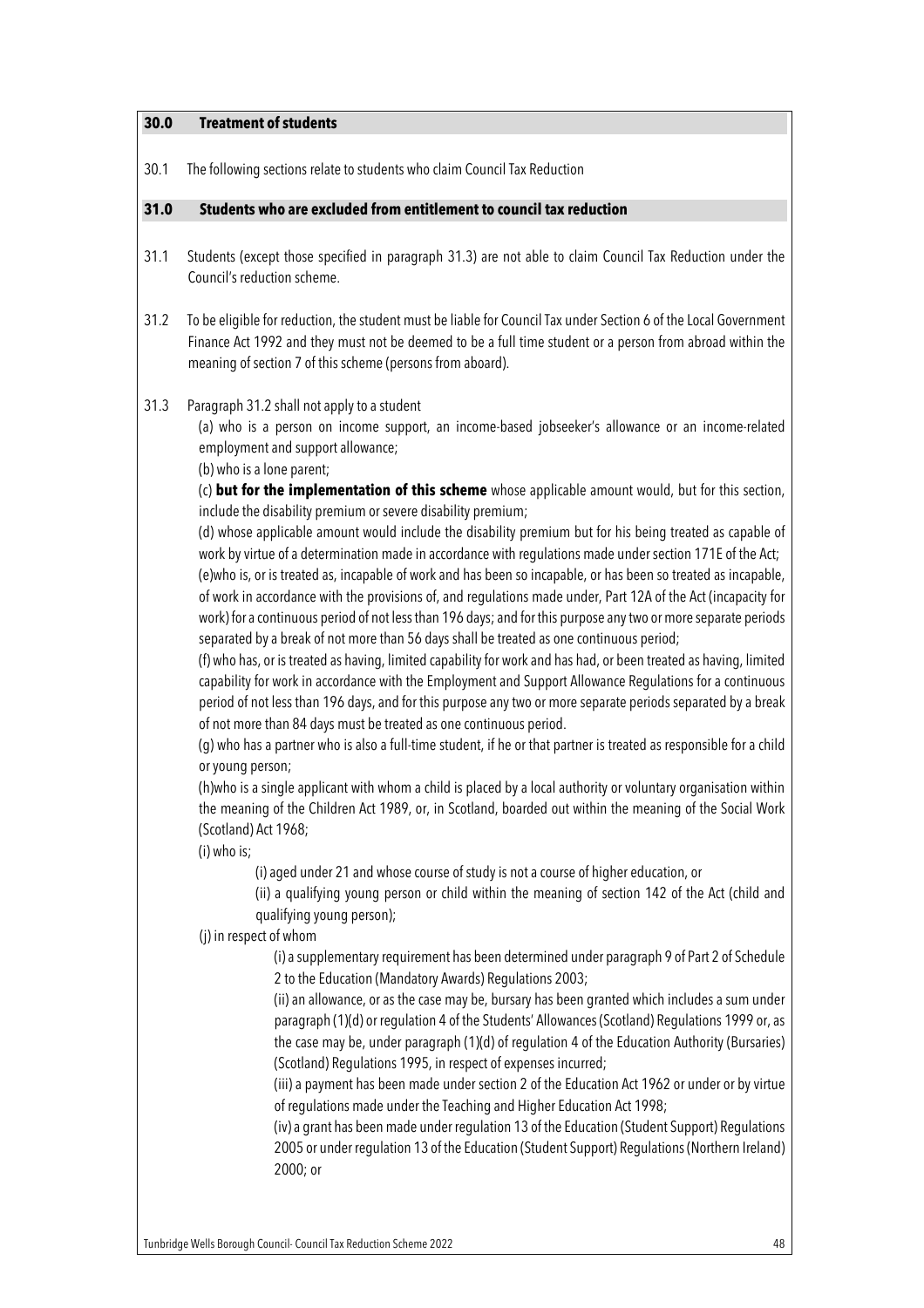(v) a supplementary requirement has been determined under paragraph 9 of Schedule 6 to the Students Awards Regulations (Northern Ireland) 1999 or a payment has been made under Article 50(3) of the Education and Libraries (Northern Ireland) Order 1986,

on account of his disability by reason of deafness.

31.4 For the purposes of paragraph 31.3(h) he student must have begun or been enrolled or accepted onto the course before attaining the age of 19. For the purposes of paragraph 31.3, once paragraph 31.3(e) applies to a fulltime student, if he then ceases, for a period of 56 days or less, to be incapable, or to be treated as incapable, of work, that paragraph shall, on his again becoming so incapable, or so treated as incapable, of work at the end of that period, immediately thereafter apply to him for so long as he remains incapable or is treated as remaining incapable, of work.

- 31.5 In paragraph 31.3(h) the reference to a course of higher education is a reference to a course of any description mentioned in Schedule 6 to the Education Reform Act 1988.
- 31.6 A full-time student to whom sub-paragraph (i) of paragraph 31.3 applies, shall be treated as satisfying that subparagraph from the date on which he made a request for the supplementary requirement, allowance, bursary or payment as the case may be.
- 31.7 Paragraph 31.2 shall not apply to a full-time student for the period specified in paragraph 31.8 if;
	- (a) at any time during an academic year, with the consent of the relevant educational establishment, he ceases to attend or undertake a course because he is; (i) engaged in caring for another person; or (ii) ill;
	- (b) he has subsequently ceased to be engaged in engaging in caring for that person or, as the case may be, he has subsequently recovered from that illness; and
	- (c) he is not eligible for a grant or a student loan.
- 31.8 The period specified for the purposes of paragraph 31.7 is the period, not exceeding one year, beginning on the day on which he ceased to be engaged in caring for that person or, as the case may be, the day on which he recovered from that illness and ending on the day before;
	- (a) the day on which he resumes attending or undertaking the course; or
	- (b) the day from which the relevant educational establishment has agreed that he may resume attending or undertaking the course,

which shall first occur.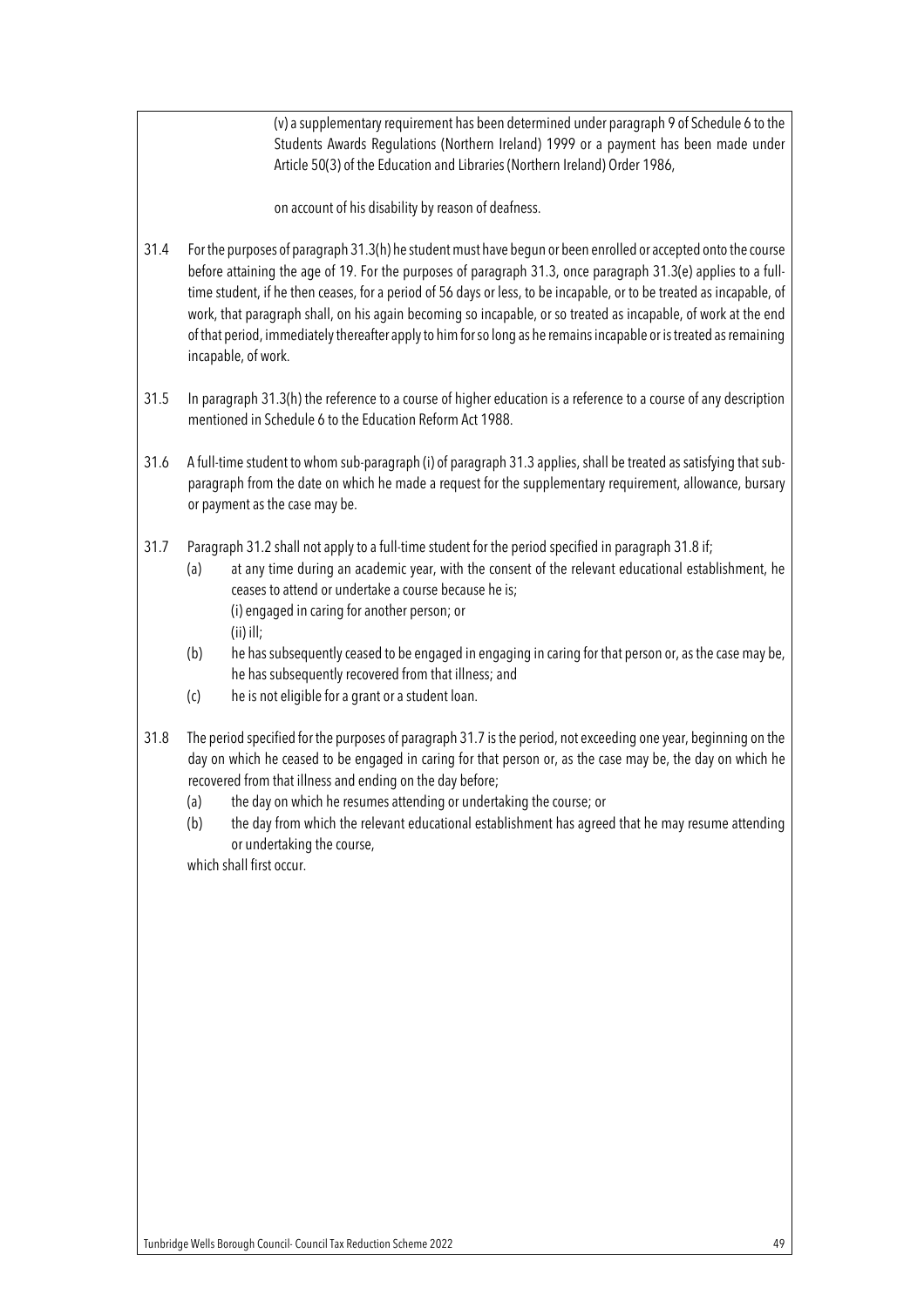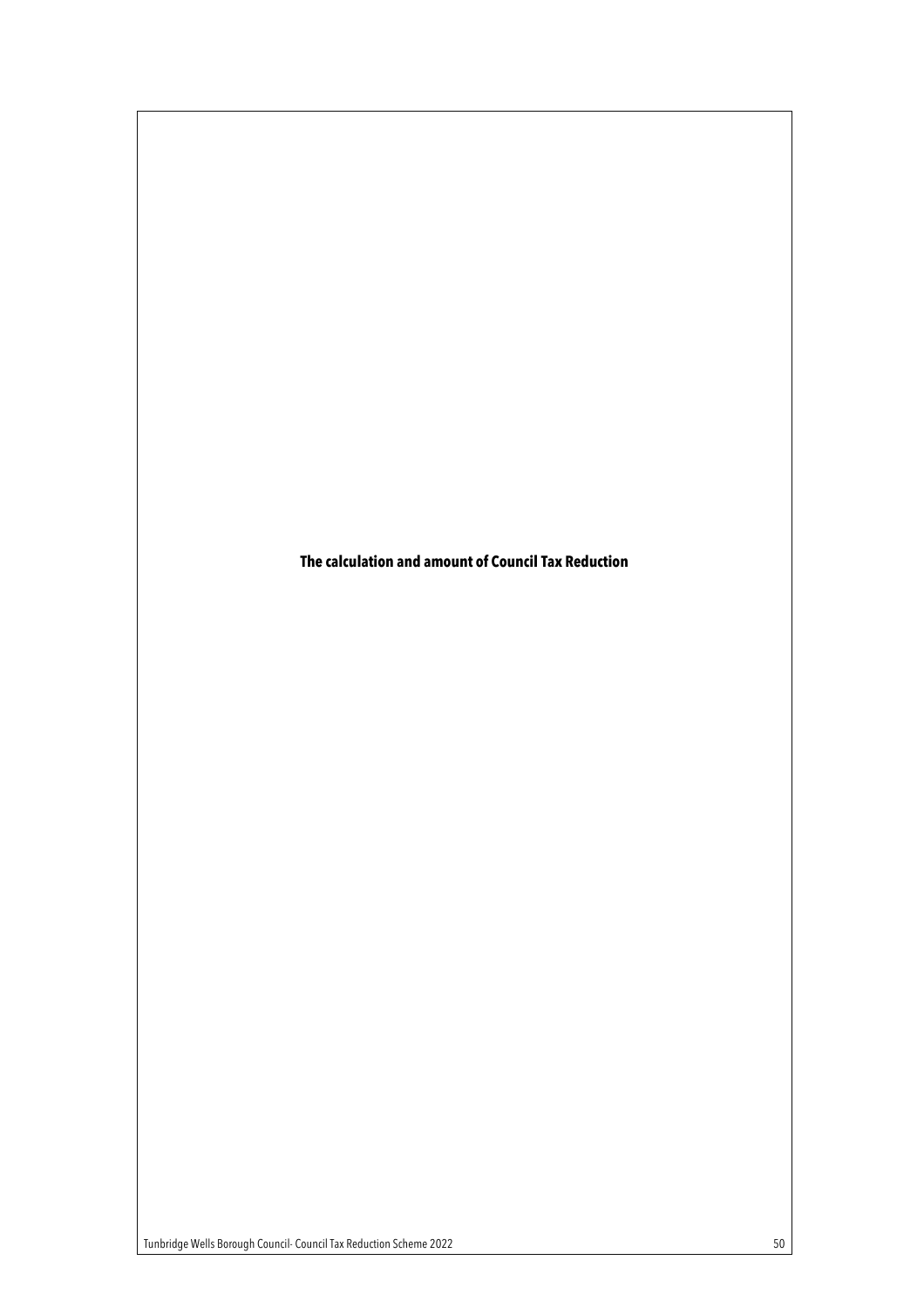## **32.0 Maximum council tax reduction**

- 32.1 Subject to paragraphs 32.2 to 32.4, the amount of a person's maximum council tax reduction in respect of a day for which he is liable to pay council tax, shall be 80 per cent, of the amount A divided by B where;
	- (a) A is the **lower** of either;

,

- (i) amount set by the appropriate authority as the council tax for the relevant financial year in respect of the dwelling in which he is a resident and for which he is liable, subject to any discount which may be appropriate to that dwelling under the 1992 Act; or
- (ii) the amount set by the appropriate authority as the council tax for the relevant financial year in respect of a dwelling within Band D subject to any discount which may be appropriate to the person's circumstances; and
- (b) B is the number of days in that financial year,

less any deductions in respect of non-dependants which fall to be made under section 33 (non-dependant deductions).

In this paragraph "relevant financial year" means, in relation to any particular day, financial year within which the day in question falls

- 32.2 In calculating a person's maximum council tax reduction any reduction in the amount that person is liable to pay in respect of council tax, which is made in consequence of any enactment in, or made under, the 1992 Act, shall be taken into account.
- 32.3 Subject to paragraph 32.4, where an applicant is jointly and severally liable for council tax in respect of a dwelling in which he is resident with one or more other persons but excepting any person so residing with the applicant who is a student, in determining the maximum council tax reduction in his case in accordance with paragraph 32.1, the amount A shall be divided by the number of persons who are jointly and severally liable for that tax.
- 32.4 Where an applicant is jointly and severally liable for council tax in respect of a dwelling with only his partner, paragraph 32.3 shall not apply in his case

### **33.0 Non-dependant deductions**

- 33.1 Subject to the following provisions of this paragraph, the non-dependant deductions in respect of a day referred to in section 37 (maximum council tax reduction) shall be:
	- (a) in respect of a non-dependant aged 18 or over in remunerative work,  $\pm 10.00 \times 1/7$ ;
	- (b) in respect of a non-dependant aged 18 or over not in remunerative work, £5.00 x 1/7.
- 33.2 Only one deduction shall be made under this section in respect of a couple or, as the case may be, members of a polygamous marriage and, where, but for this paragraph, the amount that would fall to be deducted in respect of one member of a couple or polygamous marriage is higher than the amount (if any) that would fall to be deducted in respect of the other, or any other, member, the higher amount shall be deducted.
- 33.3 Where in respect of a day–
	- (a) a person is a resident in a dwelling but is not himself liable for council tax in respect of that dwelling and that day;
	- (b) other residents in that dwelling (the liable persons) have joint and several liability for council tax in respect of that dwelling and that day otherwise than by virtue of section 9 or 77 or 77A of the 1992 Act (liability of spouses and civil partners); and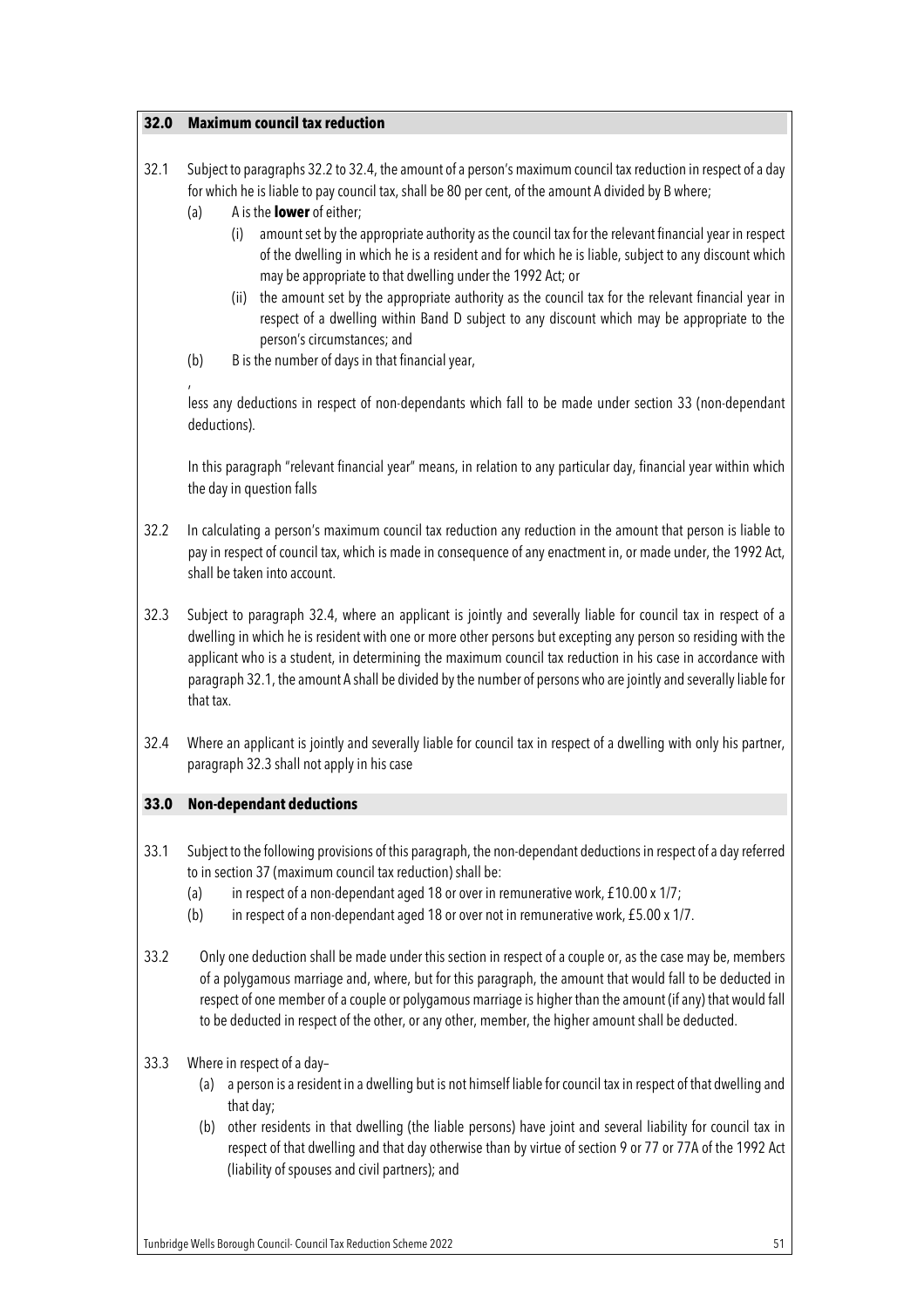- (c) the person to whom sub-paragraph (a) refers is a non-dependant of two or more of the liable persons, the deduction in respect of that non-dependant shall be apportioned equally between those liable persons.
- 33.4 No deduction shall be made in respect of any non-dependants occupying an applicant's dwelling if the applicant or his partner is–
	- (a) blind or treated as blind by virtue of paragraph 9 of Schedule 1 (additional condition for the disability premium); or
	- (b) receiving in respect of himself:
		- attendance allowance, or would be receiving that allowance but for:
		- (i) a suspension of benefit in accordance with regulations under section 113(2) of The Act; or
		- (ii) an abatement as a result of hospitalisation; or
		- the care component of the disability living allowance, or would be receiving that component but for:
		- (i) a suspension of benefit in accordance with regulations under section 113(2) of The Act; or
		- (ii) an abatement as a result of hospitalisation; or
	- (c) the daily living component of personal independence payment, or would be receiving that allowance but for a suspension of benefit in accordance with regulations under section 86 of the Welfare Reform Act 2012 (hospital in-patients);
	- (d) an AFIP, or would be receiving that payment but for a suspension of it in accordance with any terms of the armed and reserve forces compensation scheme which allows for a suspension because a person is undergoing medical treatment in a hospital or similar institution;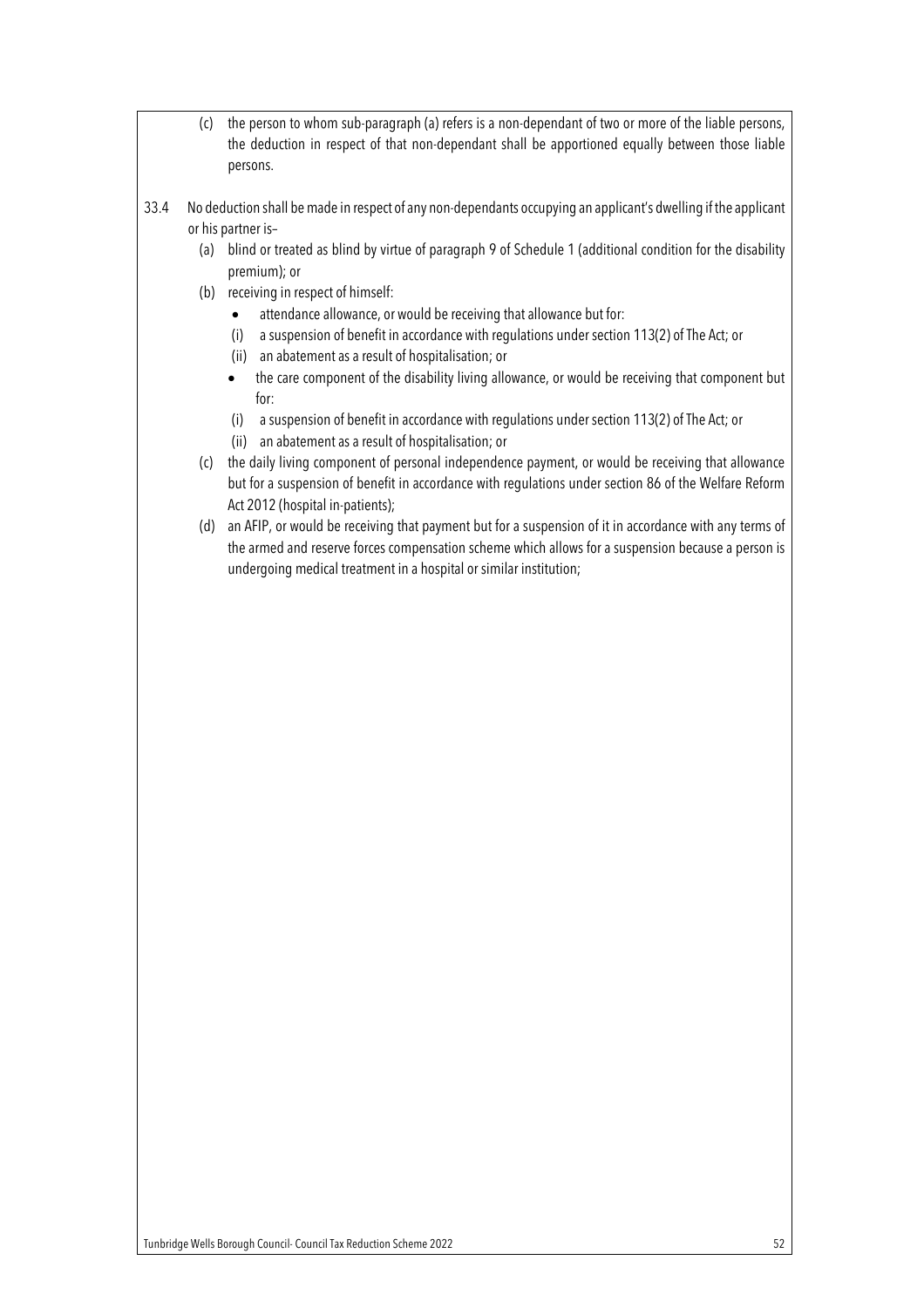**Dates on which entitlement and changes of circumstances are to take effect**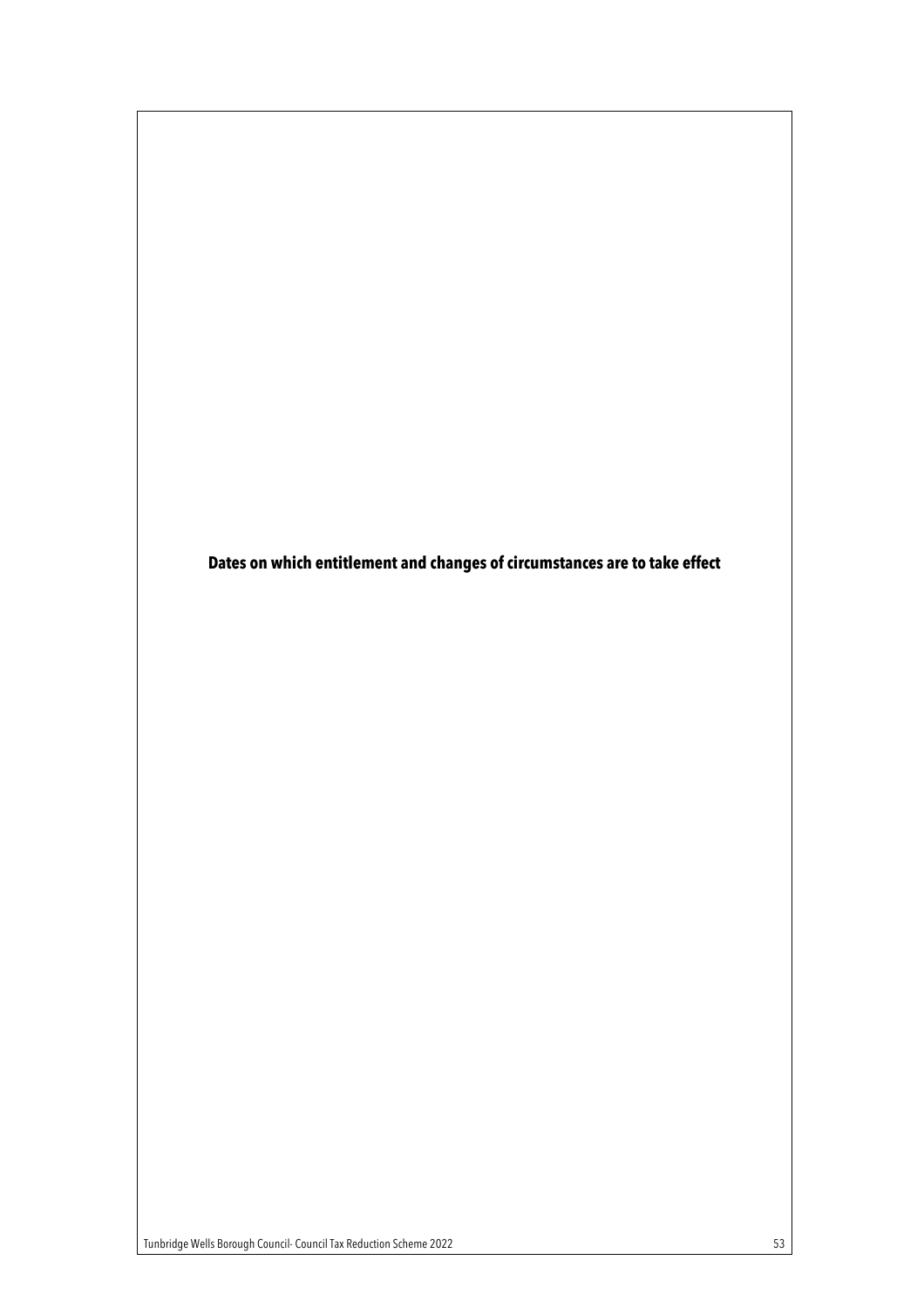## **34.0 Date on which entitlement is to begin**

34.1 Any person to whom or in respect of whom a claim for council tax reduction is made and who is otherwise entitled to that reduction shall be so entitled from the date on which that claim is made or is treated as made.

## **35.0 Date on which change of circumstances is to take effect**

35.1 The amount of, a reduction under the authority's scheme ("change of circumstances"), takes effect from the date on which the change actually occurs.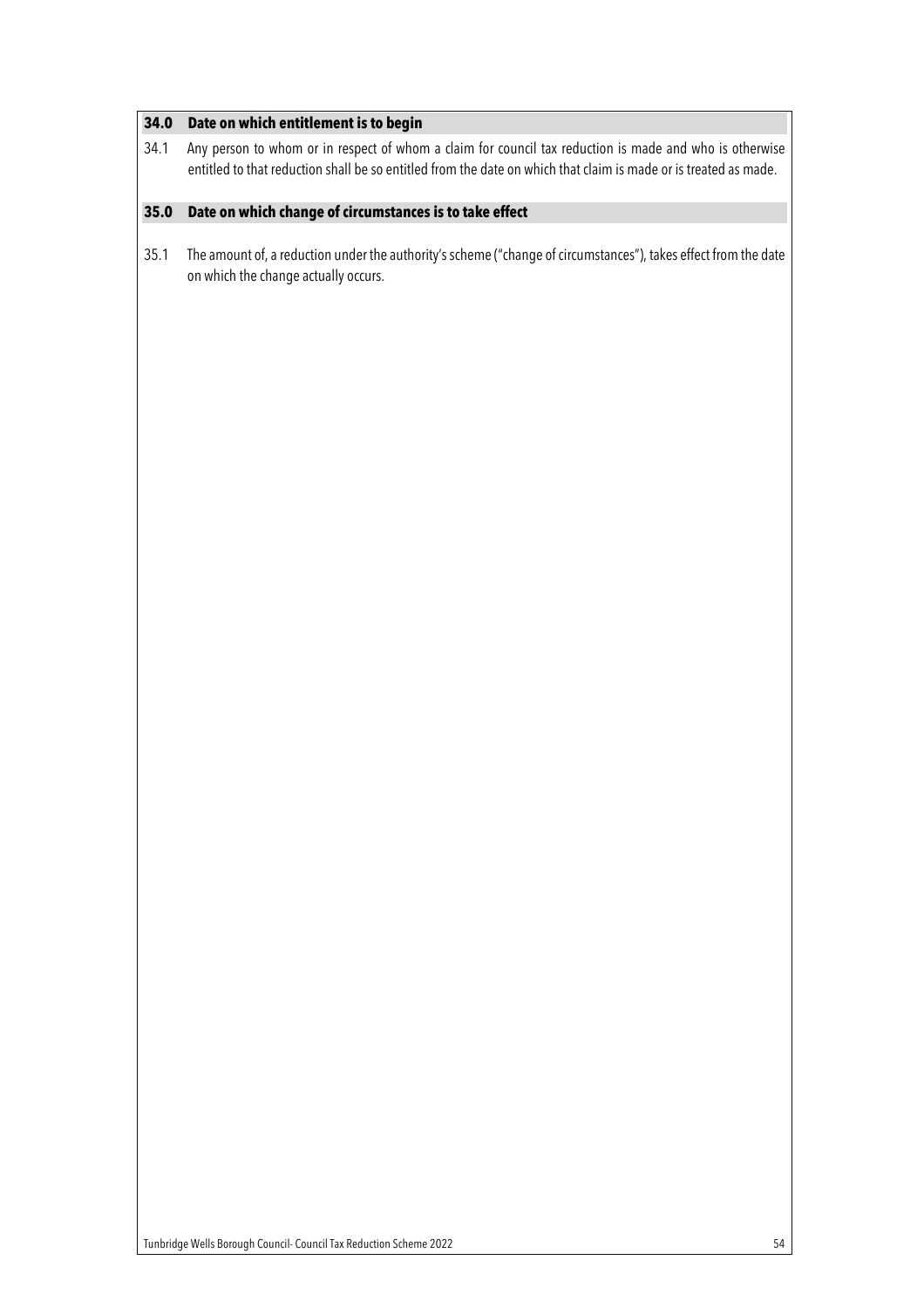**Claiming and the treatment of claims for Council Tax Reduction purposes**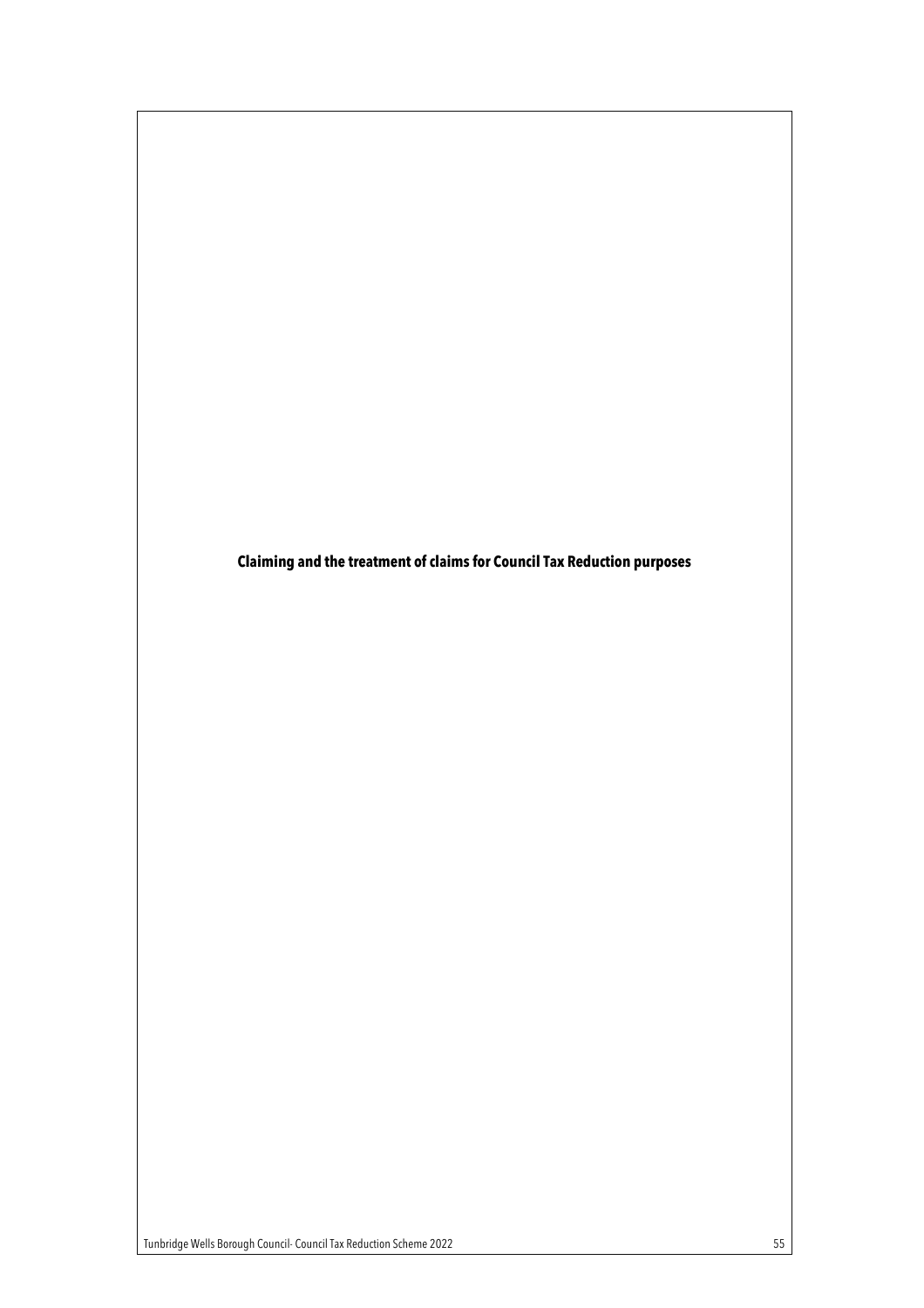## **36.0 Making an application6**

- 36.1 In the case of a couple or members of a polygamous marriage an application is to be made by whichever one of them they agree should so apply or, in default of agreement, by one of them as the authority determines.
- 36.2 Where a person who is liable to pay council tax in respect of a dwelling is unable for the time being to act, and;
	- (a) a deputy has been appointed by the Court of Protection with power to claim, or as the case may be, receive benefit on his behalf; or
	- (b) in Scotland, his estate is being administered by a judicial factor or any guardian acting or appointed under the Adults with Incapacity (Scotland) Act 2000 who has power to apply or, as the case may be, receive benefit on his behalf; or
	- (c) an attorney with a general power or a power to apply or, as the case may be, receive benefit, has been appointed by that person under the Powers of Attorney Act 1971, the Enduring Powers of Attorney Act 1985 or the Mental Capacity Act 2005 or otherwise,

that deputy, judicial factor, guardian or attorney, as the case may be, may make an application on behalf of that person.

- 36.3 Where a person who is liable to pay council tax in respect of a dwelling is unable for the time being to act and sub-paragraph (2) does not apply to him, the authority may, upon written application made to them by a person who, if a natural person, is over the age of 18, appoint that person to exercise on behalf of the person who is unable to act, any right to which that person might be entitled under the authority's scheme and to receive and deal on his behalf with any sums payable to him.
- 36.4 Where a person who is liable to pay council tax in respect of a dwelling is for the time being unable to act and the Secretary of State has appointed a person to act on his behalf under regulation 33 of the Social Security (Claims and Payments) Regulations 1987 (persons unable to act), the authority may if that person agrees, treat him as if he had been appointed by them under sub-paragraph (3).
- 36.5 Where the authority has made an appointment under sub-paragraph (3) or treated a person as an appointee under sub-paragraph (4);
	- (a) it may at any time revoke the appointment;
	- (b) the person appointed may resign his office after having given 4 week's notice in writing to the authority of his intention to do so;
	- (c) any such appointment terminates when the authority is notified of the appointment of a person mentioned in sub-paragraph (2).
- 36.6 Anything required by the authority's scheme to be done by or to any person who is for the time being unable to act may be done by or to the persons mentioned in sub-paragraph (2) above or by or to the person appointed or treated as appointed under this paragraph and the receipt of any such person so appointed shall be a good discharge to the authority for any sum paid.
- 36.7 The authority must;
	- (a) inform any person making an application of the duty imposed on them to notify any change;
	- (b) explain the possible consequences (including prosecution) of failing to comply with that duty; and
	- (c) set out the circumstances a change in which might affect entitlement to the reduction or its amount.

Tunbridge Wells Borough Council- Council Tax Reduction Scheme 2022 56

<sup>6</sup> Inserted by Council Tax Reduction Schemes (Prescribed Requirements) (England) Regulations 2012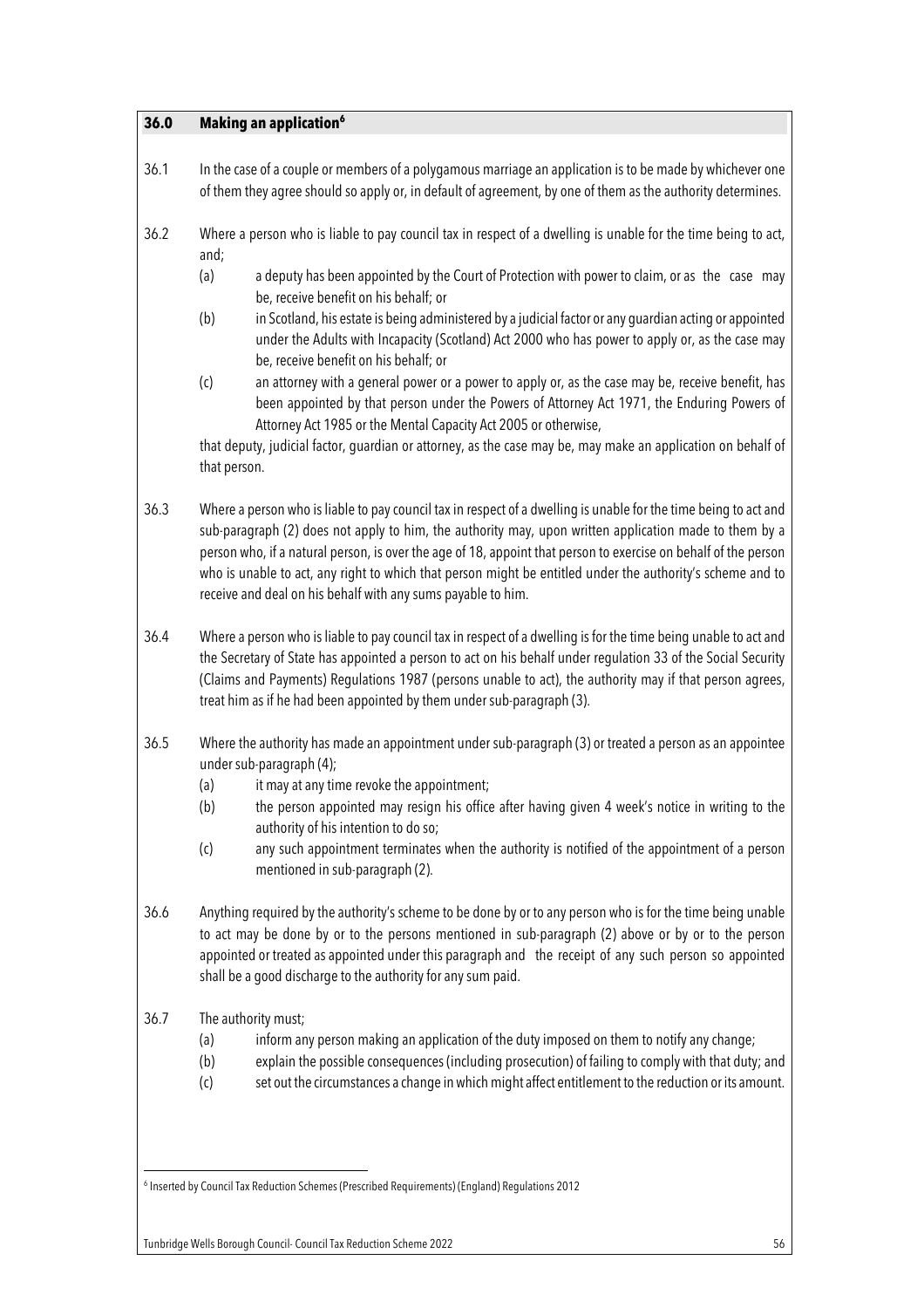| 37.0  |     | Procedure by which a person may apply for a reduction under the authority's scheme <sup>7</sup>                                                                                                                                                                                                                                                                                                                    |
|-------|-----|--------------------------------------------------------------------------------------------------------------------------------------------------------------------------------------------------------------------------------------------------------------------------------------------------------------------------------------------------------------------------------------------------------------------|
|       |     | 37.1. Paragraphs 2 to 7 apply to an application made under the authority's scheme.                                                                                                                                                                                                                                                                                                                                 |
|       |     |                                                                                                                                                                                                                                                                                                                                                                                                                    |
|       |     | 37.2. An application may be made;                                                                                                                                                                                                                                                                                                                                                                                  |
|       | (a) | in writing,                                                                                                                                                                                                                                                                                                                                                                                                        |
|       | (b) | by means of an electronic communication in accordance with this scheme, or                                                                                                                                                                                                                                                                                                                                         |
|       | (c) | where the authority has published a telephone number for the purpose of receiving such applications,<br>by telephone.                                                                                                                                                                                                                                                                                              |
| 37.3  |     | (a) An application which is made in writing must be made to the designated office on a properly completed<br>form.                                                                                                                                                                                                                                                                                                 |
|       |     | (b) The form must be provided free of charge by the authority for the purpose.                                                                                                                                                                                                                                                                                                                                     |
| 37.4  |     | (1) Where an application made in writing is defective because-                                                                                                                                                                                                                                                                                                                                                     |
|       | (a) | it was made on the form supplied for the purpose but that form is not accepted by the authority as<br>being properly completed; or                                                                                                                                                                                                                                                                                 |
|       | (b) | it was made in writing but not on the form approved for the purpose and the authority does not                                                                                                                                                                                                                                                                                                                     |
|       |     | accept the application as being in a written form which is sufficient in the circumstances of the case                                                                                                                                                                                                                                                                                                             |
|       |     | having regard to the sufficiency of the written information and evidence, the authority may, in a<br>case to which sub-paragraph (a) applies, request the applicant to complete the defective application                                                                                                                                                                                                          |
|       |     | or, in the case to which sub-paragraph (b) applies, supply the applicant with the approved form or<br>request further information and evidence.                                                                                                                                                                                                                                                                    |
|       |     | (2) An application made on a form provided by the authority is properly completed if it is completed in<br>accordance with the instructions on the form, including any instructions to provide information and<br>evidence in connection with the application.                                                                                                                                                     |
| 37.5. | (1) | If an application made by electronic communication is defective the authority must<br>provide the person making the application with an opportunity to correct the defect.                                                                                                                                                                                                                                         |
|       | (2) | An application made by electronic communication is defective if the applicant does<br>not provide all the information the authority requires.                                                                                                                                                                                                                                                                      |
| 37.6. |     | In a particular case the authority may determine that an application made by telephone is only valid if the<br>person making the application approves a written statement of his circumstances provided by the authority.                                                                                                                                                                                          |
| 37.7  | (1) | If an application made by telephone is defective the authority must provide the person making the                                                                                                                                                                                                                                                                                                                  |
|       | (2) | application with an opportunity to correct the defect.<br>An application made by telephone is defective if the applicant does not provide all the<br>information the authority requests during the telephone call.                                                                                                                                                                                                 |
| 37.8  |     | Notwithstanding other paragraphs within this section, the authority will determine the method by which<br>claims are to be made as well as where claims should be sent or delivered. For the purposes of this scheme a<br>Local Authority Information Document (LAID) or Local Authority Customer Information document (LACI) issued<br>by the Department for Work and Pensions shall be treated as a valid claim. |
|       |     | <sup>7</sup> Inserted by Council Tax Reduction Schemes (Prescribed Requirements) (England) Regulations 2012                                                                                                                                                                                                                                                                                                        |

Tunbridge Wells Borough Council- Council Tax Reduction Scheme 2022 57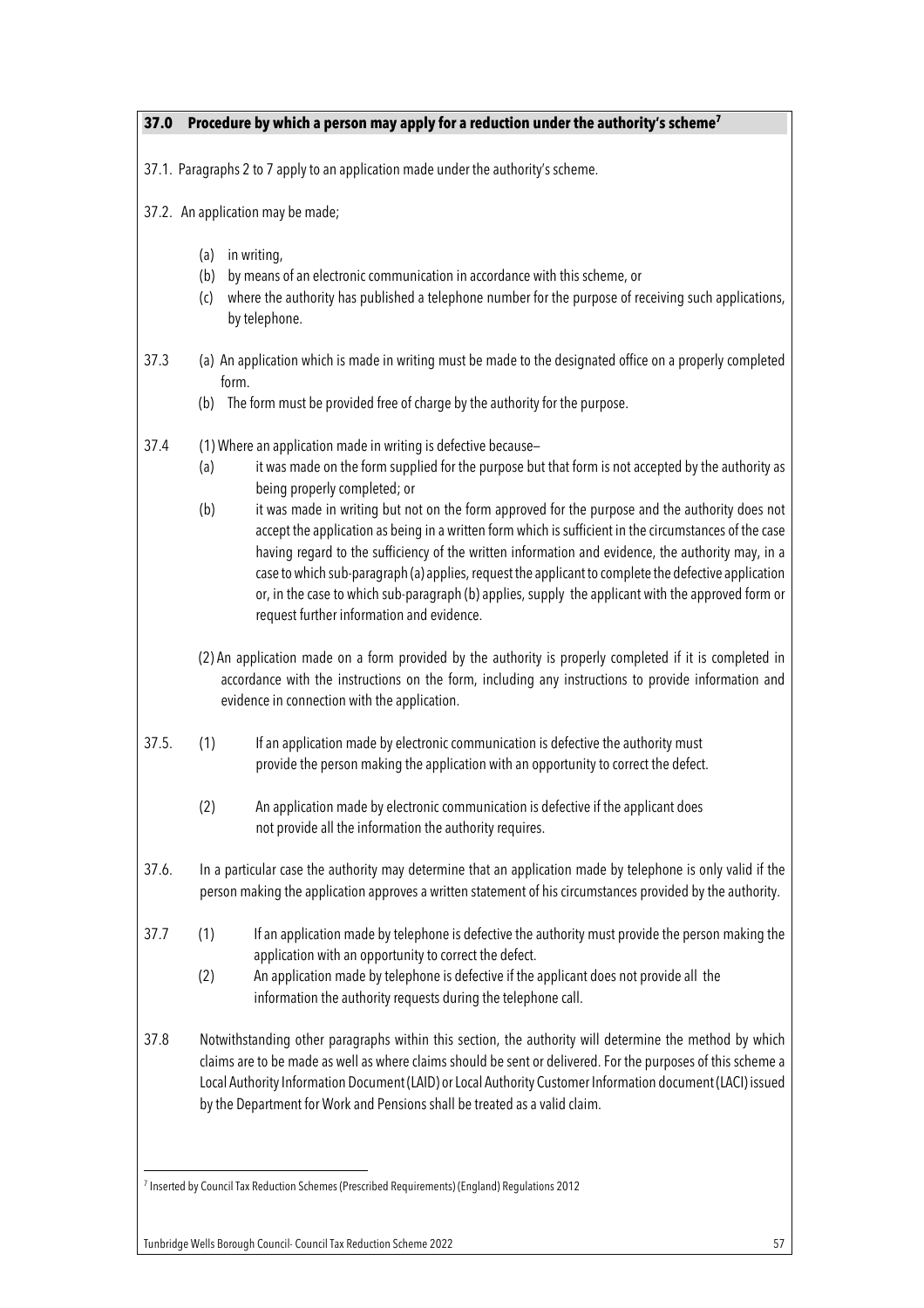37.9 Where an applicant ('C')–

- (a) makes a claim which includes (or which C subsequently requests should include) a period before the claim is made; and
- (b) from a day, in that period, up to the date when C made the claim (or subsequently requested that the claim should include a past period), C had continuous good cause for failing to make a claim (or request that the claim should include that period),
	- the claim is to be treated as made on the date determined in accordance with paragraph 37.10

37.10 The date is the latest of–

- (a) the first day from which C had continuous good cause;
- (b) the day 1 month before the date the claim was made;
- (c) the day 1 month before the date when C requested that the claim should include a past period.

#### **38.0 Date on which an application is made**

38.1 Subject to sub-paragraph (7), the date on which an application is made is;

(a) in a case where;

- (i) an award of income support, an income-based jobseeker's allowance or an income-related employment and support allowance or an award of universal credit has been made to the applicant or his partner, and
- (ii) the application is made within one month of the date on which the claim for that income support, jobseeker's allowance, employment and support allowance or universal credit was received,
- the first day of entitlement to income support, an income-based jobseeker's allowance, an incomerelated employment and support allowance or universal credit arising from that claim;
- (b) in a case where;
	- (i) an applicant or his partner is a person on income support, an income-based jobseeker's allowance or an income-related employment and support allowance or has an award of universal credit,
	- (ii) the applicant becomes liable for the first time to pay council tax in respect of the dwelling which he occupies as his home, and
	- (iii) the application is received at the designated office within one month of the date of the change, the date on which the change takes place;

### (c) in a case where;

- (i) an applicant is the former partner of a person whowas, at the date of his death or their separation, entitled to a reduction under the authority's scheme, and
- (ii) the applicant makes an application for a reduction under that scheme within one month of the date of the death or the separation, the date of the death or separation;
- (d) except where paragraph c) is satisfied, in a case where a properly completed application is received within one month (or such longer period as the authority considers reasonable) of the date on which an application form was issued to an applicant following the applicant first notifying, by whatever means, the authority of an intention to make an application, the date of first notification;
- (e) in any other case, the date on which an application is received at the designated office.
- 38.2 For the purposes only of sub-paragraph (1)(c) a person who has been awarded an income-based jobseeker's allowance or an income-related employment and support allowance is to be treated as entitled to that allowance for any days which immediately precede the first day in that award and on which he would, but for regulations made under;
	- (a) in the case of income-based jobseeker's allowance, paragraph 4 of Schedule 1 to the Jobseekers Act 1995 (waiting days); or
	- (b) in the case of income-related employment and support allowance, paragraph 2 of Schedule 2 to the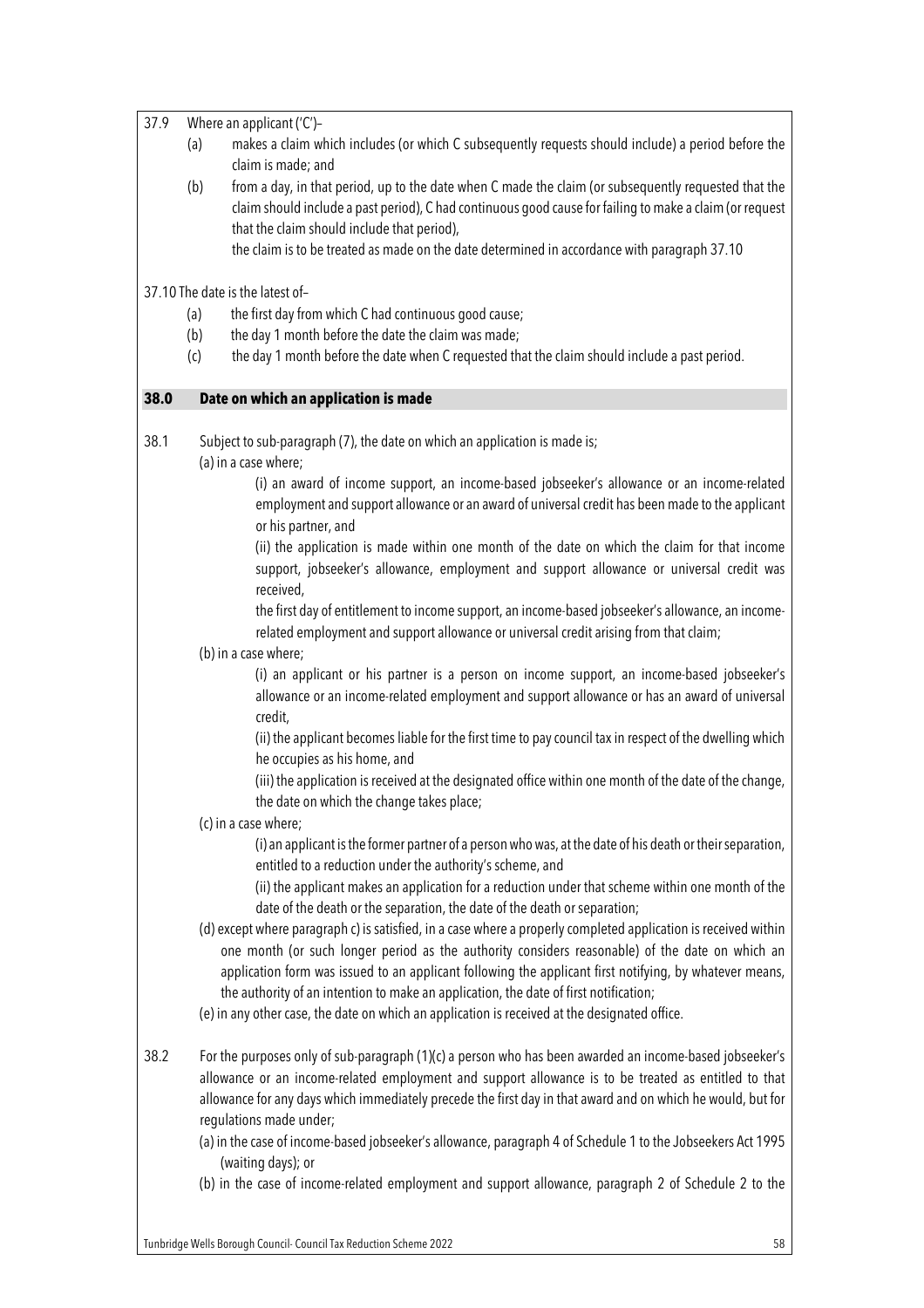|      | Welfare Reform Act 2007 (waiting days), have been entitled to that allowance.                                                                                                                                                                                                                                                                                                                                                                                                                                                                                                                                                                                                                                                                                                                                                                                                                                                                                                                                                                                                          |
|------|----------------------------------------------------------------------------------------------------------------------------------------------------------------------------------------------------------------------------------------------------------------------------------------------------------------------------------------------------------------------------------------------------------------------------------------------------------------------------------------------------------------------------------------------------------------------------------------------------------------------------------------------------------------------------------------------------------------------------------------------------------------------------------------------------------------------------------------------------------------------------------------------------------------------------------------------------------------------------------------------------------------------------------------------------------------------------------------|
| 38.3 | Where there is a defect in an application by telephone;<br>(a) is corrected within one month (or such longer period as the authority considers reasonable) of the date<br>the authority last drew attention to it, the authority must treat the application as if it had been duly made<br>in the first instance;<br>(b) is not corrected within one month (or such longer period as the authority considers reasonable) of the date<br>the authority last drew attention to it, the authority must treat the application as if it had been duly made<br>in the first instance where it considers it has<br>sufficient information to decide the application.                                                                                                                                                                                                                                                                                                                                                                                                                          |
| 38.4 | The authority is to treat a defective application as if it had been validly made in the first instance if, in any<br>particular case, the conditions specified in sub-paragraph (5)(a), (b) or (c) are satisfied.                                                                                                                                                                                                                                                                                                                                                                                                                                                                                                                                                                                                                                                                                                                                                                                                                                                                      |
| 38.5 | The conditions are that-<br>(a) where the authority receives the properly completed application or the information requested to complete<br>it or the evidence within one month of the request, or such longer period as the authority may consider<br>reasonable; or<br>(b) where an application is not on approved form or further information requested by authority applies;<br>(i) the approved form sent to the applicant is received at the offices of the authority properly<br>completed within one month of it having been sent to him; or, as the case may be;<br>(ii) the applicant supplies whatever information or evidence was requested within one month of<br>the request; or,<br>in either case, within such longer period as the authority may consider reasonable; or<br>(c) where the authority has requested further information, the authority receives at its offices the properly<br>completed application or the information requested to complete it within one month of the request or<br>within such longer period as the authority considers reasonable. |
| 38.6 | Except in the case of an application made by a person treated as not being in Great Britain, where a person<br>has not become liable for council tax to the authority but it is anticipated that he will become so liable within<br>the period of 8 weeks (the relevant period), he may apply for a reduction under that authority's scheme at any<br>time in that period in respect of that tax and, provided that liability arises within the relevant period, the<br>authority must treat the application as having been made on the day on which the liability for the tax arises.                                                                                                                                                                                                                                                                                                                                                                                                                                                                                                 |
| 38.7 | In this paragraph "appropriate DWP office" means an office of the Department for Work and Pensions or an<br>office which is normally open to the public for the receipt of claims of income support, a job seekers allowance,<br>employment and support allowance or Universal Credit.                                                                                                                                                                                                                                                                                                                                                                                                                                                                                                                                                                                                                                                                                                                                                                                                 |
| 39.0 | <b>Submission of evidence electronically</b>                                                                                                                                                                                                                                                                                                                                                                                                                                                                                                                                                                                                                                                                                                                                                                                                                                                                                                                                                                                                                                           |
| 39.1 | The authority may accept such evidence, documents and certificates to support the claim electronically<br>where it feels that this would be acceptable given the nature of the claim                                                                                                                                                                                                                                                                                                                                                                                                                                                                                                                                                                                                                                                                                                                                                                                                                                                                                                   |
| 40.0 | Use of telephone provided evidence                                                                                                                                                                                                                                                                                                                                                                                                                                                                                                                                                                                                                                                                                                                                                                                                                                                                                                                                                                                                                                                     |
| 40.1 | The authority may accept such evidence to support the claim by telephone where it feels that this would be<br>acceptable given the nature of the claim                                                                                                                                                                                                                                                                                                                                                                                                                                                                                                                                                                                                                                                                                                                                                                                                                                                                                                                                 |
|      |                                                                                                                                                                                                                                                                                                                                                                                                                                                                                                                                                                                                                                                                                                                                                                                                                                                                                                                                                                                                                                                                                        |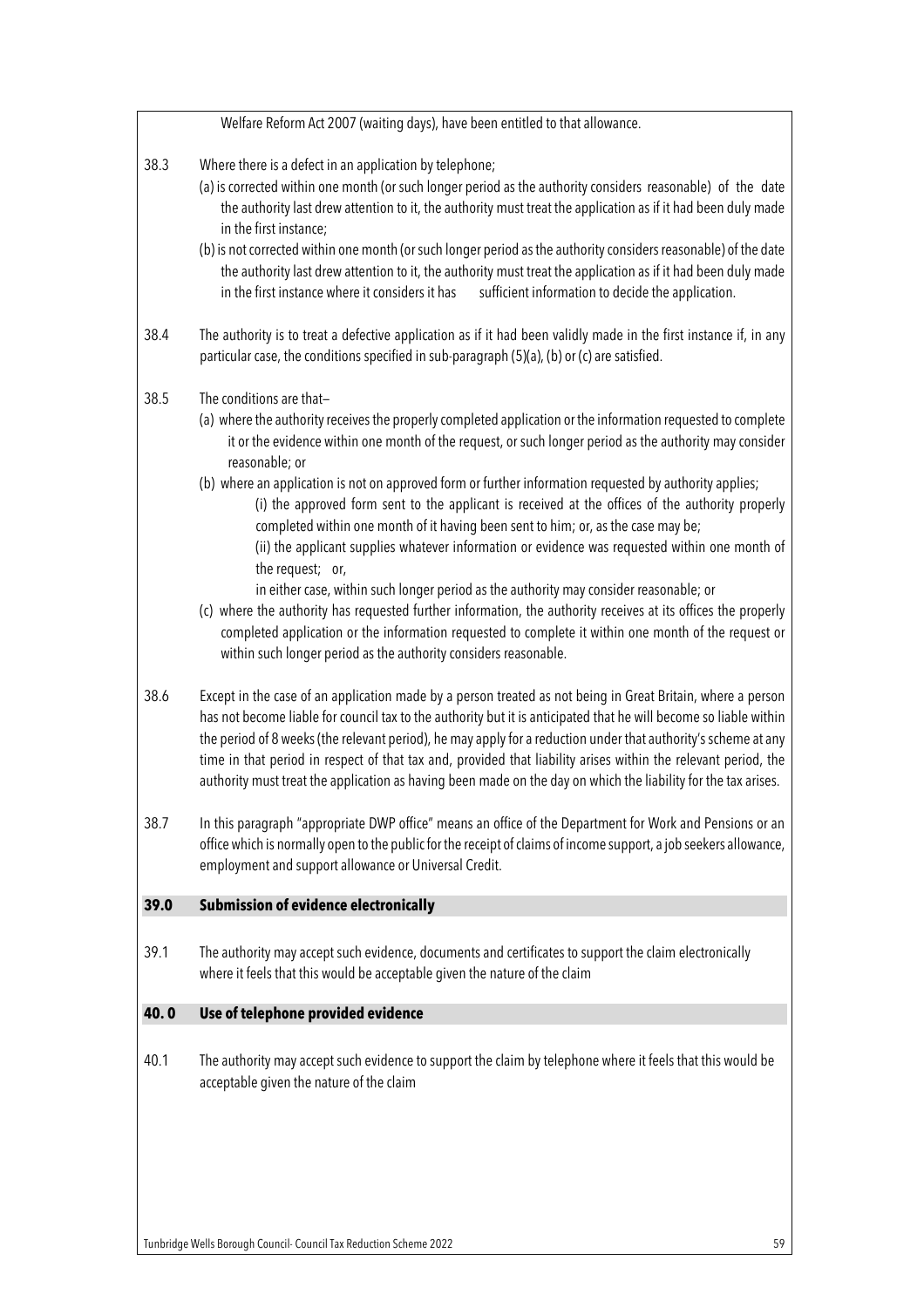| 41.0 | Information and evidence <sup>8</sup>                                                                                                                                                                                                                                                                                                                                                                                                                                                                                                                                                                                                                                                                                                           |
|------|-------------------------------------------------------------------------------------------------------------------------------------------------------------------------------------------------------------------------------------------------------------------------------------------------------------------------------------------------------------------------------------------------------------------------------------------------------------------------------------------------------------------------------------------------------------------------------------------------------------------------------------------------------------------------------------------------------------------------------------------------|
| 41.1 | Subject to sub-paragraph (3), a person who makes an application for a reduction under an authority's scheme<br>must satisfy sub-paragraph (2) in relation both to himself and to any other person in respect of whom he is<br>making the application.                                                                                                                                                                                                                                                                                                                                                                                                                                                                                           |
| 41.2 | This sub-paragraph is satisfied in relation to a person if-<br>(a) the application is accompanied by;<br>(i) a statement of the person's national insurance number and information or evidence establishing<br>that that number has been allocated to the person; or<br>(ii) information or evidence enabling the authority to ascertain the national insurance number that<br>has been allocated to the person; or<br>(b) the person has made an application for a national insurance number to be allocated to him and the<br>application for the reduction is accompanied by;<br>(i) evidence of the application for a national insurance number to be so allocated; and<br>(ii) the information or evidence enabling it to be so allocated. |
| 41.3 | Sub-paragraph (2) does not apply;<br>(a) in the case of a child or young person in respect of whom an application for a reduction is made;<br>(b) to a person who;<br>(i) is a person treated as not being in Great Britain for the purposes of this scheme;<br>(ii) is subject to immigration control within the meaning of section 115(9)(a) of the Immigration<br>and Asylum Act 1999; and<br>(iii) has not previously been allocated a national insurance number.                                                                                                                                                                                                                                                                           |
| 41.4 | Subject to sub-paragraph (5), a person who makes an application, or a person to whom a reduction under the<br>authority's scheme has been awarded, must furnish such certificates, documents, information and evidence<br>in connection with the application or the award, or any question arising out of the application or the award,<br>as may reasonably be required by that authority in order to determine that person's entitlement to, or<br>continuing entitlement to a reduction under its scheme and must do so within one month of the authority<br>requiring him to do so or such longer period as the authority may consider reasonable.                                                                                          |
| 41.5 | Where the authority makes a request under sub-paragraph (4), it must;<br>(a) inform the applicant or the person to whom a reduction under its scheme has been awarded of his duty<br>under paragraph 9 (duty to notify change of circumstances) to notify the authority of any change of<br>circumstances; and<br>(b) without prejudice to the extent of the duty owed under paragraph 9, indicate to him either orally or by<br>notice or by reference to some other document available to him on application and without charge, the<br>kind of change of circumstances which must be notified.                                                                                                                                               |
| 41.6 | This sub-paragraph applies to any of the following payments;<br>(a) a payment which is made under or by the Trusts, the Fund, the Eileen Trust, MFET Limited, the Skipton<br>Fund, the Caxton Foundation he London Emergencies Trust, the We Love Manchester Emergency Fund, or the<br>London Bombings Relief Charitable Fund;<br>(b) a payment which is disregarded under paragraph 24 of Schedule 5, other than a payment under the<br>Independent Living Fund (2006);<br>(c) a payment which is disregarded under paragraph 58.9.                                                                                                                                                                                                            |
| 41.7 | Where an applicant or a person to whom a reduction under the authority's scheme has been awarded or any                                                                                                                                                                                                                                                                                                                                                                                                                                                                                                                                                                                                                                         |

<sup>8</sup> Inserted by Council Tax Reduction Schemes (Prescribed Requirements) (England) Regulations 2012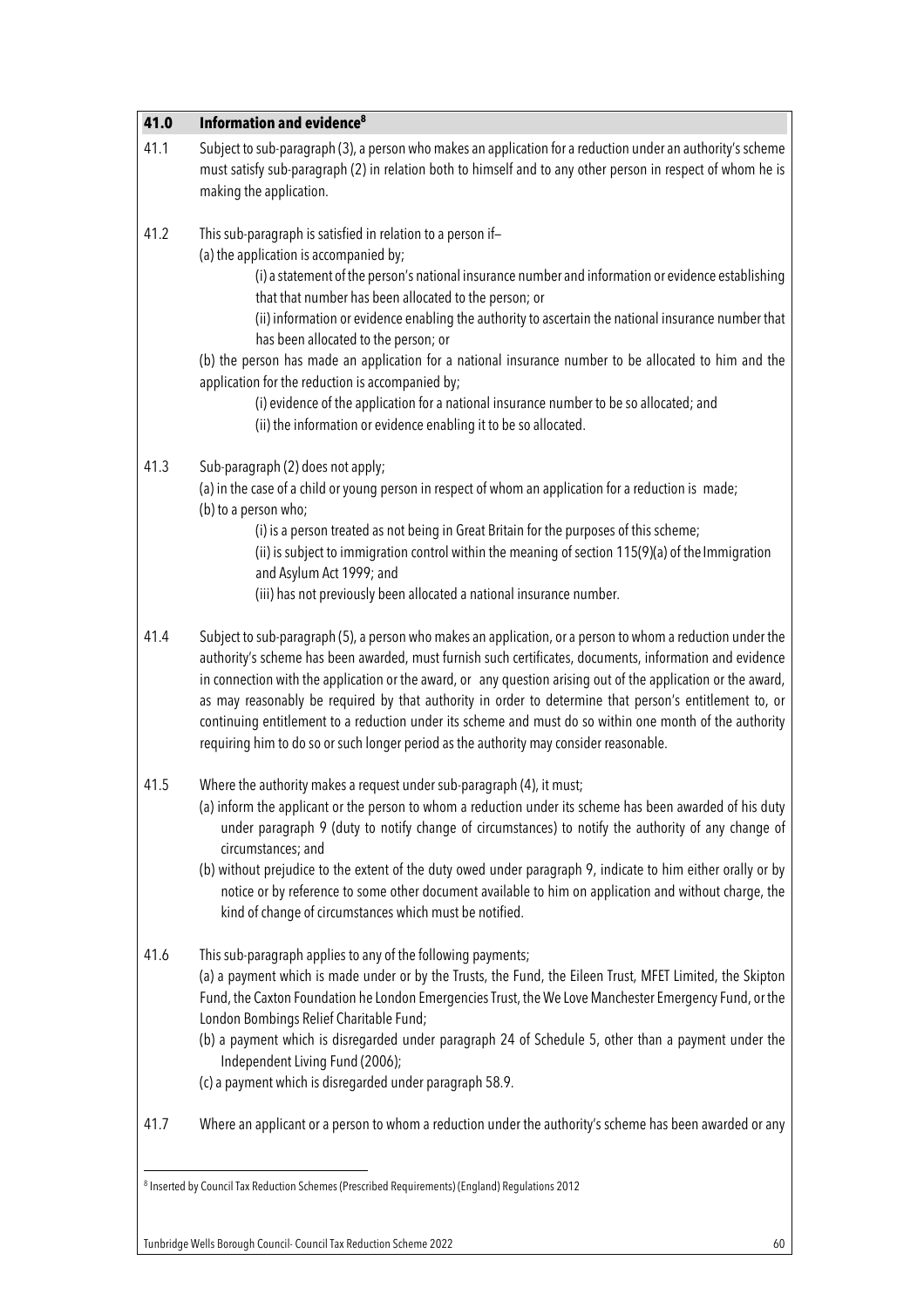partner has attained the qualifying age for state pension credit and is a member of, or a person deriving entitlement to a pension under, a personal pension scheme, he must where the authority so requires furnish the following information;

(a) the name and address of the pension fund holder;

(b) such other information including any reference or policy number as is needed to enable the personal pension scheme to be identified.

#### **42.0 Amendment and withdrawal of application9**

- 42.1 A person who has made an application may amend it at any time before a decision has been made on it by a notice in writing delivered or sent to the designated office.
- 42.2 Where the application was made by telephone the amendment may also be made by telephone.
- 42.3 Any application amended is to be treated as if it had been amended in the first instance.
- 42.4 A person who has made an application may withdraw it by notice to the designated office at any time before a decision has been made on it.
- 42.5 Where the application was made by telephone, the withdrawal may also be made by telephone.
- 42.6 Any notice of withdrawal given in accordance with sub-paragraph (4) or (5) has effect when it is received.
- 42.7 Where a person, by telephone, amends or withdraws an application the person must (if required to do so by the authority) confirm the amendment or withdrawal by a notice in writing delivered or sent to the designated office.

### **43.0 Duty to notify changes of circumstances10**

- 43.1 Subject to sub-paragraphs (3), (6) and (7), an applicant (or any person acting on his behalf) must comply with sub-paragraph (2) if there is a relevant change of circumstances at any time;
	- (a) between the making of an application and a decision being made on it, or
	- (b) after the decision is made (where the decision is that the applicant is entitled to a reduction under the authority's scheme) including at any time while the applicant is in receipt of such a reduction.
- 43.2 The applicant (or any person acting on his behalf) must notify any change of circumstances which the applicant (or that person) might reasonably be expected to know might affect his entitlement to, or the amount of, a reduction under the authority's scheme (a "relevant change of circumstances") by giving notice to the authority;

(a) in writing; or

(b) by telephone—

- (i) where the authority has published a telephone number for that purpose unless the authority determines that in any particular case or class of case notification may not be given by telephone; or
- (ii) in any case or class of case where the authority determines that notice may be given by telephone; or
- (c) by any other means which the authority agrees to accept in any particular case,

within a period of 21 days beginning with the day on which the change occurs, or as soon as reasonably practicable after the change occurs, whichever is later.

<sup>9</sup> Inserted by Council Tax Reduction Schemes (Prescribed Requirements) (England) Regulations 2012

<sup>10</sup> Inserted by Council Tax Reduction Schemes (Prescribed Requirements) (England) Regulations 2012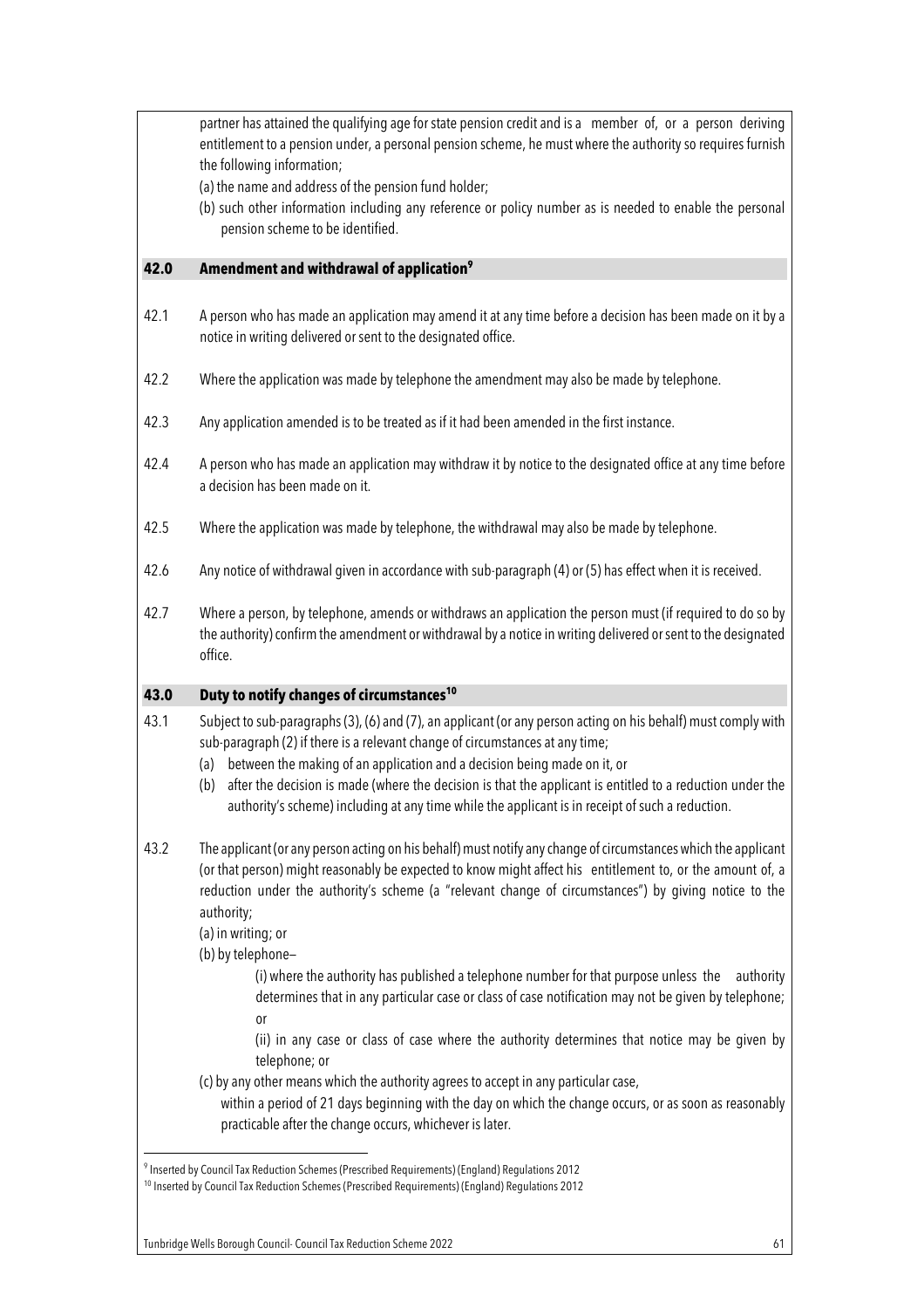- 43.3 The duty imposed on a person by sub-paragraph (1) does not extend to notifying (a) changes in the amount of council tax payable to the authority; (b) changes in the age of the applicant or that of any member of his family; (c) in the case of an applicant in receipt of a relevant benefit, changes in circumstances which affect the amount of the benefit but not the amount of the reduction under the authority's scheme to which he is entitled, other than the cessation of that entitlement to the benefit.
- 43.4 For the purposes of sub-paragraph (3)(c) "relevant benefit" means income support, an income-based jobseeker's allowance or an income-related employment and support allowance or universal credit.
- 43.5 Notwithstanding sub-paragraph (3)(b) or (c) an applicant is required by sub-paragraph (1) to notify the authority of any change in the composition of his family arising from the fact that a person who was a member of his family is now no longer such a person because he has ceased to be a child or young person.
- 43.6 The duty imposed on a person by sub-paragraph (1) includes in the case of a person falling within alternative maximum council tax reduction, giving written notice to the authority of changes which occur in the number of adults in the dwelling or in their total gross incomes and, where any such adult ceases to be in receipt of state pension credit, the date when this occurs.
- 43.7 All changes in circumstances should be notified to the authority in writing (or by whatever format agreed by the authority) within 21 days of the happening of the event or change in circumstance. This timescale may be extended at the discretion of the authority. Where such a change is not received within that timescale and where the change would increase the level of reduction payable, the authority may use a date later that the actual change of circumstances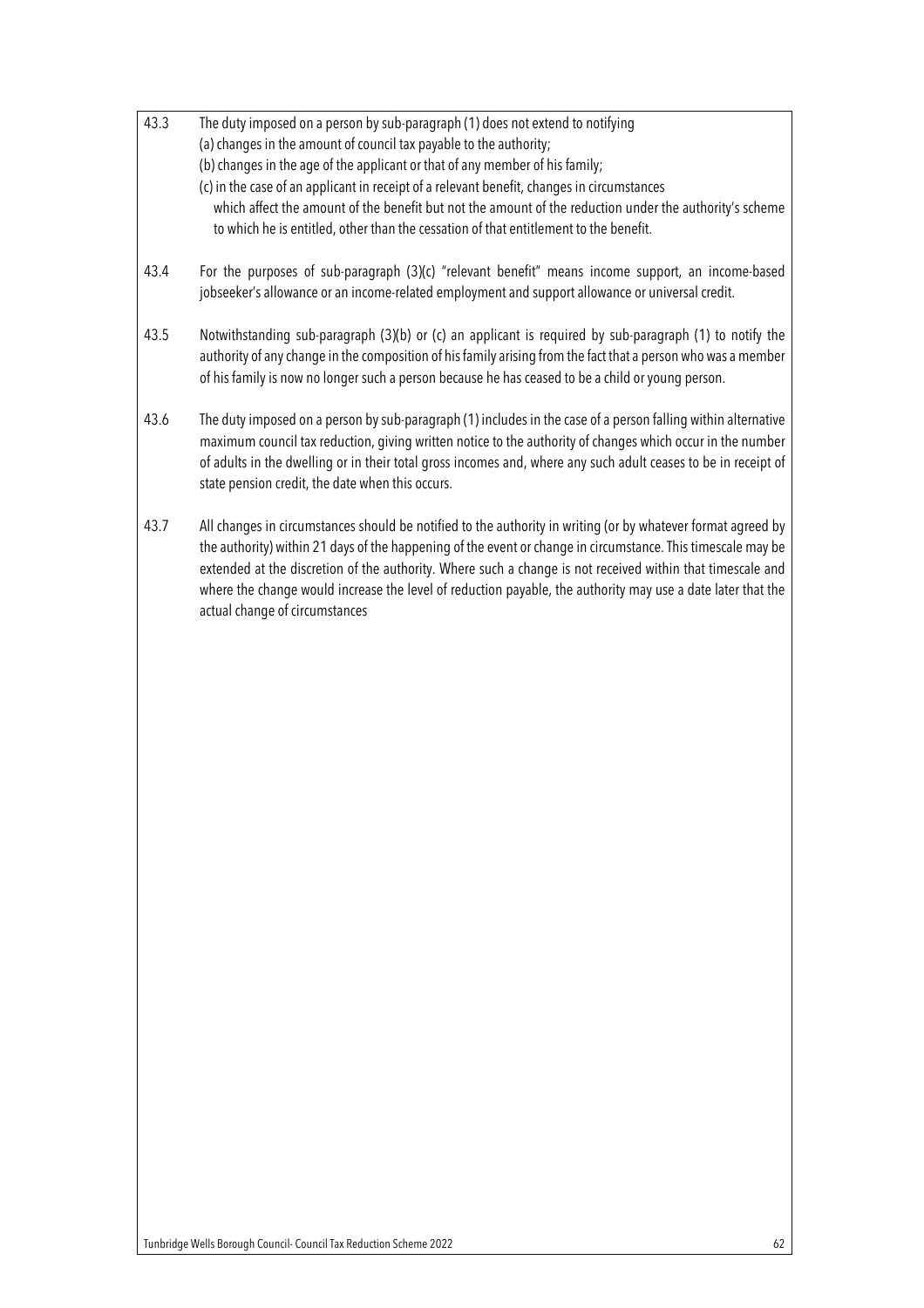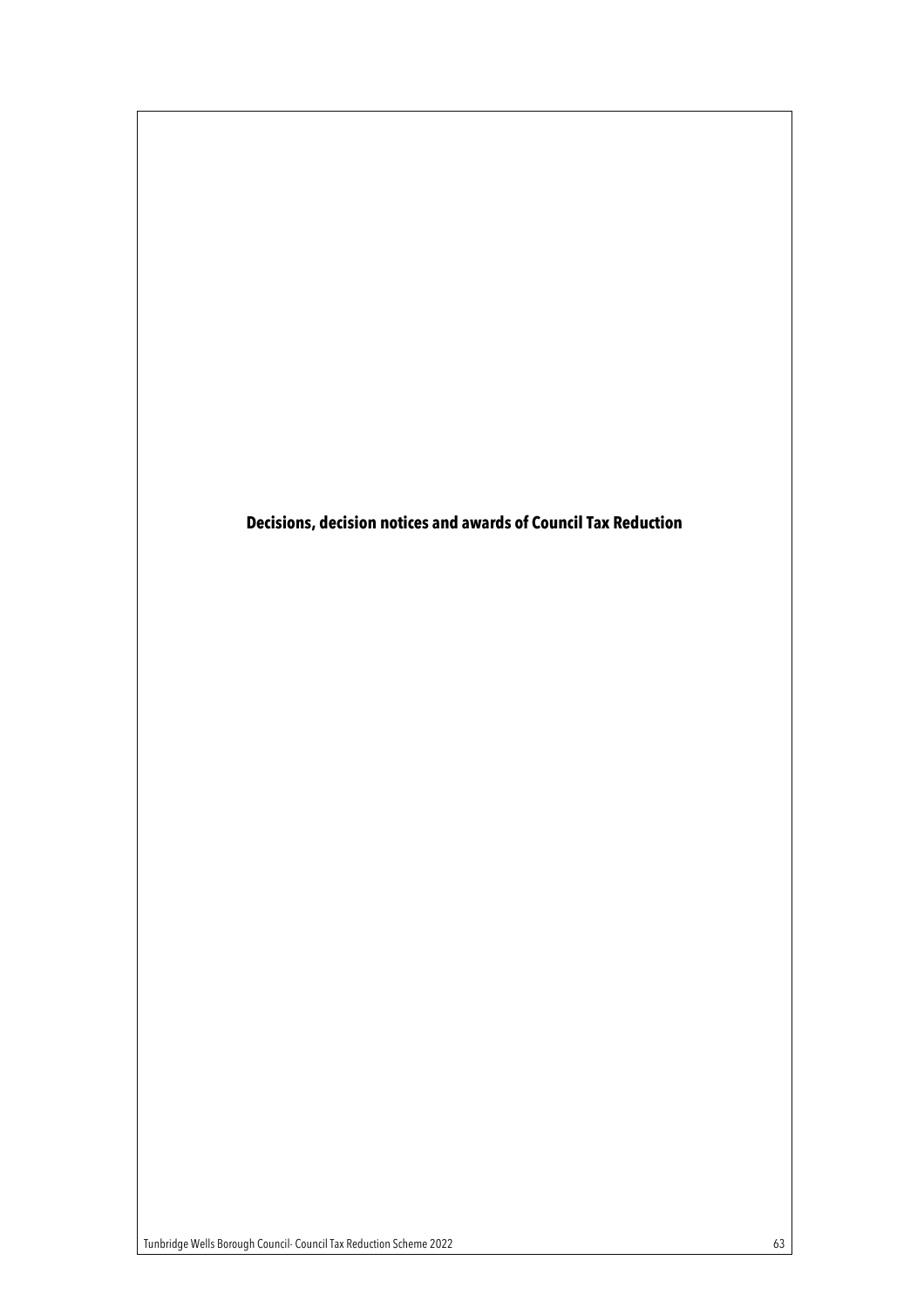| 44.0 | Decisions by the authority <sup>11</sup>                                                                                                                                                                                                                                                                                                                                                                                                                                                                                                                                                                                                                                                                                                                                                                                                                                                                                   |
|------|----------------------------------------------------------------------------------------------------------------------------------------------------------------------------------------------------------------------------------------------------------------------------------------------------------------------------------------------------------------------------------------------------------------------------------------------------------------------------------------------------------------------------------------------------------------------------------------------------------------------------------------------------------------------------------------------------------------------------------------------------------------------------------------------------------------------------------------------------------------------------------------------------------------------------|
| 44.1 | The authority must make a decision on an application under its scheme within 14 days, or as soon as<br>reasonably practicable thereafter.                                                                                                                                                                                                                                                                                                                                                                                                                                                                                                                                                                                                                                                                                                                                                                                  |
| 45.0 | Notification of decision <sup>12</sup>                                                                                                                                                                                                                                                                                                                                                                                                                                                                                                                                                                                                                                                                                                                                                                                                                                                                                     |
| 45.1 | The authority must notify in writing any person affected by a decision made by it under its scheme;<br>(a) in the case of a decision on an application, forthwith or as soon as reasonably practicable thereafter;<br>(b) in any other case, within 14 days of that decision or as soon as reasonably practicable thereafter.                                                                                                                                                                                                                                                                                                                                                                                                                                                                                                                                                                                              |
| 45.2 | Where the decision is to award a reduction, the notification under sub-paragraph (1) must include a<br>statement;<br>(a) informing the person affected of the duty imposed by this scheme;<br>(b) explaining the possible consequences (including prosecution) of failing to comply with that duty; and<br>(c) setting out the circumstances a change in which might affect entitlement to the reduction or its amount.                                                                                                                                                                                                                                                                                                                                                                                                                                                                                                    |
| 45.3 | Where the decision is to award a reduction, the notification under sub-paragraph (1) must include a statement<br>as to how that entitlement is to be discharged.                                                                                                                                                                                                                                                                                                                                                                                                                                                                                                                                                                                                                                                                                                                                                           |
| 45.4 | In any case, the notification under sub-paragraph (1) must inform the person affected of the procedure by<br>which an appeal may be made and must refer the person to the provisions in the authority's scheme relating<br>to the procedure for making an appeal.                                                                                                                                                                                                                                                                                                                                                                                                                                                                                                                                                                                                                                                          |
| 45.5 | A person affected to whom the authority sends or delivers a notification of decision may, within one month of<br>the date of the notification of that decision request in writing the authority to provide a written statement<br>setting out the reasons for its decision on any matter set out in the notice.                                                                                                                                                                                                                                                                                                                                                                                                                                                                                                                                                                                                            |
| 45.6 | The written statement referred to in sub-paragraph (5) must be sent to the person requesting it within 14 days<br>or as soon as reasonably practicable thereafter.                                                                                                                                                                                                                                                                                                                                                                                                                                                                                                                                                                                                                                                                                                                                                         |
| 45.7 | For the purposes of this paragraph a person is to be treated as a person affected by a decision of the authority<br>under its scheme where the rights, duties or obligations of that person are affected by that decision and the<br>person falls within sub-paragraph (8).                                                                                                                                                                                                                                                                                                                                                                                                                                                                                                                                                                                                                                                |
| 45.8 | This sub-paragraph applies to-<br>(a) the applicant;<br>(b) in the case of a person who is liable to pay council tax in respect of a dwelling and is unable for the time<br>being to act;<br>(i) a deputy appointed by the Court of Protection with power to claim, or as the case may be, receive<br>benefit on his behalf; or<br>(ii) in Scotland, a judicial factor or any guardian acting or appointed under the Adults with Incapacity<br>(Scotland) Act 2000 who has power to apply or, as the case may be, receive benefit on the person's<br>behalf; or<br>(iii) an attorney with a general power or a power to apply or, as the case may be, receive benefit,<br>has been appointed by that person under the Powers of Attorney Act 1971, the Enduring Powers of<br>Attorney Act 1985 or the Mental Capacity Act 2005 or otherwise,<br>(c) a person appointed by the authority to act for a person unable to act. |
|      | <sup>11</sup> Inserted by Council Tax Reduction Schemes (Prescribed Requirements) (England) Regulations 2012                                                                                                                                                                                                                                                                                                                                                                                                                                                                                                                                                                                                                                                                                                                                                                                                               |

<sup>12</sup> Inserted by Council Tax Reduction Schemes (Prescribed Requirements) (England) Regulations 2012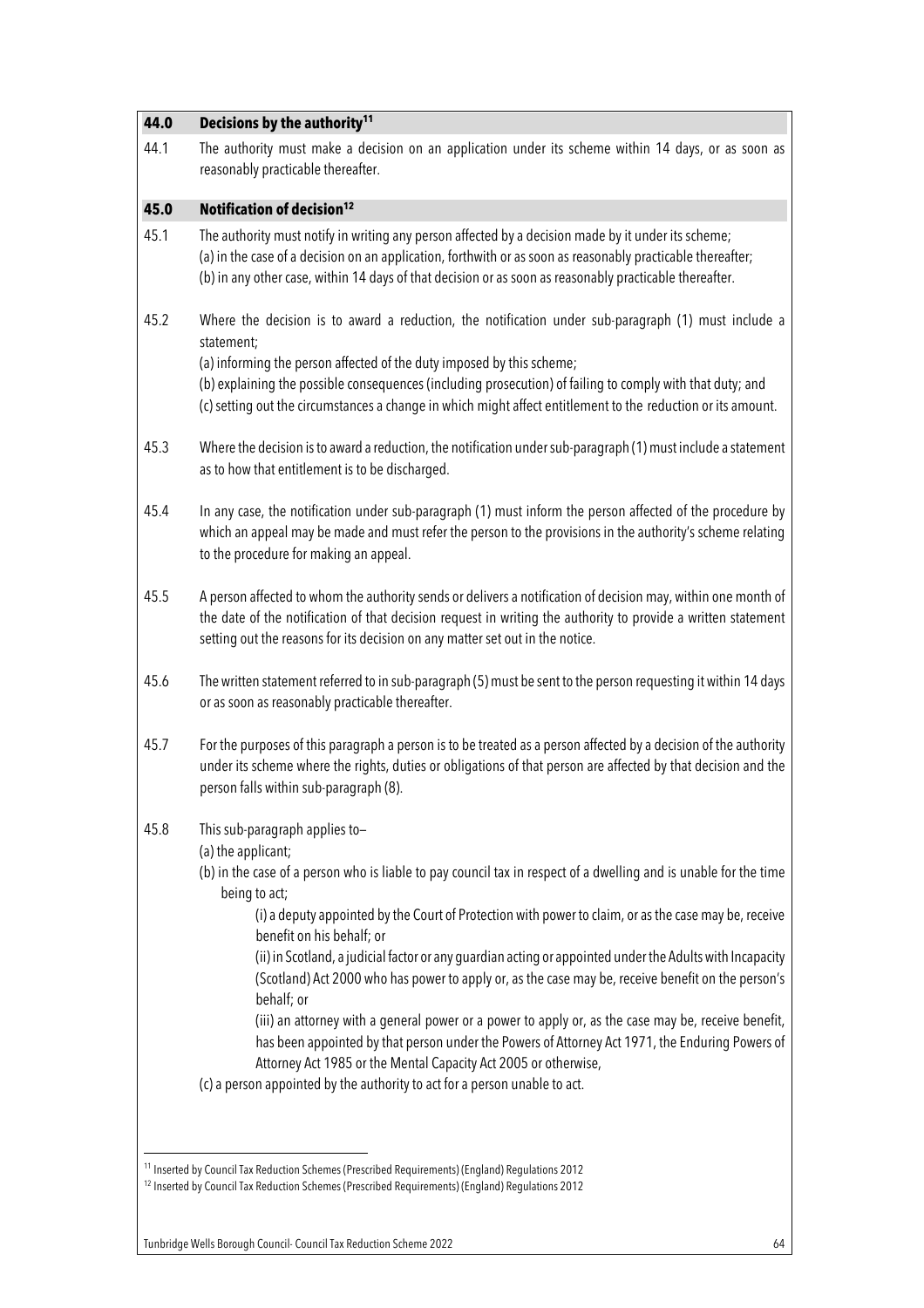### **46.0 Time and manner of granting council tax reduction13**

- 46.1 Where a person is entitled to a reduction under this authority's scheme in respect of his liability for the authority's council tax as it has effect in respect of a chargeable financial year ("the chargeable year"), the authority must discharge his entitlement;
	- (a) by reducing, so far as possible, the amount of his liability to which regulation 20(2) of the Council Tax (Administration and Enforcement) Regulations 1992 refers; or
	- (b) where;

(i) such a reduction is not possible; or

(ii) such a reduction would be insufficient to discharge the entitlement to a reduction under the authority's scheme; or

(iii) the person entitled to the reduction is jointly and severally liable for the council tax and the authority determines that such a reduction would be inappropriate, by making payment to him of the amount of reduction to which he is entitled, rounded where necessary to the nearest penny.

- 46.2 The authority must notify the person entitled to a reduction under this scheme of the amount of that reduction and how his entitlement is to be discharged in pursuance of paragraph (1).
- 46.3 In a case to which paragraph (1)(b) refers;
	- (a) if the amount of the council tax for which he remains liable in respect of the chargeable year, after any reduction to which sub-paragraph (1)(a) refers has been made, is insufficient to enable his entitlement to a reduction under the authority's scheme in respect thereof to be discharged, upon the final instalment of that tax becoming due any outstanding reduction;

(i) must be paid to that person if he so requires; or

(ii) in any other case must (as the authority determines) either be repaid or credited against any subsequent liability of the person to make a payment in respect of the authority's council tax as it has effect for any subsequent year;

- (b) if that person has ceased to be liable for the authority's council tax and has discharged the liability for that tax, the outstanding balance (if any) of the reduction under the authority's scheme in respect thereof must be paid within 14 days or, if that is not reasonably practicable, as soon as practicable thereafter
- (c) in any other case, the reduction under the authority's scheme must be paid within 14 days of the receipt of the application at the offices of the authority or, if that is not reasonably practicable, as soon as practicable thereafter.
- 46.4 For the purposes of this paragraph "instalment" means any instalment of the authority's council tax to which regulation 19 of the Council Tax (Administration and Enforcement) Regulations 1992 refers (council tax payments).

### **47.0 Persons to whom reduction is to be paid 14**

- 47.1 Any payment of the amount of a reduction must be made to the applicant where liable for council tax
- 47.2 Where a person other than a person who is entitled to a reduction under this authority's scheme made the application for the reduction and that first person is a person acting pursuant to an appointment or is treated as having been so appointed, the amount of the reduction may be paid to that person.

<sup>13</sup> Inserted by Council Tax Reduction Schemes (Prescribed Requirements) (England) Regulations 2012

<sup>14</sup> Inserted by Council Tax Reduction Schemes (Prescribed Requirements) (England) Regulations 2012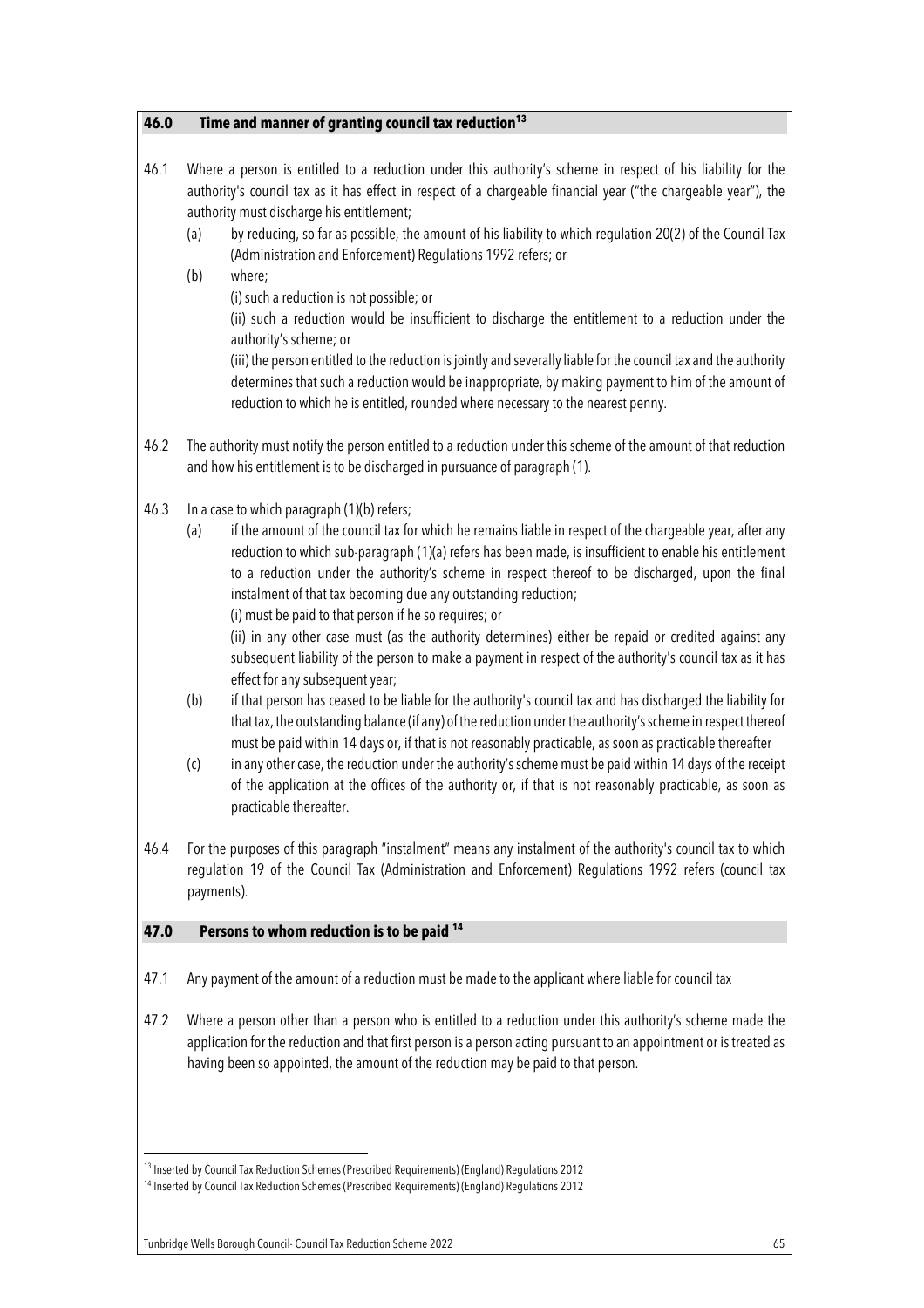#### **48.0 Shortfall in reduction15**

- 48.1 Where, on the revision of a decision allowing a reduction under the authority's scheme to a person, it is determined that the amount allowed was less than the amount to which that person was entitled, the authority must either;
	- (a) make good any shortfall in reduction which is due to that person, by reducing so far as possible the next and any subsequent payments he is liable to make in respect of the council tax of the authority as it has effect for the chargeable financial year until that shortfall is made good; or
	- (b) where this is not possible or the person concerned so requests, pay the amount of any shortfall in reduction due to that person within 14 days of the revision of the decision being made or if that is not reasonable practicable, as soon as possible afterwards.

#### **49.0 Payment on the death of the person entitled16**

49.1 Where the person entitled to any reduction under this scheme has died and it is not possible to award the reduction which is due in the form of a reduction of the council tax for which he was liable, the authority must make payment of the amount of the reduction to his executor or administrator in accordance with regulation 58(4) of the Council Tax (Administration and Enforcement) Regulations 1992.

### **50.0 Offsetting**

50.1 Where a person has been allowed or paid a sum of council tax reduction under a decision which is subsequently revised or further revised, any sum allowed or paid in respect of a period covered by the subsequent decision shall be offset against arrears of entitlement under the subsequent decision except to the extent that the sum exceeds the arrears and shall be treated as properly awarded or paid on account of them.

### **51 .0 Payment where there is joint and several liability17**

51.1 Where;

(a) a person is entitled to a reduction under the authority's scheme in respect of his liability for the authority's council tax as it has effect in respect of a chargeable financial year;

(b) the person entitled to the reduction is jointly and severally liable for the council tax; and (c) the authority determines that discharging his entitlement by reducing the amount of his liability to which regulation 20(2) of the Council Tax (Administration and Enforcement) Regulations 1992(7) refers would be inappropriate,

it may make a payment to him of the amount of the reduction to which he is entitled, rounded where necessary to the nearest penny.

- 51.2 Subject to sub-paragraph (3) any payment made under sub-paragraph (1) must be made to the person who is entitled to the reduction.
- 51.3 Where a person other than a person who is entitled to a reduction under the authority's scheme made the application and that first person is a person acting pursuant to an appointment under paragraph 4(3) or is treated as having been so appointed by virtue of paragraph 4(4), the amount of the reduction may be paid to that person.

<sup>&</sup>lt;sup>15</sup> Inserted by Council Tax Reduction Schemes (Prescribed Requirements) (England) Requlations 2012

<sup>&</sup>lt;sup>16</sup> Inserted by Council Tax Reduction Schemes (Prescribed Requirements) (England) Regulations 2012

<sup>17</sup> Inserted by Schedule 8 of the Council Tax Reductions Scheme (Prescribed Requirements) (England) Regulations 2012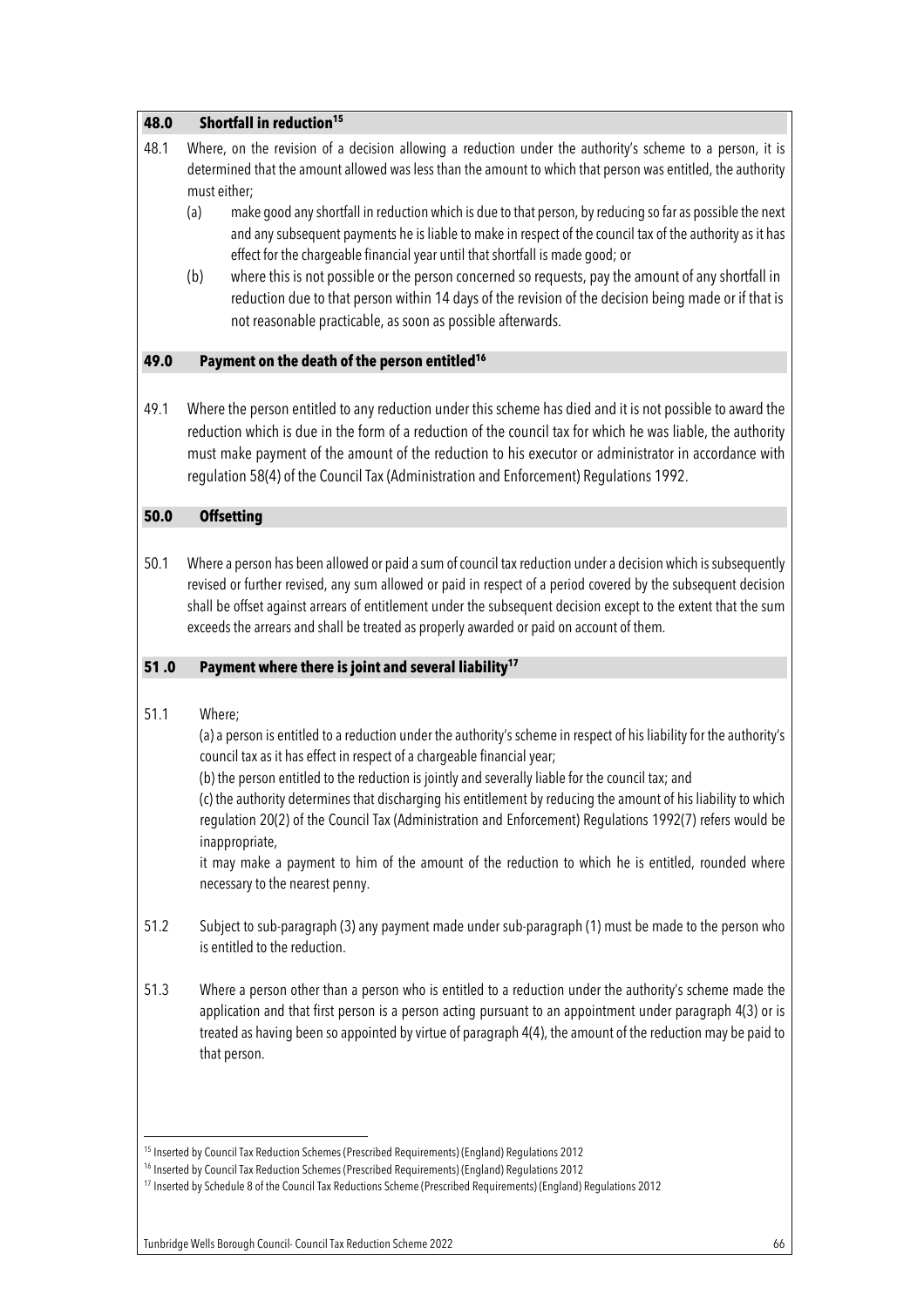**Collection, holding and forwarding of information for Council Tax Reduction purposes**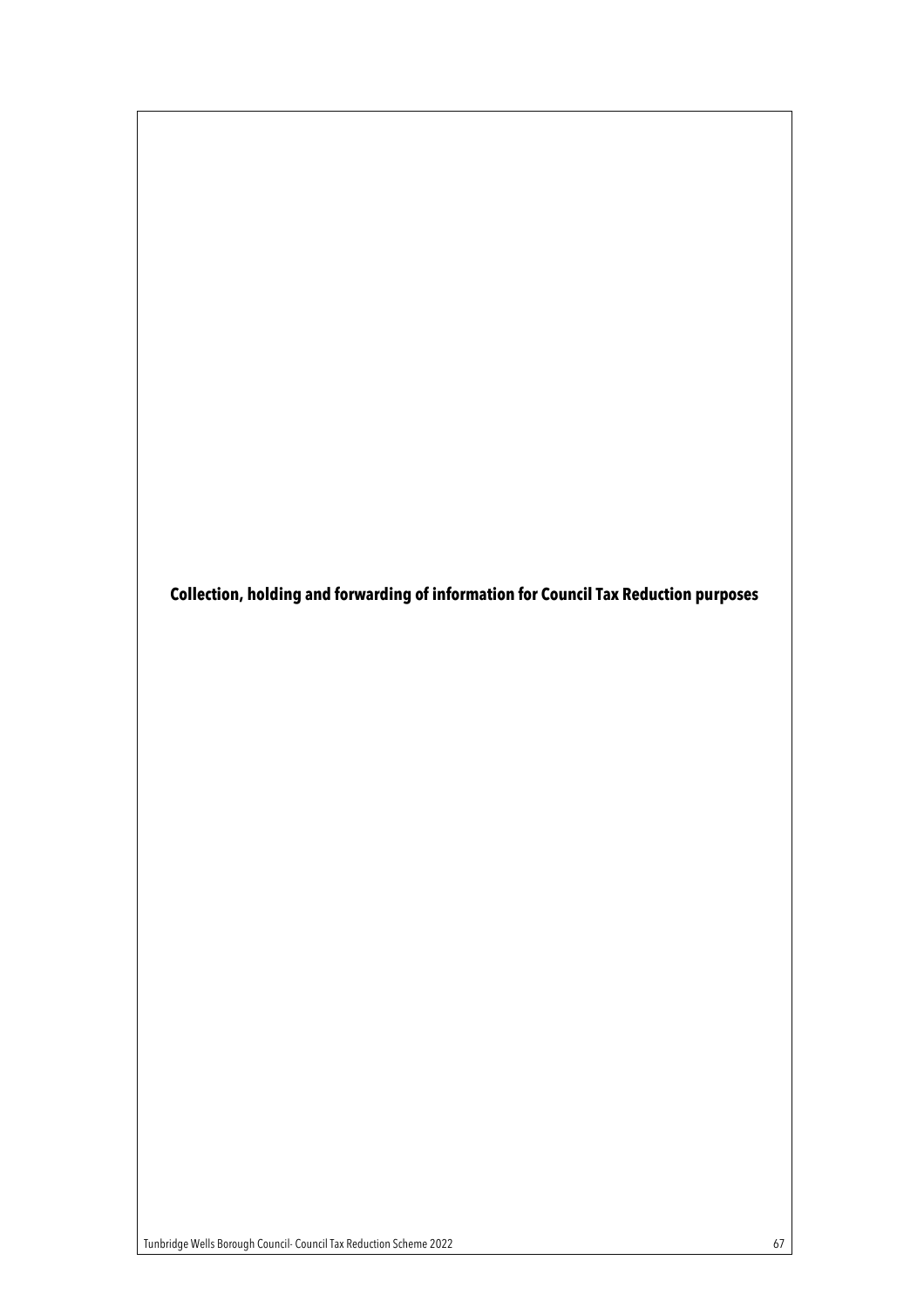## **52.0 Use of information from and to the Department of Work and Pensions (DWP) and Her Majesty's Revenues and Customs (HMRC)**

- 52.1 The authority will use information provided by the DWP and HMRC for the purposes of Council Tax Reduction, council tax liability, billing, administration and enforcement as outlined within Schedule 2 of the Local Government Finance Act 1992 as amended by the Local Government Finance Act 2012 and the Social Security (Information-sharing in relation to Welfare Services etc.) (Amendment) Regulations 2013
- 52.2 Where required by the relevant department and where required by law, the authority will share information obtained for Council Tax Reduction with the DWP or HMRC as appropriate and in accordance with Data Protections requirements<sup>18</sup>.

## **53.0 Collection of information**

- 53.1 The authority may receive and obtain information and evidence relating to claims for council tax reduction, the council may receive or obtain the information or evidence from–
	- (a) persons making claims for council tax reduction;
	- (b) other persons in connection with such claims;
	- (c) other local authorities; or
	- (d) central government departments including the DWP and HMRC
- 53.2 The authority may verify relevant information supplied to, or obtained.

## **54.0 Recording and holding information**

- 54.1 The authority may
	- (a) may make a record of such information; and
	- (b) may hold that information, whether as supplied or obtained or recorded, for the purpose of forwarding it to the person or authority for the time being administering council tax reduction.

### **55.0 Forwarding of information**

55.1 The authority may forward it to the person or authority for the time being administering claims to or awards of council tax reduction to which the relevant information relates, being

(i) a local authority;

(ii) a person providing services to a local authority; or

(iii) a person authorised to exercise any function of a local authority relating to council tax reduction.

<sup>18</sup> Data Retention and Investigatory Powers Act 2014 and Data Retention Regulations 2014

Tunbridge Wells Borough Council- Council Tax Reduction Scheme 2022 68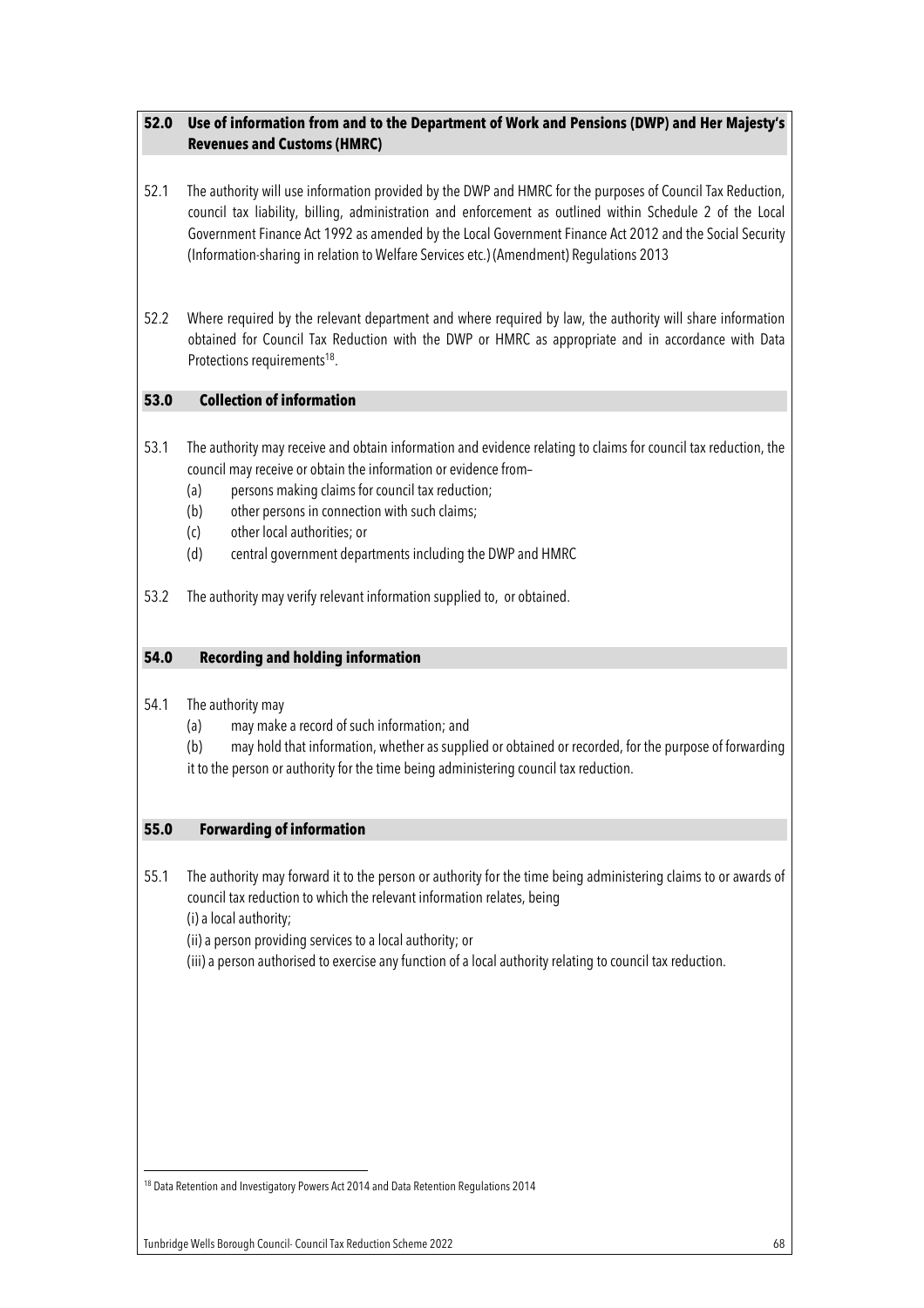**Revisions, Written Statements, Termination of Council Tax Reduction**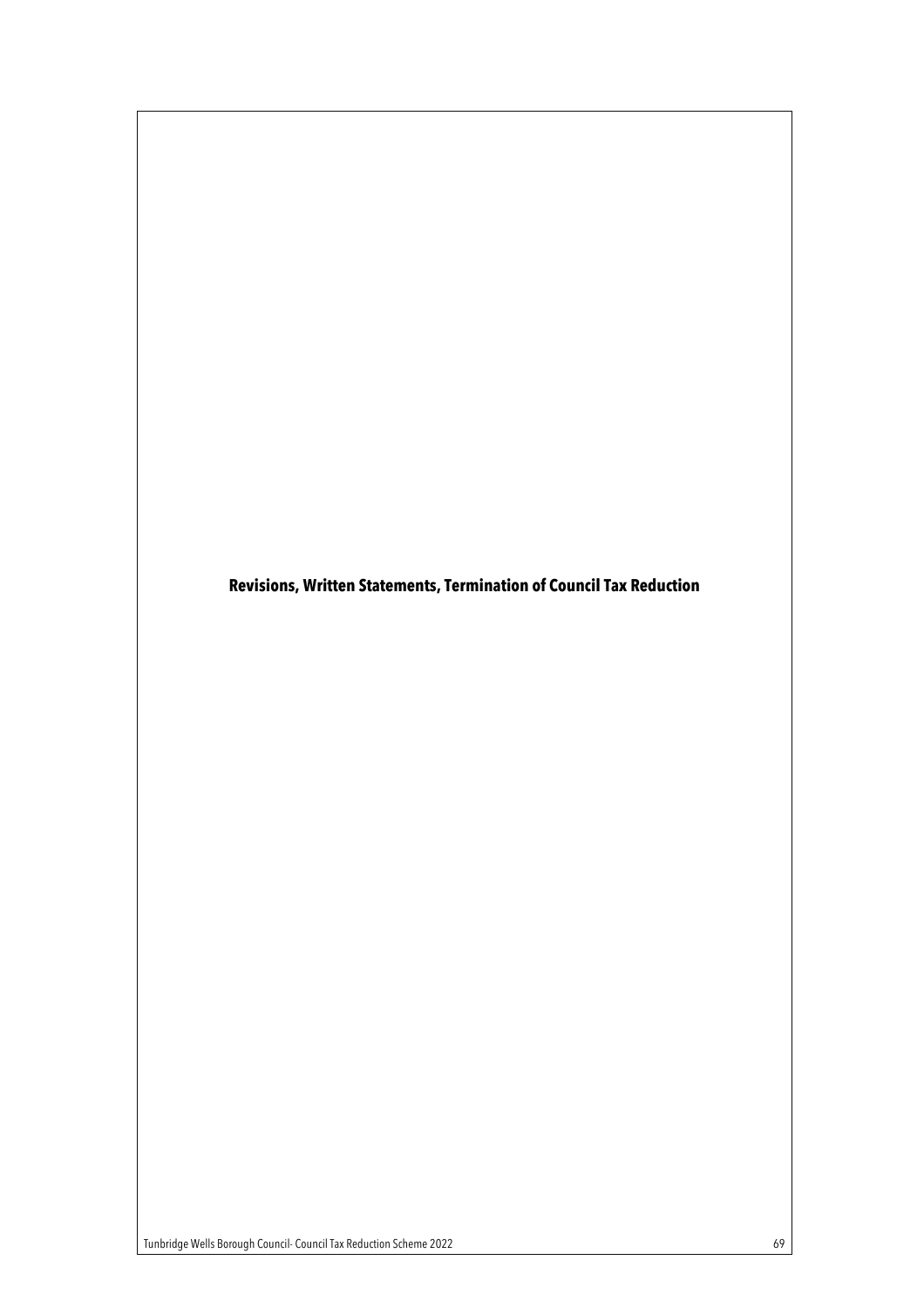| 56.0 | <b>Persons affected by Decisions</b>                                                                                                                                                                                                                                                                                                                              |
|------|-------------------------------------------------------------------------------------------------------------------------------------------------------------------------------------------------------------------------------------------------------------------------------------------------------------------------------------------------------------------|
| 56.1 | A person is to be treated as a person affected by a relevant decision of the authority where that person is;<br>an applicant;<br>(a)                                                                                                                                                                                                                              |
|      | in the case of a person who is liable to make payments in respect of a dwelling and is unable for the time<br>(b)<br>being to act                                                                                                                                                                                                                                 |
|      | (i) a Deputy appointed by the Court of Protection with power to claim, or as the case may be, receive<br>benefit or reduction on his behalf,                                                                                                                                                                                                                      |
|      | (ii) in Scotland, a tutor, curator, judicial factor or other guardian acting or appointed in terms of law<br>administering that person's estate, or                                                                                                                                                                                                               |
|      | (iii) an attorney with a general power or a power to receive benefit or reduction appointed by the person<br>liable to make those payments under the Powers of Attorney Act 1971, the Enduring Powers of Attorney<br>Act 1985 or the Mental Capacity Act 2005 or otherwise;                                                                                       |
|      | a person appointed by the authority under this scheme;<br>(c)                                                                                                                                                                                                                                                                                                     |
| 57.0 | <b>Revisions of Decisions</b>                                                                                                                                                                                                                                                                                                                                     |
| 57.1 | Subject to the provisions in this scheme, a relevant decision ('the original decision) may be revised or further<br>revised by the authority, which made the decision where the person affected makes an application for a revision<br>within;                                                                                                                    |
|      | (i) one month of the date of notification of the original decision; or<br>(ii) such extended time as the authority may allow.                                                                                                                                                                                                                                     |
| 57.2 | The authority may revise or further revise that original decision at any time. Where further information is<br>required from the person affected, the authority shall request such information and evidence as it feels is<br>reasonable. Such information must be supplied within;<br>i) one month of the date of notification of the additional information; or |
|      | (ii) such extended time as the authority may allow                                                                                                                                                                                                                                                                                                                |
| 58.0 | <b>Written Statements</b>                                                                                                                                                                                                                                                                                                                                         |
| 58.1 | Subject to the provisions in the scheme, the authority may upon a written request issue a written statement to<br>a person affected to further explain the decision of the authority in relation to Council Tax Reduction. The request<br>must be received within one month of the date of the notification being issued by the authority.                        |
| 59.0 | <b>Terminations</b>                                                                                                                                                                                                                                                                                                                                               |
| 59.1 | The authority may terminate, in whole or in part the Council Tax Reduction where it appears to the authority<br>that an issue arises whether;                                                                                                                                                                                                                     |
|      | the conditions for entitlement to Council Tax Reduction are or were fulfilled; or<br>(a)<br>a decision as to an award of such a reduction should be revised or superseded.<br>(b)                                                                                                                                                                                 |
| 59.2 | The authority may terminate, in whole or in part the Council Tax Reduction where it appears to the authority that<br>an issue arises whether;                                                                                                                                                                                                                     |
|      | (a) the conditions for entitlement to Council Tax Reduction are or were fulfilled; or                                                                                                                                                                                                                                                                             |
|      | a decision as to an award of such a reduction should be revised or superseded.<br>(b)<br>Where the person fails to provide information to the authority as requested in relation to any matter relating to<br>their liability for Council Tax                                                                                                                     |
|      |                                                                                                                                                                                                                                                                                                                                                                   |
|      |                                                                                                                                                                                                                                                                                                                                                                   |
|      |                                                                                                                                                                                                                                                                                                                                                                   |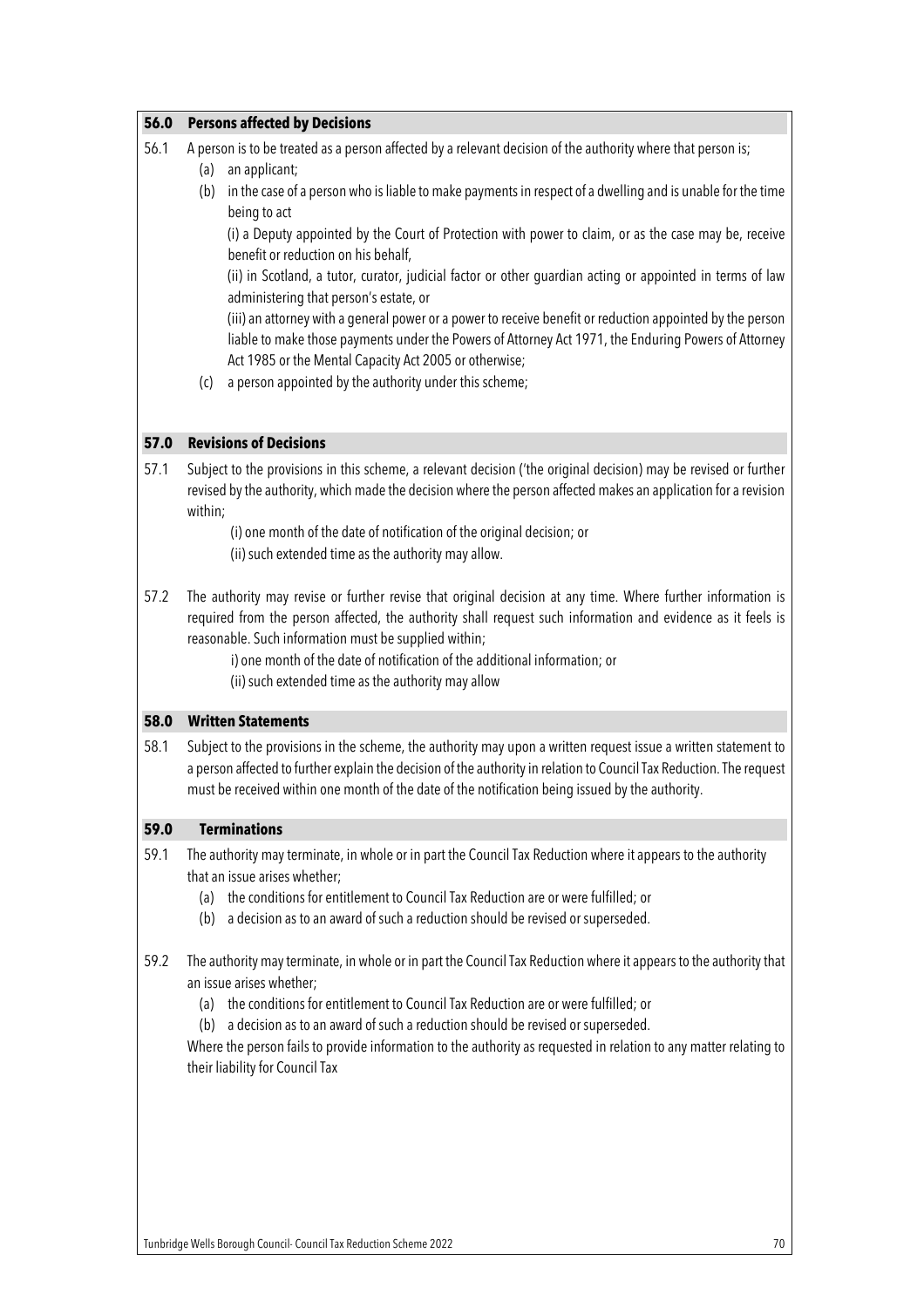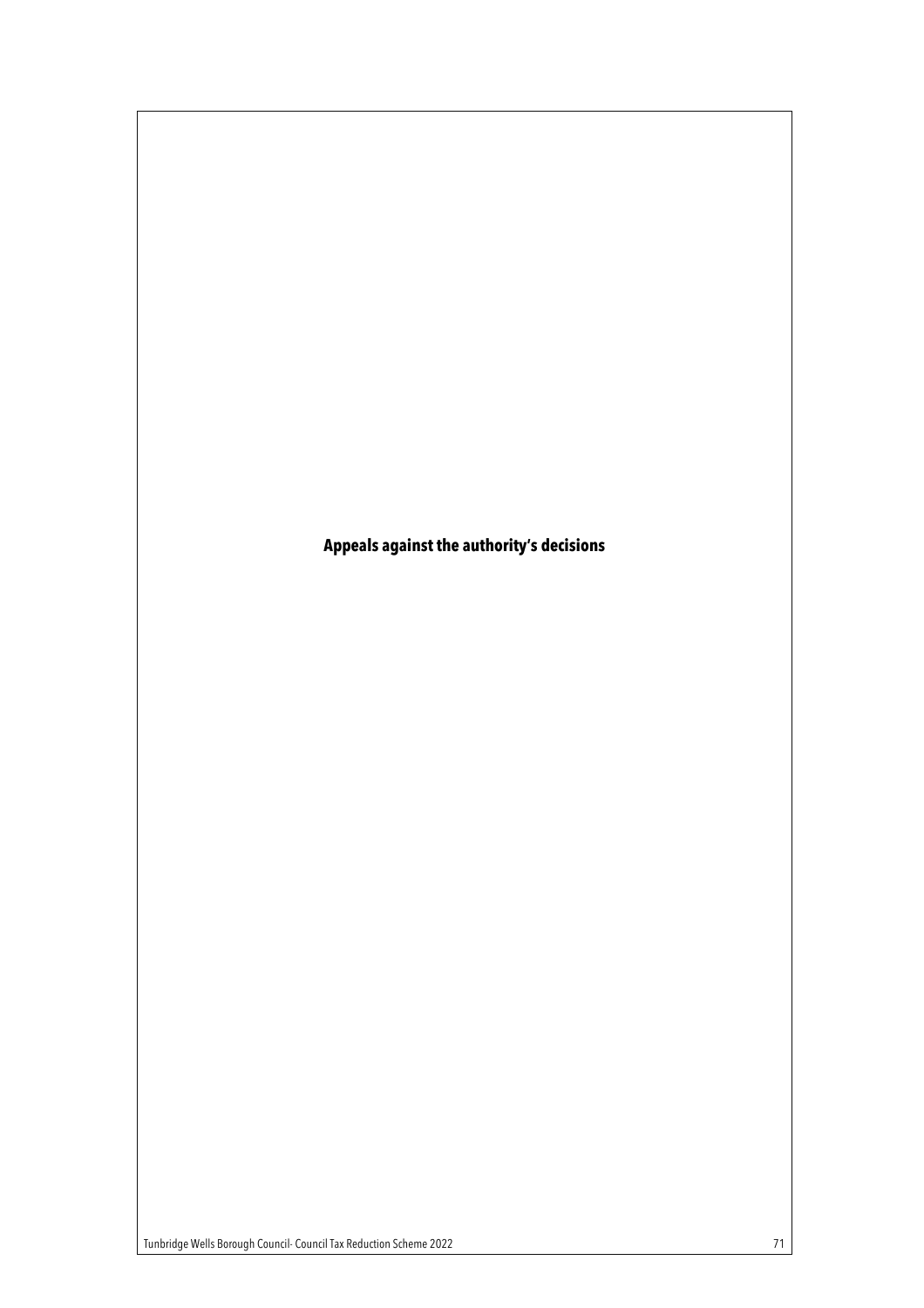| 60.0 | Procedure by which a person may make an appeal against certain decisions of the authority <sup>19</sup> |
|------|---------------------------------------------------------------------------------------------------------|
|      |                                                                                                         |

- 60.1 A person who is aggrieved by a decision of the authority, which affects;
	- (a) the person's entitlement to a reduction under its scheme, or
		- (b) the amount of any reduction to which that person is entitled,

may serve a written notice on the authority stating the matter by which, and the grounds on which, he is aggrieved.

- 60.2 The authority must
	- (a) consider the matter to which the notice relates;
	- (b) notify the aggrieved person in writing;
		- (i) that the ground is not well founded, giving reasons for that belief; or
		- (ii) that steps have been taken to deal with the grievance, stating the steps taken.
- 60.3 Where, following notification the person is still aggrieved, or if the authority fails to notify the person aggrieved within two months of the service of his notice, he may appeal to the valuation tribunal under section 16 of the 1992 Act.

<sup>19</sup> Inserted by Council Tax Reduction Schemes (Prescribed Requirements) (England) Regulations 2012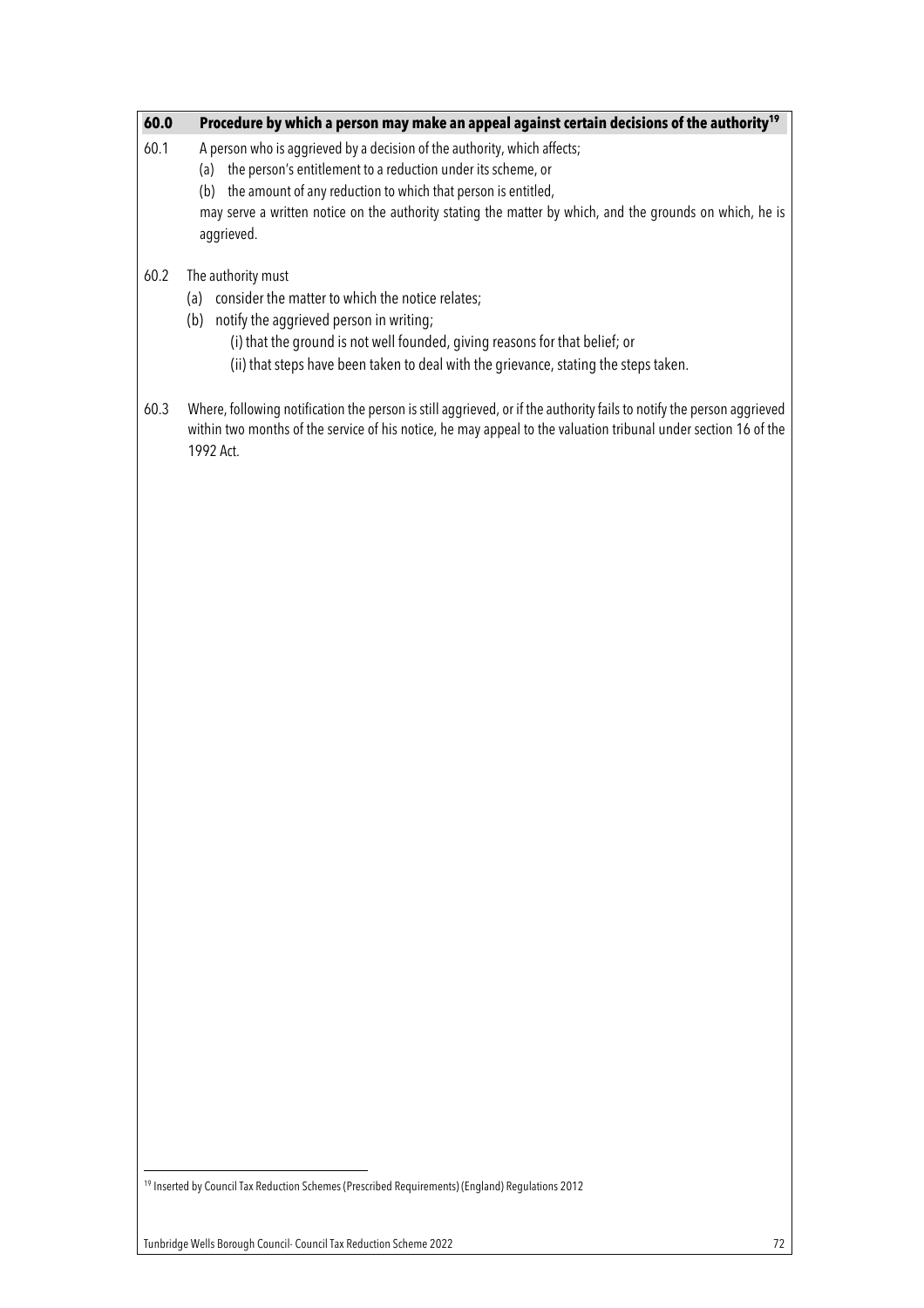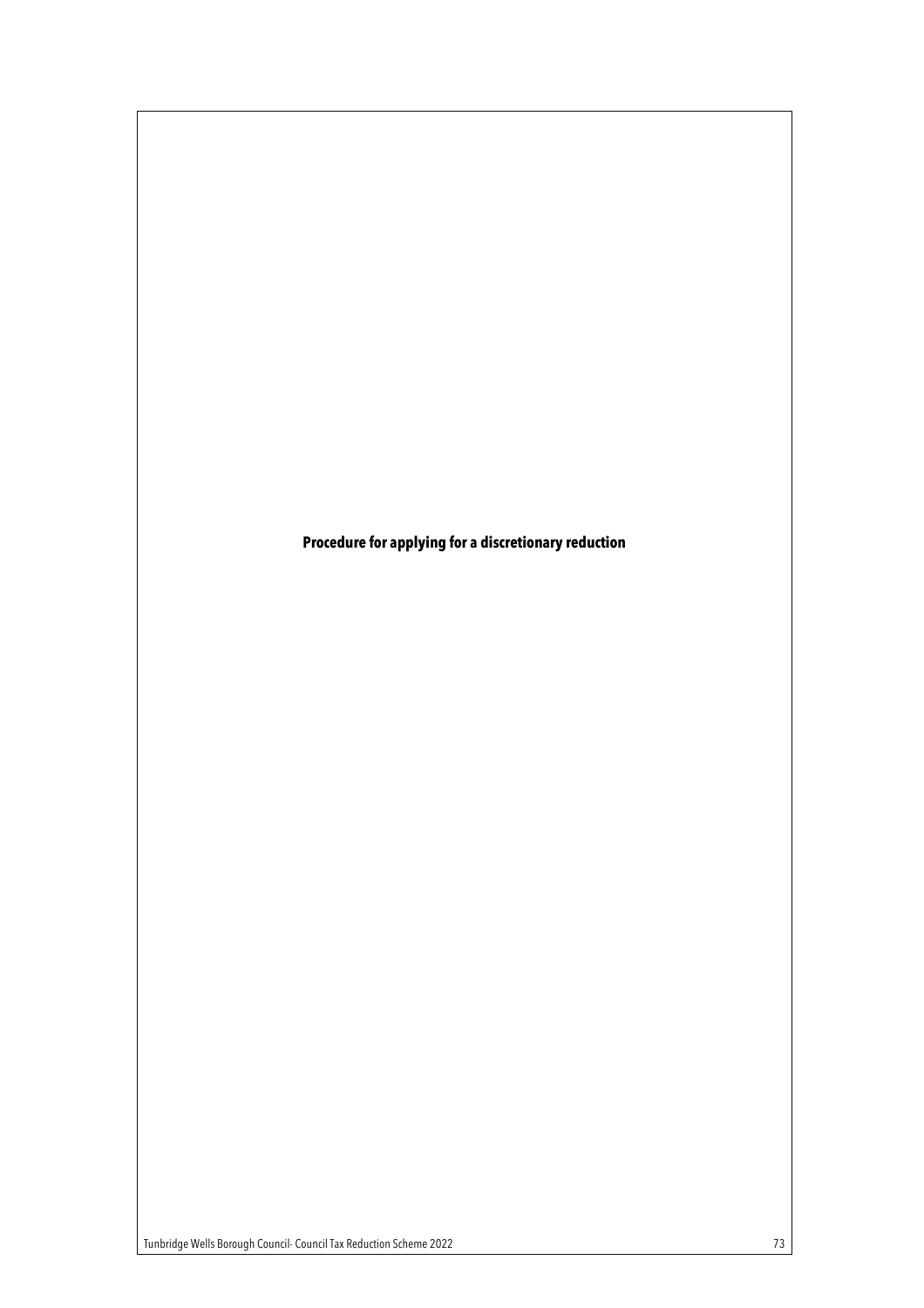### **61.0 Procedure for an application to the authority for a reduction under section 13A(1)(c) of the 1992 Act20**

- 61.1 An application to the authority for a reduction under section 13A(1)(c) of the 1992 Act may be made;
	- (a) in writing,
	- (b) by means of an electronic communication in accordance with this scheme, or
	- (c) where the authority has published a telephone number for the purpose of receiving such applications, by telephone.

### 61.2 Where;

- (a) the authority has made a determination under section 13A(1)(c) in relation to a class of case in which liability is to be reduced; and
- (b) a person in that class would otherwise be entitled to a reduction under its scheme, that person's application for a reduction under the authority's scheme may also be treated as an application for a reduction under section 13A(1)(c).

<sup>&</sup>lt;sup>20</sup> Inserted by Council Tax Reduction Schemes (Prescribed Requirements) (England) Requlations 2012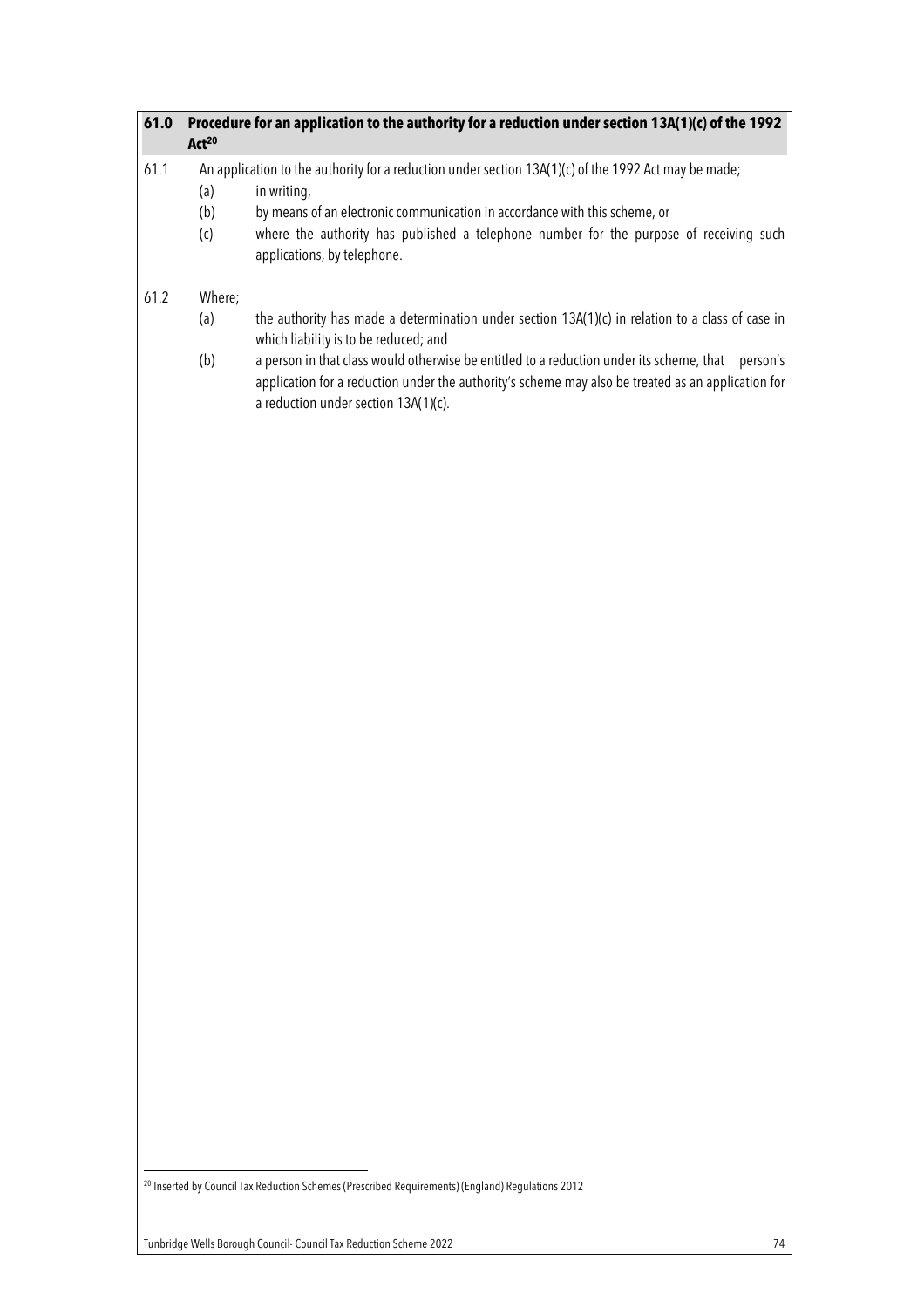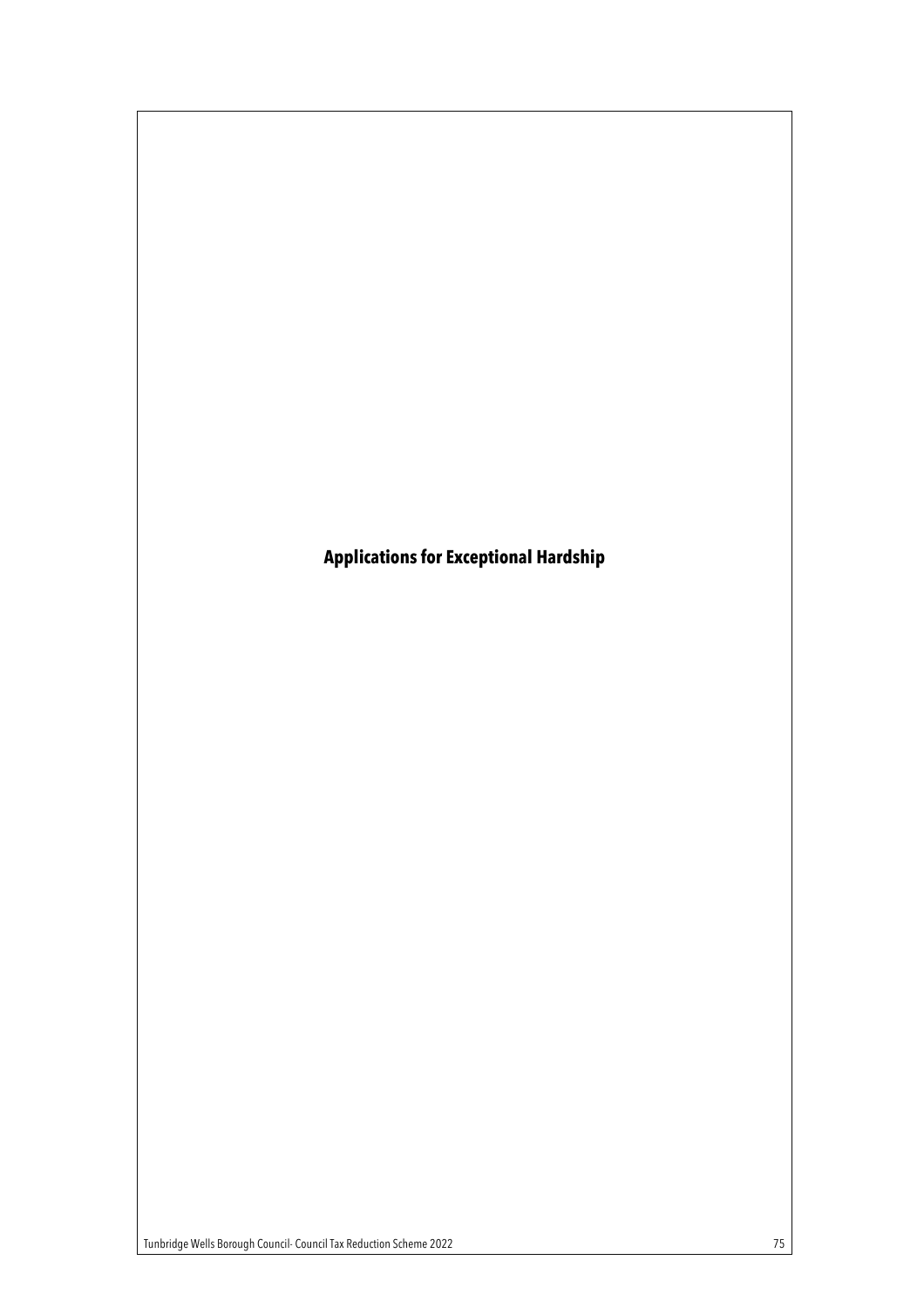## **62.0 Applications for Exceptional Hardship**

- 62.1 An application to the authority for an Exceptional Hardship payment under this scheme (Section13A(1)(a)) may be made;
	- (a) in writing,
	- (b) by means of an electronic communication in accordance with this scheme, or
	- (c) where the authority has published a telephone number for the purpose of receiving such applications, by telephone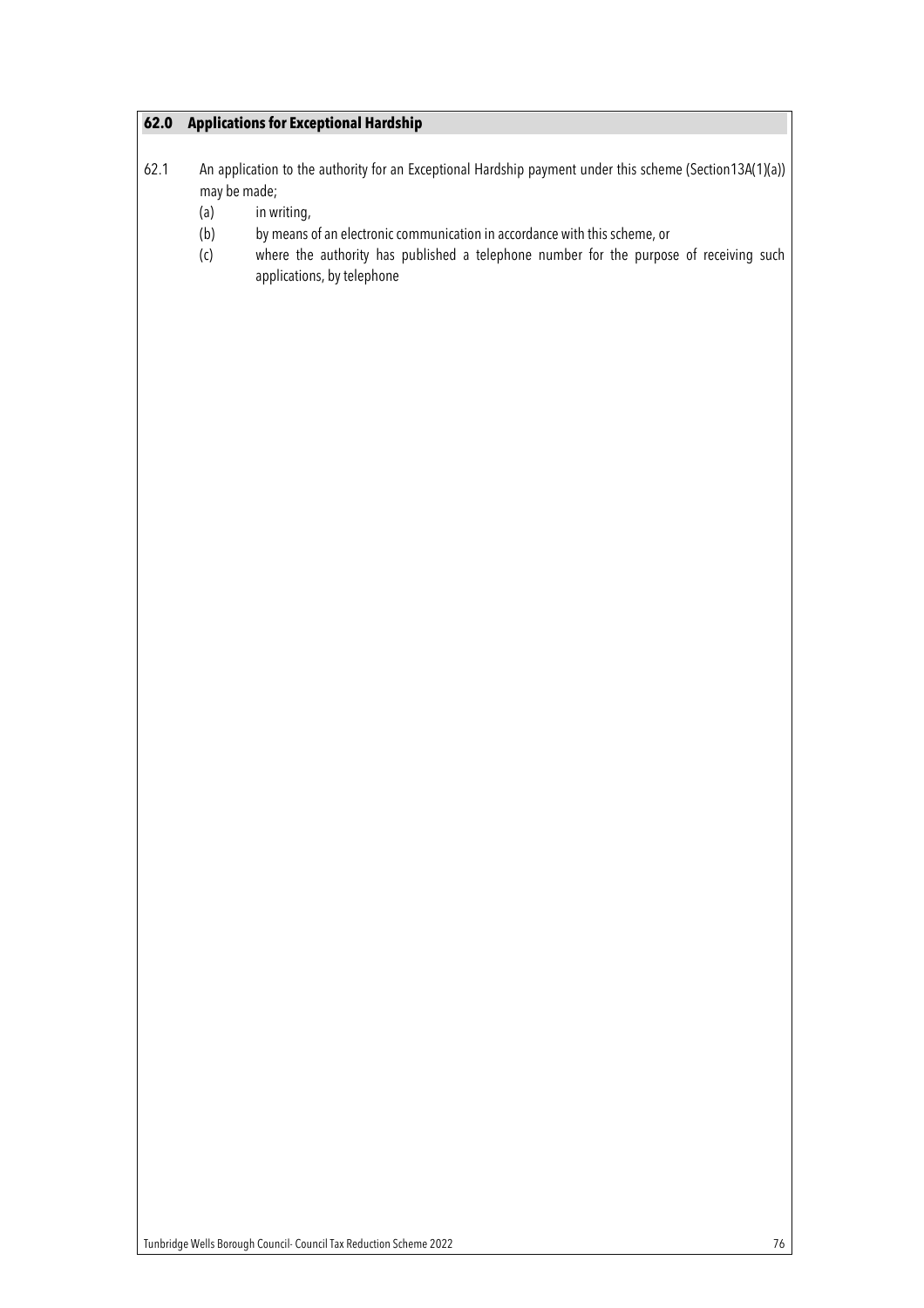**Electronic Communication**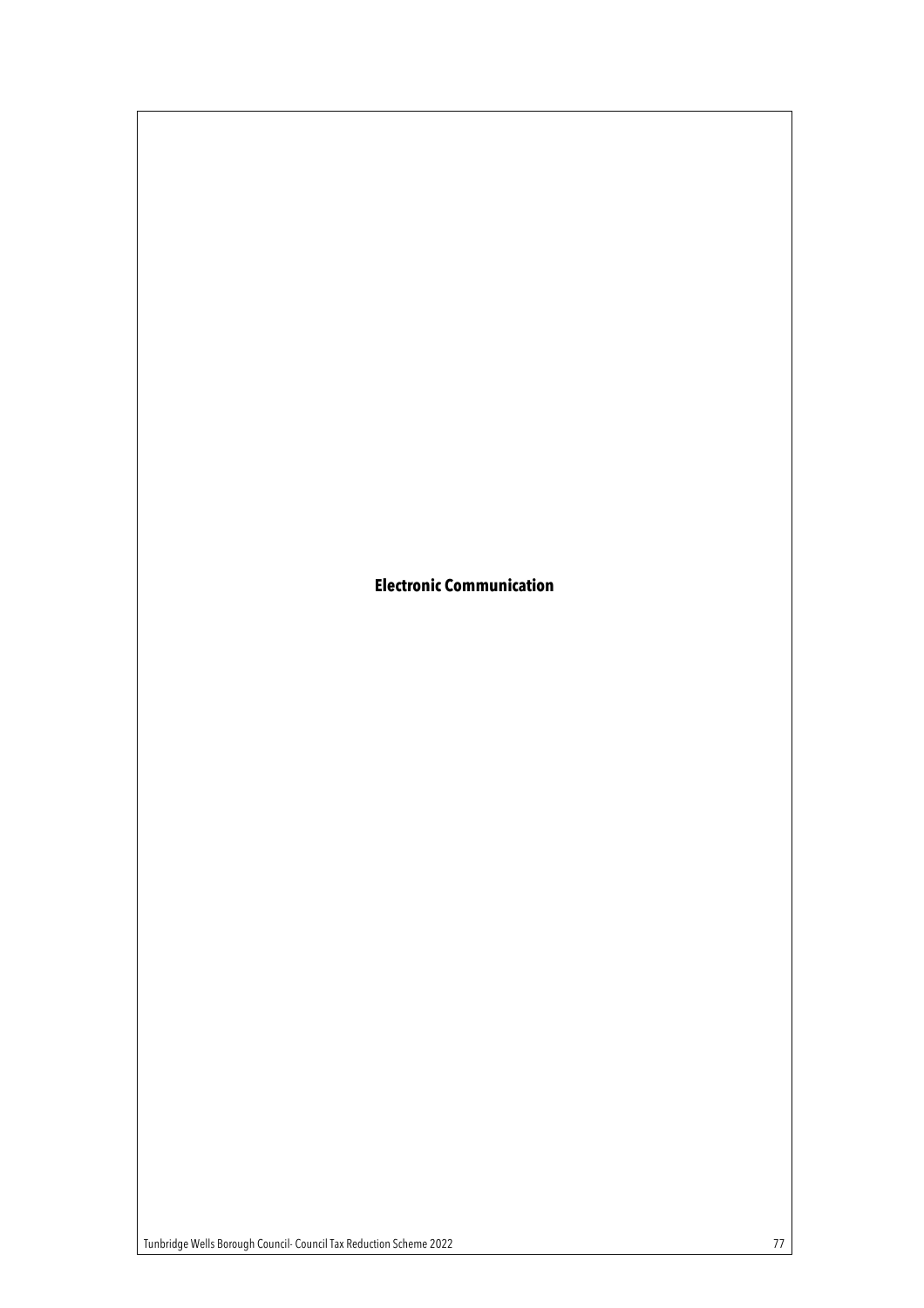| 63.0 | Interpretation                                                                                                                                                                                                                                                                                                     |  |
|------|--------------------------------------------------------------------------------------------------------------------------------------------------------------------------------------------------------------------------------------------------------------------------------------------------------------------|--|
| 63.1 | In this Part;<br>"information" includes an application, a certificate, notice or other evidence; and<br>"official computer system" means a computer system maintained by or on behalf of an authority for<br>sending, receiving, processing or storing of any information.                                         |  |
| 64.0 | <b>Conditions for the use of electronic communication</b>                                                                                                                                                                                                                                                          |  |
| 64.1 | The authority may use an electronic communication in connection with applications for, and awards of,<br>reductions under its scheme.                                                                                                                                                                              |  |
| 64.2 | A person other than the authority may use an electronic communication in connection with the matters<br>referred to in sub-paragraph (1) if the conditions specified in sub-paragraphs (3) to (6) are satisfied.                                                                                                   |  |
| 64.3 | The first condition is that the person is for the time being permitted to use an electronic<br>communication by an authorisation given by means of a direction of the Chief Executive of the authority.                                                                                                            |  |
| 64.4 | The second condition is that the person uses an approved method of;<br>authenticating the identity of the sender of the communication;<br>(a)<br>electronic communication;<br>(b)<br>authenticating any application or notice delivered by means of an electronic communication; and<br>(c)                        |  |
|      | subject to sub-paragraph (7), submitting to the authority any information.<br>(d)                                                                                                                                                                                                                                  |  |
| 64.5 | The third condition is that any information sent by means of an electronic communication is in a form<br>approved for the purposes.                                                                                                                                                                                |  |
| 64.6 | The fourth condition is that the person maintains such records in written or electronic form as may be specified<br>in a direction given by the Chief Executive of the authority.                                                                                                                                  |  |
| 64.7 | Where the person uses any method other than the method approved of submitting any information, that<br>information is to be treated as not having been submitted.                                                                                                                                                  |  |
| 64.8 | In this paragraph "approved" means approved by means of a direction given by the Chief Executive of the<br>authority for the purposes of this section.                                                                                                                                                             |  |
| 65.0 | <b>Use of intermediaries</b>                                                                                                                                                                                                                                                                                       |  |
| 65.1 | The authority may use intermediaries in connection with;<br>(a) the delivery of any information by means of an electronic communication; and<br>(b) the authentication or security of anything transmitted by such means,<br>and may require other persons to use intermediaries in connection with those matters. |  |
| 66.0 | Effect of delivering information by means of electronic communication                                                                                                                                                                                                                                              |  |
| 66.1 | Any information which is delivered by means of an electronic communication is to be treated as having been<br>delivered in the manner or form required by any provision of an authority's scheme on the day the conditions<br>imposed;<br>(a) by this section; and<br>(b) by or under an enactment,                |  |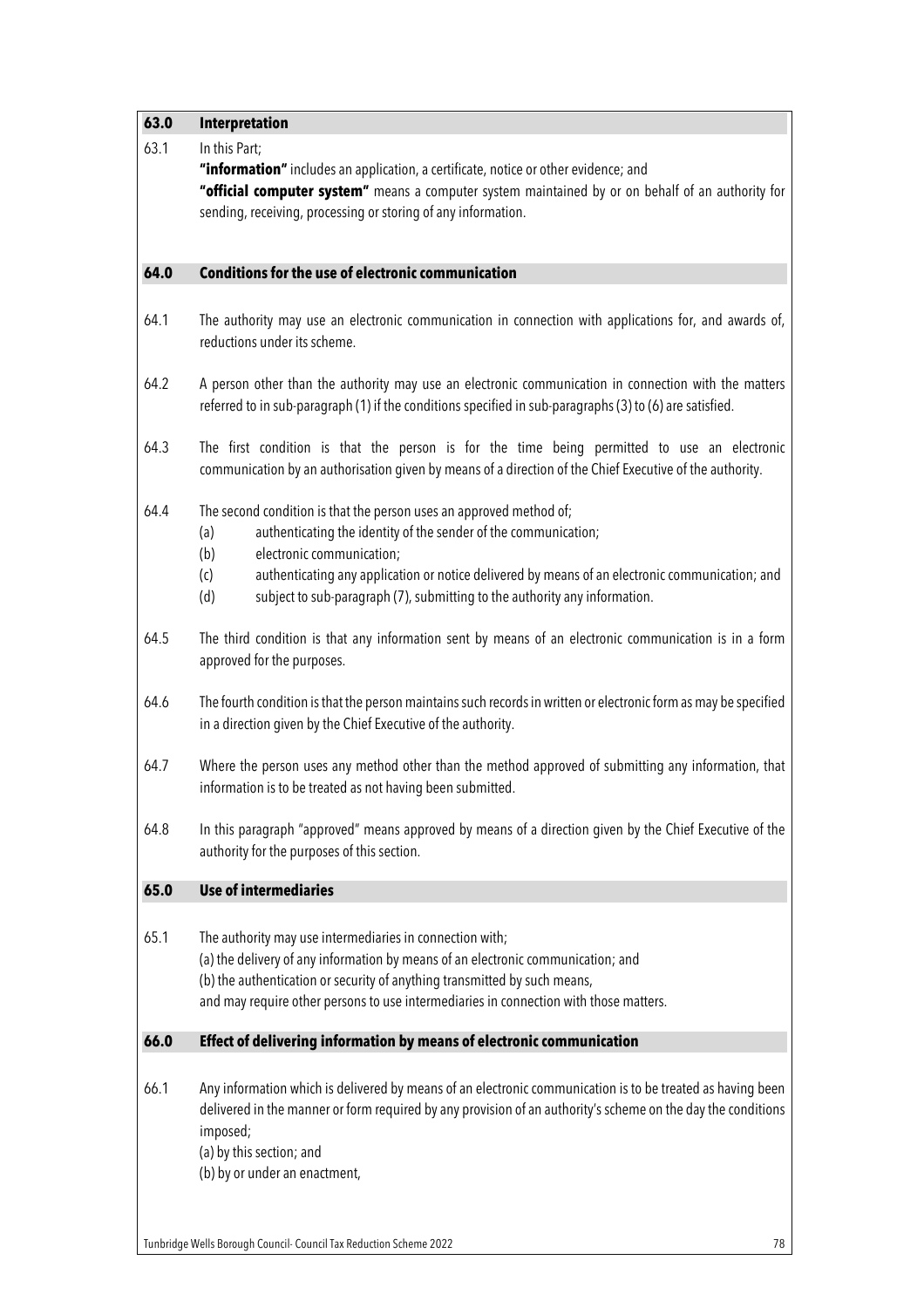are satisfied.

- 66.2 The authority may determine that any information is to be treated as delivered on a different day (whether earlier or later) from the day provided for in sub-paragraph (1).
- 66.3 Information may not be taken to have been delivered to an official computer system by means of an electronic communication unless it is accepted by the system to which it is delivered.

## **67.0 Proof of identity of sender or recipient of information**

67.1 If it is necessary to prove, for the purpose of any legal proceedings, the identity of-(a) the sender of any information delivered by means of an electronic communication to an official computer system; or

(b) the recipient of any such information delivered by means of an electronic communication from an official computer system,

the sender or recipient, as the case may be, is to be presumed to be the person whose name is recorded as such on that official computer system.

# **68.0 Proof of delivery of information**

68.1 If it is necessary to prove, for the purpose of any legal proceedings, that the use of an electronic communication has resulted in the delivery of any information this is presumed to have been the case where; (a) any such information has been delivered to the relevant authority, if the delivery of that information has been recorded on an official computer system; or

(b) any such information has been delivered by the relevant authority, if the delivery of that information has been recorded on an official computer system.

- 68.2 If it is necessary to prove, for the purpose of any legal proceedings, that the use of an electronic communication has resulted in the delivery of any such information, this is presumed not to be the case, if that information delivered to the relevant authority has not been recorded on an official computer system.
- 68.3 If it is necessary to prove, for the purpose of any legal proceedings, when any such information sent by means of an electronic communication has been received, the time and date of receipt is presumed to be that recorded on an official computer system.

### **69.0 Proof of content of information**

69.1 If it is necessary to prove, for the purpose of any legal proceedings, the content of any information sent by means of an electronic communication, the content is presumed to be that recorded on an official computer system.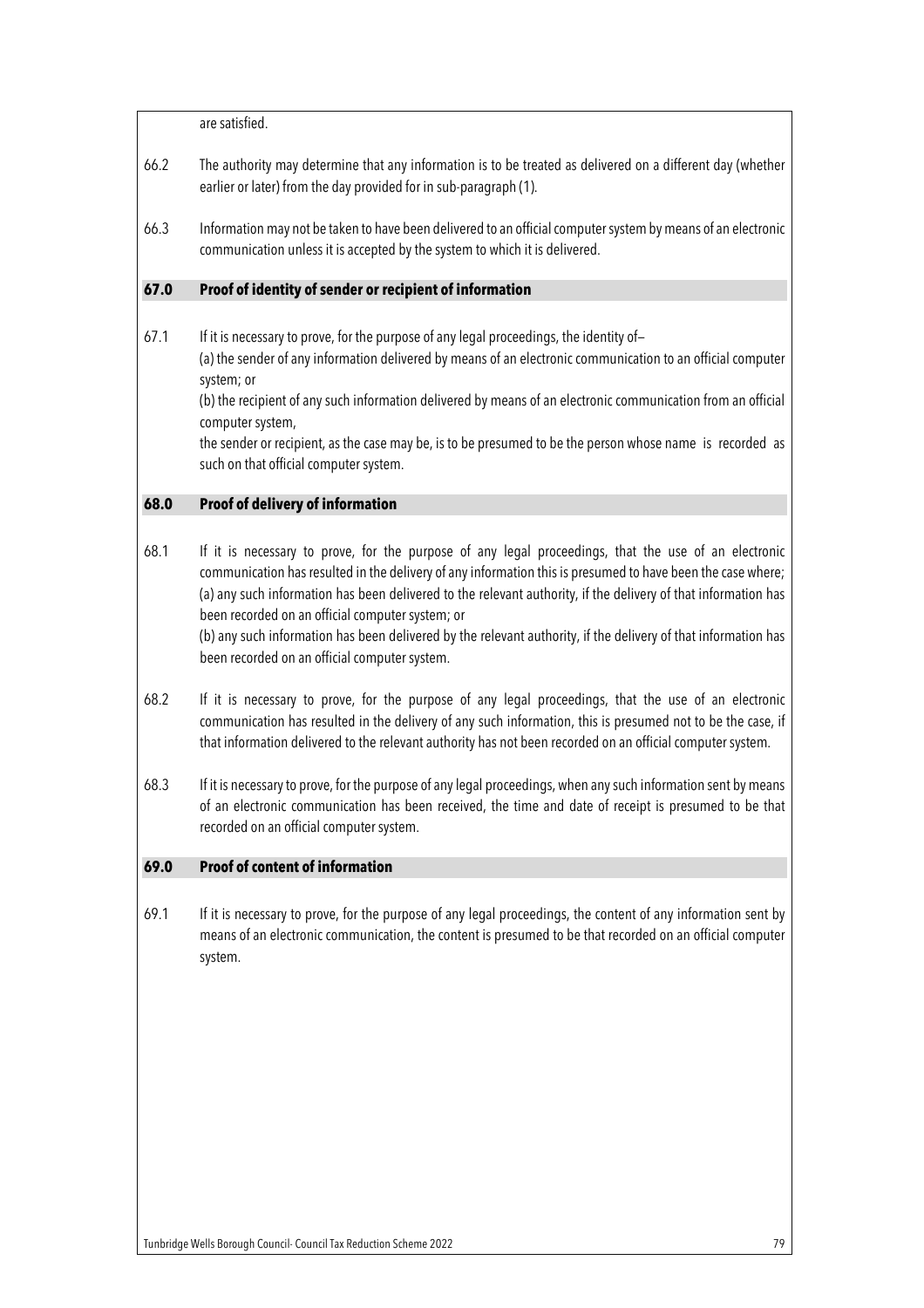**Counter Fraud and Compliance**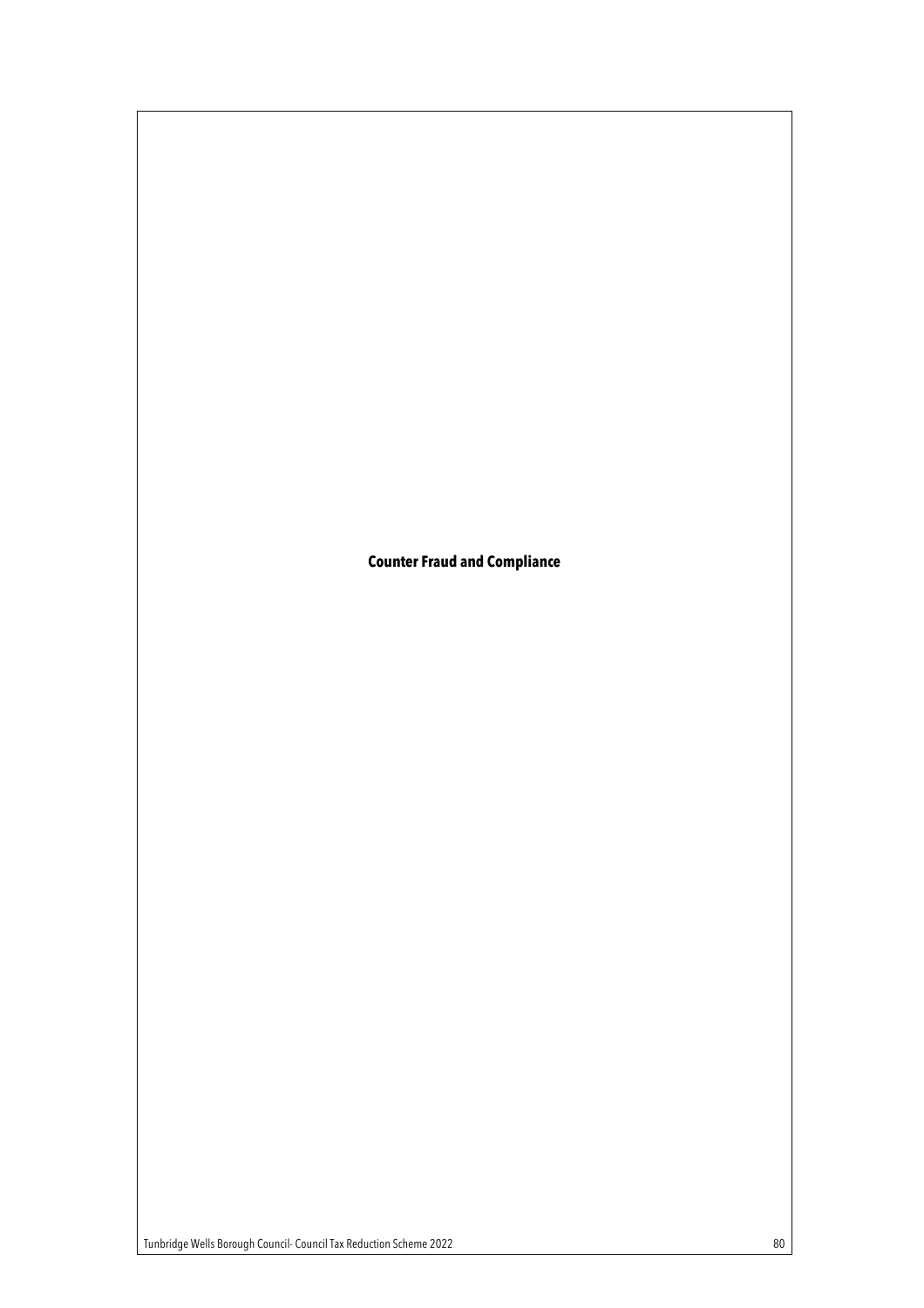### **70.0 Counter Fraud and compliance**

- 70.1 In order to protect the finances of the authority and also in the interests of all council taxpayers, the authority will undertake such actions as allowed by law to;
	- a. Prevent and detect fraudulent claims and actions in respect of Council Tax Reduction;
	- b. Carry out investigations fairly, professionally and in accordance with the law; and
	- c. Ensure that sanctions are applied in appropriate cases

70.2 The authority believes that it is important to minimise the opportunity for fraud and;

- a.will implement rigorous procedures for the verification of claims for council tax reduction;
- b. will employ sufficient Officers to fulfil the authority's commitment to combat fraud;

c.will actively tackle fraud where it occurs in accordance with this scheme;

- d. will co-operate with the Department for Work and Pensions (DWP), Her Majesty's Revenues and Customs and take part in joint working including prosecutions; and
- e. will in all cases seek to recover all outstanding council tax.
- 70.3 The authority shall put into place such administrative policies, procedures and processes as are necessary to ensure that the actions outlined within paragraph (1) and (2) can be carried out successfully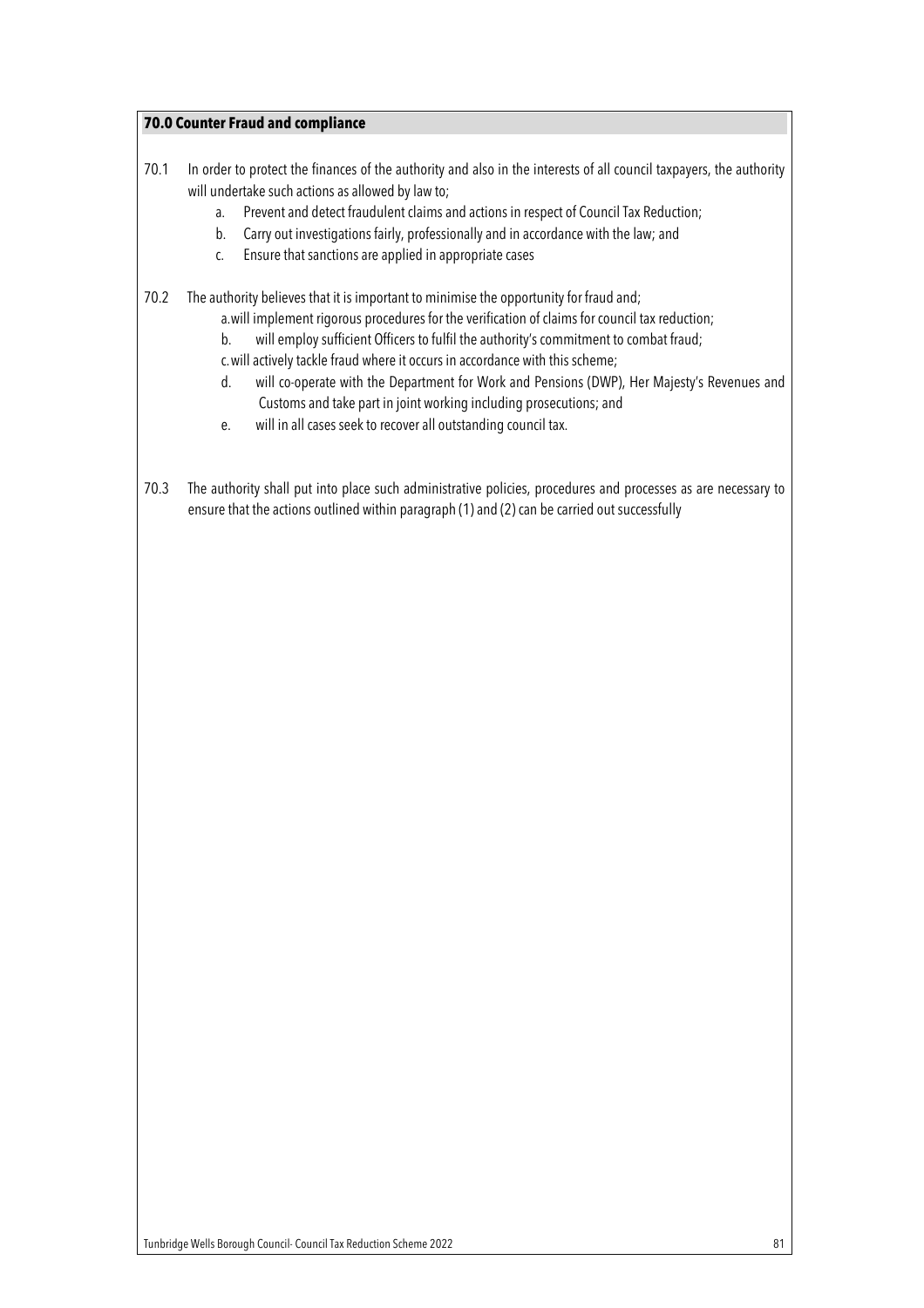**Schedule 1**

**Calculation of the amount of Council Tax Reduction in accordance with the Discount Scheme**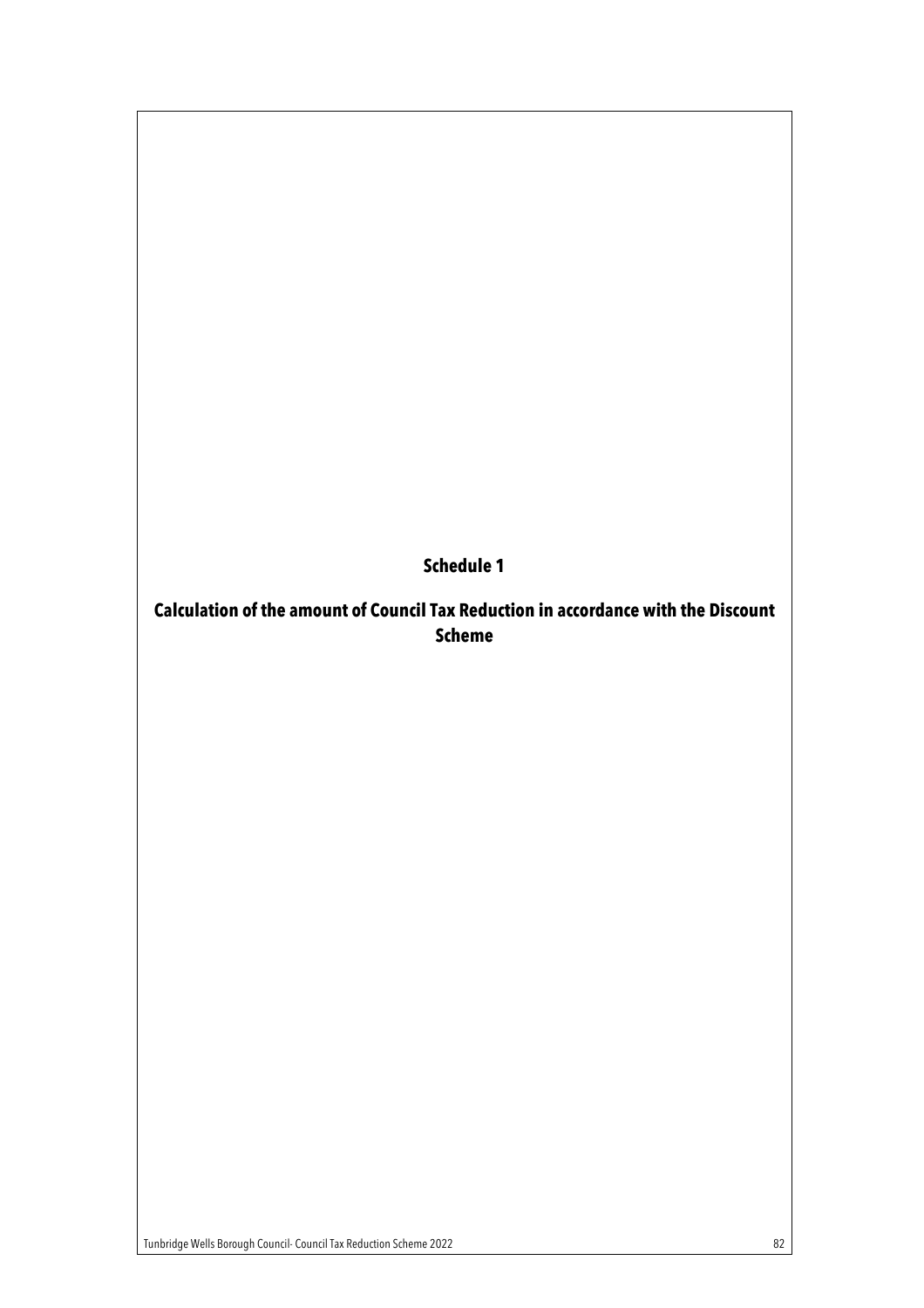1 The authority's Council Tax Reduction scheme from 2022/23 shall be calculated on the basis of the following Banded Discount Scheme. It should be noted that **only** earnings calculated in line with this scheme are used in the calculation of the discount.

|               |                             | 1 - 2 dependants                 | 3 or more dependants     |                 |
|---------------|-----------------------------|----------------------------------|--------------------------|-----------------|
|               | No Dependants               | (weekly net earnings level)      | (weekly net earnings     |                 |
|               | (weekly net earnings level) |                                  | level)                   | <b>Discount</b> |
|               | Passported Benefit or in    | Passported Benefit or in receipt | Passported Benefit or in |                 |
|               | receipt of Maximum          | of Maximum Universal Credit      | receipt of Maximum       |                 |
| <b>Band 1</b> | Universal Credit            |                                  | <b>Universal Credit</b>  | 80%             |
| <b>Band 2</b> | Less than £72.92            | Less than £89.31                 | Less than £101.77        | 65%             |
| <b>Band 3</b> | £72.92 - £145.84            | £89.31 - £178.84                 | £101.77-£203.77          | 50%             |
| <b>Band 4</b> | £145.85 - £218.77           | £178.85 - £268.38                | £203.78 - £305.77        | 25%             |
| <b>Band 5</b> | £218.78-£291.69             | £268.39 - £357.92                | £305.78 - £407.77        | 10%             |

2 The amount of discount to be granted is to be based on the following factors:

- a. The maximum Council Tax Reduction as defined within this scheme;
- b. The Council Tax household as defined within this scheme;
- c. The earnings of the applicant as defined within this scheme;
- d. The capital of the applicant as defined within this scheme.
- 3 Discount bands vary depending on both earnings and the household (family as defined within this scheme).
- 4 Any applicant who capital is greater than £10,000 shall not be entitled to any Council Tax Reduction whatsoever.
- 5 The authority may increase the level of earnings within the grid specified in paragraph 1 on an annual basis by the appropriate level of inflation measured by the Consumer Price Index (CPI) at 1<sup>st</sup> October preceding the effective financial year.
- 6. Where an applicant or partner is in receipt of a relevant benefit namely Income Support, Income Related Employment and Support Allowance or Income Based Jobseeker's Allowance, or maximum Universal Credit, discount will be award at 80%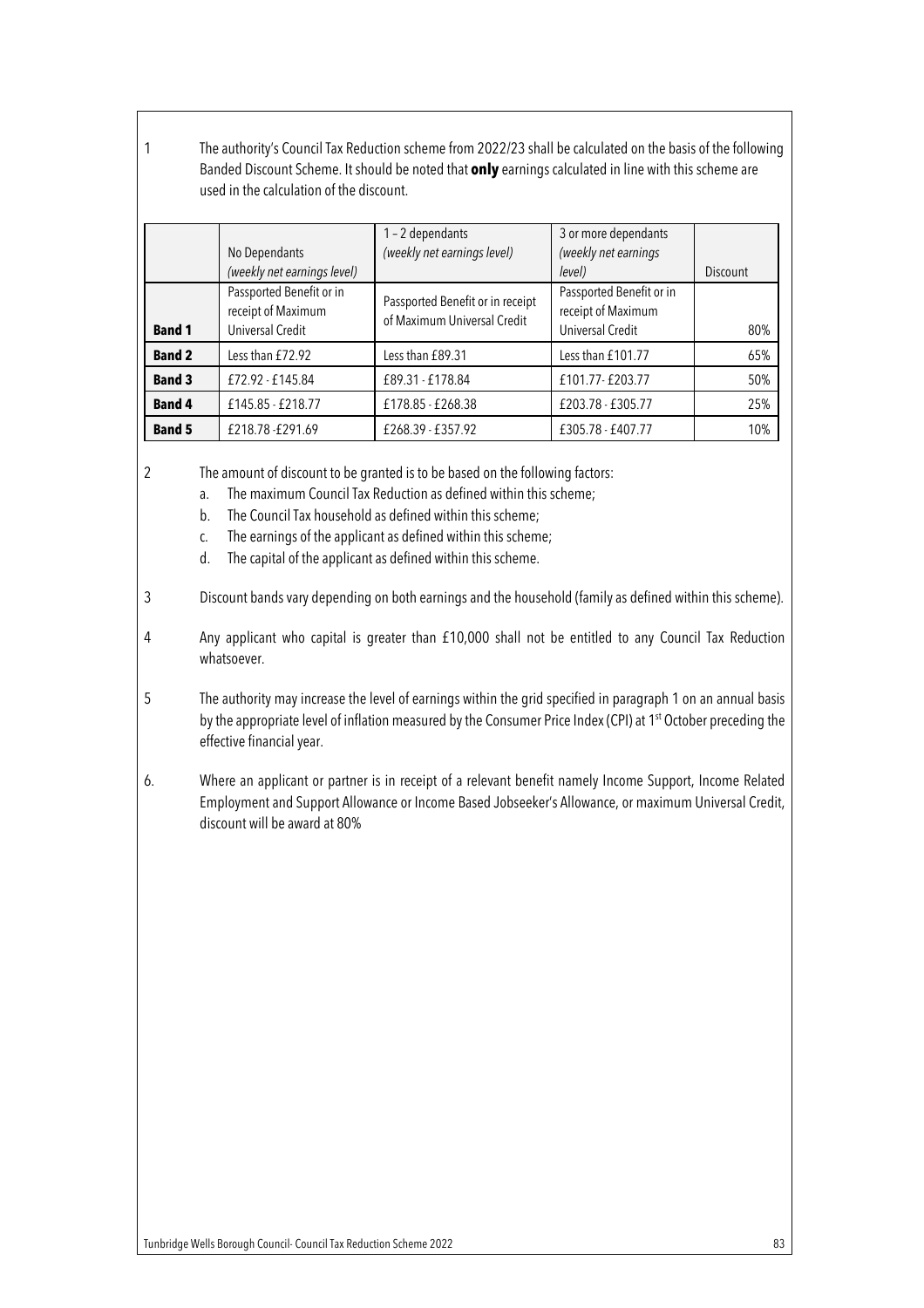**Schedule 2**

**Capital to be disregarded**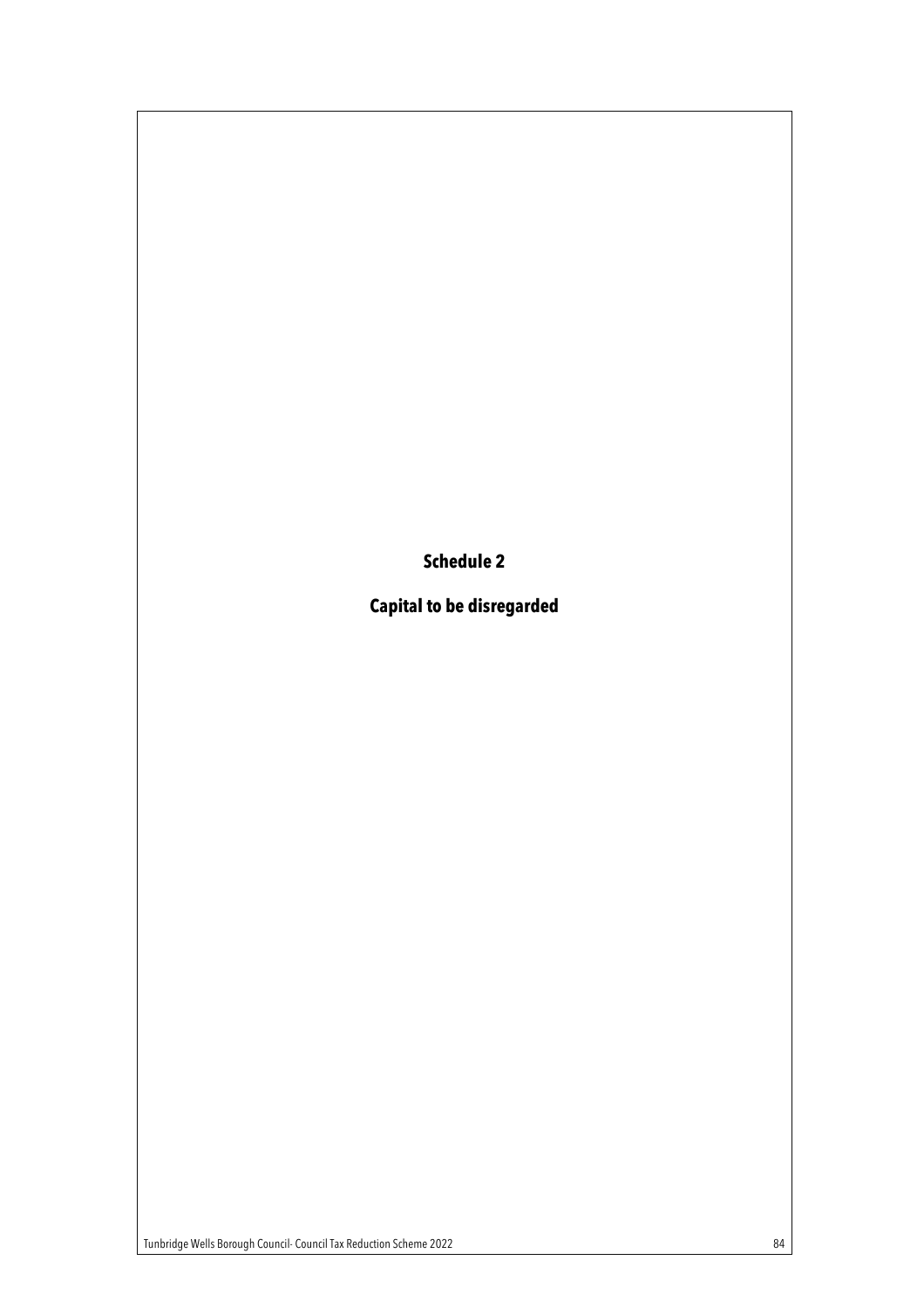- **1.** The dwelling together with any garage, garden and outbuildings, normally occupied by the applicant as his home including any premises not so occupied which it is impracticable or unreasonable to sell separately, in particular 5, in Scotland, any croft land on which the dwelling is situated; but, only one dwelling shall be disregarded under this paragraph.
- **2.** Any payment made to the applicant in respect of any travel or other expenses incurred, or to be incurred, by him in respect of his participation in the Mandatory Work Activity Scheme but only for 52 weeks beginning with the date of receipt of the payment.
- **3.** Any payment made to the applicant in respect of any travel or other expenses incurred or to be incurred, by him in respect of his participation in the Employment, Skills and Enterprise Scheme or Back to Work Scheme but only for 52 weeks beginning with the date of receipt of the payment but only for 52 weeks beginning with the date of receipt of payment.
- **4.** Any premises acquired for occupation by the applicant, which he intends to occupy as his home within 26 weeks of the date of acquisition or such longer period as is reasonable in the circumstances to enable the applicant to obtain possession and commence occupation of the premises.
- **5.** Any sum directly attributable to the proceeds of sale of any premises formerly occupied by the applicant as his home which is to be used for the purchase of other premises intended for such occupation within 26 weeks of the date of sale or such longer period as is reasonable in the circumstances to enable the applicant to complete the purchase.
- **6.** Any premises occupied in whole or in part–
	- (a) by a partner or relative of a single applicant or any member of the family as his home where that person has attained the qualifying age for state pension credit or is incapacitated;
	- (b) by the former partner of the applicant as his home; but this provision shall not apply where the former partner is a person from whom the applicant is estranged or divorced or with whom he had formed a civil partnership that has been dissolved.
- **7.** Where an applicant is on income support, an income-based jobseeker's allowance or an income-related employment and support allowance, the whole of his capital.
- 8. Where the applicant is a member of a joint-claim couple for the purposes of the Jobseekers Act 1995 and his partner is on income-based jobseeker's allowance, the whole of the applicant's capital.
- **9.** Any future interest in property of any kind, other than land or premises in respect of which the applicant has granted a subsisting lease or tenancy, including sub- leases or sub-tenancies.
- **8.** (1) The assets of any business owned in whole or in part by the applicant and for the purposes of which he is engaged as a self-employed earner, or if he has ceased to be so engaged, for such period as may be reasonable in the circumstances to allow for disposal of any such asset.

(2) The assets of any business owned in whole or in part by the applicant where–

- (a) he is not engaged as a self-employed earner in that business by reason of some disease or bodily or mental disablement; but
- (b) he intends to become engaged or, as the case may be, re-engaged as a self- employed earner in that business as soon as he recovers or is able to become engaged or re-engaged in that business;

for a period of 26 weeks from the date on which the claim for council tax reduction is made, or is treated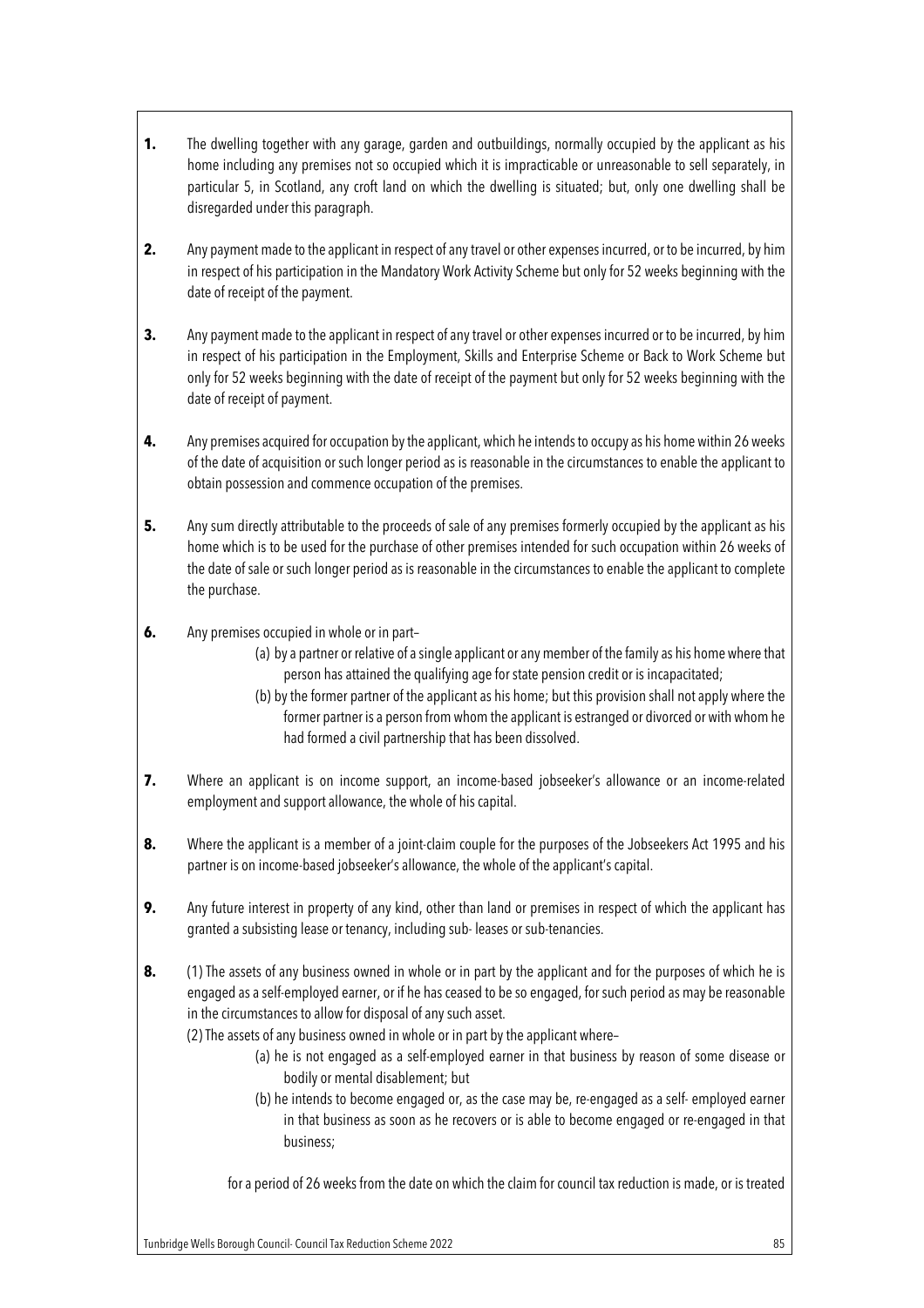as made, or, if it is unreasonable to expect him to become engaged or re-engaged in that business within that period, for such longer period as is reasonable in the circumstances to enable him to become so engaged or re-engaged.

- (2) In the case of a person who is receiving assistance under the self-employment route, the assets acquired by that person for the purpose of establishing or carrying on the commercial activity in respect of which such assistance is being received.
- (3) In the case of a person who has ceased carrying on the commercial activity in respect of which assistance was received as specified in sub-paragraph (3), the assets relating to that activity for such period as may be reasonable in the circumstances to allow for disposal of any such asset.
- **9.** (1) Subject to sub-paragraph (2), any arrears of, or any concessionary payment made to compensate for arrears due to the non-payment of;
	- (a) an income-related benefit under Part 7 of the Act;
	- (b) an income-based jobseeker's allowance;
	- (c) any discretionary housing payment paid pursuant to regulation 2(1) of the Discretionary Financial Assistance Regulations 2001;
	- (d) working tax credit and child tax credit
	- (e) an income-related employment and support allowance
	- (f) Universal Credit

but only for a period of 52 weeks from the date of the receipt of arrears or of the concessionary payment.

(2) In a case where the total of any arrears and, if appropriate, any concessionary payment referred to in subparagraph (1) relating to one of the specified payments, benefits or allowances amounts to £5,000 or more (referred to in this sub-paragraph and in sub-paragraph (3) as 'the relevant sum') and is

- (a) paid in order to rectify or to compensate for, an official error as defined in regulation 1(2) of the Decisions and Appeals Regulations; and
- (b) received by the applicant in full on or after 14th October 2001,

sub-paragraph (1) shall have effect in relation to such arrears or concessionary payment either for a period of 52 weeks from the date of receipt, or, if the relevant sum is received in its entirety during the award of council tax reduction, for the remainder of that award if that is a longer period.

(3) For the purposes of sub-paragraph (2),'the award of council tax reduction' means–

(a) the award in which the relevant sum is first received (or the first part thereof where it is paid in more than one instalment); and

(b) where that award is followed by one or more further awards which, or each of which, begins immediately after the end of the previous award, such further award provided that for that further award the applicant;

(i) is the person who received the relevant sum; or

(ii) is the partner of the person who received the relevant sum, or was that person's partner at the date of his death.

## **10.** Any sum

- (a) paid to the applicant in consequence of damage to, or loss of the home or any personal possession and intended for its repair or replacement; or
- (b) acquired by the applicant (whether as a loan or otherwise) on the express condition that it is to be used for effecting essential repairs or improvement to the home, which is to be used for the intended purpose, for a period of 26 weeks from the date on which it was so paid or acquired or such longer period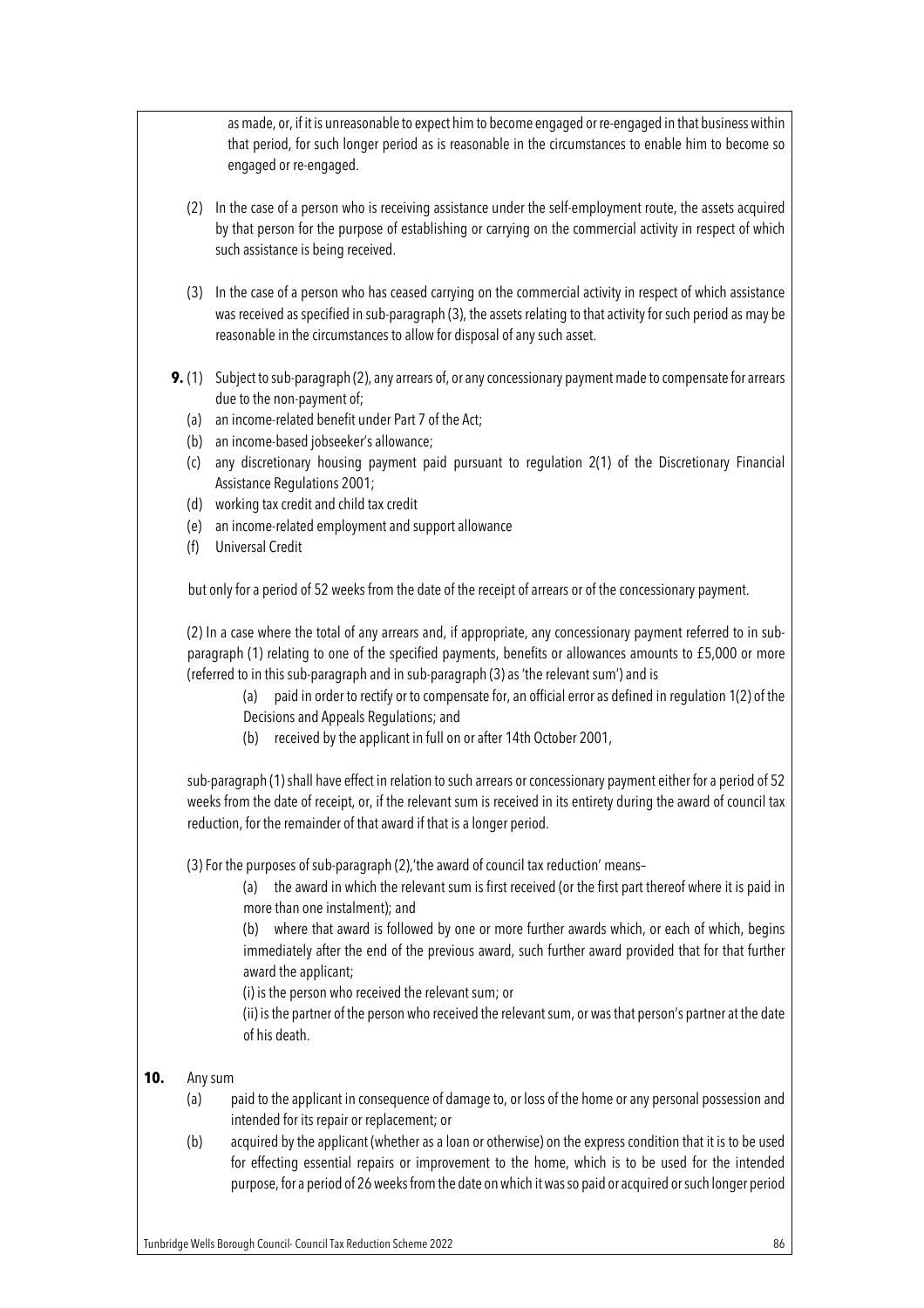as is reasonable in the circumstances to effect the repairs, replacement or improvement. **11.** Any sum– (a) deposited with a housing association as defined in section 1(1) of the Housing Associations Act 1985 or section 338(1) of the Housing (Scotland) Act 1987 as a condition of occupying the home; (b) which was so deposited and which is to be used for the purchase of another home, for the period of 26 weeks or such longer period as may be reasonable in the circumstances to enable the applicant to complete the purchase. **12.** Any personal possessions except those which have been acquired by the applicant with the intention of reducing his capital in order to secure entitlement to council tax reduction or to increase the amount of that reduction. **13.** The value of the right to receive any income under an annuity or the surrender value (if any) of such an annuity. **14.** Where the funds of a trust are derived from a payment made in consequence of any personal injury to the applicant or applicant's partner, the value of the trust fund and the value of the right to receive any payment under that trust. **14A.** (1) Any payment made to the applicant or the applicant's partner in consequence of any personal injury to the applicant or, as the case may be, the applicant's partner. (2) But sub-paragraph (1) (a) applies only for the period of 52 weeks beginning with the day on which the applicant first receives any payment in consequence of that personal injury; (b) does not apply to any subsequent payment made to him in consequence of that injury (whether it is made by the same person or another); (c) ceases to apply to the payment or any part of the payment from the day on which the applicant no longer possesses it; (d) does not apply to any payment from a trust where the funds of the trust are derived from a payment made in consequence of any personal injury to the applicant. (3) For the purposes of sub-paragraph (2)(c), the circumstances in which an applicant no longer possesses a payment or a part of it include where the applicant has used a payment or part of it to purchase an asset. (4) References in sub-paragraphs (2) and (3) to the applicant are to be construed as including references to his partner (where applicable). **15.** The value of the right to receive any income under a life interest or from a life rent. **16.** The surrender value of any policy of life insurance. **17.** Where any payment of capital falls to be made by instalments, the value of the right to receive any outstanding instalments. **18.** Any payment made by a local authority in accordance with section 17, 23B, 23C or 24A of the Children Act 1989 or, as the case may be, section 12 of the Social Work (Scotland) Act 1968 or sections 22, 29 or 30 of the Children (Scotland) Act 1995 (provision of services for children and their families and advice and assistance to certain children). **19.** (1) Subject to sub-paragraph (2), any payment (or part of a payment) made by a local authority in accordance with section 23C of the Children Act 1989 or section 29 of the Children (Scotland) Act 1995 (local authorities' duty to promote welfare of children and powers to grant financial assistance to persons in, or formerly in, their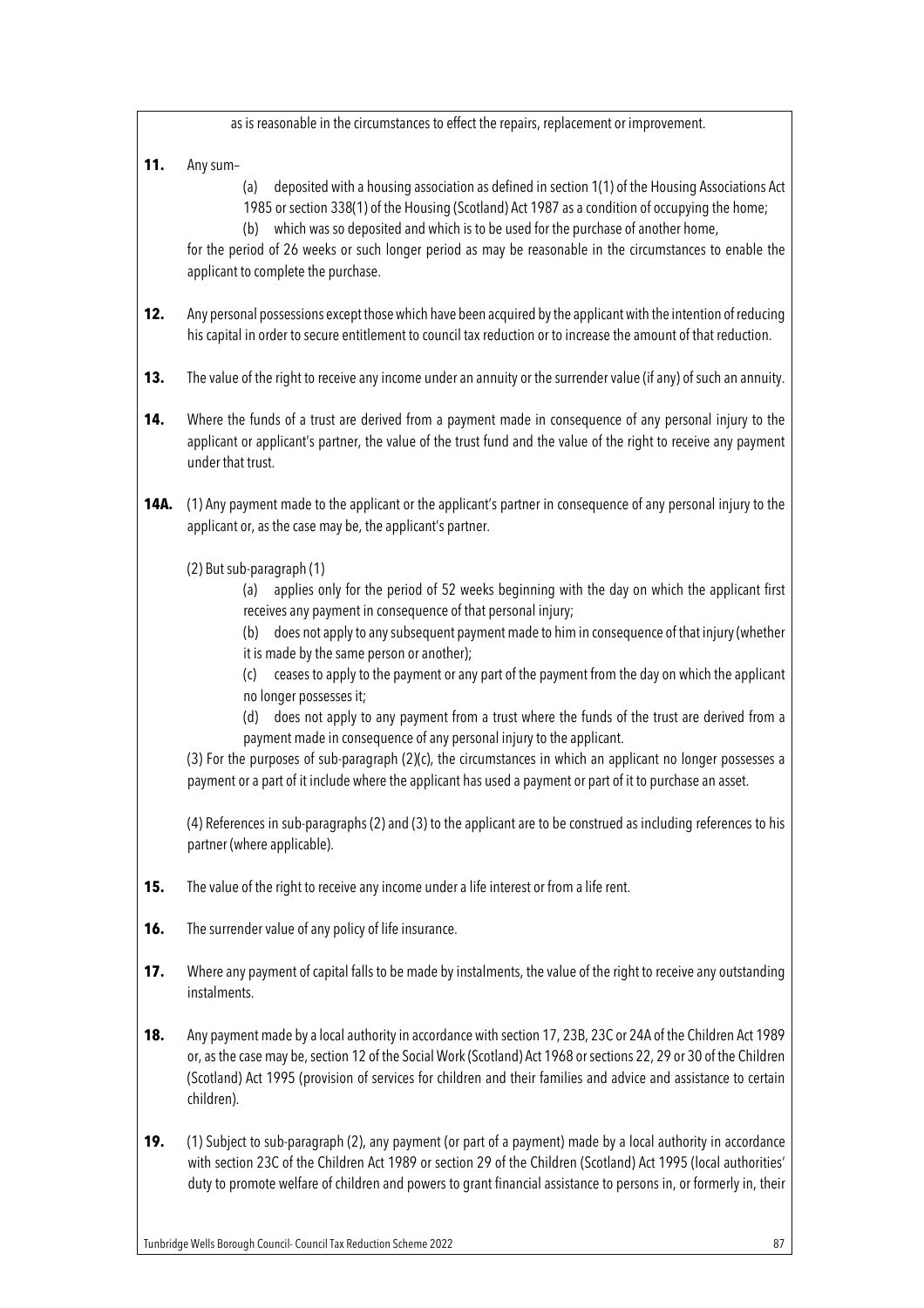care) to a person ('A') which A passes on to the applicant.

(2) Sub-paragraph (1) applies only where A;

- (a) was formerly in the applicant's care, and
- (b) is aged 18 or over, and
- (c) continues to live with the applicant.
- **20.** Any social fund payment made pursuant to Part 8 of the Act.
- **21.** Any refund of tax which falls to be deducted under section 369 of the Income and Corporation Taxes Act 1988 (deduction of tax from certain loan interest) on a payment of relevant loan interest for the purpose of acquiring an interest in the home or carrying out repairs or improvements to the home.
- **22.** Any capital which, by virtue of sections 31 or 51 (capital treated as income, treatment of student loans) is to be treated as income.
- 23. Where any payment of capital is made in a currency other than sterling, any banking charge or commission payable in converting that payment into sterling.
- **24.** (1) Any payment made under or bythe Trusts, the Fund, the Eileen Trust, MFET Limited, the Independent Living Fund (2006), the Skipton Fund, the Caxton Foundation or the Charitable Fund.

(2) Any payment by or on behalf of a person who is suffering or who suffered from haemophilia or who is or was a qualifying person, which derives from a payment made under or by any of the Trusts to which sub-paragraph (1) refers and which is made to or for the benefit of–

- (a) that person's partner or former partner from whom he is not, or where that person has died was not, estranged or divorced or with whom he has formed a civil partnership that has not been dissolved or, where that person has died, had not been dissolved at the time of that person's death;
- (b) any child who is a member of that person's family or who was such a member and who is a member of the applicant's family; or
- (c) any young person who is a member of that person's family or who was such a member and who is a member of the applicant's family.

(3) Any payment by or on behalf of the partner or former partner of a person who is suffering or who suffered from haemophilia or who is or was a qualifying person provided that the partner or former partner and that person are not, or if either of them has died were not, estranged or divorced or, where the partner or former partner and that person have formed a civil partnership, the civil partnership has not been dissolved or, if either of them has died, had not been dissolved at the time of the death, which derives from a payment made under or by any of the Trusts to which sub-paragraph (1) refers and which is made to or for the benefit of–

(a) the person who is suffering from haemophilia or who is a qualifying person;

(b) any child who is a member of that person's family or who was such a member and who is a member of the applicant's family; or

(c) any young person who is a member of that person's family or who was such a member and who is a member of the applicant's family.

(4) Any payment by a person who is suffering from haemophilia or who is a qualifying person, which derives from a payment under or by any of the Trusts to which sub-paragraph (1) refers, where–

(a) that person has no partner or former partner from whom he is not estranged or divorced or with whom he has formed a civil partnership that has not been dissolved, nor any child or young person who is or had been a member of that person's family; and

(b) the payment is made either;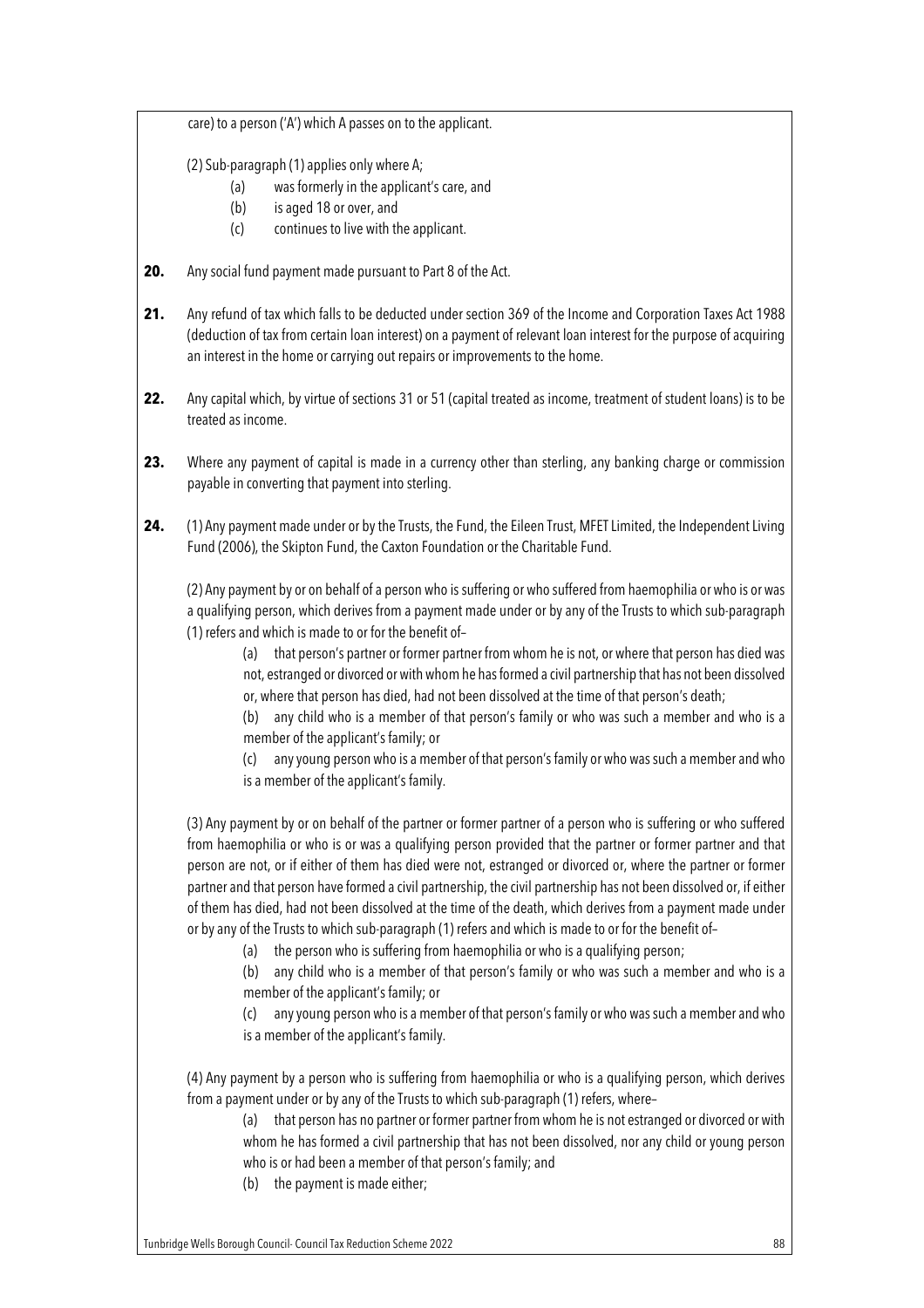(i) to that person's parent or step-parent; or

(ii) where that person at the date of the payment is a child ,a young person or a student who has not completed his full-time education and has no parent or step-parent, to his guardian,

but only for a period from the date of the payment until the end of two years from that person's death.

(5) Any payment out of the estate of a person who suffered from haemophilia or who was a qualifying person, which derives from a payment under or any of the Trusts to which sub-paragraph (1) refers, where

(a) that person at the date of his death (the relevant date) had no partner or former partner from whom he was not estranged or divorced or with whom he had formed a civil partnership that had not been dissolved, nor any child or young person who was or had been a member of his family; and

- (b) the payment is made either;
	- (i) to that person's parent or step-parent; or

(ii) where that person at the relevant date was a child, a young person or a student who had not completed his full-time education and had no parent or step-parent, to his guardian, but only for a period of two years from the relevant date.

(6) In the case of a person to whom or for whose support payment referred to in this paragraph is made, any capital resource which derives from any payment of income or capital made under or deriving from any of the Trusts.

(7) For the purposes of sub-paragraphs (2) to (6), any reference to the Trusts shall be construed as including a reference to the Fund, the Eileen Trust, MFET Limited the Skipton Fund, the Caxton Foundation, and the London Bombings Relief Charitable Fund.

**25.** (1) Where an applicant has ceased to occupy what was formerly the dwelling occupied as the home following his estrangement or divorce from, or dissolution of his civil partnership with, his former partner, that dwelling for a period of 26 weeks from the date on which he ceased to occupy that dwelling or, where the dwelling is occupied as the home by the former partner who is a lone parent, for so long as it is so occupied.

(2) In this paragraph 'dwelling' includes any garage, garden and outbuildings, which were formerly occupied by the applicant as his home and any premises not so occupied which it is impracticable or unreasonable to sell separately, in particular, in Scotland, any croft land on which the dwelling is situated.

- 26. Any premises where the applicant is taking reasonable steps to dispose of those premises, for a period of 26 weeks from the date on which he first took such steps, or such longer period as is reasonable in the circumstances to enable him to dispose of those premises.
- **27.** Any premises which the applicant intends to occupy as his home, and in respect of which he is taking steps to obtain possession and has sought legal advice, or has commenced legal proceedings, with a view to obtaining possession, for a period of 26 weeks from the date on which he first sought such advice or first commenced such proceedings whichever is the earlier, or such longer period as is reasonable in the circumstances to enable him to obtain possession and commence occupation of those premises.
- **28.** Any premises which the applicant intends to occupy as his home to which essential repairs or alterations are required in order to render them fit for such occupation, for a period of 26 weeks from the date on which the applicant first takes steps to effect those repairs or alterations, or such longer period as is necessary to enable those repairs or alterations to be carried out.
- **29.** Any payment made by the Secretary of State to compensate for the loss (in whole or in part) of entitlement to housing benefit.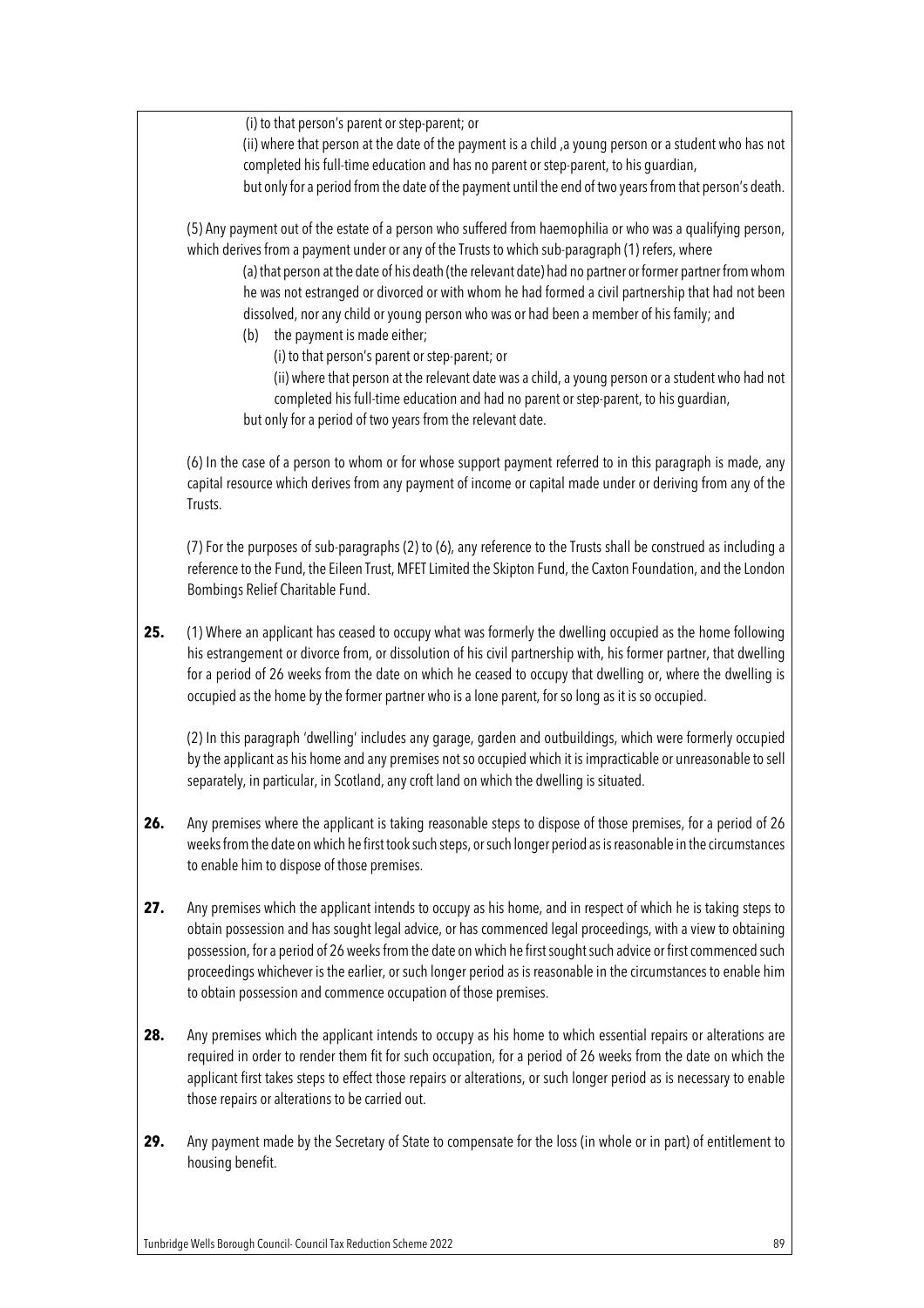- **30.** The value of the right to receive an occupational or personal pension.
- **31.** The value of any funds held under a personal pension scheme
- **32.** The value of the right to receive any rent except where the applicant has a reversionary interest in the property in respect of which rent is due.
- **33.** Any payment in kind made by a charity or under or bythe Trusts, the Fund, MFET Limited, the Skipton Fund, the Caxton Foundation or the Independent Living Fund (2006).
- **34.** Any payment made pursuant to section 2 of the 1973 Act or section 2 of the Enterprise and New Towns (Scotland) Act 1990, but only for the period of 52 weeks beginning on the date of receipt of the payment.
- **35.** Any payment in consequence of a reduction of council tax under section 13 or, as the case may be, section 80 of the Local Government Finance Act 1992 (reduction of liability for council tax), but only for a period of 52 weeks from the date of the receipt of the payment.
- **36.** Any grant made in accordance with a scheme made under section 129 of the Housing Act 1988 or section 66 of the Housing (Scotland) Act 1988 (schemes for payments to assist local housing authority and local authority tenants to obtain other accommodation) which is to be used–
	- (a) to purchase premises intended for occupation as his home; or

(b) to carry out repairs or alterations which are required to render premises fit for occupation as his home,

for a period of 26 weeks from the date on which he received such a grant or such longer period as is reasonable in the circumstances to enable the purchase, repairs or alterations to be completed and the applicant to commence occupation of those premises as his home.

- **37.** Any arrears of supplementary pension which is disregarded under paragraph 53 of Schedule 4 (sums to be disregarded in the calculation of income other than earnings) or of any amount which is disregarded under paragraph 54 or 55 of that Schedule, but only for a period of 52 weeks from the date of receipt of the arrears.
- **38.** (1) Any payment or repayment made–

(a) as respects England, under regulation 5, 6 or 12 of the National Health Service (Travel Expenses and Remission of Charges) Regulations 2003 (travelling expenses and health service supplies);

(b) as respects Wales, under regulation 5, 6 or 11 of the National Health Service (Travelling Expenses and Remission of Charges) (Wales) Regulations 2007 (travelling expenses and health service supplies);

(c) as respects Scotland, under regulation 3, 5 or 11 of the National Health Service (Travelling Expenses and Remission of Charges) (Scotland) (No. 2) Regulations 2003 (travelling expenses and health service supplies),

but only for a period of 52 weeks from the date of receipt of the payment or repayment.

(2) Any payment or repayment made by the Secretary of State for Health, the Scottish Ministers or the Welsh Ministers, which is analogous to a payment, or repayment mentioned in sub-paragraph (1), but only for a period of 52 weeks from the date of the receipt of the payment or repayment.

- **39.** Any payment made to such persons entitled to receive benefits as may be determined by or under a scheme made pursuant to section 13 of the Social Security Act 1988 in lieu of vouchers or similar arrangements in connection with the provision of those benefits (including payments made in place of healthy start vouchers, milk tokens or the supply of vitamins), but only for a period of 52 weeks from the date of receipt of the payment.
- **40.** Any payment made under Part 8A of the Act (entitlement to health in pregnancy grant).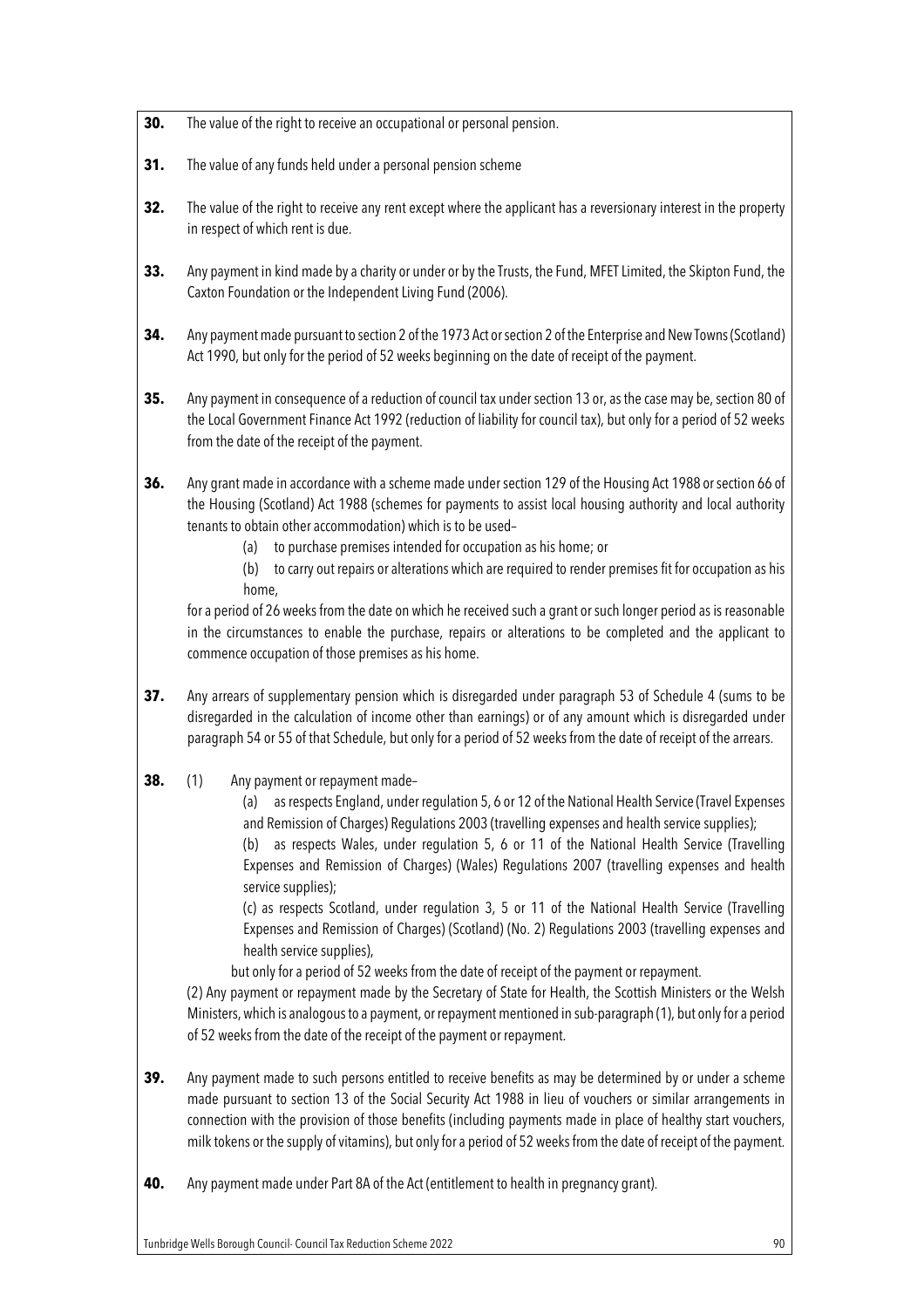- **41.** Any payment made either by the Secretary of State for Justice or by Scottish Ministers under a scheme established to assist relatives and other persons to visit persons in custody, but only for a period of 52 weeks from the date of the receipt of the payment.
- **42.** Any payment (other than a training allowance) made, whether by the Secretary of State or any other person, under the Disabled Persons (Employment) Act 1944 to assist disabled persons to obtain or retain employment despite their disability.
- **43.** Any payment made by a local authority under section 3 of the Disabled Persons (Employment) Act 1958 to homeworkers assisted under the Blind Homeworkers' Scheme.
- **44.** (1) Subject to sub-paragraph (2), where an applicant satisfies the conditions in section 131(3) and (6) of the Act (entitlement to alternative maximum council tax reduction), the whole of his capital. (2) Where in addition to satisfying the conditions in section 131(3) and (6) of the Act the applicant also satisfies the conditions in section 131(4) and (5) of the Act (entitlement to the maximum council tax reduction), subparagraph (1) shall not have effect
- **45.** (1) Any sum of capital to which sub-paragraph (2) applies and

(a) which is administered on behalf of a person by the High Court or the County Court under Rule 21.11(1) of the Civil Procedure Rules 1998 (as amended by the Civil Procedure (Amendment No. 7) Rule 2013) or by the Court of Protection;

(b) which can only be disposed of by order or direction of any such court; or

(c) where the person concerned is under the age of 18, which can only be disposed of by order or direction prior to that person attaining age 18.

- (2) This sub-paragraph applies to a sum of capital which is derived from;
	- (a) an award of damages for a personal injury to that person; or
	- (b) compensation for the death of one or both parents where the person concerned is under the age of 18.
- **46.** Any sum of capital administered on behalf of a person in accordance with an order made under section 13 of the Children (Scotland) Act 1995, or under Rule 36.14 of the Ordinary Cause Rules 1993 or under Rule 128 of those Rules, where such sum derives from
	- (a) award of damages for a personal injury to that person; or
	- (b) compensation for the death of one or both parents where the person concerned is under the age of 18.
- **47.** Any payment to the applicant as holder of the Victoria Cross or George Cross.
- **48.** In the case of a person who is receiving, or who has received, assistance under the self-employment route, any sum of capital which is acquired by that person for the purpose of establishing or carrying on the commercial activity in respect of which such assistance is or was received but only for a period of 52 weeks from the date on which that sum was acquired.
- **49.** (1) Any payment of a sports award for a period of 26 weeks from the date of receipt of that payment except to the extent that it has been made in respect of any one or more of the items specified in sub-paragraph (2).

(2) The items specified for the purposes of sub-paragraph (1) are food, ordinary clothing or footwear, household fuel or rent of the applicant or, where the applicant is a member of a family, any other member of his family, or any council tax or water charges for which that applicant or member is liable.

(3) For the purposes of sub-paragraph (2) 'food' does not include vitamins, minerals or other special dietary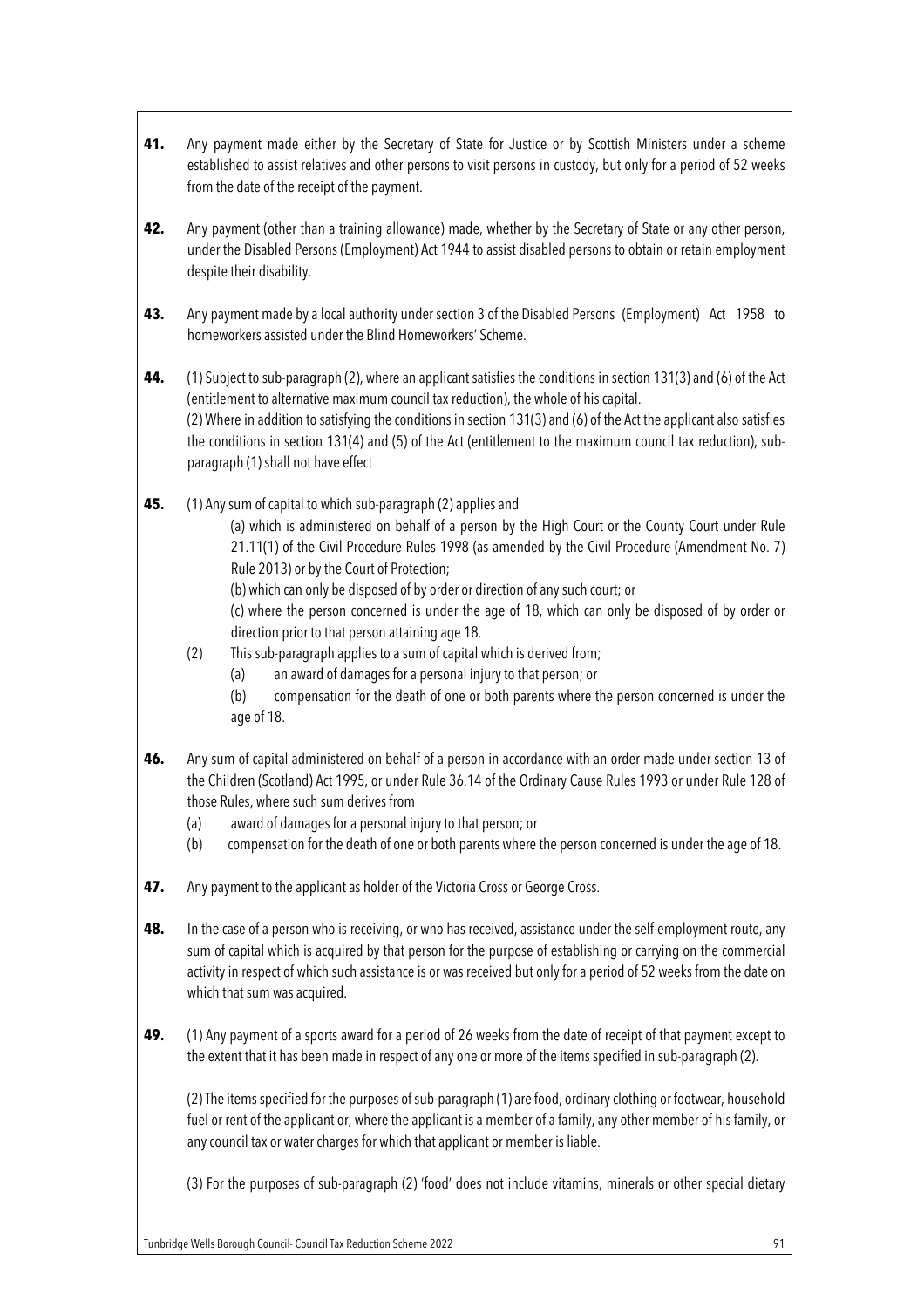supplements intended to enhance the performance of the person in the sport in respect of which the award was made.

- **50.** (1) Any payment;
	- (a) by way of an education maintenance allowance made pursuant to–
		- (i) regulations made under section 518 of the Education Act 1996;
		- (ii) regulations made under section 49 or 73(f) of the Education (Scotland) Act 1980;

(iii) directions made under section 73ZA of the Education (Scotland) Act 1980 and paid under section 12(2)(c) of the Further and Higher Education (Scotland) Act 1992;

(b) corresponding to such an education maintenance allowance, made pursuant to; (i) section 14 or section 181 of the Education Act 2002 (power of Secretary of State and National Assembly for Wales to give financial assistance for purposes related to education or childcare, and allowances in respect of education or training); or

(ii) regulations made under section 181 of that Act ;

or in England, by way of financial assistance made pursuant to section 14 of the Education Act 2002. (2) Any payment, other than a payment to which sub-paragraph (1) applies, made pursuant to;

- (a) regulations made under section 518 of the Education Act 1996;
- (b) regulations made under section 49 of the Education (Scotland) Act 1980; or

(c) directions made under section 73ZA of the Education (Scotland) Act 1980 and paid under section 12(2)(c) of the Further and Higher Education (Scotland) Act 1992,

in respect of a course of study attended by a child or a young person or a person who is in receipt of an education maintenance allowance or other payment made pursuant to any provision specified in subparagraph (1).

- **51.** In the case of an applicant participating in an employment zone programme, any discretionary payment made by an employment zone contractor to the applicant, being a fee, grant, loan or otherwise, but only for the period of 52 weeks from the date of receipt of the payment.
- **52.** Any arrears of subsistence allowance paid as a lump sum but only for the period of 52 weeks from the date of receipt of the payment.
- **53.** Where an ex-gratia payment of £10,000 has been made by the Secretary of State on or after 1st February 2001 in consequence of the imprisonment or interment of–
	- (a) the applicant;
	- (b) the applicant's partner;
	- (c) the applicant's deceased spouse or deceased civil partner; or
	- (d) the applicant's partner's deceased spouse or deceased civil partner,

by the Japanese during the Second World War, £10,000.

- **54.** (1) Subject to sub-paragraph (2), the amount of any trust payment made to an applicant or a member of an applicant's family who is
	- (a) a diagnosed person;
	- (b) the diagnosed person's partner or the person who was the diagnosed person's partner at the date of the diagnosed person's death;
	- (c) a parent of a diagnosed person, a person acting in place of the diagnosed person's parents or a person who was so acting at the date of the diagnosed person's death; or
	- (d) a member of the diagnosed person's family (other than his partner) or a person who was a member of the diagnosed person's family (other than his partner) at the date of the diagnosed person's death.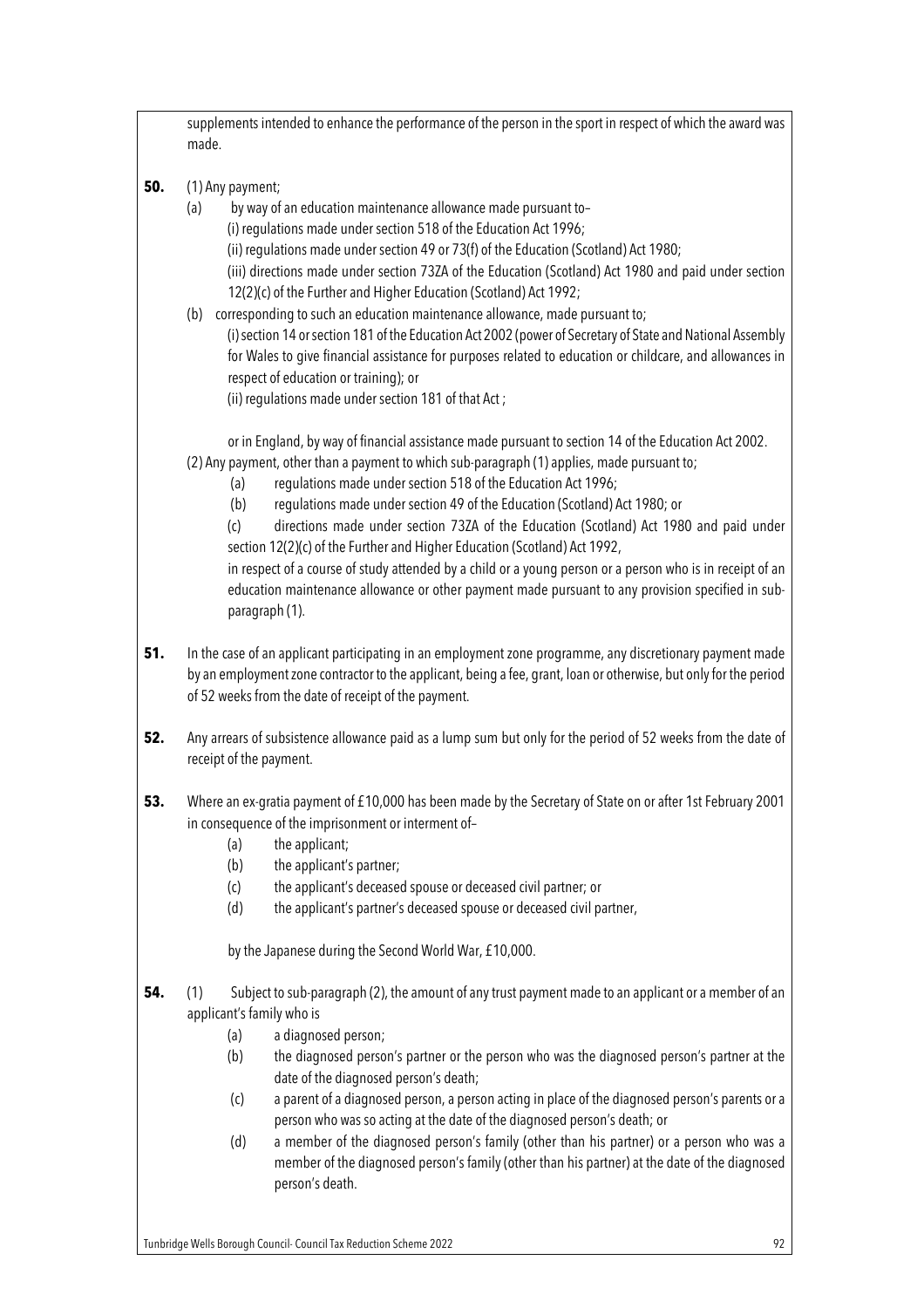| (2) | Where a trust payment is made to;                                                                                                                                                         |
|-----|-------------------------------------------------------------------------------------------------------------------------------------------------------------------------------------------|
|     | (a)<br>a person referred to in sub-paragraph (1)(a) or (b), that sub-paragraph shall apply for                                                                                            |
|     | the period beginning on the date on which the trust payment is made and ending on the date                                                                                                |
|     | on which that person dies;                                                                                                                                                                |
|     | a person referred to in sub-paragraph (1)(c), that sub-paragraph shall apply for the<br>(b)                                                                                               |
|     | period beginning on the date on which the trust payment is made and ending two years after                                                                                                |
|     | that date;<br>a person referred to in sub-paragraph (1)(d), that sub-paragraph shall apply for the                                                                                        |
|     | (c)<br>period beginning on the date on which the trust payment is made and ending-                                                                                                        |
|     | (i) two years after that date; or                                                                                                                                                         |
|     | (ii) on the day before the day on which that person-                                                                                                                                      |
|     | (aa) ceases receiving full-time education; or                                                                                                                                             |
|     | (bb) attains the age of 20,                                                                                                                                                               |
|     | whichever is the latest.                                                                                                                                                                  |
| (3) | Subject to sub-paragraph (4), the amount of any payment by a person to whom a trust payment has been                                                                                      |
|     | made or of any payment out of the estate of a person to whom a trust payment has been made, which is                                                                                      |
|     | made to an applicant or a member of an applicant's family who is-                                                                                                                         |
|     | the diagnosed person's partner or the person who was the diagnosed person's partner<br>(a)                                                                                                |
|     | at the date of the diagnosed person's death;                                                                                                                                              |
|     | (b) a parent of a diagnosed person, a person acting in place of the diagnosed person's parents<br>or a person who was so acting at the date of the diagnosed person's death; or           |
|     | a member of the diagnosed person's family (other than his partner) or a person who<br>(c)                                                                                                 |
|     | was a member of the diagnosed person's family (other than his partner) at the date of the                                                                                                 |
|     | diagnosed person's death,                                                                                                                                                                 |
|     | but only to the extent that such payments do not exceed the total amount of any trust                                                                                                     |
|     | payments made to that person.                                                                                                                                                             |
| (4) | Where a payment as referred to in sub-paragraph (3) is made to-                                                                                                                           |
|     | a person referred to in sub-paragraph (3)(a), that sub-paragraph shall apply for the<br>(a)                                                                                               |
|     | period beginning on the date on which that payment is made and ending on the date on                                                                                                      |
|     | which that person dies;                                                                                                                                                                   |
|     | (b)<br>a person referred to in sub-paragraph (3)(b), that sub-paragraph shall apply for the<br>period beginning on the date on which that payment is made and ending two years after that |
|     | date; or                                                                                                                                                                                  |
|     | person referred to in sub-paragraph (3)(c), that sub-paragraph shall apply for the period<br>(c)                                                                                          |
|     | beginning on the date on which that payment is made and ending-                                                                                                                           |
|     | (i) two years after that date; or                                                                                                                                                         |
|     | (ii) on the day before the day on which that person                                                                                                                                       |
|     | ceases receiving full-time education; or<br>(aa)                                                                                                                                          |
|     | (bb)<br>attains the age of 20,                                                                                                                                                            |
|     | whichever is the latest.                                                                                                                                                                  |
| (5) | In this paragraph, a reference to a person-                                                                                                                                               |
|     | (a) being the diagnosed person's partner;                                                                                                                                                 |
|     | (b) being a member of a diagnosed person's family;<br>(c) acting in place of the diagnosed person's parents,                                                                              |
|     | at the date of the diagnosed person's death shall include a person who would have been such a person                                                                                      |
|     | or a person who would have been so acting, but for the diagnosed person residing in a care home, an                                                                                       |
|     | Abbeyfield Home or an independent hospital on that date.                                                                                                                                  |
|     |                                                                                                                                                                                           |
| (6) | In this paragraph- 'diagnosed person' means a person who has been diagnosed as suffering from, or                                                                                         |
|     | who, after his death, has been diagnosed as having suffered from, variant Creutzfeld- Jakob disease;                                                                                      |
|     | 'relevant trust' means a trust established out of funds provided by the Secretary of State in respect of                                                                                  |
|     |                                                                                                                                                                                           |